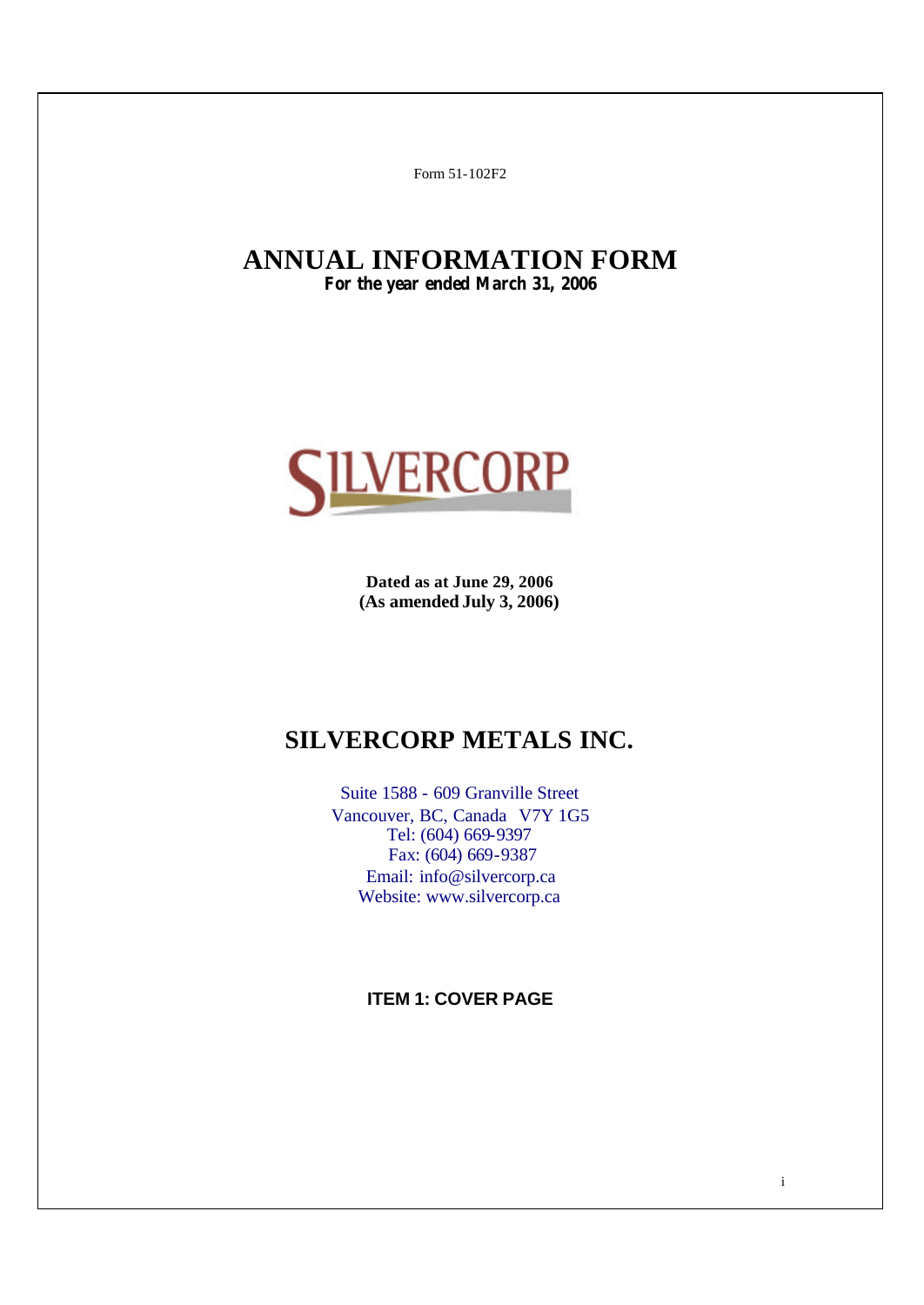# **ITEM 2: TABLE OF CONTENTS**

| 2 <sub>1</sub>                                              |      |
|-------------------------------------------------------------|------|
|                                                             |      |
|                                                             |      |
|                                                             |      |
|                                                             |      |
|                                                             |      |
|                                                             |      |
|                                                             |      |
|                                                             |      |
|                                                             |      |
|                                                             |      |
|                                                             |      |
|                                                             |      |
| ACCESSIBILITY, CLIMATE, LOCAL RESOURCES, INFRASTRUCTURE, 22 |      |
|                                                             |      |
|                                                             |      |
|                                                             |      |
|                                                             |      |
|                                                             |      |
|                                                             |      |
|                                                             |      |
|                                                             |      |
| EXPLORATION WORK COMPLETED BY SILVERCORP FROM 2004 TO MARCH |      |
| EXPLORATION WORK COMPLETED BY SILVERCORP FROM MARCH 2005 TO |      |
|                                                             |      |
|                                                             |      |
|                                                             |      |
|                                                             |      |
|                                                             | .33  |
|                                                             | . 34 |
|                                                             |      |
|                                                             |      |
|                                                             |      |
|                                                             |      |
|                                                             |      |
|                                                             |      |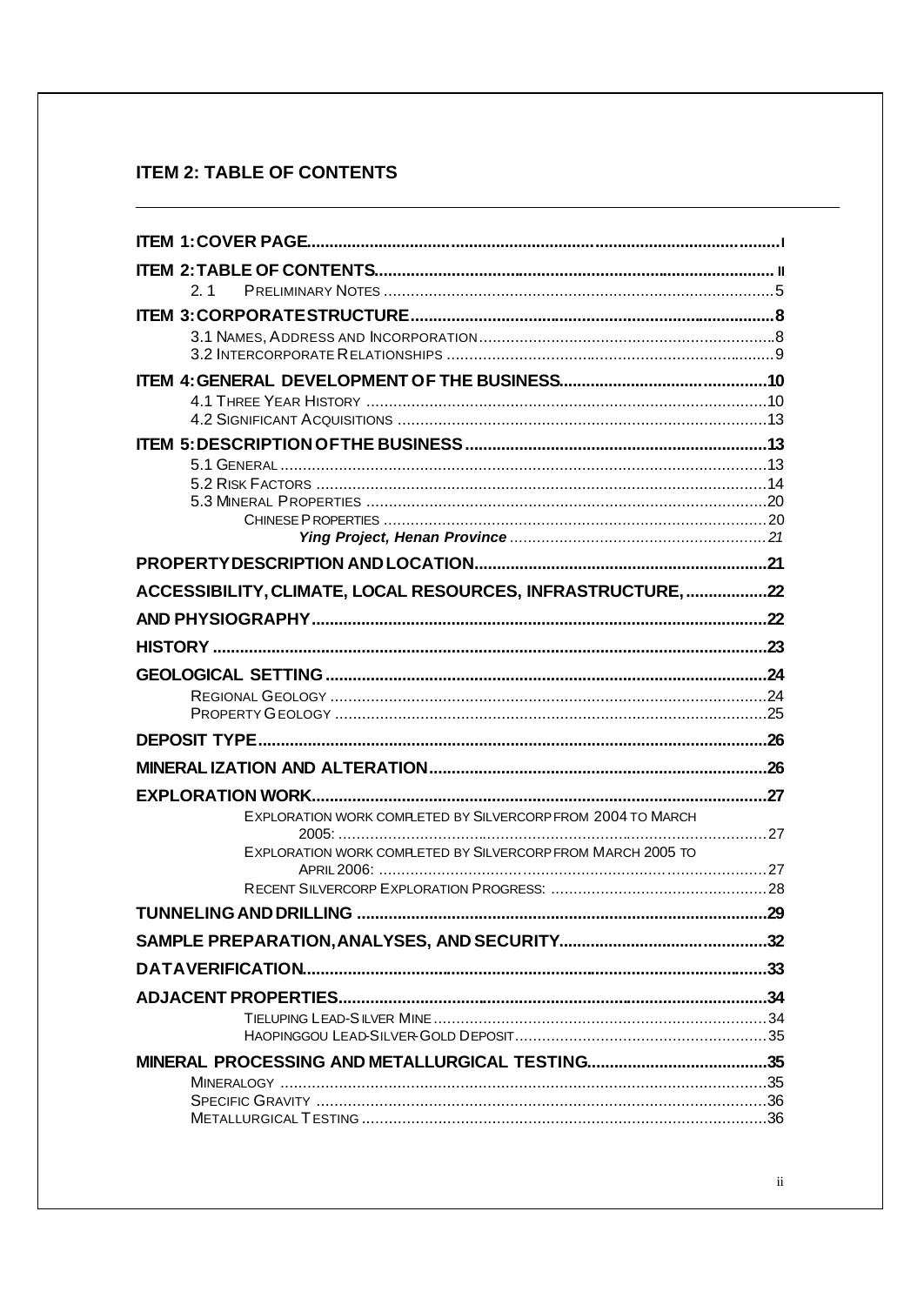| PRODUCTION AND FINANCIAL SUMMARY (APRIL 1, 2005 TO FEBRUARY 28, 2006)61 |  |
|-------------------------------------------------------------------------|--|
|                                                                         |  |
|                                                                         |  |
|                                                                         |  |
|                                                                         |  |
|                                                                         |  |
|                                                                         |  |
| TAXES 68                                                                |  |
|                                                                         |  |
|                                                                         |  |
|                                                                         |  |
|                                                                         |  |
|                                                                         |  |
|                                                                         |  |
|                                                                         |  |
|                                                                         |  |
|                                                                         |  |
|                                                                         |  |
|                                                                         |  |
| The acquisition of HPG Mine remains subject to regulatory               |  |
| approval. The Company has advanced \$305,760 to the                     |  |
| Chinese party as at March 31, 2006 as initial funding for               |  |
|                                                                         |  |
|                                                                         |  |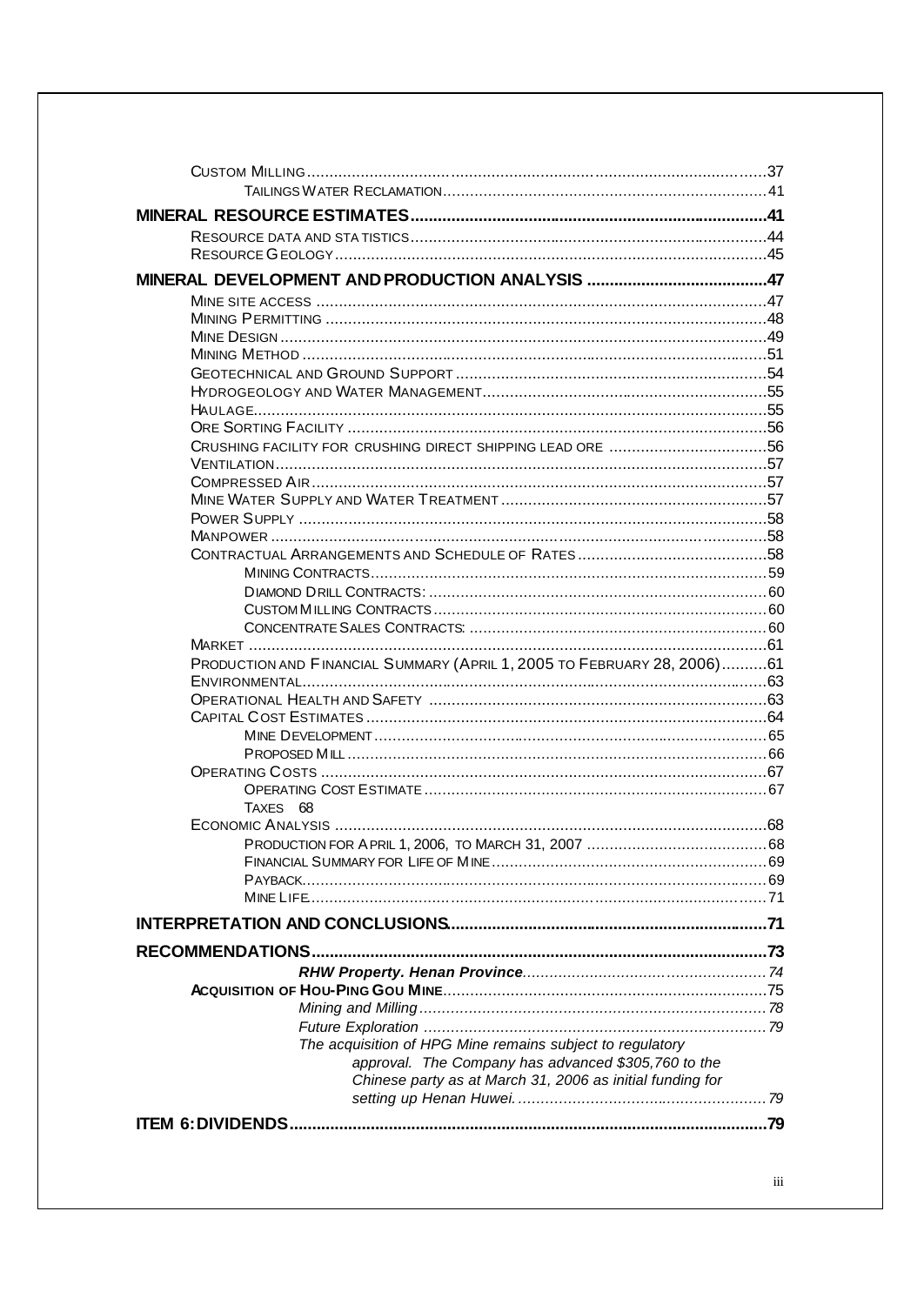| 10.2 CEASE TRADE ORDERS, BANKRUPTCIES, PENALTIES OR SANCTIONS  82 |     |
|-------------------------------------------------------------------|-----|
|                                                                   |     |
|                                                                   |     |
|                                                                   |     |
| <b>ITEM 12: INTEREST OF MANAGEMENT AND OTHERS IN MATERIAL</b>     |     |
|                                                                   | .84 |
|                                                                   | .84 |
|                                                                   |     |
|                                                                   |     |
|                                                                   |     |
|                                                                   |     |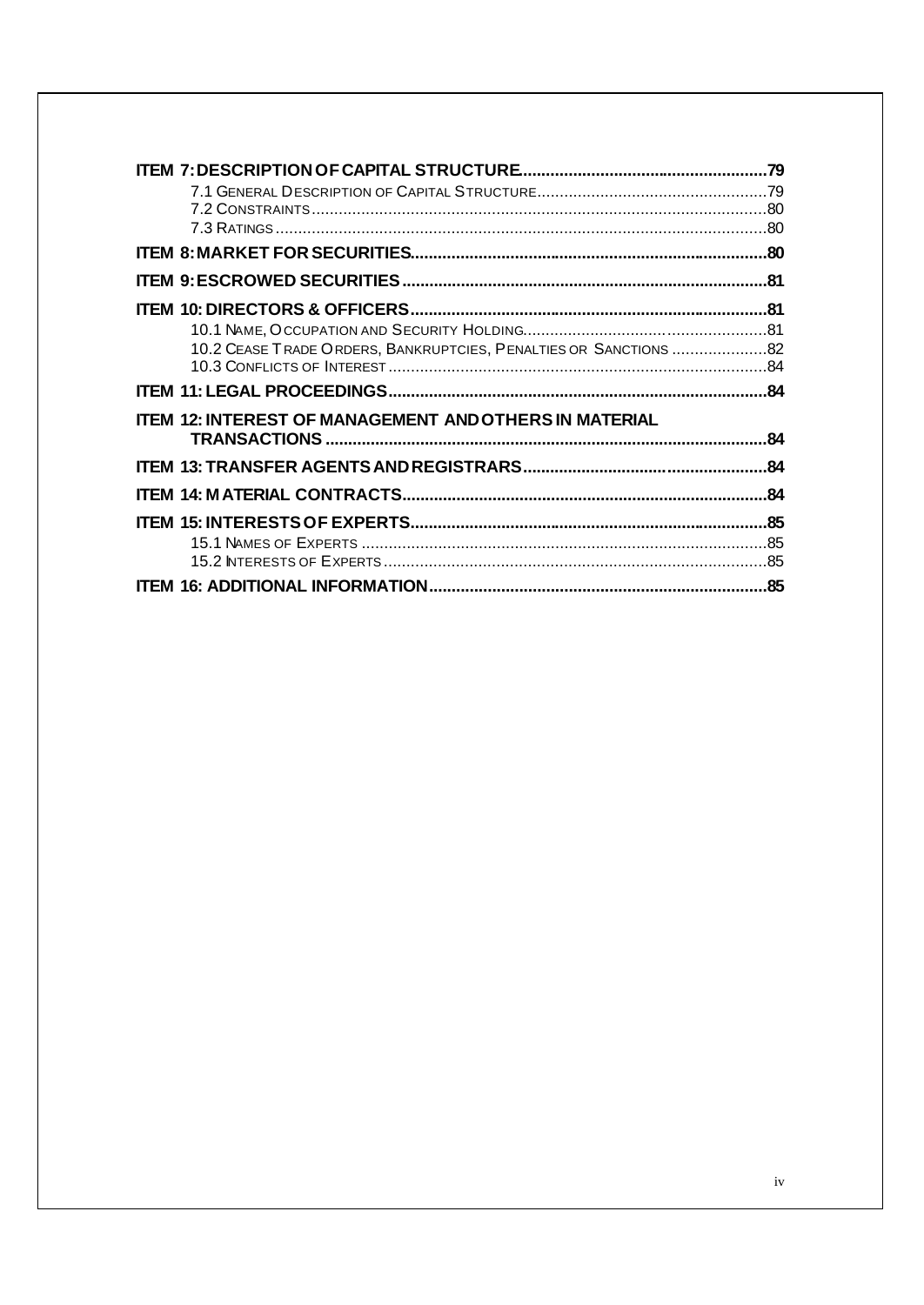# **2. 1 Preliminary Notes**

This Annual Information Form is prepared in the form prescribed by National Instrument 51- 102F2 of the Canadian Securities Administrators and is hereby filed with the British Columbia, Alberta, Ontario, Nova Scotia, New Brunswick and Manitoba Securities Commissions, Saskatchewan Financial Services and the Toronto Stock Exchange. The Toronto Stock Exchange approved the listing of the common shares of Silvercorp Metals Inc. (the "Company" or the "Issuer") on the TSX effective October 24, 2005, at which time the shares of the Company were delisted from the TSX Venture Exchange.

#### **Incorporation of Financial Statements and Technical Reports**

Incorporated by reference into this Annual Information Form ("AIF") are:

- (a) the audited financial statements of the Company for the financial years ended March 31, 2006, March 31, 2005 and April 30, 2004;
- (b) Management's Discussion and Analysis of the financial condition and results of operations of the Company for the year ended March 31, 2006, March 31, 2005 and April 30, 2004;
- (c) the restated unaudited comparative financial statements of the Company for the nine month period ended December 31, 2005 filed on SEDAR on April 6, 2006;
- (d) the restated Management's Discussion and Analysis of the financial condition and results of operations for the nine month period ended December 31, 2005 filed on SEDAR on April 6, 2006;
- (e) the most recent Management Information Circulars of the Company dated June 30, 2005;
- (f) the National Instrument 43-101 ("NI 43-101") Technical report on the HPG Silver-Lead Project, Henan Province, China, dated April 26, 2006 prepared by SRK Consulting;
- (g) the updated NI 43-101 Technical Report on the Ying Silver-Lead-Zinc Project ("Ying Project") Henan Province, China, dated May 26, 2006 prepared by Chris Broili, C.P. Geo., L.P. Geo., Mel Klohn, L.P. Geo. BK Exploration Associates, Jasman W. Yee, P.Eng., Cathy Shuk Yin Fong P.Eng. and Michael A. Petrina, P. Eng.;
- (h) the updated NI 43-101 Technical Report on the Ying Project, dated April 18, 2006 prepared by Chris Broili, C.P. Geo., L.P. Geo., Mel Klohn, L.P. Geo. BK Exploration Associates, Jasman W. Yee, P.Eng., Cathy Shuk Yin Fong P.Eng.;
- (i) the updated NI 43-101 Technical Report on the Ying Project, dated April 18, 2005, prepared by Chris Broili, C.P.Geo., L.P.Geo.;
- (j) the NI 43-101 Technical Report on the Ying Project, dated April 21, 2004, prepared by Chris Broili, C.P.Geo., L.P.Geo.;
- (k) the NI 43-101 Technical Report on the Tuobuka Project, Yunnan Province, China dated October 17, 2003, prepared by L.D.S. Winter, P.Geo.;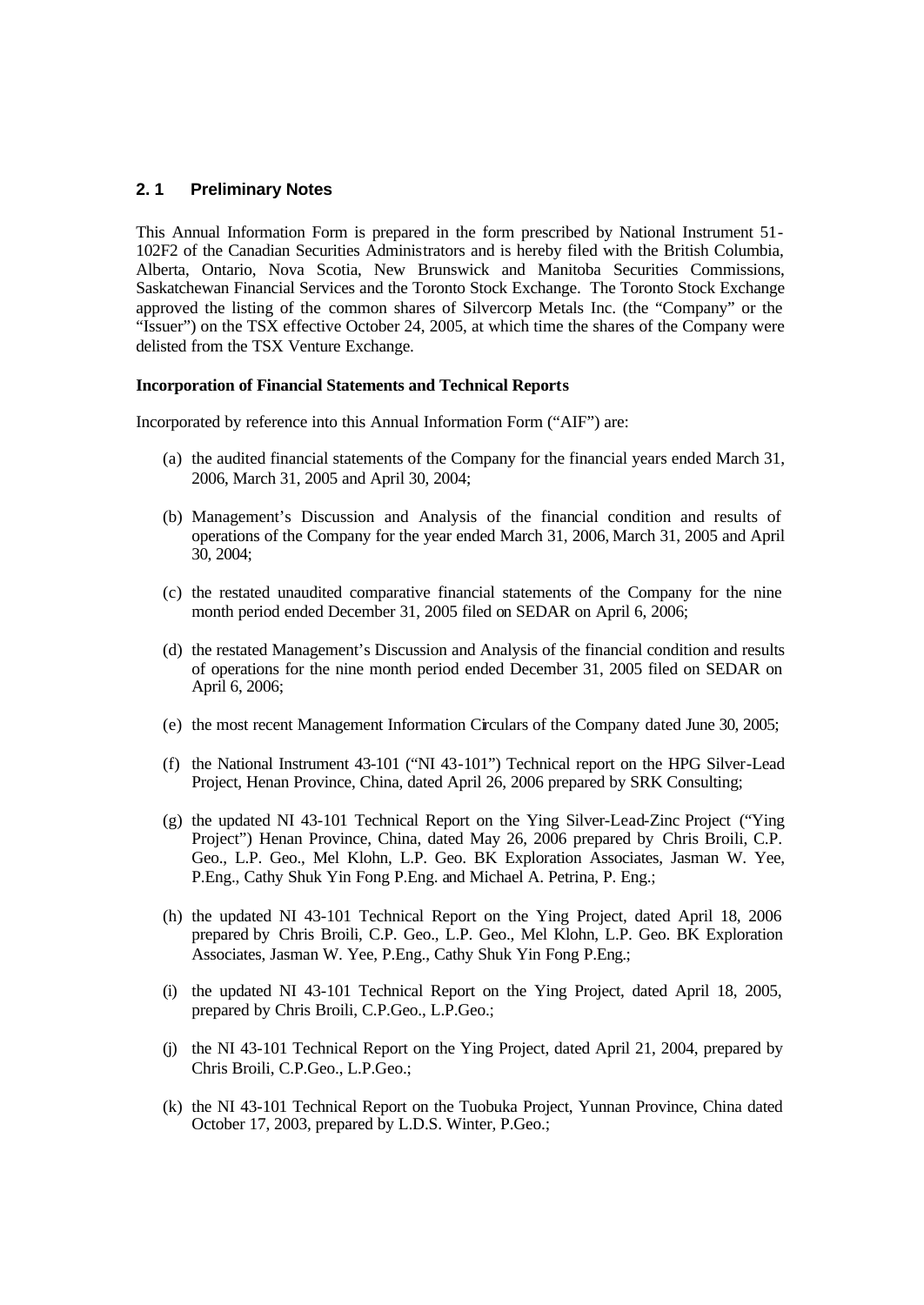- (l) Material Change Reports of the Company:
- dated April 7, 2005 regarding the sinking of three vertical blind shafts on the Ying Project;
- dated April 14, 2005 regarding the change of the Company's name from SKN Resources Ltd. to Silvercorp Metals Inc.;
- dated April 20, 2005 providing a progress report on the operations of the Chinese Joint Venture Company, Henan Found Mining Co. Ltd., which holds the Ying Project;
- dated May 2, 2005 regarding increased resource calculations in an updated  $N1 43-101$ Report prepared on the Ying Project;
- dated July 25, 2005 regarding the implementation of a shareholders' rights plan;
- dated August 2, 2005 regarding the interception of three bonanza grade veins at the Ying Project;
- dated August 31, 2005 regarding the arrangement of a \$4,000,000 non-brokered private placement;
- dated September 1, 2005 increasing the size of the \$4,000,000 non-brokered private placement to \$6,400,000;
- dated September 16, 2005 regarding the closing of the \$6,400,000 non-brokered private placement;
- dated September 19, 2005 providing a progress report on operations at the Ying Project;
- dated October 3, 2005 announcing that the Company had earned its full 77.5% interest in the Ying Project;
- dated October 12, 2005 regarding the acquisition of an additional silver-gold permit adjacent to the Ying Project;
- dated January 4, 2006 regarding the discovery of a new bonanza grade silver vein at the Ying Project;
- dated January 23, 2006 regarding the discovery of two additional high grade silver lead zinc veins and one gold vein on the Ying Project;
- dated February 2, 2006 providing an update of the tunnelling program on the Ying Project;
- dated February 14, 2006 announcing the approval from the Department of Environment Protection Bureau of Henan Province for an environmental assessment report prepared on the Ying Project and the filing of the mining permit application for the Ying Project;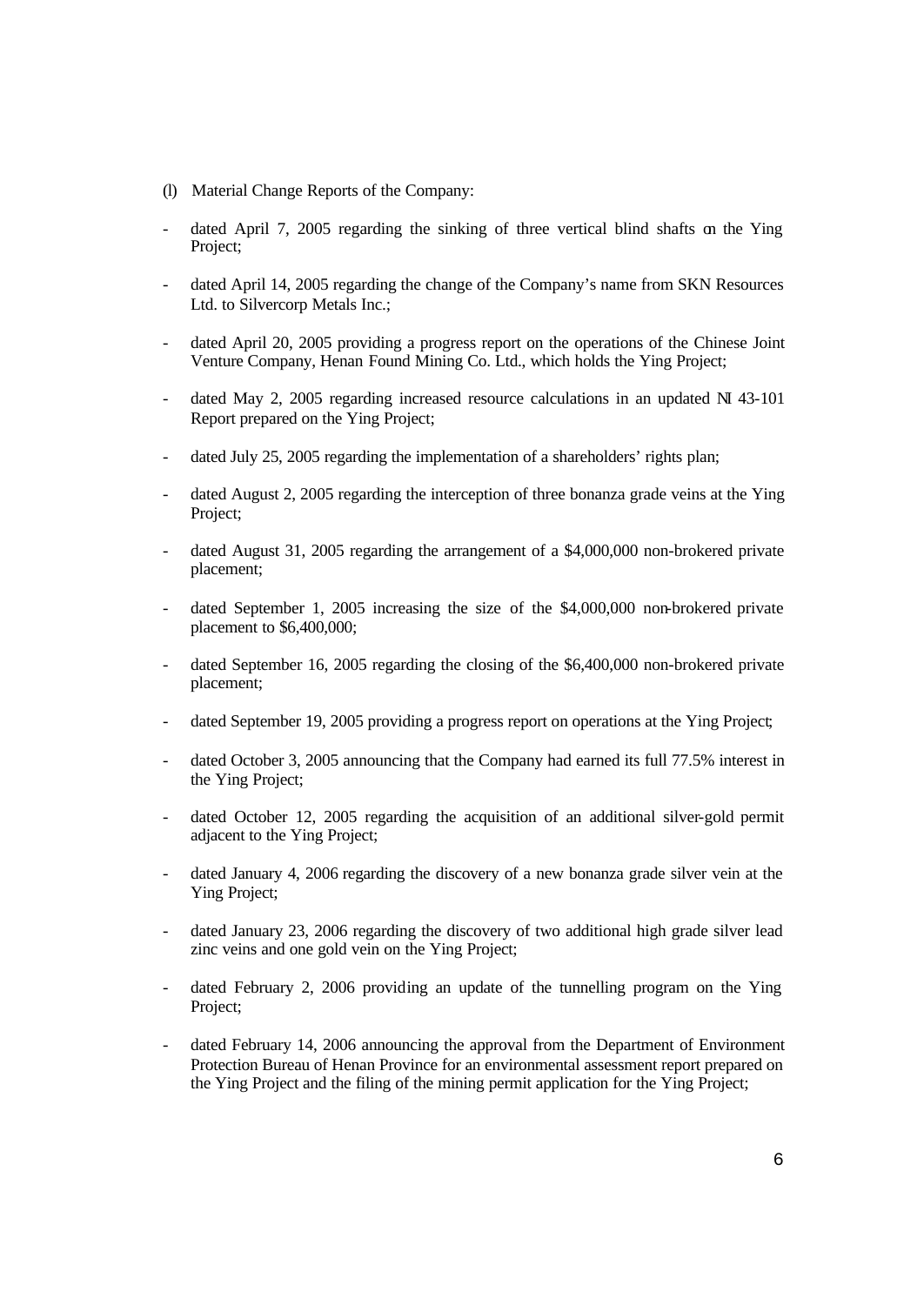- dated March 2, 2006 reporting on the 2005 exploration and development program and the 2006 plan and budget for the Ying Project;
- dated March 13, 2006 regarding the acquisition of a 60% interest in the Hou-Ping-Gou silver-gold–lead mine, located within the Ying Project area, Henan Province, China;
- dated March 27, 2006 reporting new and compiled results for drill programs completed between April 2005 and February 2006;
- dated March 30, 2006 reporting the issuance of a mining permit over the SGX area of the Ying Project;
- dated April 3, 2006 reporting offering of 2,175,000 units at \$19.10 per unit;
- dated April 21, 2006 reporting technical update on the Ying silver mine, Henan Province, China;
- dated April 26, 2006 reporting close financing to raise \$47,773,875.00;
- dated May 3, 2006 reporting signing of final joint venture contract and receiving positive due diligence technical report on the HPG gold-silver-lead properties, in Henan Province, China;
- dated May 30, 2006 reporting updated mineral resources estimate in new NI 43-101 report on the Ying silver-lead-zinc mine;
- dated June 13, 2006 reporting the commencement of a normal course issuer bid to acquire up to 1,000,000 of its common shares, over a one year period;
- (m) the Company's Notice of Articles; and
- (n) the Company's Articles of Incorporation.

all of which were filed via SEDAR with the various Securities Commissions and the TSX or TSX Venture Exchange and are accessible for review at www.sedar.com. Copies may also be obtained from the Company upon request. See "Item 16: Additional Information" in this AIF.

# **Date of Information**

All information in this AIF is as of June 29, 2006, unless otherwise indicated.

#### **Forward Looking Statements**

Statements in this AIF other than purely historical information, including statements relating to the Company's future plans and objectives or expected results, constitute forward-looking statements. Forward-looking statements are based on the beliefs of management, as well as numerous assumptions made by and the information currently available to the Company, and are subject to all of the risks and uncertainties inherent in the Company's business, including risks inherent in mineral exploration and development. These statements relate to analyses and other information that are based on forecasts of future results, estimates of amounts not yet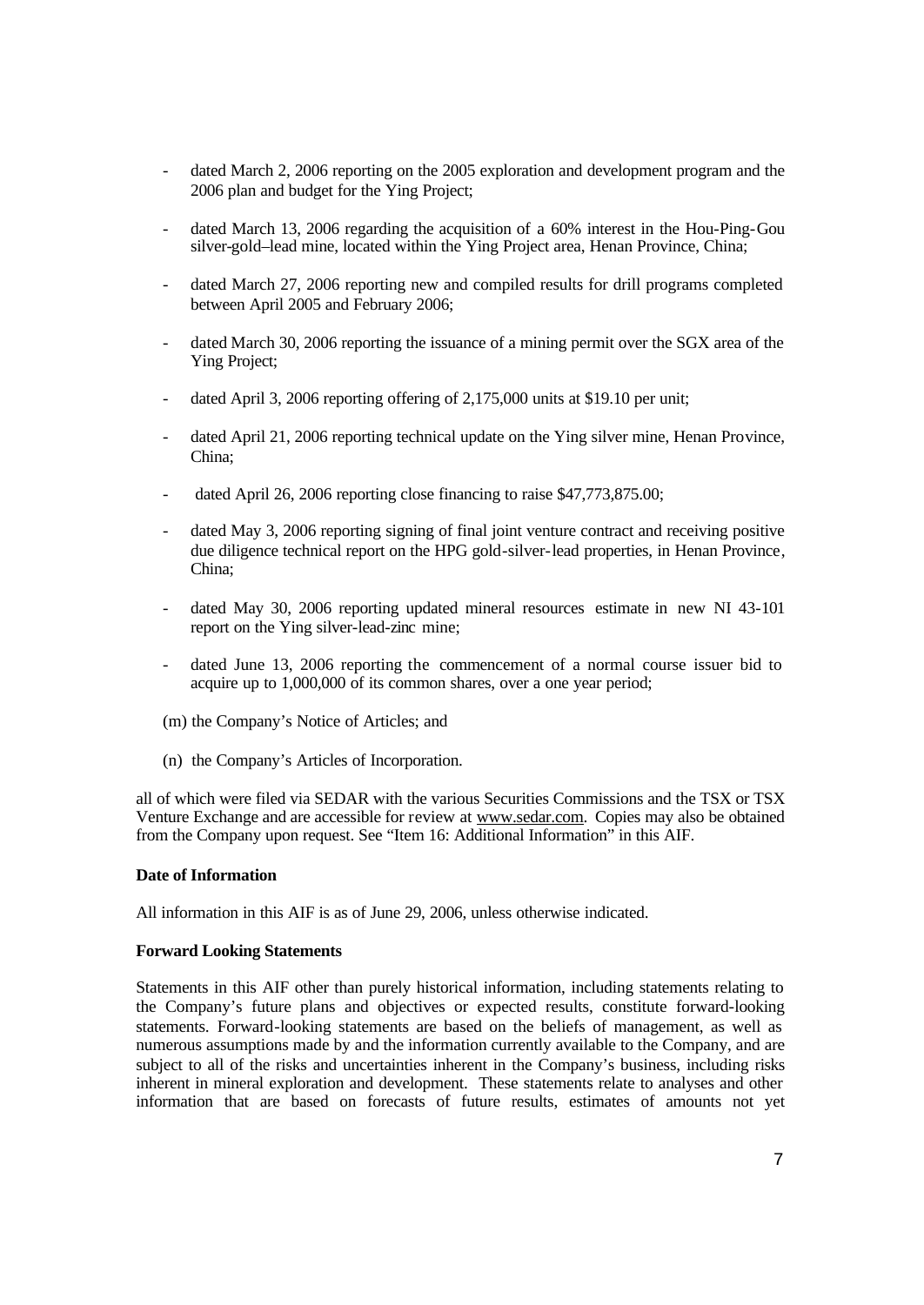determinable and assumptions of management. As a result, actual results may vary materially from those described in the forward-looking statements.

Any statements that express or involve discussions with respect to predictions, expectations, beliefs, plans, projections, objectives, assumptions or future events or performance (often, but not always, using words or phrases such as "anticipate", "continue", "estimate", "expect", "plan", "intend", "may", "will", "project", "should", "believe" and similar expressions are intended to identify forward-looking statements.

These statements involve known and unknown risks, uncertainties and other factors that may cause actual results or events to differ materially from those anticipated in such forward-looking statements. The Company believes that the expectations reflected in those forward-looking statements are reasonable but no assurance can be given that these expectations will prove to be correct and such forward-looking statements included in, or incorporated by reference into, this AIF should not be unduly relied upon. Further, these statements speak only as of the date of this AIF or as of the date specified in the documents incorporated by reference into this AIF, as the case may be. Important factors are identified in this AIF under the heading "Item 5.2 - Risk Factors". Should one or more of these risks and uncertainties materialize, or should underlying assumptions prove incorrect, actual results may vary materially from those described. The Company does not assume and undertakes no obligation to update any forward-looking statements. Investors are cautioned against attributing undue certainty to forward-looking statements.

#### **Currency**

All sums of money which are referred to herein are expressed in lawful money of Canada, unless otherwise specified.

# **ITEM 3: CORPORATE STRUCTURE**

#### **3.1 Names, Address and Incorporation**

The Company was formed as Spokane Resources Ltd. pursuant to an amalgamation of Julia Resources Corporation and MacNeill International Industries Inc., under the British Columbia *Company Act*, on October 31, 1991. By special resolution dated October 5, 2000 Spokane Resources Ltd. consolidated its share capital on a ten old for one new basis and altered its Memorandum and Articles of Incorporation by changing its name to SKN Resources Ltd.

The new British Columbia Business Corporations Act (the "New Act") came into force on March 29, 2004 and replaced the British Columbia Company Act (the "Old Act").The board of directors of the Company approved the transition of the Company under the New Act and the filing of a transition application containing a Notice of Articles which will replace the existing Memorandum of the Company. At the Company's Annual and Special General Meeting held October 20, 2004, the shareholders approved an increase to the Company's authorized capital to an unlimited number of shares comprised of an unlimited number of common shares and adopted a new set of Articles which is consistent with the provisions of the New Act, including the reduction of the majority required to pass a special resolution from 75% to 66 2/3%.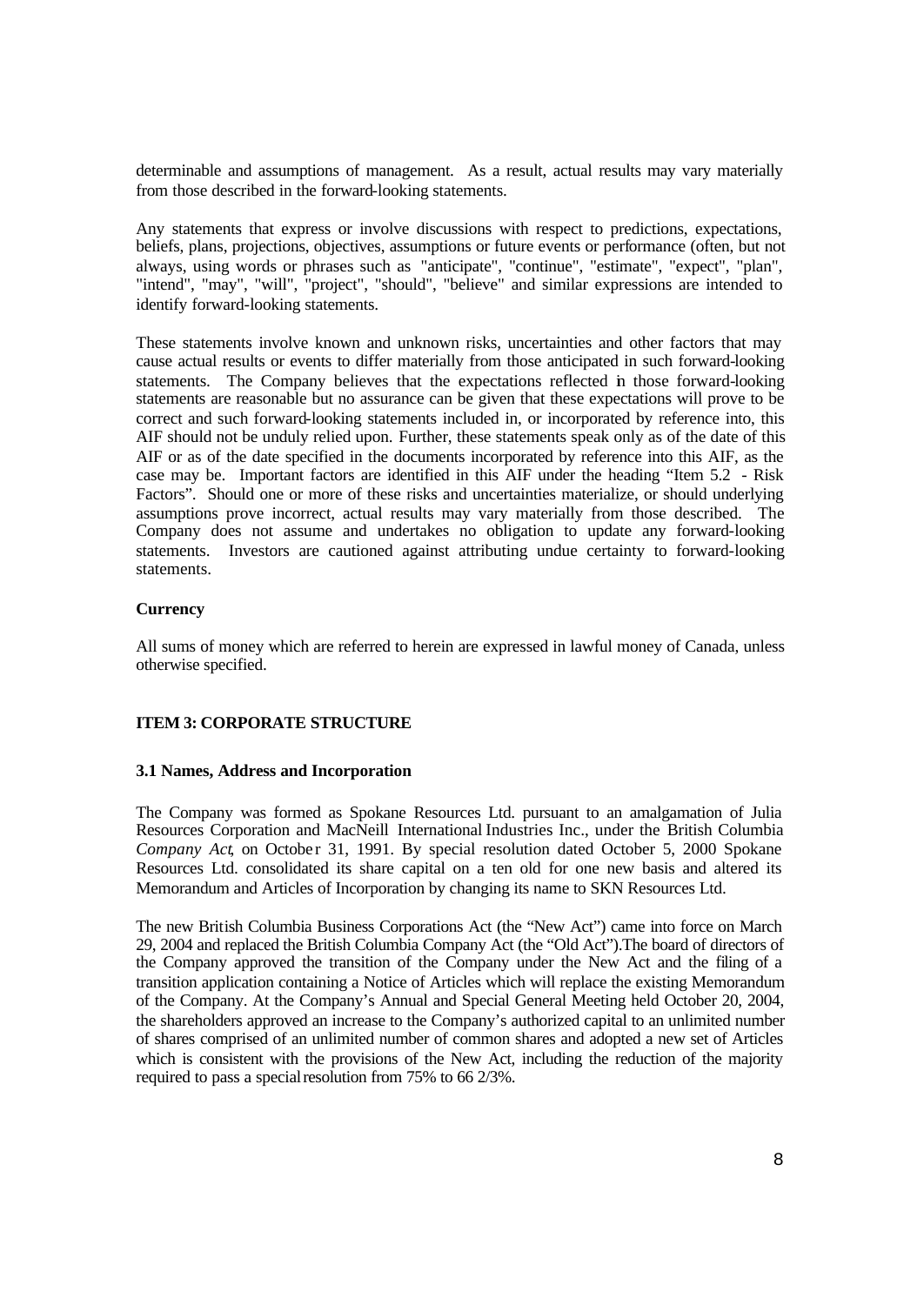Also at the Company's Annual and Special General Meeting held October 20, 2004, the shareholders passed a special resolution to change the Company's name to a name to be determined by the directors of the Company. On May 2, 2005, the Company filed a Notice of Alteration with the Registrar of Companies changes its name from 'SKN Resources Ltd.' to 'Silvercorp Metals Inc'.

The head office and principal address of the Company is located at 1588-609 Granville Street, Vancouver, British Columbia, V7Y 1G5. The registered and records office is located at 2080 – 777 Hornby Street, Vancouver, British Columbia V6Z 1S4. The Company is listed on the TSX under the symbol "SVM", and is a reporting issuer in British Columbia, Alberta, Saskatchewan, Manitoba, Ontario, Nova Scotia and New Brunswick.

#### **3.2 Intercorporate Relationships**

The corporate structure of the Company and its material subsidiaries as at the date of this AIF is as follows:



The Company has acquired a number of mineral property interests in China during the past three years. Each property interest is held through a separate subsidiary company, all of which are incorporated in the British Virgin Islands ("BVI") as International Business Corporations under the *British Virgin Islands International Business Companies Act* (Cap. 291).

The Company is the sole shareholder of Fortune Mining Limited, which was incorporated on August 23, 2002, to be the holding company of a series of BVI subsidiaries which are parties to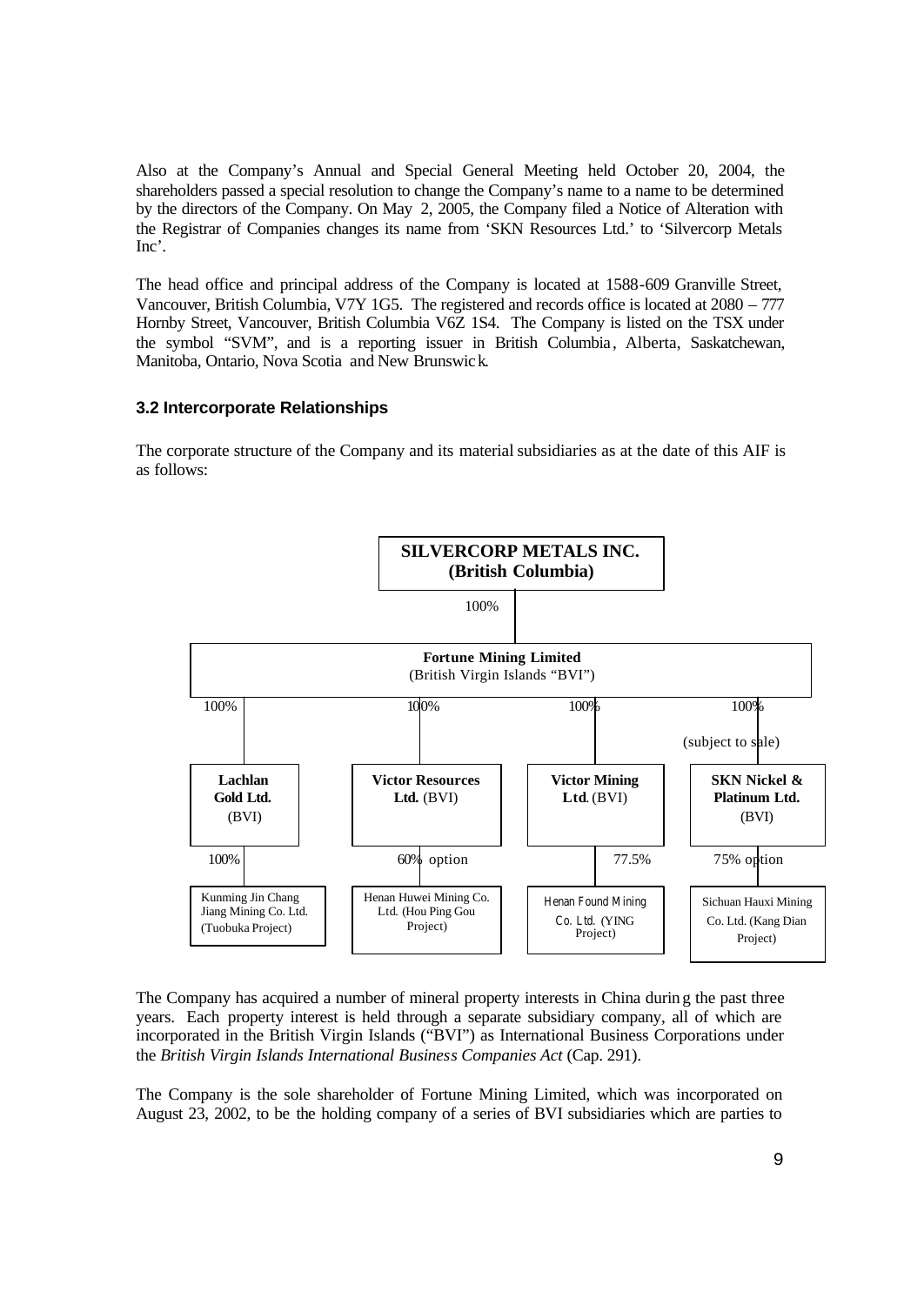mineral property Agreements in China. The following material BVI subsidiary companies are all held 100% by Fortune Mining Limited:

- (a) Lachlan Gold Ltd. was incorporated February 20, 2003 and holds 100% of the equity of Kunming Jin Chang Jiang Mining Co. Ltd., a foreign investment enterprise in China holding 100% of the Tuobuka Gold Project, Yunnan Province;
- (b) Victor Resources Ltd. was incorporated May 30, 2003 and is a party to a Cooperative Agreement over the Hou Ping Gou Project, Henan Province;
- (c) Victor Mining Ltd. was incorporated October 23, 2003 and is a party to a Cooperative Agreement under which it has earned its full 77.5% of the equity of the Henan Found Mining Co. Ltd., the Chinese company holding the Ying Silver-Lead Zinc Project, Henan Province; and
- (d) SKN Nickel & Platinum Ltd. was incorporated October 23, 2003 and is party to Cooperative Agreements for 75% of the equity of Sichuan Huaxi Mining Co. Ltd., the Chinese company holding the Kang Dian Copper-Nickel-Zinc Project, Sichuan Province. New Pacific Metals Inc. which is controlled by the Company holds an option to acquire 100% of SKN Nickel & Platinum Inc, and thereby its interest in the Kang Dian Project.

See "Item 4: General Development of the Business" below for details as to the Company's projects.

# **ITEM 4: GENERAL DEVELOPMENT OF THE BUSINESS**

# **4.1 Three Year History**

# *Exploration Projects*

The Company has been a mineral exploration company engaged in the acquisition and exploration of mineral properties, specifically properties with the potential to host gold, silver and base metal deposits. From 2000 to 2003 the Company was involved primarily in mineral exploration in the Province of British Columbia, but also had been involved in exploration in Mexico and Labrador. Since February 3, 2003, the Company has changed its focus to mineral exploration in China. During the last three years, the Company has been very active in acquiring property interests in China through its BVI subsidiaries.

On August 1, 2003, the Company, through its wholly-owned subsidiary, Lachlan Gold Ltd., signed a cooperative joint venture contract with Kunming Gold Exploration Engineering Co., Ltd. ("KGEE"), a subsidiary of a large Chinese national gold exploration organization, to form a Sino-Foreign Joint Venture Cooperative Company, Yunnan Jin-Chang-Jiang Mining Co. Ltd. ("YJCJM") to explore the Tuobuka Gold Property, Yunnan Province, China. Under the terms of the cooperative joint venture contract, KGEE held a 20% interest in YJCJM by transferring the Tuobuka Project exploration permit to YJCJM, and the Company earned an 80% interest in YJCJM by contributing RMB¥8,000,000 to YJCJM over three years and paying RMB¥1,000,000 to KGEE. On January 13, 2004, the Company acquired the remaining 20% interest in YJCJM from KGEE by paying an additional RMB¥1,600,000. The Company now has a 100% interest in the Tuobuka Project. A National Instrument 43-101 Technical review report dated October 17, 2003 was completed on the Tuobuka Project by LDS Winter, P.Geo., and is incorporated herein by reference.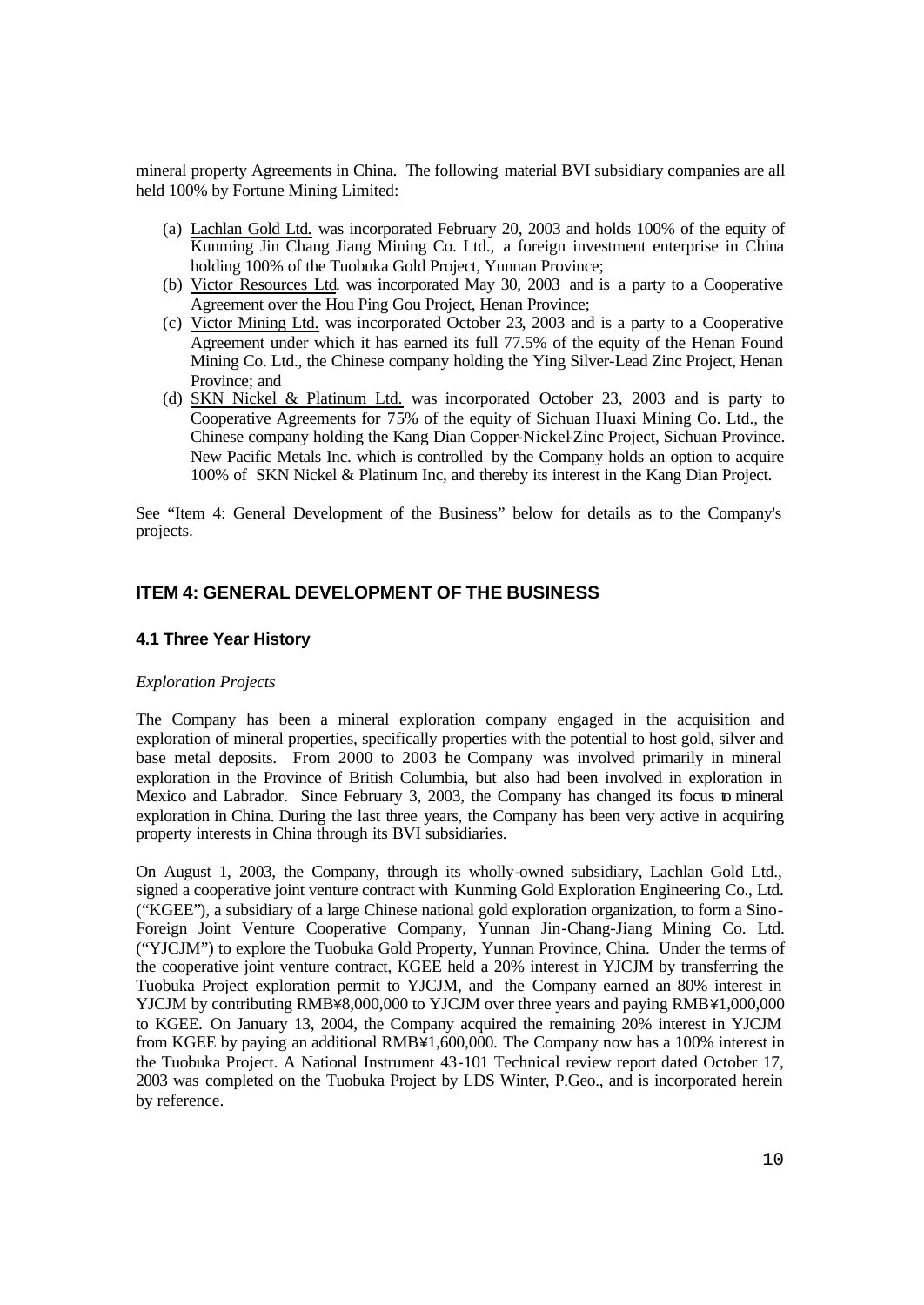As the Company's Ying Project has been under rapid development during the financial year ended March 31, 2006, the Company decided to concentrate its efforts on the Ying Project to put it into production. As a result, exploration work on the Tuobuka Property was suspended for an indefinite time and the \$1,714,491, in costs capitalized for the Tuobuka Property were written off.

On March 4, 2004, the Company announced that it had, through its wholly owned subsidiary, SKN Nickel & Platinum Ltd. ("SNP") entered into a Coope rative Agreement with Sichuan Geological Survey Institute of Metallurgical Industry to acquire a 75% interest in the Kang Dian Nickel Project, located in Sichuan Province, China.

Under the cooperative agreement, for the Kang Dian Project, SNP is obligated to contribute US\$2,500,000 to fund the exploration and development of the Kang Dian Project over a period of four years and to pay US\$80,000 to its Chinese partner within 10 days of obtaining approvals from the Chinese Government. After SNP has earned its 75% interest, contributions to fund the Project will be made pro rata. The interests of the Chinese property owner can be diluted to not less than 10% if they elect not to make cash contributions.

Pursuant to an Option Agreement dated March 3, 2004, the Company granted New Pacific Metals Corp. (NUX.TSX-V) an option to acquire 100% of the issued and outstanding shares of SNP, and thereby the Company's interests in the Kang Dian Nickel Project. Under the Option Agreement, NUX agreed to issue to the Company a total of 6,500,000 common shares of NUX at a deemed price of \$0.375 per share with staged issuances, with the shares subject to a three year value escrow agreement under the policies of the TSX Venture Exchange. 4,500,000 of the NUX shares have been issued to the Company with the final 2,000,000 shares issuable on completion of US\$1,000,000 in funding obligations by SNP under the Agreement with one of the permit holders. The NUX shares are subject to escrow for three years with quarterly releases. NUX shares remaining in escrow are subject to cancellation in the event NUX determines not to continue contributing to the joint venture company to be created. The Company has two representatives on the NUX board of directors: Rui Feng and Myles Gao.

On April 12, 2004, the Company, through its wholly owned subsidiary Victor Mining Ltd. entered into a formal Cooperative Joint Venture Contract with Henan Non-Ferrous Geological and Mineral Resources Co. Ltd. ("HGMR") to acquire up to a 77.5% interest in the eight exploration permits comprising the Ying Silver Project, located in Henan Province, China by making capital contributions of US\$3,670,000 over three years to Henan Found Mining Co. Ltd. ("HFMC"), the joint venture company set up to hold the permits, for a 55% interest in HFMC and an additional US\$1,500,000 to HGMR over a period of three years for another 22.5% interest in HFMC. These payments have been made and the Company has earned its full 77.5% interest in HFMC and thereby in the Ying Project.

On March 30, 2006, the Company announced that its subsidiary HFMC had received a mining permit issued by the Department of Land and Resources of Henan Province, covering 9.945 square kilometers of the SGX area within the Ying Project, where the major exploration effort by the Company has been focused. The permit was issued on the terms applied for, and allows operation of a 600 tonne per day underground mine within the permit area to produce silver, lead and zinc ores. The production rate can be increased in the future through amending the existing mining permit when expanded resource estimates have been filed with the Department of Land and Resources of Henan.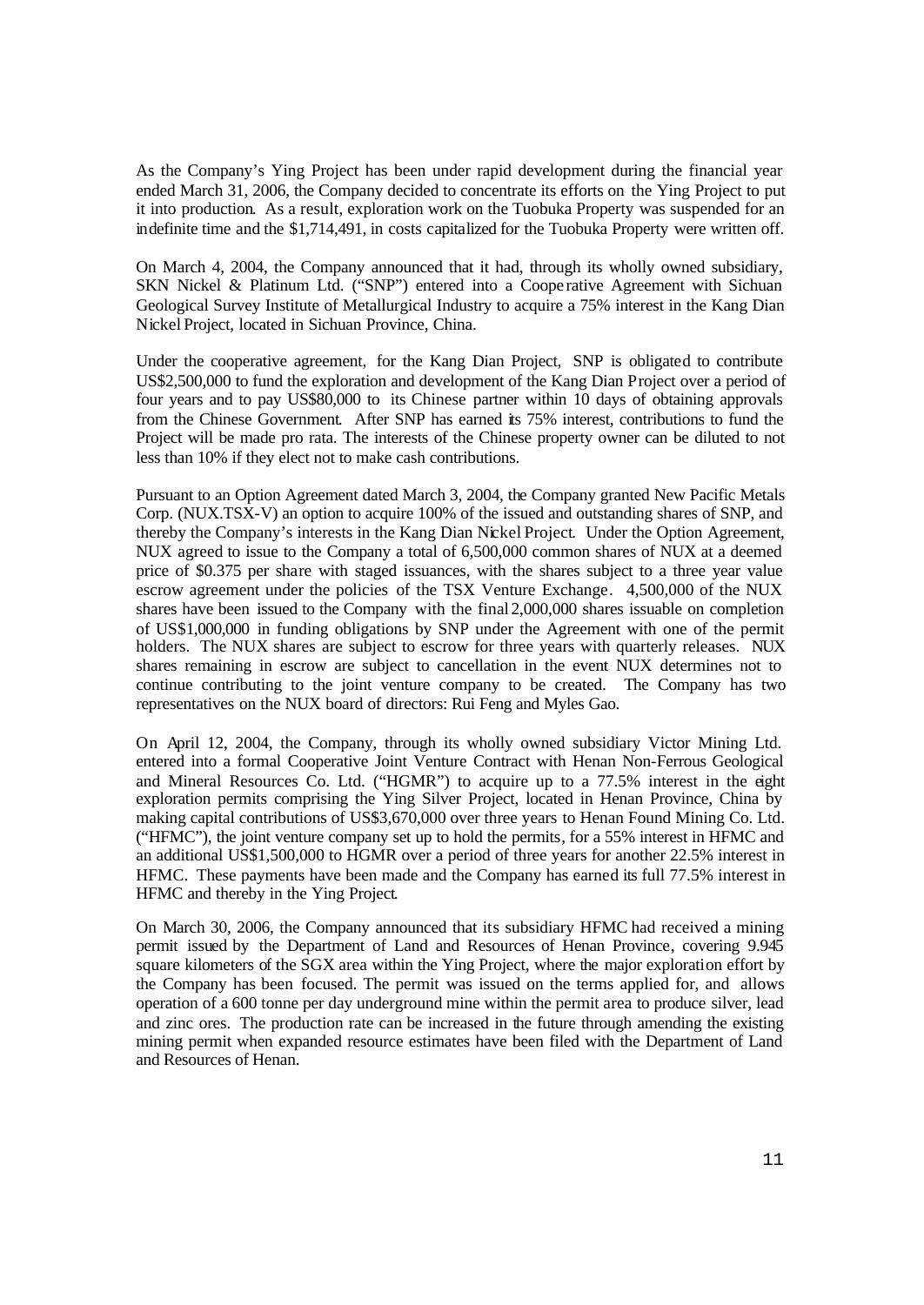On October 12, 2005, the Company announced that HFMC had acquired two additional exploration permits which are adjacent to the existing boundary of the Ying Project for \$262,080 and \$145,600. The transfer of the exploration permits are still in progress as at March 31, 2006.

On March 13, 2006, the Company announced that it had, through its wholly owned subsidiary, Victor Resources Ltd., entered into a cooperative joint venture agreement with a private Chinese company to acquire a 60% interest in the Hou Ping Gou silver/lead/zinc mine, which is located within the boundaries of the greater Ying Project. A total of RMB $442,000,000$  is payable in instalments, timed with the signing of the final joint venture ("JV") contract, receipts of government approvals, issuance of the business license for the JV company and transfer of the exploration and mining permits to the JV company. The Company has advanced \$305,760 to the Chinese party as at March 31, 2006 as initial funding for setting up the JV company. A National Instrument 43-101 technical report on the HPG properties prepared by SRK Consulting was received on May 3, 2006 and is available for review on the SEDAR system.

#### *Issuer Bid*

On March 17, 2004, the Company commenced a Normal Course Issuer Bid to acquire up to 1,355,000 of its Common Shares (being approximately 5% of the 27,117,913 shares then issued and outstanding), over a one year period. A total of 300,000 shares were acquired through the facilities of the TSX Venture Exchange and 200,000 shares were returned to treasury before the expiry of the 2004 Issuer Bid, and 100,000 shares were disposed of in the market.

On June 14, 2006, the Company again commenced a Normal Course Issuer Bid to acquire up to 1,000,000 of its Common Shares (being approximately 2% of the 47,818,407 shares issued and outstanding as at June 14, 2006), over a one year period. Purchases will be made at the discretion of the Directors at prevailing market prices, through the facilities of the TSX. The Company intends to cancel all shares acquired under the issuer bid.

The Company is limited, pursuant to the policies of the TSX, to purchasing not more than 2% of the Company's outstanding shares during any 30-day period. Shares purchased pursuant to the Normal Course Issuer Bid by the Company will be acquired at a price that is not higher than the last independent trade of a board lot of common shares of the Company.

# *Recent Financings*

On February 22, 2005, the Company advised that it had closed a non-brokered private placement of up to 1,500,000 Units at \$1.50 per Unit. Each Unit was comprised of one common share and one-half share purchase warrant. Each whole warrant entitled the holder to acquire one additional common share at a price of \$1.75 per share for a period of one year, expiring on February 22, 2006. A finders fee of 7% was paid on 1,000,000 of the Units to Leede Financial Markets Inc.

On September 16, 2005, the Company advised that it had closed a non-brokered private placement of up to 2,000,000 Units at \$3.20 per Unit. Each Unit was comprised of one common share and one-half share purchase warrant. Each whole warrant entitled the holder to acquire one additional common share at a price of \$4.60 per share for a period of one year, expir ing on September 16, 2006.

On April 26, 2006, the Company advised that it had closed a "bought deal" financing under a Short Form Prospectus for gross proceeds of \$47,773,875. Sprott Securities Inc. and GMP Securities L.P. as co-leader managers and co-bookrunners, together with a syndicate of other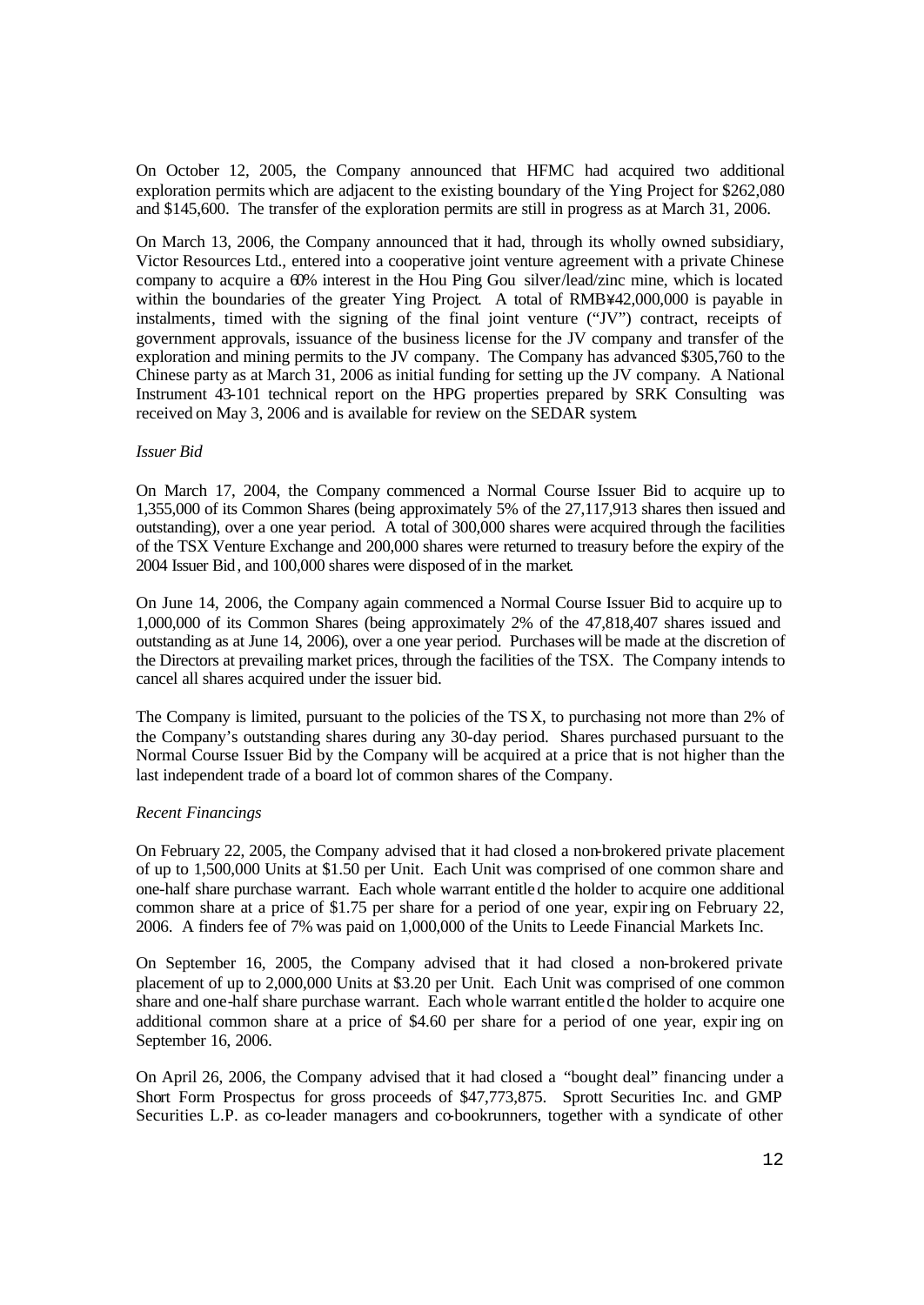dealers including, CIBC World Markets Inc., MGI Securities Inc., Salman Partners Inc. and BMO Nesbitt Burns Inc. (the "Underwriters"), collectively bought 2,501,250 units from the Company at a price of \$19.10 per unit. Each Unit was comprised of one common share and one-half share purchase warrant. Each whole warrant entitles the holder to acquire one additional common share at a price of \$24.00 per share for a period of 18 months, expired on October 26, 2007. The total Units purchased includes 326,250 Units issued upon exercise of the Underwriter's overallotment option. The net proceeds will be used for general corporate purposes including potential future acquisitions.

#### *Future Financing*

The Company anticipates that it will be able to finance all of its activities with the proceeds from production from the Ying Mine, and otherwise from share issues, royalty revenues, interest income and joint ventures. The ability to continue operations is dependent upon the continued financial support of its shareholders, other investors and lenders, together with the successful development of the Company's interests in mineral properties.

#### *Change in Financial Year End*

On March 15, 2005, the Company announced that it was changing its financial year end from April 30 to March 31, commencing with the 2005 fiscal year, which ended on March 31, 2005. The change in financial year was completed in order to align the Company's interim financial statements with its Chinese subsidiaries, which operate on a calendar fiscal year end.

#### *Change of Auditor*

Effective May 11, 2006, Deloitte Touche LLP resigned as auditors at the request of the Company, and Ernst & Young LLP was appointed as the Company's auditors. There were no reportable events in relation to the change of auditors.

#### **4.2 Significant Acquisitions**

During the year ended March 31, 2006, the Company acquired the option disclosed above over the Hou Ping Gou silver/lead/zinc mine in Henan Province. The Company did not have other significant acquisitions or dispositions during its most recently completed financial year.

# **ITEM 5: DESCRIPTION OF THE BUSINESS**

# **5.1 General**

The Company is in the business of acquiring and developing mineral exploration properties, primarily in China. The Company is in the exploration and mining development stage . The Ying Project has received Mining Permits within the Ying Project area, and development of the Ying mine is underway. The Company's other properties have not reached commercial production and are in the exploration stage.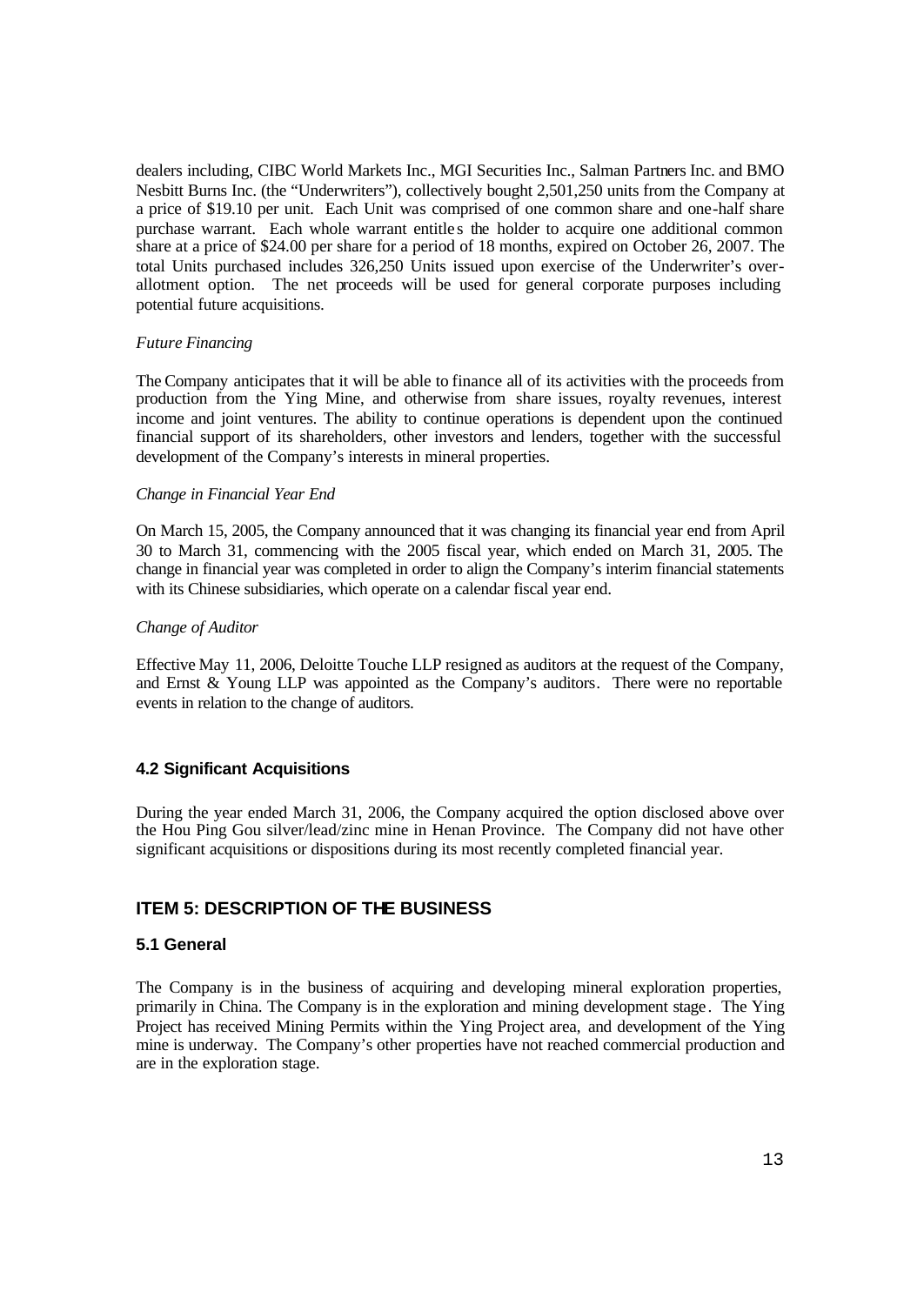# **Chinese Mining Law**

As all of the Company's properties are located in the People's Republic of China, a brief statement on the laws of China as they relate to mining is appropriate. Note that, as laws in China are continually evolving, this is only a generalized statement and is not to be taken as absolutely current or correct. Under the laws of the P. R. C., mineral resources are owned by the State, and in the past, it has been state-owned enterprises which have been the principal force in the development of mineral resources. A new Mineral Resources Law became effective on January 1, 1997 and three regulations were promulgated on February 12, 1998. The new law provides for equal legal status for domestic enterprises and enterprises with foreign investment, security and transferability of mineral titles as well as the exclusivity of mining rights. The right to explore and exploit minerals is granted by way of exploration and mining rights. The holder of an exploration right has the privileged priority to obtain the mining right to the mineral resources in the exploration area provided the holder meets the conditions and requirements specified in the law. A mining enterprise may transfer its exploration or mining rights to others, subject to governmental approval. It is now common for foreign companies to form joint ventures with state-owned mining enterprises, with title to the mining rights being transferred to joint venture entities which registered in China. This is the case with all of the Company's mineral property interests*.* 

# **5.2 Risk Factors**

An investment in the common shares of the Company involves a significant degree of risk and ought to be considered a speculative investment. The following is brief discussion of those factors which may have a material impact on, or constitute risk factors in respect of the Company's future financial performance:

# *Regulatory Environment*

The Company conducts operations in China. The laws of China differ significantly from Canada and are subject to change. Mining operations, development and exploration activities are subject to extensive laws and regulations governing prospecting, development, production, exports, taxes, labour standards, occupational health, waste disposal, environmental protection, mine safety and other maters. Mining is subject to potential risks and liabilities associated with pollution of the environment and disposal of waste products occurring as a result of mineral exploration and production.

Failure to comply with applicable laws and regulations, may result in enforcement actions thereunder, and may include corrective measures requiring capital expenditures, installation of additional equipment or remedial actions. Parties engaged in mining operations may be required to compensation those suffering loss or damage by reason of mining activities and may have civil or criminal fines or penalties imposed for violations of applicable laws and regulations.

New laws and regulations, amendments to existing laws and regulations, administrative interpretation of existing laws and regulations, or more stringent enforcement of existing laws and regulations could have a material adverse impact on future cash flow, results of operations and financial conditions.

Further, all phases of the Company's operations are subject to environmental regulations in the various jurisdictions in which it operates. Environmental legislation is evolving in a manner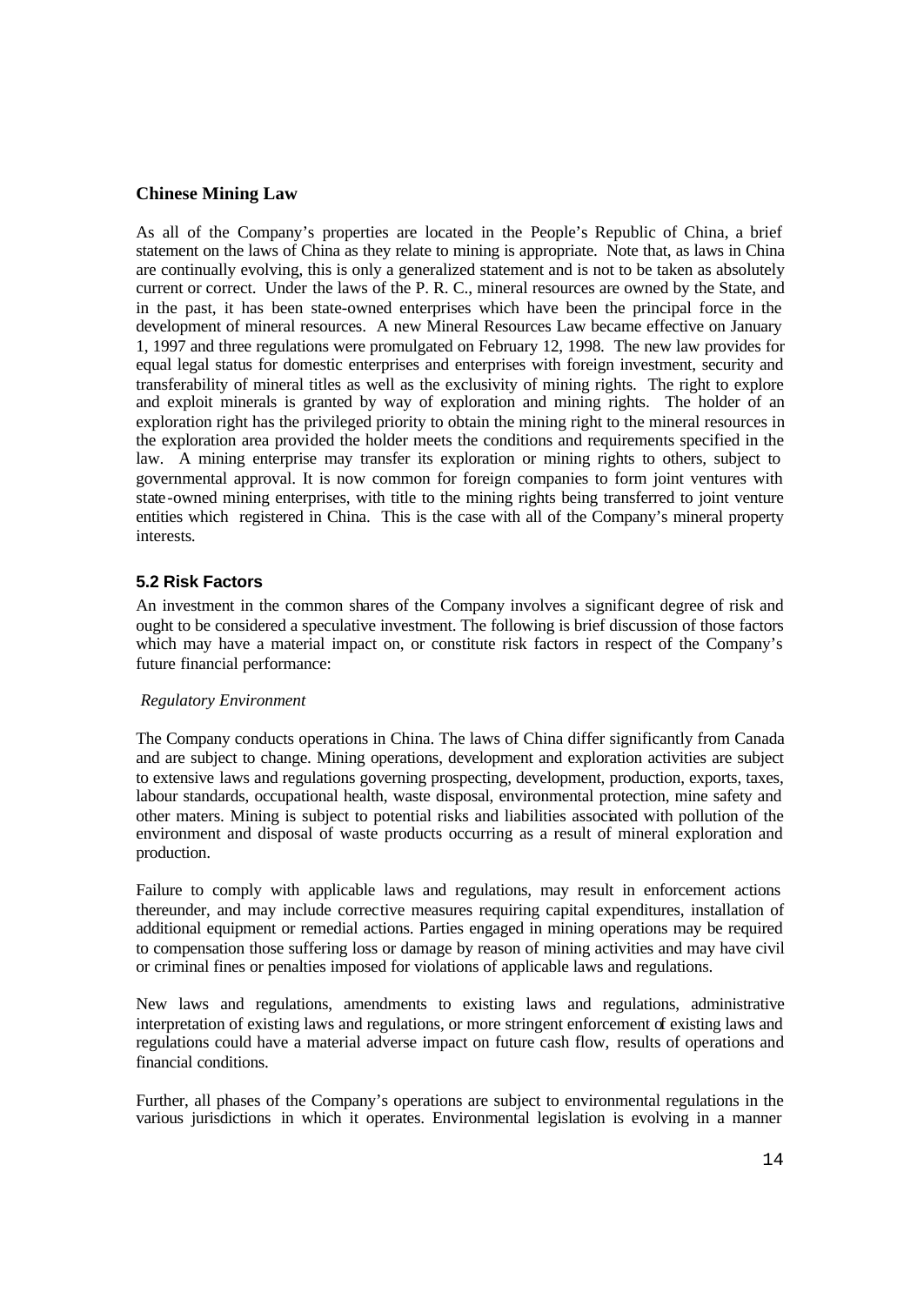which will require stricter standards and enforcement, increased fines and penalties for noncompliance, more stringent environment assessments of proposed projects and a heightened degree of responsibility for companies and their offices, directors and employees. There is no assurance that future changes in environmental regulation, if any, will not adversely affect the Company's operations.

#### *Operations and Political Conditions*

Mining operations generally involve a high degree of risk, with hazards such as unusual or unexpected formations or other geological conditions. The Company may become subject to liability for pollution, cave -ins or other hazards against which it cannot insure, or against which it may elect not to insure. Payment of such liabilities may have a material, adverse effect on the Company's financial condition. Certain of the Properties in which the Company has an interest are located in foreign jurisdictions, which may have different regulatory and legal standards than those in North America.

Even if the Company's mineral properties are proven to host economic reserves of metals, factors such as political instability, terrorism, opposition and harassment from local miners, or governmental expropriation or regulation may prevent or restrict mining of any such deposits or repatriation of profits.

 The majority of the Company's activities and investments are located in foreign countries. These investments are subject to the risks normally associated with conducting business in foreign countries. Some of these risks are more prevalent in countries which are less developed or have emerging economies, including uncertain political and economical environments, as well as risks of war and civil disturbances or other risks which may limit or disrupt a project, restrict the movement of funds or result in the deprivation of contract rights or the taking of property by nationalization or appropriation without fair compensation, risk of adverse changes in laws or policies of particular countries, increases in foreign taxation, delays in obtaining or the inability to obtain necessary governmental permits, limitations on ownership and repatriation of earnings and foreign exchange controls and currency devaluations.

In addition, the Company may face import and export regulations, including restrictions on the export of gold, disadvantages of competing against companies from countries that are not subject to Canadian and U.S. laws, restrictions on the ability to pay dividends offshore, and risk of loss due to disease and other potential endemic health issues. Although the Company is not currently experiencing any significant or extraordinary problems in foreign countries arising from such risks, there can be no assurance that such problems will not arise in the future.

The Company's interests in its mineral properties are held through a joint venture company established under and governed by the laws of China. The Company's joint venture partner in China are state-sector entities and, like other state-sector entities, their actions and priorities may be dictated by government policies, instead of purely commercial considerations.

Additionally, companies with a foreign ownership component operating in China may be required to work within a framework which is different to that imposed on domestic Chinese companies. The Chinese government currently allows foreign investment in certain mining projects under central government guidelines.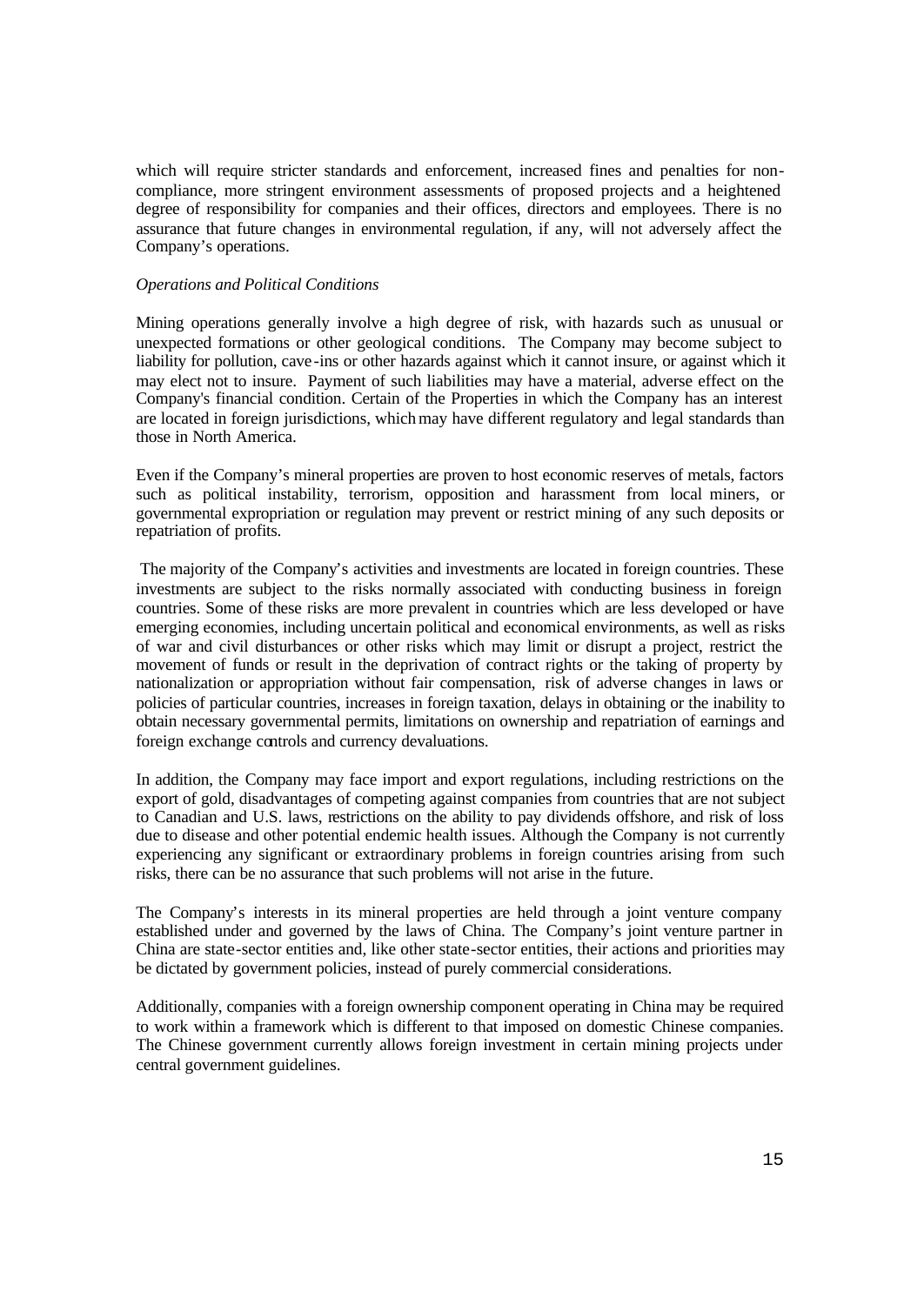#### *Permits and Licenses*

All mineral resources of the Company are owned by their respective governments, and mineral exploration and mining activities may only be conducted by entities that have obtained or renewed exploration or mining permits and licenses in accordance with the relevant mining laws and regulations. No guarantee can be given that the necessary exploration and mining permits and licenses will be issued to the Company or, if they are issued, that they will be renewed, or that the Company will be in a position to comply with all conditions that are imposed.

Nearly all mining projects require government approval. There can be no certainty that these approvals will be granted to the Company in a timely manner, or at all.

# *Feasibility and Engineering Reports*

The Company has received a mining permit from the Department of Land and Resources of Henan Province and plans to commence mining operations in accordance with the mining permit. The Company has not yet and may not complete a feasibility study or report as would otherwise be performed for a mining property located in North America.

# *Exploration and Development*

The long-term operation of the Company's business and its profitability is dependent, in part, on the cost and success of its exploration and development programs. Mineral exploration and development involves a high degree of risk and few properties that are explored are ultimately developed into producing mines. There is no assurance that the Company's mineral exploration and development programs will result in any discoveries of bodies of commercial mineralization. There is also no assurance that even if commercial quantities of mineralization are discovered that a mineral property will be brought into commercial production. Development of the Company's mineral properties will follow only upon obtaining satisfactory exploration results. Discovery of mineral deposits is dependent upon a number of factors, not the least of which is the technical skill of the exploration personnel involved. The commercial viability of a mineral deposit once discovered is also dependent upon a number of factors, some of which are the particular attributes of the deposit (such as size, grade and proximity to infrastructure), metal prices and government regulations, including regulations relating to royalties, allowable production, importing and exporting of minerals and environmental protection. Most of the above factors are beyond the control of the Company. As a result, there can be no assurance that the Company's acquisition, exploration and development programs will yield new reserves to replace or expand current resources. Unsuccessful exploration or development programs could have a material adverse impact on the Company's operations and profitability.

#### *Calculation of Resources, Reserves and Mineralization and Precious and Base Metal Recovery*

The Company's Ying property at present contains resources only, there have been no reserves calculated. There is a degree of uncertainty attributable to the calcula tion of resources, reserves and mineralization and corresponding grades being mined or dedicated to future production. Until resources, reserves or mineralization are actually mined and processed, quantity of mineralization and grades must be considered as estimates only. In addition, the quantity of resources, reserves and mineralization may vary depending on metal prices. Any material change in quantity of resources, mineralization, grade or stripping ratio may affect the economic viability of the Company's properties. In addition, there can be no assurance that precious or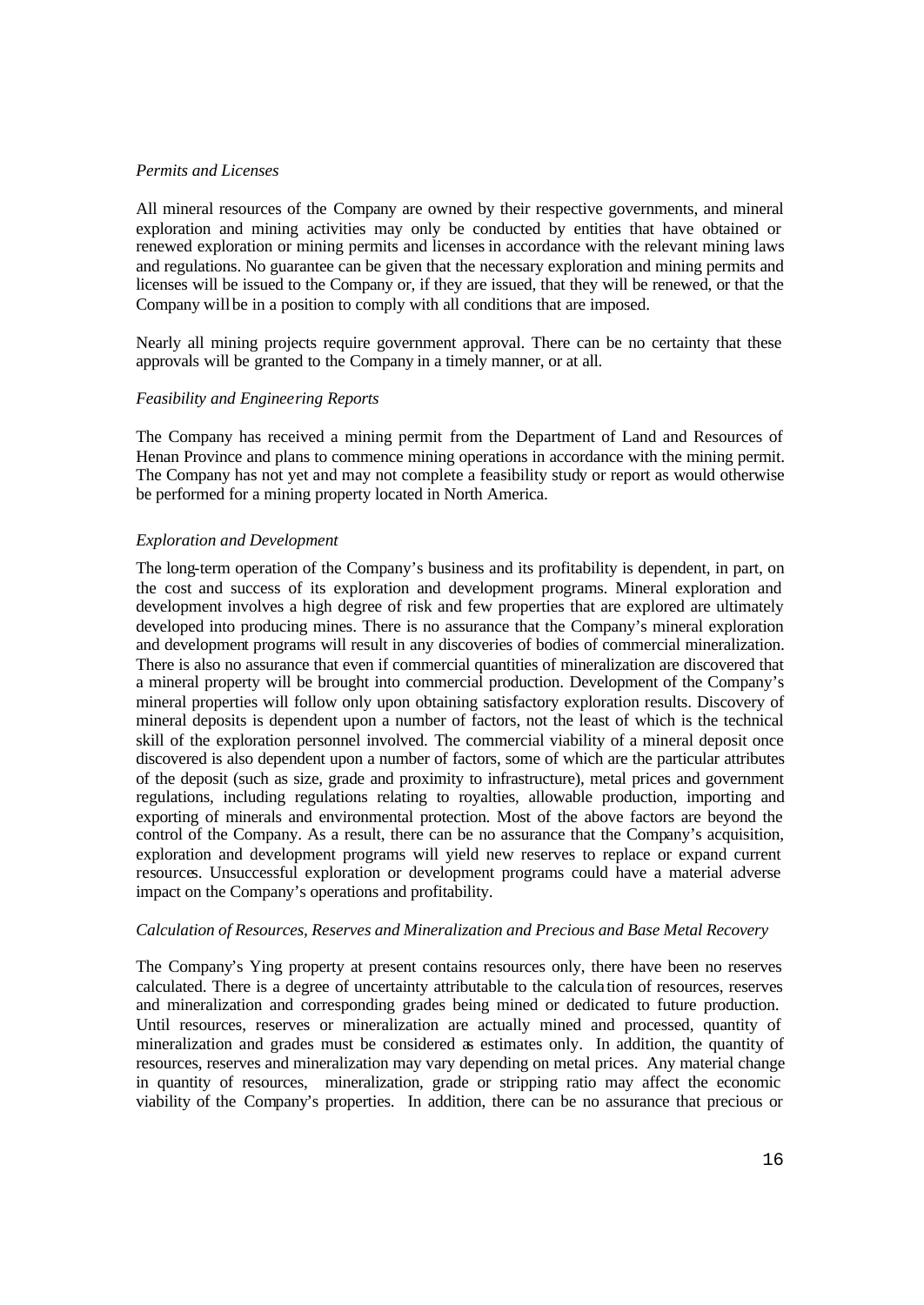other metal recoveries in small-scale laboratory tests will be duplicated in larger scale tests under on-site conditions or during production.

#### *Title to Properties*

While the Company has investigated title to all of its mineral claims and to the best of its knowledge, title to all of its properties is in good standing, the properties may be subject to prior unregistered agreements or transfers and title may be affected by undetecte d defects. There may be valid challenges to the title of the Company's properties which, if successful, could impair development and/or operations. The Company cannot give any assurance that title to its properties will not be challenged. The Company's mineral properties have not been surveyed, and the precise location and extent thereof may be in doubt.

#### *Property Interests*

The agreements pursuant to which the Company holds its rights in certain of the Properties provide that the Company must make a serie s of cash payments over certain time periods or make certain minimum exploration expenditures. If the Company fails to make such payments or expenditures in a timely manner, the Company may lose interest in those projects.

#### *Additional Financing*

If the Company's exploration programs are successful in establishing ore of commercial tonnage and grade, additional funds will be required for the development of the ore body and to place it in commercial production. One source of future funds presently available to the Company is through the sale of equity capital. There is no assurance this source will continue to be available, as required or at all. If it is available, future equity financings may result in substantial dilution to shareholders. Another alternative for the financing of further exploration would be the offering by the Company of an interest in the Properties to be earned by another party or parties carrying out further exploration or development thereof. There can be no assurance the Company will be able to conclude any such agreements, on favourable terms or at all.

#### *Competition*

The mining industry in general is intensely competitive and there is no assurance that, even if commercial quantities of ore are discovered, a ready market will exist for the sale of same. Marketability of natural resources which may be discovered by the Company will be affected by numerous factors beyond the control of the Company, such as market fluctuations, the proximity and capacity of natural resource markets and processing equipment, government regulations including regulations relating to prices, royalties, land tenure, land use, importing and exporting of minerals and environmental protection. The exact effect of such factors cannot be predicted but they may result in the Company not receiving an adequate return on its capital.

#### *Fluctuating Commodity Prices*

The Company's revenues, if any, are expected to be in large part derived from the mining and sale of gold, silver and other metals. The prices of those commodities has fluctuated widely, particularly in recent years, and are affected by numerous factors beyond the Company's control including international economic and political trends, expectations of inflation, currency exchange fluctuations, interest rates, global or regional consumptive patterns, speculative activities and increased production due to new mine developments and improved mining and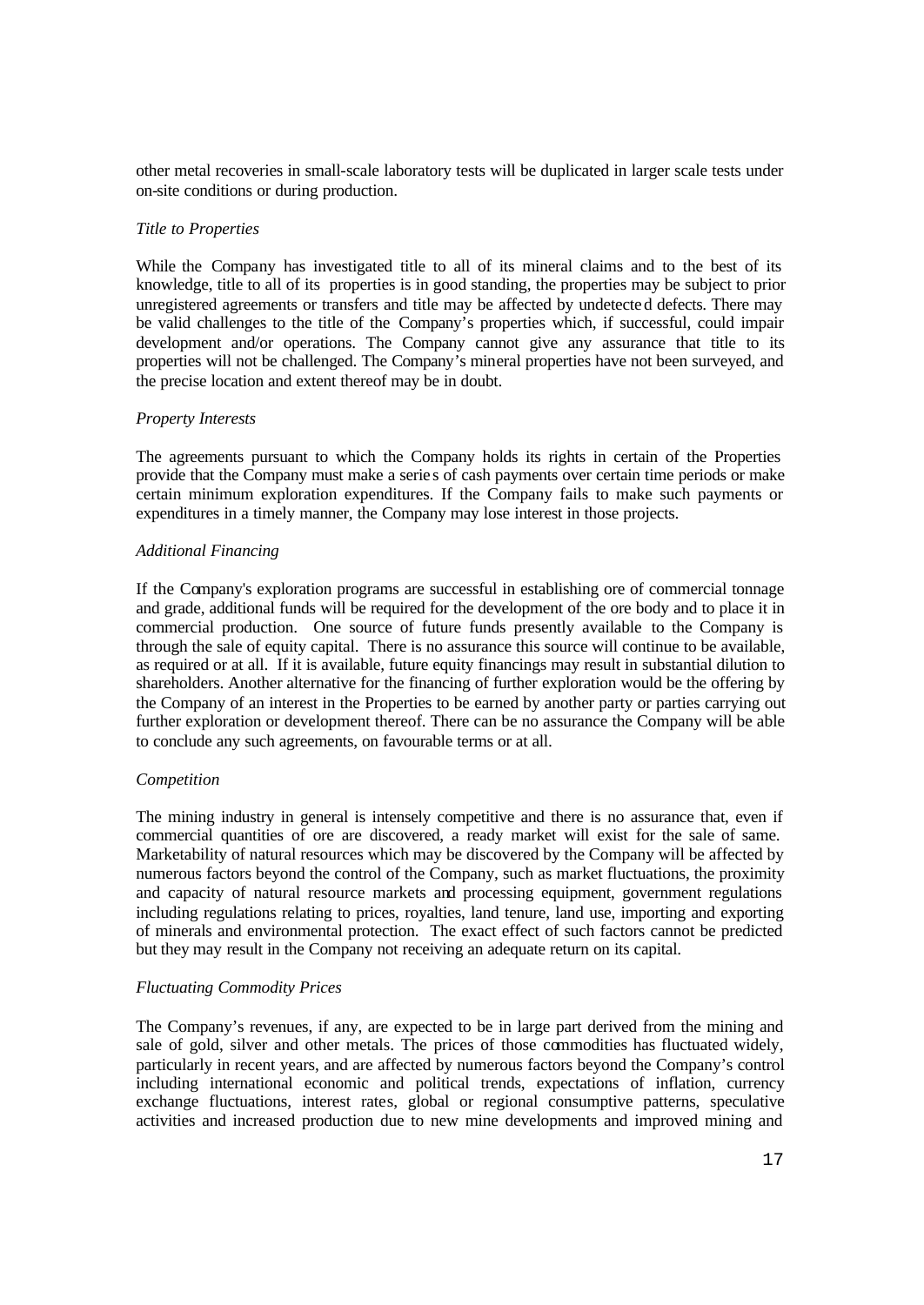production methods. The price of base and precious metals may have a significant influence on the market price of the Company's shares and the value of the Properties. The effect of these factors on the price of base and precious metals, and therefore the viability of the Company's exploration projects, cannot be accurately predicted.

If silver and metals prices were to decline significantly or for an extended period of time, the Company may be unable to continue operations, develop the properties or fulfil obligations under agreements with the Company's joint venture partners or under its permits or licenses.

#### *Foreign Exchange Rate Fluctuations*

In the past, the Company has raised its equity and maintained its accounts in Canadian dollars. Foreign operations carried out in U.S. or local currency could subject the Company to foreign currency fluctuations that may materially and adversely affect the Company's financial position.

#### *Fluctuation of Securities Prices*

Securities markets experience a high level of price and volume volatility, and the market price of securities of many companies has experienced wide fluctuations which have not necessarily been related to the operating performance, underlying asset values or prospects of such companies. Such fluctuation will affect the price of the Company's securities.

#### *Insurance*

Where considered practical to do so the Company maintains insurance against risks in the operation of our business in amounts which we believe to be reasonable. Such insurance, however, contains exclusions and limitations on coverage. The Company cannot provide any assurance that such insurance will continue to be available, will be available at economically acceptable premiums or will be adequate to cover any resulting liability. In some cases, coverage is not available or considered too expensive relative to the perceived risk.

#### *Key Personnel*

The Company depends on a number of key personnel, including its directors and executive officers, the loss of any one of whom could have an adverse effect on the Company's operations. The Company does not have employment contracts with these key personnel and does not have key man life insurance.

The Company's ability to manage growth effectively will require it to continue to implement and improve management systems and to recruit and train new employees. The Company cannot assure that it will be successful in attracting and retraining skilled and experienced personnel.

#### *Conflicts of Interest*

Conflicts of interest may arise as a result of the directors, officers and promoters of the Company also holding positions as directors and/ or officers of other companies. Some of those persons who will be directors and officers of the Company have and will continue to be engaged in the identification and evaluation of assets and businesses and companies on their own behalf and on behalf of other companies, and situations may arise where the directors and officers will be in direct competition with the Company. Conflicts, if any, will be subject to the procedures and remedies under the British Columbia Business Corporations Act [SBC 2002] Chapter 57.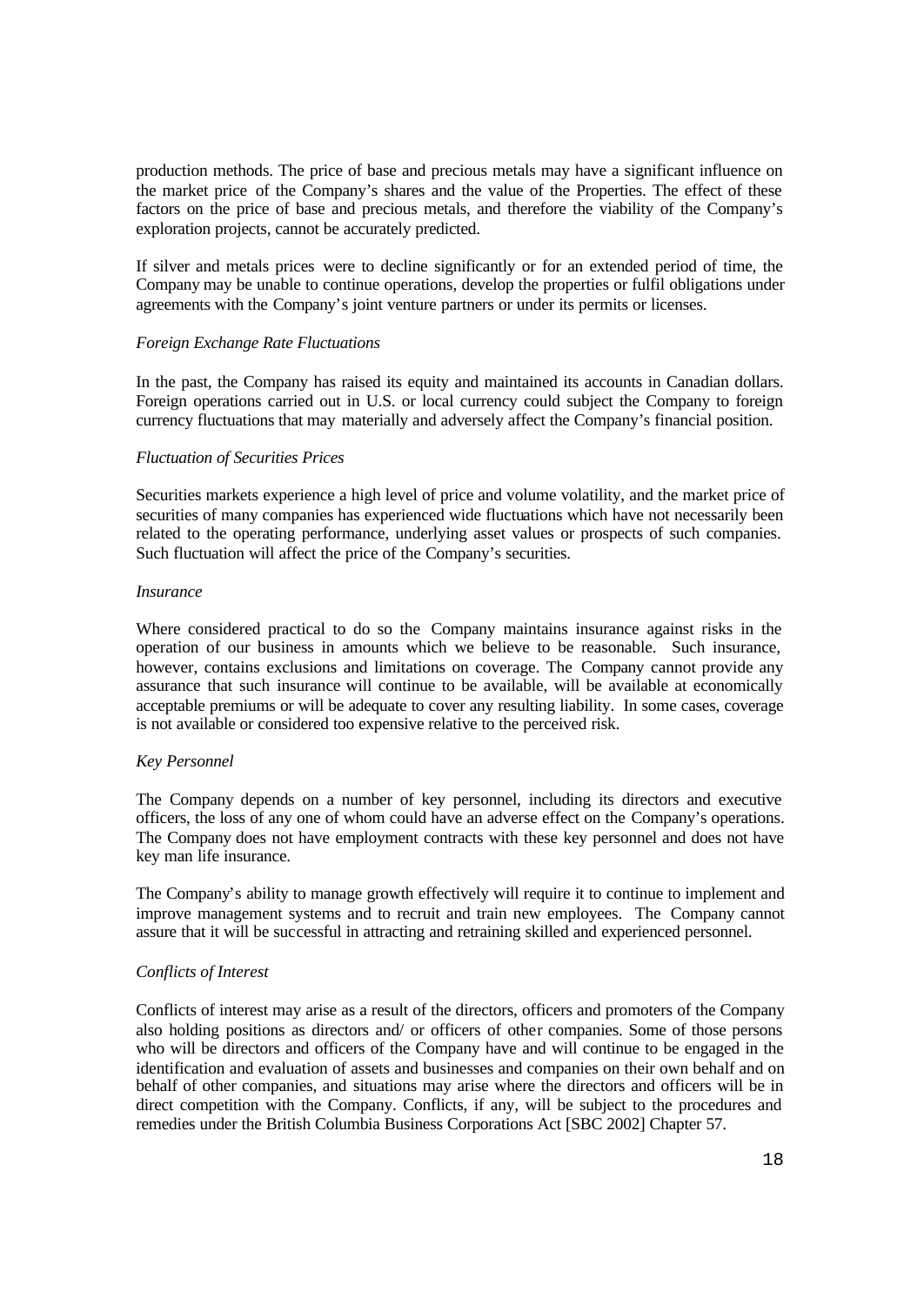# *Dependence on Management*

The directors and officers of the Company are experienced in administering public companies, however only two of the Company's management has professional mining experience. To provide necessary guidance, the directors will be retaining engineering consultants to provide independent advice and manage exploration programs on the Company's properties.

# *Joint Venture Partners*

The Company's interests in various properties may, in certain circumstances, pursuant to option agreements currently in place, become subject to the risks normally associated with the conduct of joint ventures. The existence or occurrence of one or more of the following circumstances and events could have a material adverse impact on the Company's profitability or the viability of its interests held through joint ventures, which could have a material adverse impact on the Company's business prospects, results of operations and financial conditions: (i) disagreements with joint venture partners on how to conduct exploration; (ii) inability of joint venture partners to meet their obligations to the joint venture or third parties; and (iii) disputes or litigation between joint venture partners regarding budgets, development activities, reporting requirements and other joint venture matters.

# *Other Risks and Hazards*

The Company's operations are subject to a number of risks and hazards including:

- ? environmental hazards;
- ? discharge of pollutants or hazardous chemicals;
- ? industrial accidents;
- ? failure of processing and mining equipment;
- ? labour disputes;
- ? supply problems and delays;
- ? changes in regulatory environment;
- ? encountering unusual or unexpected geologic formations or other geological or grade problems;
- ? encountering unanticipated ground or water conditions;
- ? cave-ins, pit wall failures, flooding, rock bursts and fire;
- ? periodic interruptions due to inclement or hazardous weather conditions;
- ? uncertainties relating to the interpretation of drill results;
- ? inherent uncertainty of production and cost estimates and the potential for unexpected costs and expenses;
- ? results of initial feasibility, pre-feasibility and feasibility studies, and the possibility that future exploration, development or mining results will not be consistent with the Company's expectations;
- ? the potential for delays in exploration or the completion of feasibility studies;
- ? business strategy; and
- ? other acts of God or unfavourable operating conditions.

Such risks could result in damage to, or destruction of, mineral properties or processing facilities, personal injury or death, loss of key employees, environmental damage, delays in mining, monetary losses and possible legal liability. Satisfying such liabilities may be very costly and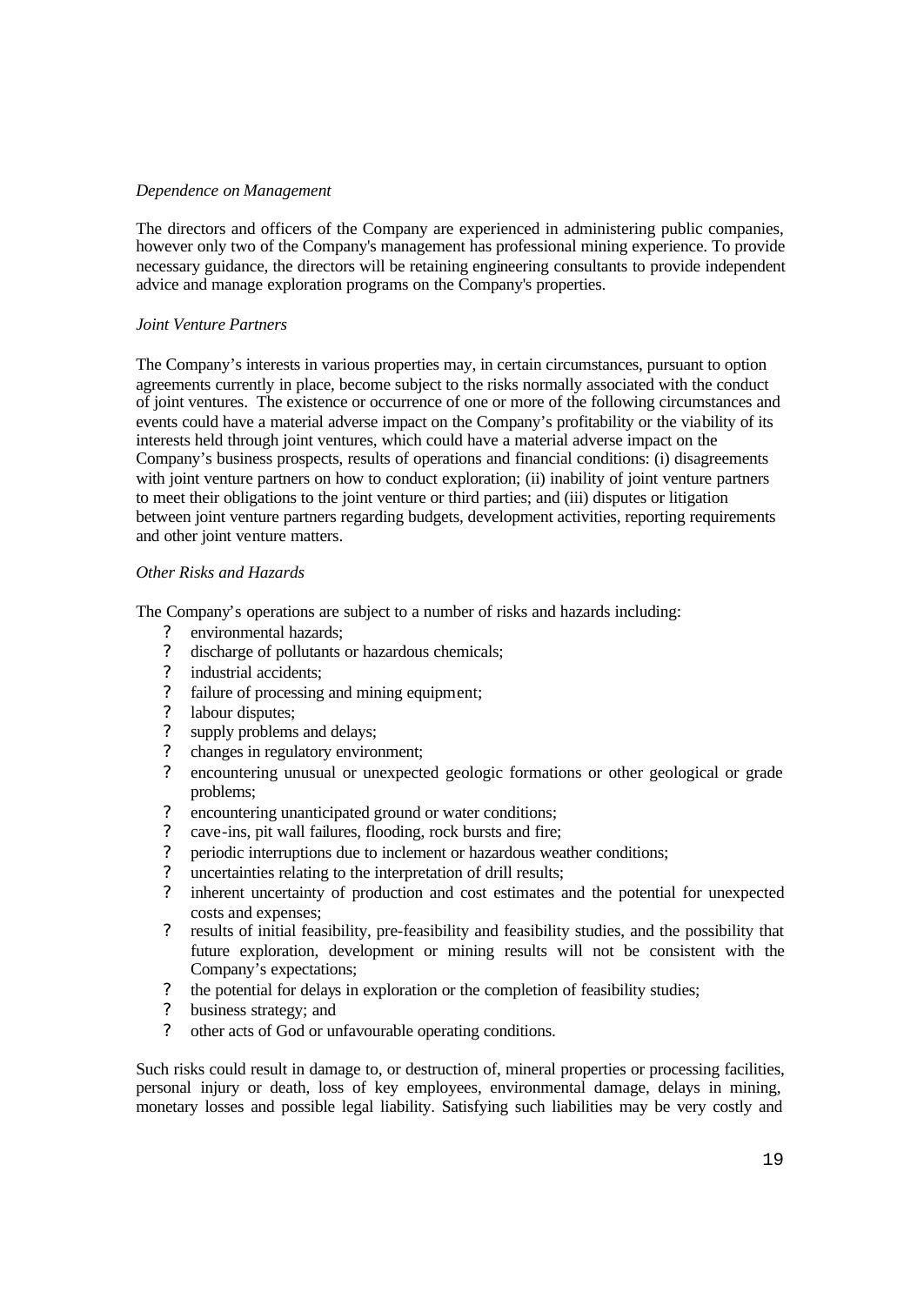could have a material adverse effect on future cash flow, results of operations and financial condition.

# **5.3 Mineral Properties**

The Company has interests in mineral properties located in China and British Columbia. As at March 31, 2006, these properties were carried on the Company's balance sheet as assets with a book value of \$3,151,643. The book value consists of acquisition costs plus cumulative expenditures on properties for which the Company has future exploration plans. The current book value is not necessarily the same as the total expenditures on each property by the Company, as part of the expenditures on some properties have been written down. The book value is also not necessarily the fair market value of the properties.

The names and book values of the Company's mineral properties are set out below in tables. Further discussion of the individual properties follows below.

| The Company's mineral properties in British Columbia were written-off. |  |
|------------------------------------------------------------------------|--|
|------------------------------------------------------------------------|--|

| China                |                  |                            |                                            |  |  |  |
|----------------------|------------------|----------------------------|--------------------------------------------|--|--|--|
| <b>Property Name</b> | Location         | <b>Ownership Interest*</b> | <b>Book Value</b><br><b>March 31, 2006</b> |  |  |  |
| Ying Project         | Henan Province   | 77.5% earned               | \$3,721,801                                |  |  |  |
| Hou Ping Guo Project | Henan Province   | 60%                        | Nil                                        |  |  |  |
| Tuobuka Project      | Yunnan Province  | 100% earned                | Nil                                        |  |  |  |
| Kang Dian Project    | Sichuan Province | 75% [optioned to NUX]      | Nil                                        |  |  |  |
| TOTAL:               |                  |                            | \$3,721,801                                |  |  |  |

**\*** These reflect option rights to earn these percentage interests and option rights granted on these percentage interests on the terms set out in Item 4 above.

For the purposes of National Instrument 43-101 of the Canadian Securities Administrators ("NI 43-101"), the following properties have been determined to be material to the Company:

- 1. The Ying Project, Henan Province, China;
- 2. The Hou Ping Gou Project, Henan Province, China;

None of the Company's other mineral property interests are considered material for the purposes of NI 43-101.

#### **Chinese Properties**

The Company currently holds interests in four material projects in China, the Ying Project located in the Henan Province, the Hou Ping Gou Project located in Henan Province, China; the Kang-Dian Ni Project located in the Sichuan Province and the Tuobuka Project located in the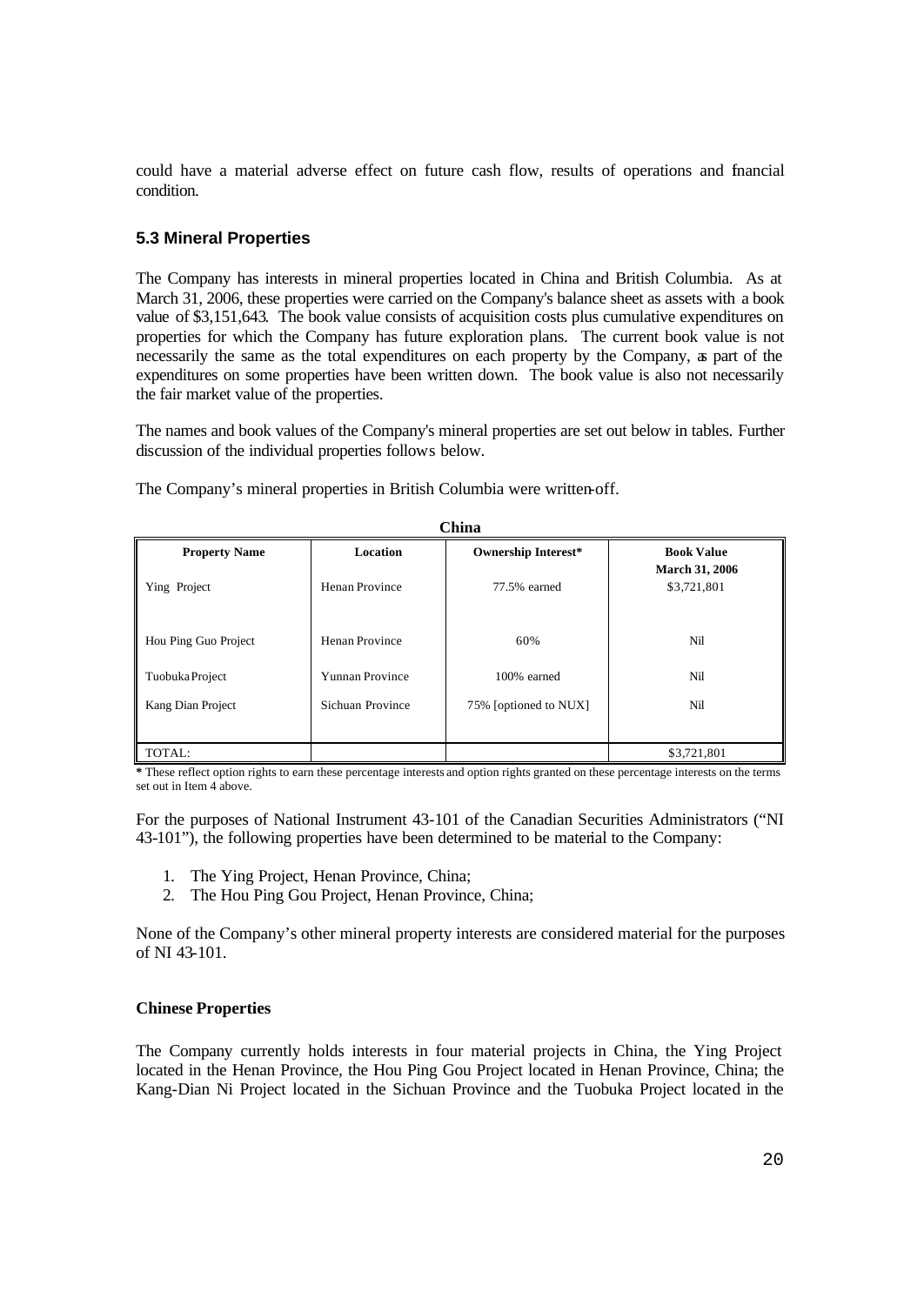Yunnan Province. Myles Gao, President of the Company, is the Company's qualified person for all of its Chinese mineral properties.

# *Ying Project, Henan Province*

#### Option Agreement

In May 2004, the Company, through its wholly owned subsidiary, Victor Mining Ltd., entered into a cooperative joint venture agreement (the "JV Agreement") with a Chinese party to acquire a 77.5% interest in the high grade Ying Silver Project. Under the JV Agreement, the parties set up a joint venture company, Henan Found Mining Co. Ltd. ("HFMC"). The JV Agreement granted the Company the right to acquire 77.5% of HFMC and thereby the same percentage of the Ying Project by providing US\$3,670,000 in funding to HFMC for a 55% interest, and acquiring a further 22.5% interest from the partner for US\$1,500,000. As at October 3, 2005 the Company had made all payments and contributions necessary and earned its full 77.5% interest in HFMC.

#### Technical report

The updated NI 43-101 Technical Report on the Ying Silver-Lead-Zinc Project, Henan Province, People's Republic of China, dated May 26, 2006 prepared by Chris Broili, C.P. Geo., L.P. Geo., Mel Klohn, L.P. Geo. BK Exploration Associates, Jasman W. Yee, P.Eng., Cathy Shuk Yin Fong P.Eng. and Michael A. Petrina, P. Eng. (the "Ying Report") is filed on SEDAR. Mr. Broili, C.P. Geo. & L.P. Geo., Jasman W. Yee, P. Eng. are independent Qualified Persons under NI 43-101. The Ying Report updates the previous independent technical reports on the Ying Project dated April 18, 2006, April 18, 2005 and April 21, 2004, which are also filed on the SEDAR system, and provides a preliminary assessment of the Ying Mine. The information below has been extracted in whole or in part from the Ying report which readers are encouraged to review in full. Reference to Silvercorp includes reference to Henan Found Mining Co. Ltd., the Chinese subsidiary of the Company which holds the Ying Project.

# **PROPERTY DESCRIPTION AND LOCATION**

The Ying Silver-Lead-Zinc Project is located in western Henan Province at latitude 34º07' to 34º12' North and longitude 111º14' to 111º22' East and is currently covered by Five Exploration Permits. Total land holdings under the Exploration Permits include:

|    | Permit.                                                                           | Area         |
|----|-----------------------------------------------------------------------------------|--------------|
| 1. | Permit No. 0100000520088 - expires June 6, 2007                                   |              |
|    | Yuelianggou Ag project (SGX Area)                                                 | 9.95 $km^2$  |
| 2. | Permit No. $4100000530262$ – approved and in the process<br>to be issued to Found |              |
|    | Qiaogoubei Au project                                                             | 3.55 $km^2$  |
| 3. | Permit No. 0100000520087 - expires June 06, 2007                                  |              |
|    | Ximiao-Leileisi Au project                                                        | 12.34 $km^2$ |
| 4. | Permit No. 0100000520145 - expires November 03,2007                               |              |
|    | Shagou Ag project                                                                 | 7.10 $km^2$  |
|    |                                                                                   |              |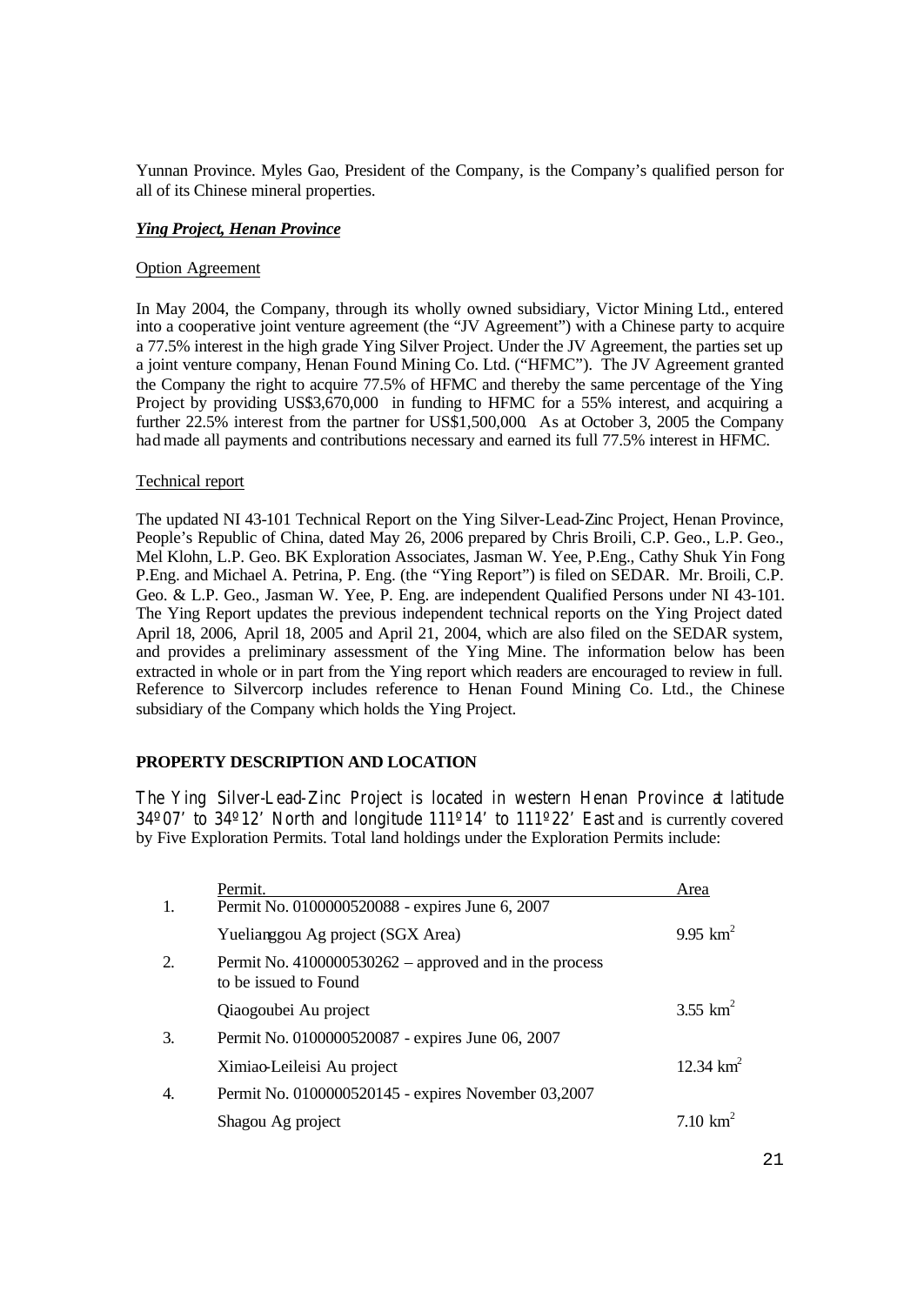5. Permit No. 4100000320484 – approved and in the process to be transferred to Found from HNGMR Sidaogou Ag project 19.70 km<sup>2</sup>

Total: approximately: 52.64 km<sup>2</sup>

As announced by Silvercorp on March 30, 2006, Mining Permit No. 4100000610045 was issued overlying Exploration Permit No. 010000052088 on the Yuelianggou project (SGX Area).

The existing permits cover all of the target areas outlined in the present report.

The exploration permits can be renewed by the payment of further rental fees. Surface rights for mining purposes are not included in the permits but can be acquired by payment of a purchase fee based on the appraised value of the land. Subject to negotiation, some land use compensation fees may also be due to the local farmers if their agricultural land is disturbed by exploratory work.

The exploration permits give the right to carry out all the exploration presently contemplated and no additional permitting is required.

There are no known or recognized environmental problems that might preclude or inhibit a mining operation in this area. Some major land purchases may be required in the future for mine infrastructure purposes (processing plant, waste disposal, office and accommodations).

A co-operative joint venture contract dated April 15, 2004, was consummated between Victor Mining Ltd. ("Victor"), SKN Resources Ltd.'s (name changed to Silvercorp Metals Inc. in May 2005) wholly owned British Virgin Islands subsidiary, and Henan Non-Ferrous Geological & Mineral Resources Co. Ltd. ("HNGMR"). Pursuant to the joint venture contract, a Chinese cooperative joint venture company, Henan Found Mining Ltd. ("Found"), was established to hold 100% of Ying Project. Victor had the obligation to make capital contributions of US\$3.67 million to Found's capital and cash payment of US\$1.5 million to HNGMR over three years to earn the full 77.5% interest in Found.

To date, Victor has made capital contributions of US\$4 million to Found, and cash payments to the JV partner of US\$1,500,000 thereby earning its full 77.5% interest in Found and the Ying Project.

#### **ACCESSIBILITY, CLIMATE, LOCAL RESOURCES, INFRASTRUCTURE, AND PHYSIOGRAPHY**

The Ying Project is about 240 km west-southwest of Zhengzhou, the capital city of Henan Province. The property is easily accessed from the small city of Luoning, 40 kilometers away.

Zhengzhou is serviced by daily scheduled air flights connecting to all the major cities in China. Access to the project area is by driving west from Zhengzhou on a standard express highway, then on local concrete paved and gravel roads. The last 6 km to the SGX Area of the Ying Project must be traveled by ferry across the Guxian Reservoir. The closest city with facilities is Luoning, 40 km to the east to the east of the property, with a population of over 80,000. Adequate hotels, restaurants and banks serve the city. Eighty kilometers to the east is the much larger city of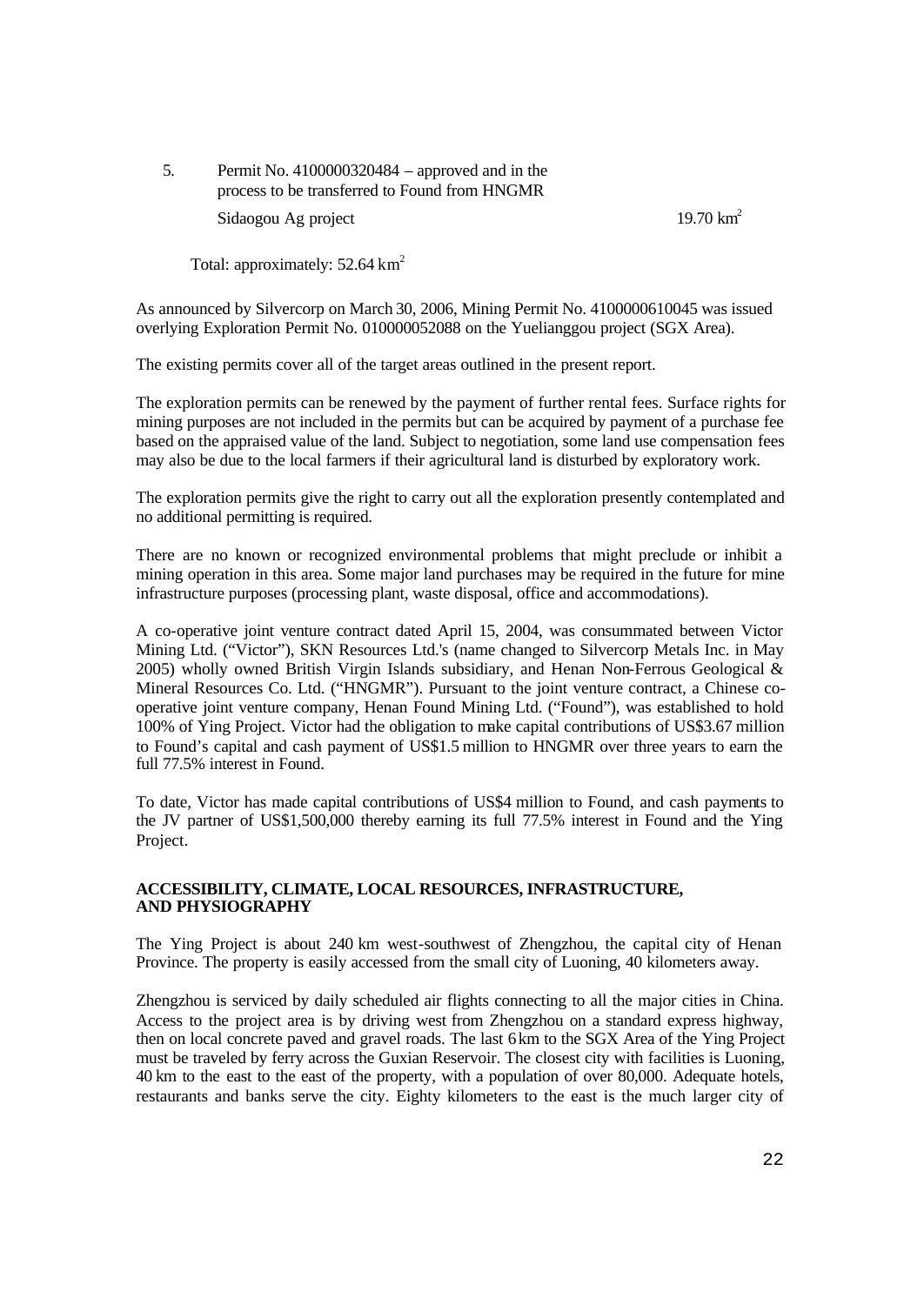Luoyang which is also accessible via daily scheduled air flights to major Chinese cities and via a standard express highway.

Much of the project area is mountainous and rugged with steep hill slopes commonly exceeding 25°. Elevations range from 300 to 2,000 m above sea level. All of the mineralization and most significant geochemical and geophysical anomalies were discovered on hillsides. Vegetation includes sparse bushes, shrubs, ferns and local small trees.

The climate is subtropic continental with four distinct seasons. Temperature changes are dependent on elevation. Seasons have temperatures averaging  $15^{\circ}$  C and ranging from  $-10^{\circ}$  C to  $38^{\circ}$  C. The annual precipitation averages 900 millimeters ("mm") mostly occurring during the July to September period.

The local economy is based on agriculture and mining. There are major power grids adjacent to the property and a power line extends to the SGX Area. Adjacent to the SGX property is a hydropower generating station at the dam which forms the Guxian Reservoir. This reservoir is on the Luo River, a tributary to the Yellow River.

#### **HISTORY**

This is an area of known Ag-Pb-Zn mineralization, It has probably been mined for short periods during the last several hundred years. Recent activity from 1956 on is fairly well documented.

Pre-1956: Occasional production of lead and silver from small underground mines by local people.

1956-1980: Geological mapping at 1:200,000 scale by Henan Bureau of Geology and Mineral Resource geologic team, covering the project areas.

1967: Airborne magnetic survey of south-western Henan province (the largest airborne survey in this area) conducted by the Ministry of Geology of China.

1984: Data compiled and published (four publications) concerning mineralization in the district by the Henan Geological Exploration Corp. of Metallurgy.

1991-1993: Stream sediment geochemical survey at 1:50,000 scale by the No. 5 Geological Team of the Henan Bureau of Non-ferrous Metals Geology and Mineral Resources (HBMG&MR), covered  $9,680 \text{ km}^2$  in south-western Henan province and included the project area.

1991-1995: Mineral occurrences compiled at 1:50,000 scale by the Geological Institute of Henan Bureau of Geology and Mineral Resources and HBMG&MR. The focus of the investigations was on silver, gold and a multitude of other metals.

Since 1996: No. 1 Geological Team of the HBMG&MR and Geological Institute of Henan Bureau of Geology and Mineral Resources completed geological exploration work and discovered more mineral occurrences in the area.

2000-2002: No. 1 Geological Team of the HBMG&MR conducted 1:25,000 scale stream geochemical survey, 1:10,000 Induced Polarization (IP) survey, 1:5,000 IP profile, 1:10,000 & 1:000 geologic mapping, 1:10,000, 1:5,000, 1:2,000 and 1:1,000 geologic cross-sections. In addition, trenches and tunnels were established. A total of 2,965 samples were collected for assay.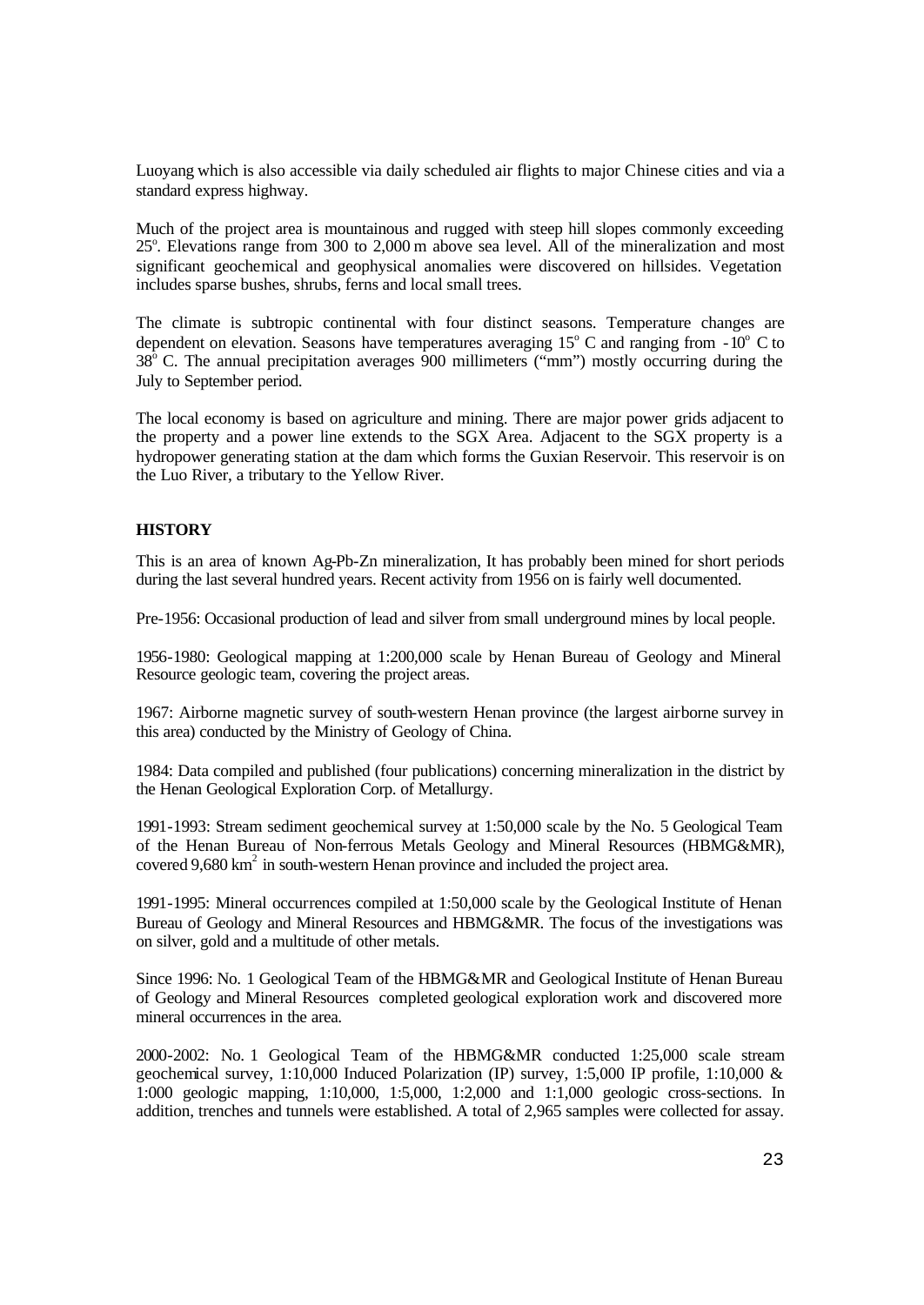Rock geochemistry, thin section work and specific gravity determinations were undertaken.

2003: 1:10,000 scale geologic mapping, 1:2,000 scale geologic mapping of mineralized veins, local IP survey, finished trenches and tunnels, commenced drilling and did an engineering survey.

2003: Two holes were drilled totaling 681.4 m on grid line 8 to intercept the #14 vein. Intersected the projected veins for 2.5 m of alteration, with horizontal width 1.08 m at an elevation of 360 m. Reported results were 496 g/t Ag, 9.84% Pb and 1.1% Zn indicating the mineralized zone extends down dip for 400 m. Another hole on Grid Line 0 was to intersect the #8 vein, but was stopped at 460 m elevation because the budget was exceeded.

2003-2004: HPGGB completed a resource estimate on the Ying Project in late 2003, which was reviewed and verified following CIM guidelines on the Mineral Resource Estimates by Chris Broili in his April 21, 2004, NI 43-101 Technical Report. In the report, Mr. Broili summarized resource estimates at SGX for six of the better explored veins listed in the following table:

|             | <b>Resource   Resource</b> | Grade |      |      |                                                                                                         | <i>In Situ Metal Resource</i> |          |
|-------------|----------------------------|-------|------|------|---------------------------------------------------------------------------------------------------------|-------------------------------|----------|
|             |                            |       |      |      |                                                                                                         |                               | Zn       |
| <b>Type</b> |                            |       |      |      | (Tonne) $\left  \text{Ag}(g/t) \text{ Pb}(\%) \text{ Zn}(\%) \right  \text{Ag}(\text{ounces})$ (tonnes) |                               | (tonnes) |
| Indicated   | $630,100$ 412.66           |       | 6.57 | 3.18 | 8,359,713                                                                                               | 41.429                        | 20,015   |
|             | Inferred 6,901,800 237.33  |       | 4.84 | 3.11 | 52,663,286                                                                                              | 333,983                       | 214,390  |

2005: In April 18, 2005, Mr. Broili updated the resource estimates at SGX for five of the recently explored veins listed in following table:

| <b>Resource</b>  | <b>Resource</b> | Grade |       |       |                                         | <i>In Situ Metal Resource</i> |                      |
|------------------|-----------------|-------|-------|-------|-----------------------------------------|-------------------------------|----------------------|
|                  |                 |       |       |       |                                         | Ph                            |                      |
| <b>Type</b>      | (Tonne)         |       |       |       | $Ag(g/t)$ Pb $(\%)$ Zn $(\%)Ag(ounces)$ |                               | (tonnes) Zn (tonnes) |
| <b>Measured</b>  | 229,481         | 1,419 | 33.25 | 9.88  | 10,470,661                              | 76,314                        | 22,675               |
| <b>Indicated</b> | 190,671         | 1,362 | 32.16 | 10.12 | 8,362,276                               | 61.416                        | 19,329               |
| <b>Measured</b>  |                 |       |       |       |                                         |                               |                      |
| +Indicated       | 420,453         | 1,393 | 32.76 | 9.99  | 18,832,937                              | 137,730                       | 42,004               |
| <b>Inferred</b>  | 495,205         | 1,539 | 35.01 | 9.56  | 24,502,345                              | 173,394                       | 47,323               |

#### **GEOLOGICAL SETTING**

#### **Regional Geology**

The project area is located in the zone where the Qinling Orogenic Belt joins the south margin of the North China Precambrian Tectonic Plate. This plate margin and orogenic belt is a westnorthwest trending zone where the Yangtze Plate abuts the North China Tectonic Plate. This zone hosts many mineral occurrences over a distance greater than 300 km.

The North China Plate geotectonic units consist of rocks of different ages starting with the Archeanage Taihua Formation gneisses and mafic intrusions of gabbro and diabase. The gneiss consists of both felsic and mafic sequences and minor amphibolites.

The Quinling Orogenic Belt includes Proterozoic-age rocks of Xionger Formation made up of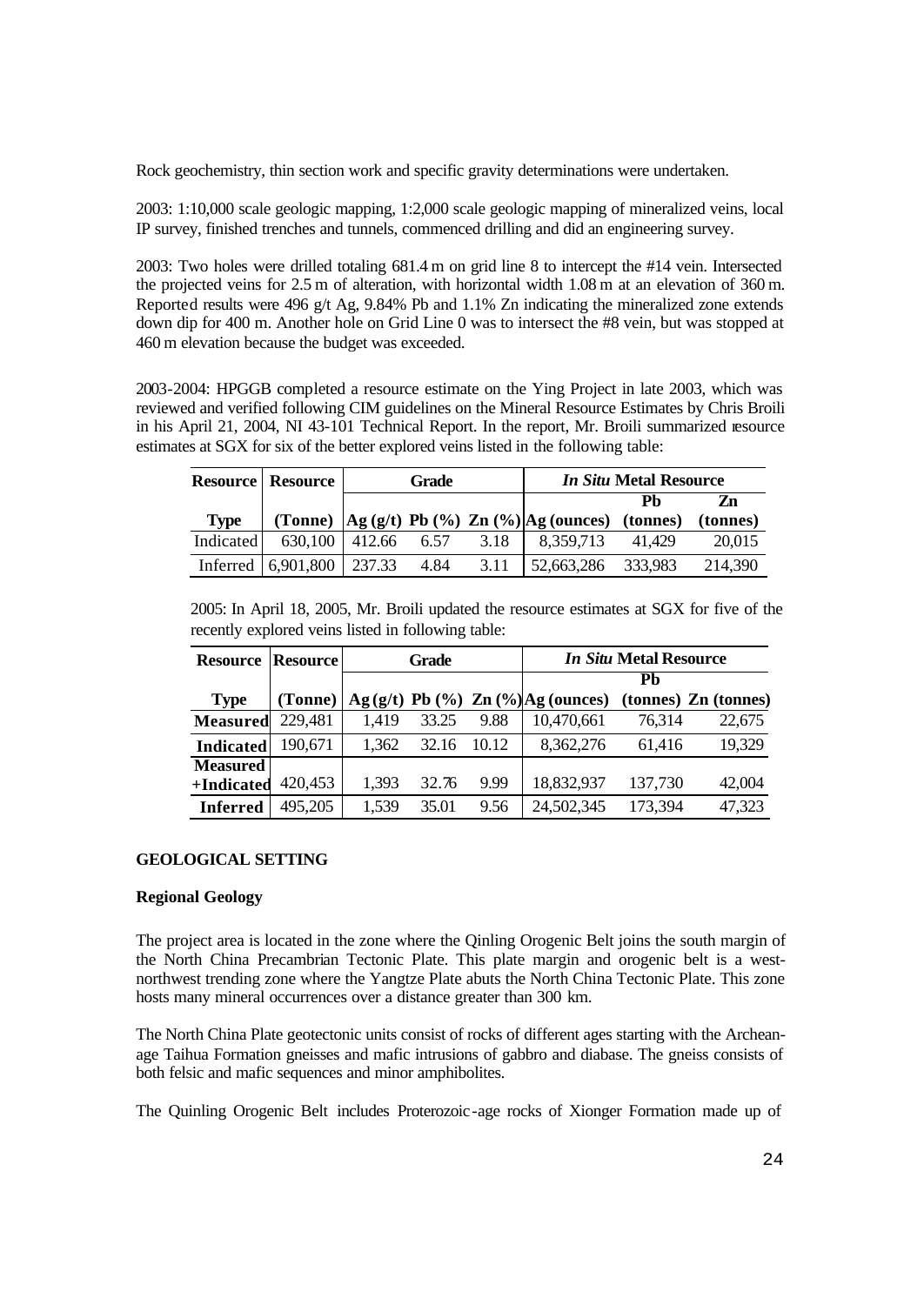volcanics ranging from mafic to felsic with minor clastic and chemical (carbonate) sediments. The Paleozoic-age Erlangping Formation consists of two assemblages, a thin-bedded sedimentary sequence overlain by a mafic volcanic sequence. The overlying rocks consist of Mesozoic and Cenozoic-age marine sequences including marls and carbonaceous argillites. These are overlain in turn by clastic sediments including sandstone and conglomerate. Major intrusives are Proterozoic and Mesozoic-age mafic to felsic dikes and stocks with uncommon Archean intrusions consisting of mafic and ultramafic dikes and sills.

The structures of the Quinling Orogenic Belt and the southern margin of the North China Plate are characterized by west-northwest trending folds and faults. The folds and faults mostly originated during the Paleozoic Period when the North China Plate collided with the Yangtze Plate. These faults are thrusts or transpressional thrusts with an insign ificant component of strike slip movement (consistent with the folding). The thrusts are in both directions with sequences to the north and south thrust over each other. The thrusts are brittle to brittle/ductile with very little ductile component. Associa ted with the west-northwest trending structural belt is a set of conjugate shear structures that trend either northeast or northwest. These conjugate structures display brittle features such as fault gouge, breccia and well-defined slickensides. The conjugate fault zones host all recognized mineralization. The typical NNE trending fault zones in the project areas are: Heigou-Luan-Weimosi deeply seated fault zone, Waxuezi-Qiaoduan fault zone, and Zhuyangguan-Xiaguan fault zone.

Rocks of the Archean-age Taihua Formation are metamorphosed to amphibolite facies and locally to granulite facies. Proterozoic-age Xionger Formation and Paleozoic -age Erlangping Formation are metamorphosed to lower greenschist facies and locally to lower amphibolite facies. Younger rocks are not metamorphosed.

# **Property Geology**

The basement in the Ying area is composed of Archean-age mafic and felsic gneisses. Protoliths of these rocks were intermediate-to-mafic and intermediate-to-acid volcanic and sedimentary rocks, which were subjected to amphibolite facies metamorphism. The stratigraphic sequence consists of a thick (about one kilometer) sequence of mafic gneiss with local gabbroic dikes and sills trending N-NE and dipping  $30^{\circ}$  to  $60^{\circ}$  toward the SE. This is overlain by a much thicker sequence of thin-bedded quartzo-feldspathic gneiss. The gneiss sequence is bounded on the north and west by Proterozoic-age greenstones (andesitic in composition) along a very high-angle (>70°) "detachment" fault-shear zone. Greenstones have been folded and dip steeply toward the northeast and southwest.

The gneisses are dissected by the northeasterly trending high-angle and mostly west-dipping conjugate faults that are commonly filled with younger diabasic to porphyritic basalt dikes which form a dike swarm. The gneisses are commonly very tightly folded with boudins common near the mafic gneiss-feldspathic gneiss contact. There are also local younger small granite porphyry stocks intruding this sequence. These younger intrusives range from Proterozoic to Paleozoic in age.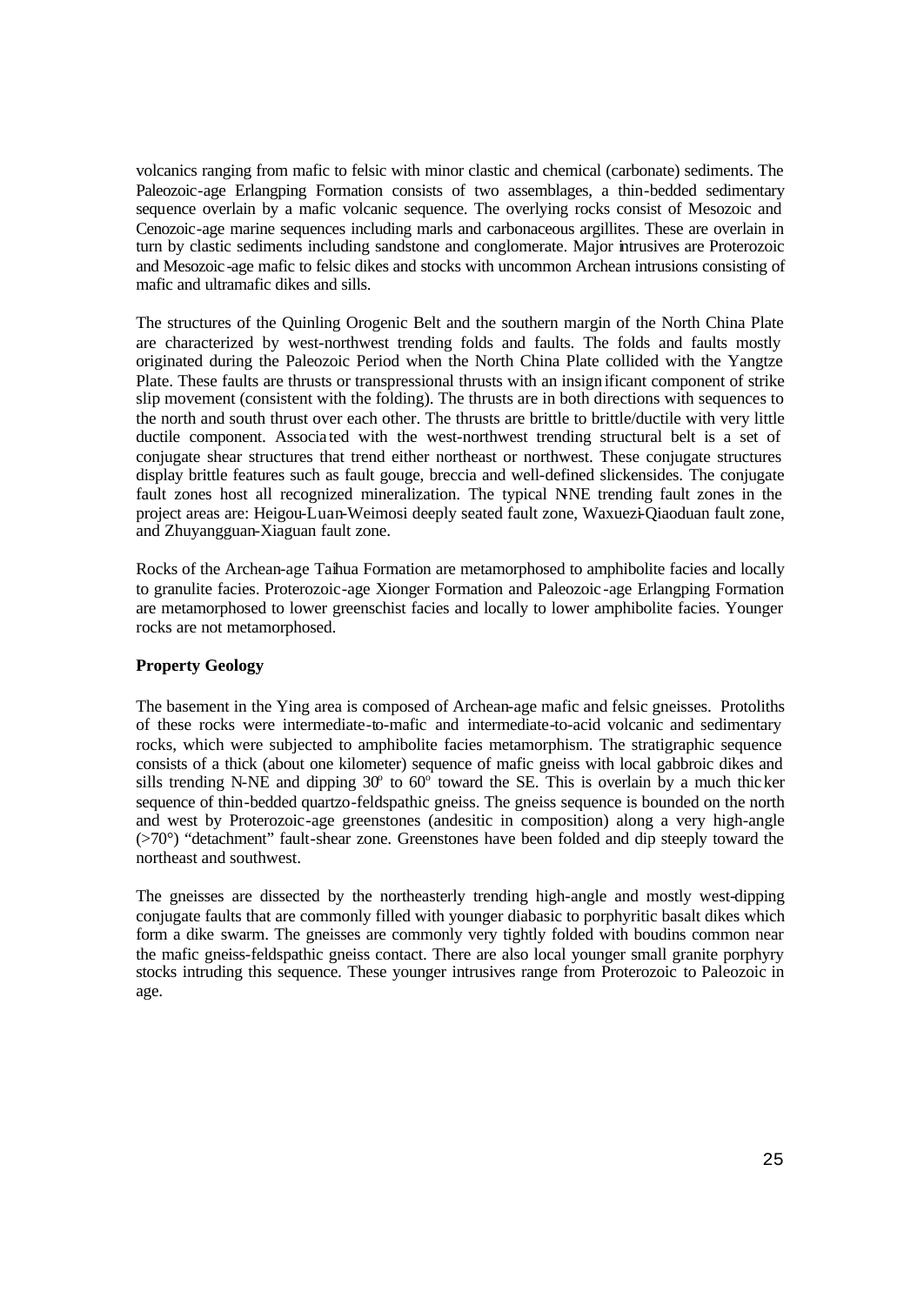# **DEPOSIT TYPE**

The targeted deposit style in the Ying Project Area is:

- ? A mesothermal silver-lead-zinc system as described by Waldemar Lindgren, 1933. Deposits of this type include the Coeur d'Alene silver district in northern Idaho, USA, one of the largest silver-lead-zinc districts in the world (Park & MacDiarmid, 1970, p 319).
- ? The most common metal products in mesothermal veins are lead, zinc, silver, copper and gold with gangue minerals commonly consisting of quartz, pyrite and carbonate. Alteration products include quartz, calcite and sericite (Park & MacDiarmid, 1970, p 317-318).
- ? Mesothermal deposits commonly occur in areas of strong structural deformation in brittle and brecciated rock units. Mineralization is in altered country rock parallel to anticlinal axes and faults (Park & MacDiarmid, 1970, p 322; Sorenson, 1951; McKinstry and Svendsen, 1942).
- ? Mesothermal deposits commonly display crustiform textures (mineral banding) within the veins (Bateman, 1951, p 110).

#### **MINERALIZATION AND ALTERATION**

The known mineralization targets on the property are silver-lead-zinc rich quartz-carbonate veins in Precambrian gneiss and greenstone. Site visits by Mr. Broili noticed the boudinage shape of high-grade mineralized veins in exploration tunnels and stopes at Ying. This shape is commonly known as "pinch-and-swell" in veins and is caused by flexures of the fault plane enabling portions of the fault to widen ("swell") or narrow ("pinch") with movement along the fault. The sections between these high-grade pockets continue as narrow shear zones with anomalous amounts of metal values.

In the western part of the Ying Project (SGX Area) quartz-carbonate veins with Ag-Pb-Zn mineralization are manifested as 28 mapped vein-alteration zones. On the surface they exist as mostly N-NE trending structures, commonly filled by altered andesite dikes and quartz-carbonate veins and more uncommonly occur as altered gneiss along these structures with selvages and local quartz-carbonate veins. Mapping and surface channel sampling define these veins. The altered zones persist along the length of these N-NE trending structures with quartz abundance varying along the strike. On the surface about 30-50% of the structures are altered and mineralized, and the rest are just altered. This may be a factor of exposure and cover as well as zonation in the mesothermal system. More of the vein zones are high on hillsides or ridges rather than being exposed in the valley bottoms. The brittleness of the various lithologies cut by these N-NE structures is probably also a factor dictating the scale of these mineralized dilation zones.

The veins are lenticular with numerous zones of pinching and swelling. These are caused by flexures along the structure having movement perpendicula r to the curves and provide dilation zones for mineralization. Stopes seen underground range from 30 to 60 m in both vertical and horizontal dimensions with stope widths ranging from 1 to 3m. Veins commonly consist of quartz carbonate with occasional inclusions of altered wallrock. Metallic minerals include galena (both coarse and fine -grained), sphalerite (mostly blackjack), minor pyrite, chalcopyrite hematite, and local wire silver.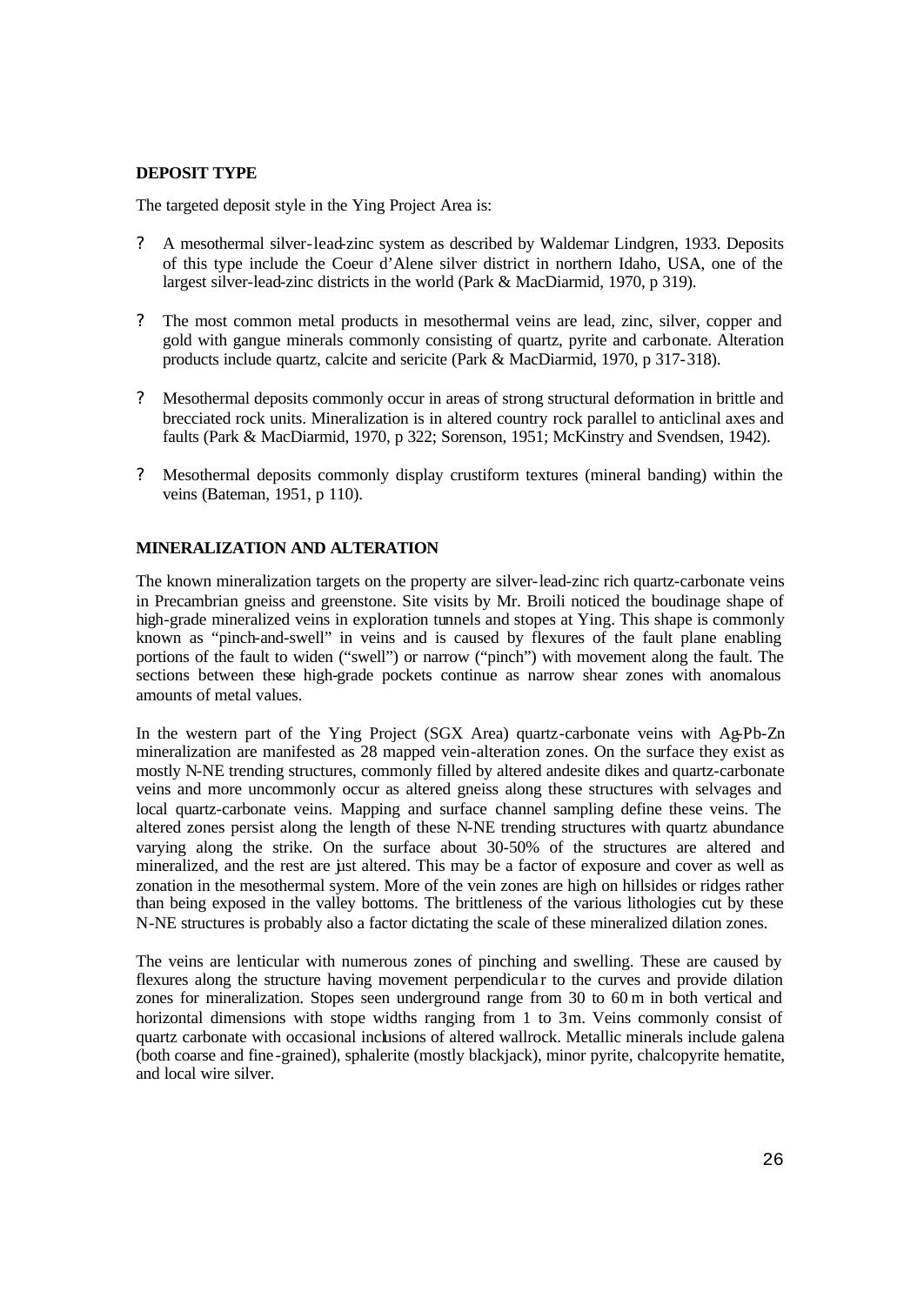During the field evaluation in 2004, it appeared the underground adits and drifts that follow veins had a similar proportion of 50% mineralized and 50% altered but not mineralized. However, recent work has determined this ratio more accurately. These mineralization ratios are determined based upon areas of the vein with grades greater than 1,250 g/t silver-equivalent divided by the total area of the vein, as determined by tunnel and drill results projected on longitudinal sections. The average mineralization ratio for all veins exposed to date is 31.53%; i.e. 31.53% of the vein areas are mineralized. The mineralization ratios for individual veins are as follows:  $S2E - 41.3\%$ ; S2 – 18.88%; S4 – 18.88%; S6 – 29.27%; S16W – 36.34%; S16E – 30.39%; S7 - 37.36%; S8 – 41.57%; S14 – 40.8%. Vein widths range from 0.2 to 2.0m, with one vein locally up to 5.0m.

Mineralization commonly occurs in crustiform textures along the vein margins and consists primarily of galena and sphalerite with local zones enriched in chalcopyrite and pyrite. This texture is typical of mesothermal vein systems. Sulfide content ranges from 10 to 68% galena, 3 to 25% sphalerite, trace to 5% pyrite and trace to 3% chalcopyrite. Sulfides can occur massively or as dissemination within the veins. Veins commonly form thin (0.3 to 0.9 m thick) but extensive (up to 100 m long and deep) massive galena lenses. Wall rock alteration commonly consists of a myriad of quartz veinlets, carbonate on fractures, sericitization, chloritization and silicification. There is also some retrograde alteration expressed as epidote along fractures.

The alteration-vein zones are distinctly more persistent at depth. Many assays from underground veins have significantly better Ag-Pb-Zn values than those from the surface veins. Surface values of eight select channel samples averaged  $168.21$  g/t Ag,  $1.42\%$  Pb and  $1.55\%$  Zn over 1.25 m. Underground values of eleven select channel samples averaged  $877.14$  g/t Ag, 11.97% Pb and 4.36% Zn over 1.20m. This suggests two scenarios: the mineralization is either (a) leached from the surface outcroppings, or (b) the mineralization is zoned and thus enriched at depth. It is likely that leaching is the case.

At the Sidaogou and Xigou areas (center and east of the property) there are about 20 veins; however, they are much smaller and shorter than those in the west. The mineralization is similar in form and character to the western mineralization. Exploration in these areas is also much more **limited** 

# **EXPLORATION WORK**

#### **Exploration work completed by Silvercorp from 2004 to March 2005:**

- 1) Expanded all the underground workings on five of the SGX veins:
	- a) tunnel enlarging: 1,271 m
	- b) declines: 298 m
	- c) undercut drifting: 1,897 m
	- d) main tunnel: 497 m
	- e) raise: 200 m
	- f) ventilation raise: 102 m
	- g) underground drilling: 15 holes for 1,376 m
	- h) sampling and metallurgical work

#### **Exploration work completed by Silvercorp from March 2005 to April 2006:**

1) Expanded all the underground workings on twelve of the SGX veins: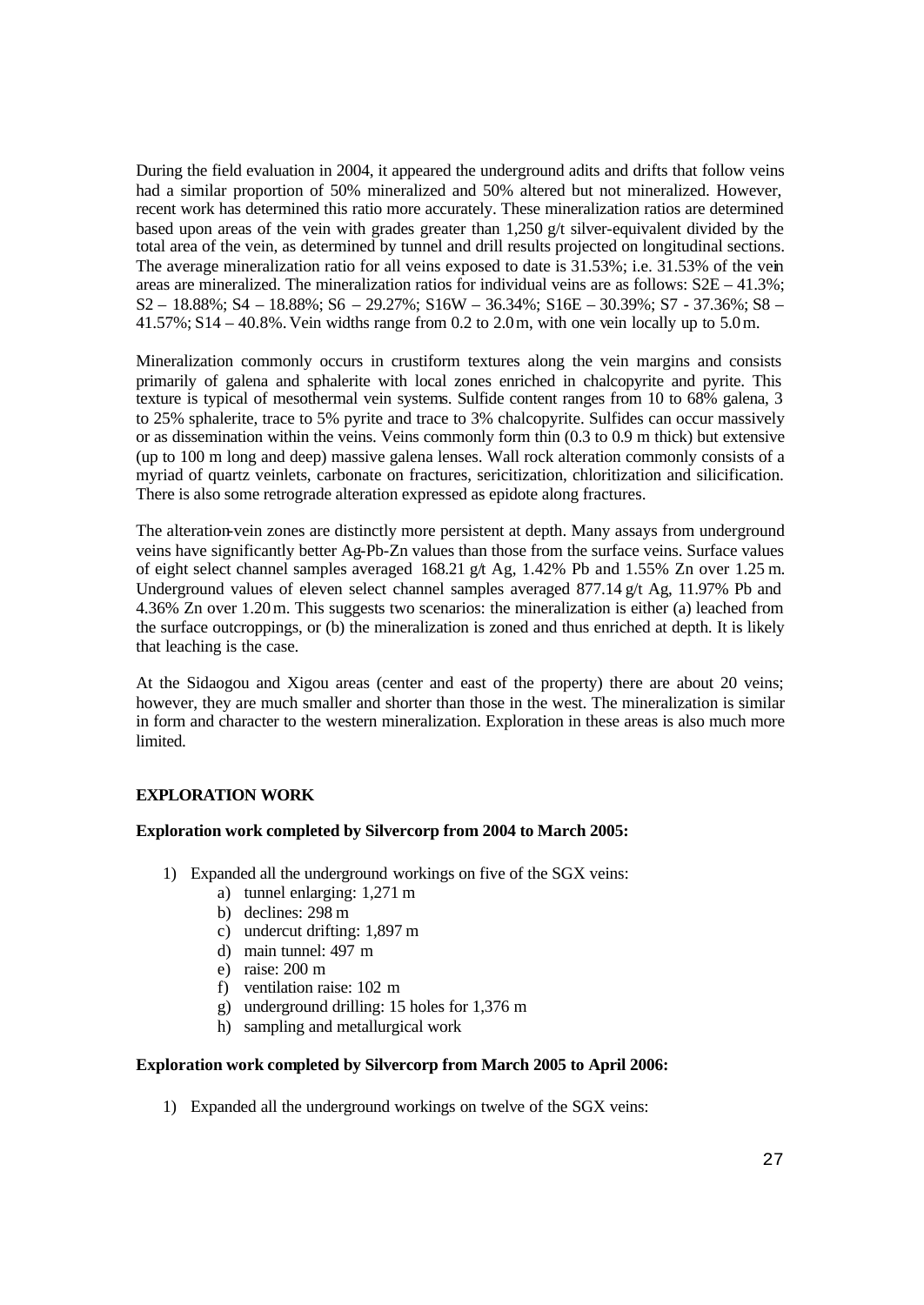- a) tunnel enlarging: 1,467 m
- b) declines: 575.34816.54 m
- c) undercut drifting: 11,364.26 18,887.54 m
- d) main tunnel: 2,144.49 5,216.01m
- e) raise: 1,164.72,569.14 m
- f) ventilation raise: 53.384.90 m
- g) shaft: 107.1657.70 m
- h) underground drilling: 6879 holes for 9,184.8612,487.98 m
- i) surface drilling: 9 12 holes for 4,138.75,209.35 m
- j) sampling and metallurgical work
- 2) Reconnaissance exploration outside the SGX Area.

# **Recent Silvercorp Exploration Progress:**

Most of Silvercorp's recent exploration work has been confined to the tunneling and drilling programs in the SGX Area now under a mining license. The details of this work are covered under Section 0, Tunneling and Drilling, of this report.

Reconnaissance exploration outside of the SGX Area commenced during the summer of 2004. The program involved primarily surface mapping of old workings and follow-up of soil geochemical anomalies. This work resulted in identifying six additional Ag-Pb veins. These veins, with similar surface leaching characteristics to those at SGX, suggest deeper SGX-style high-grade Ag-Pb mineralization. The assay results for these six new veins are encouraging.

The DM vein, 4.2km north-east of SGX tunnel CM103, has several north-easterly trending silicification and hematite alteration zones in addition so several small tunnels. Significant gold, silver and lead mineralized veins were found in the old workings. One of the veins is between 0.7 to 1.3 m wide and 400 m long. Surface chip samples and grab samples had encouraging results  $(0.8 \text{ m with } 2.67 \text{ g/t}$  Au,  $26 \text{ g/t}$  Ag and  $(0.14\% \text{ Pb})$ .

The 3 km long H15 vein is partially covered by a mining permit and is be ing mined by a local mining company. About half of the H15 vein is located within Silvercorp's Ying permitting area. Chip samples and grab samples had encouraging results  $(1.0 \text{ m with } 2.05 \text{ g/t}$  Au,  $12 \text{ g/t}$  Ag and 0.36% Pb).

The Q33 vein, 2.9 km southeast of SGX tunnel CM103, extends 800m north-south. Locals developed an undercut drift along the vein and intersected Ag-Pb mineralization over 0.3 m. A grab sample (712 g/t Ag, and 1.49% Pb) provided encouraging results.

The C32 vein, 7.6 km southeast of SGX tunnel CM103, extends about 800 m northeast. A small portion of the vein was mapped from a small tunnel in which the vein is from 0.35 to 0.60 m wide. Chip samples and grab samples had encouraging results (grab with 213 g/t Ag and 5.91%) Pb). The main tunnel is now being extended 661 m with 42.5 m of raise and 311 m of undercut drift, but no significant mineralization has been yet intersected.

The W6 vein, approximately 9.5 km southeast of SGX tunnel CM103, is more than 700 m long and was previously mined by locals on three levels. Grab samples provided encouraging results (grab with  $840 g/t$  Ag and  $3.1\%$  Pb). Recent work includes extending the main tunnel for 280.7 m with 616.7 m of undercut drifting. This tunnel discovered an extension of the northeast-trending, steeply southwest-dipping S18 vein continuous over 105 m and averaging 0.1 to 1.5 m thick. Some of the more encouraging results include 0.2 m of 9,525 g/t Ag, 13.53% Pb and 2.01% Zn, and 0.15 m of 5,306 g/t Ag, 10.38% Pb and 1.91% Zn.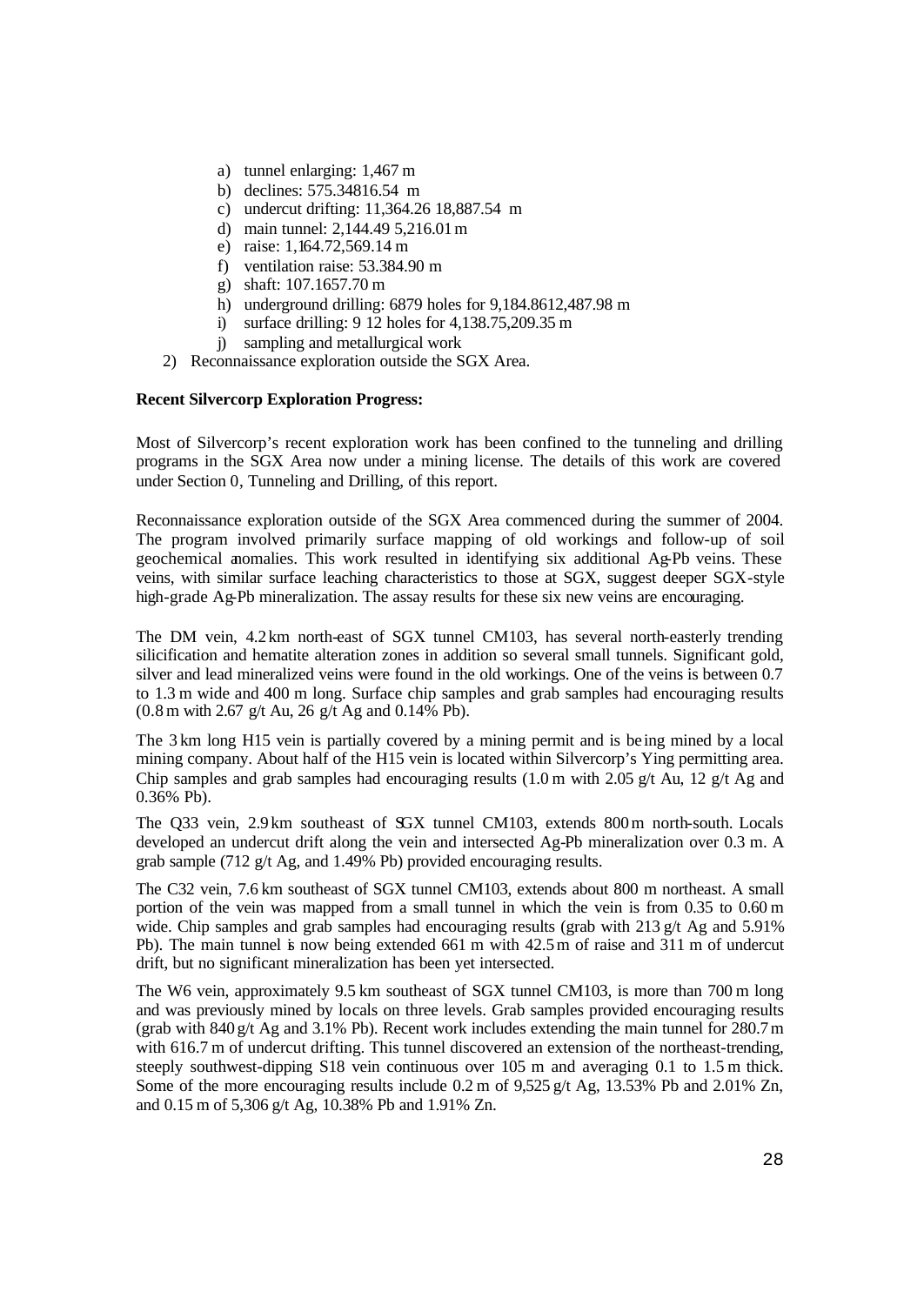The C29 vein, 6 km southeast of SGX tunnel CM103, is about 5 km long. Chip samples and grab samples had encouraging results (0.23 m with 0.07 g/t Au, 424 g/t Ag,  $>30.00\%$  Pb and 2.68 % Zn). Recent enlargement of the tunnels (181.5 m), extension of the main tunnel for 60.7 m, undercut drifting for 662.8 m and raising for 33.8 m found three mineralized zones, the longest of which is about  $20$  m,  $0.8$  m wide and contains 1.5% Pb and 160 g/t Ag.

# **TUNNELING AND DRILLING**

In the 2005 Report, Chris Broili emphasized the necessity of understanding the controls for the Ying mineralization. To this end, a second phase program was designed to further define the mineralization with a budget of US\$3,300,000 for development of 13,000 m of exploration tunnels, 900 m in three shafts and 10,000 m of underground drilling. Additional funds of US\$1,700,000 were budgeted for pilot test mining and milling, mining permits and logistics.

At the SGX Area, 2,903 m of underground development were completed by HBMG&MR prior to Found acquiring the property. From August 2004 to April 2006, Found completed a total of 27,574 m of drifts, declines, and raises, 657.7 m of exploration shaft and 17,697 m of underground and surface drilling. The tunneling and underground drilling focused on veins S2, S6, S14, S16E and S16W. Additionally, 1,468 m of several main access tunnels were widened to 2.0 x 2.2m from 2.0 x 1.8m. Currently, veins S1, S2, S4, S5, S6, S7, S14, S16E, S16W, S8 and S17, S21 can be accessed through tunnels CM101, CM102 and CM103. Several new veins were discovered relating to the known veins. These include S2E, S7-1, S7-2, S16W1, S16E S16E3, S16E4 and a substantial extension of S21 from approximately 200 m to more than 950 m.

*S2 Vein***—** The S2 Vein has not been extended since March, 2005, but a spur vein, S2E, was found adjacent to S2 as discussed below.

*S2E Vein* — A number of spur structures from the primary structure hosts the S2 vein. The most significant secondary vein, S2E, is identified at the 496 m and 460m elevations ("levels") in an access tunnel and is intersected by drill holes. The vein extends 350 m along strike and 300 m down-dip to the northwest. A total of 307 m of drifting and 51 m of raising has exposed the S2E vein which averages 0.47 m thick. .

*S4 Vein* — The narrow structure which the S4 vein follows was traced for 550 m on the surface north of the main access tunnel (CM103) by trenching. This tunnel intersected the structure at the 549 m level with minimum mineralization; however massive galena was identified in the vein on the 496 and 460 m levels via two declines from the 549 and 496 m levels in the tunnel.

*S6 Vein* **—**Massive galena zones in the S6 vein were exposed in drifts made by the previous operators. Expansion along a decline failed to intersect substantial mineralization but two drill holes intersected noteworthy mineralization 300 to 400 m deeper than the CM 102 access tunnel.

*S7 Vein* **—** Previously mapped by surface trenching and limited tunneling, the S7 vein extends northeast for 3.5 km to a down-dip depth of 150 m toward the northwest. A new tunnel exposed 200 m of massive galena in the S7 vein, and extensive zones within this vein remain to be explored. Additionally, two new spur veins adjacent to S7 were found.

*S8 Vein* **—** The S8 vein extends northeast for 4.1 km and 275 m down-dip to the northwest. The vein was extensively mined in many sections at different levels above 580 m elevation from the Mia Gou (MG) camp, at the northeast end of the vein, to the Hou Zhang Gou (ZG) camp, at the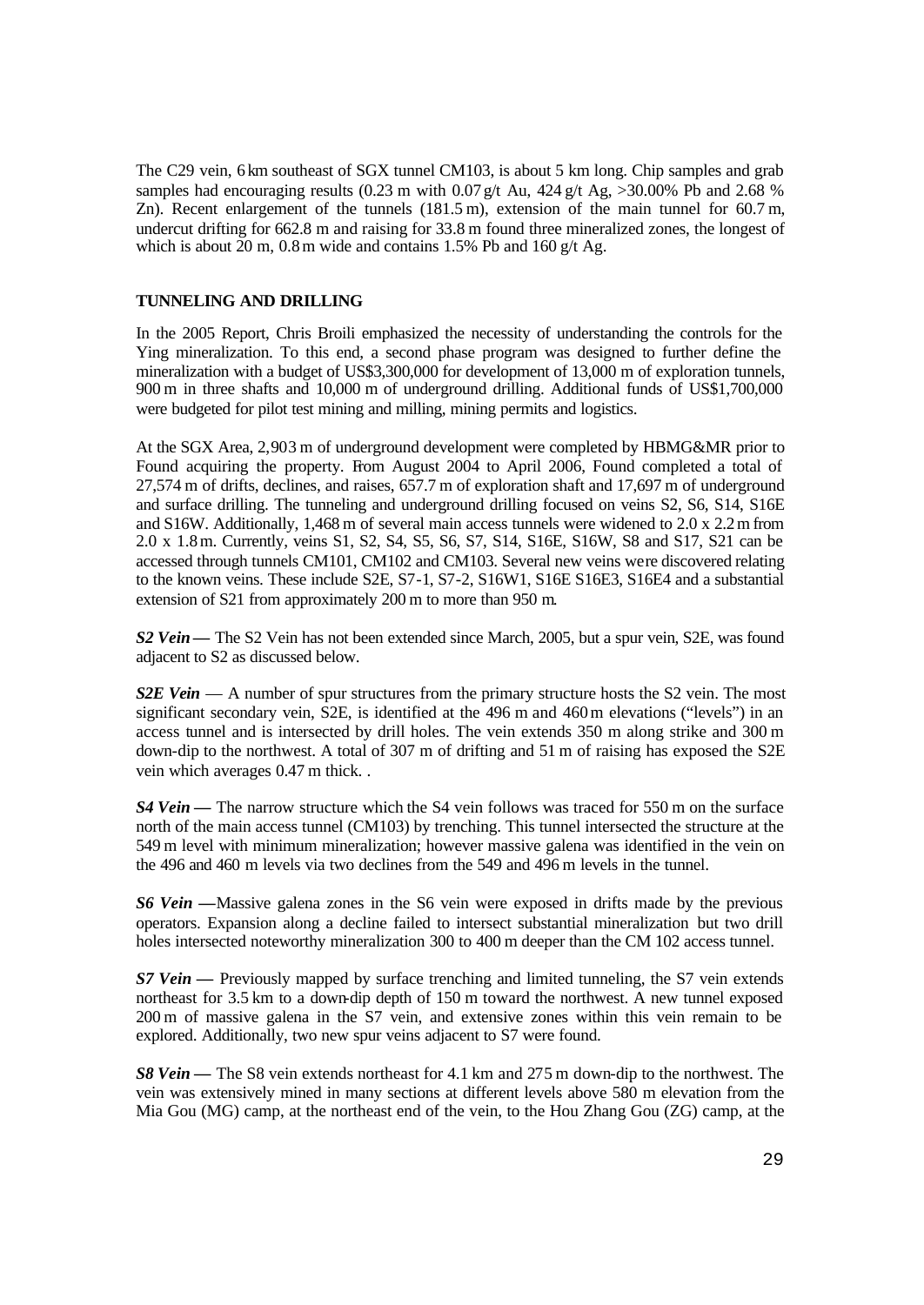southwest end of the vein. Silvercorp is currently exploring the vein through four access tunnels. Drifting has exposed 200 m of massive galena zones within the S8 vein. Extensive zones within this vein remain to be explored.

*S14 Vein* — Updated mapping combined with new tunneling and drilling defined massive galena along 550 m level and 200 m down-dip. This massive galena is fairly continuous with 40.8% of the vein above cut-off grade. The vein ranges from 0.1 m to 1.0 m thick. A total of 135 channel and chip samples from drifts, raises, and stopes average 2,099 g/t silver, 47.27% Pb, and 3.61% Zn (equal to a silver equivalent grade of 4,255 g/t or 136.79 oz/t) over an average thickness of 0.36 m. Core drilling on initial 40-50 m centers tested the down-dip extension of this massive zone.

*S16 Vein* — Previously defined by surface trenching and limited tunneling, the S16 vein consists of several massive galena with quartz vein spurs with quartz along a narrow structure extending to 300 m depth over 2 km. The vein structure splits into two branches where it cross-cuts CM102. About 535 m north of the CM102 intersection, CM103 also intersected at 570 m elevations two north-striking, east-dipping veins, which are splits of S16. These occur as two or more parallel spurs, 10 to 50 m apart, now identified as the S16W, S16E and S16E1 veins. Locally the spurs merge, so this relationship is not consistent.

Massive galena is abundant along the S16W and S16E veins, ranging from 0.1 to 1.0 m thick on three levels. S16E and S16W are north-striking, east-dipping veins, mapped originally as branches of the S16 vein, but they merge into a single vein about 50 m north of CM102. Both veins are mapped for more than 2,000 m.

The S16 vein consists of intermittent zones of massive galena extending 950 m along strike and 300 m down-dip. Massive galena, common along both the S16W and S16E veins, ranges from 0.1 to 1.0 m in thickness where exposed on three levels.

**S16W1 Vein** — The S16W1 vein is not found on the surface and was only recently recognized in tunnels at SGX. It is along the west flank of the S16W vein. Both veins are nearly parallel, range from 1.0 to 8.1 m apart and locally merge. Most of these two veins are massive galena. The S16W1 vein was first discovered during excavation of side tunnels and draw-points. At 640 m elevation, three crosscut tunnels perpendicular to a north drift along the S16W also intersected the S16W1 vein.

Intersecting the vein at three different elevations from three access tunnels has defined the veins for 750 m north-south to a depth of more than 80 m. Currently the vein is being explored by drifting along the vein through access tunnels CM101 (640 m level), CM102 (570m level) and CM103 (560 m level). A number of crosscut tunnels have also been designed to intersect the vein at the 534 m through CM102 and CM103.

*S21 Vein* — The S21 vein, previously mapped by a Chinese geological team for about 100 m to the northeast, crops out east of the S16E vein. It is cut by the main access tunnel CM103 but does not show mineralization. The discovery surface drill hole, meant to test the S16E and S16W veins, intersected the S21 vein 332m from the surface. A second hole intersected the S21 vein 111 m from the surface. Two underground drill holes from the CM102 tunnel also intersected the S21 vein.

Drilling, tunneling and surface mapping work have now extended the S21 vein for about 1,000 m. With this significant discovery of massive galena mineralization, the S21 vein is now being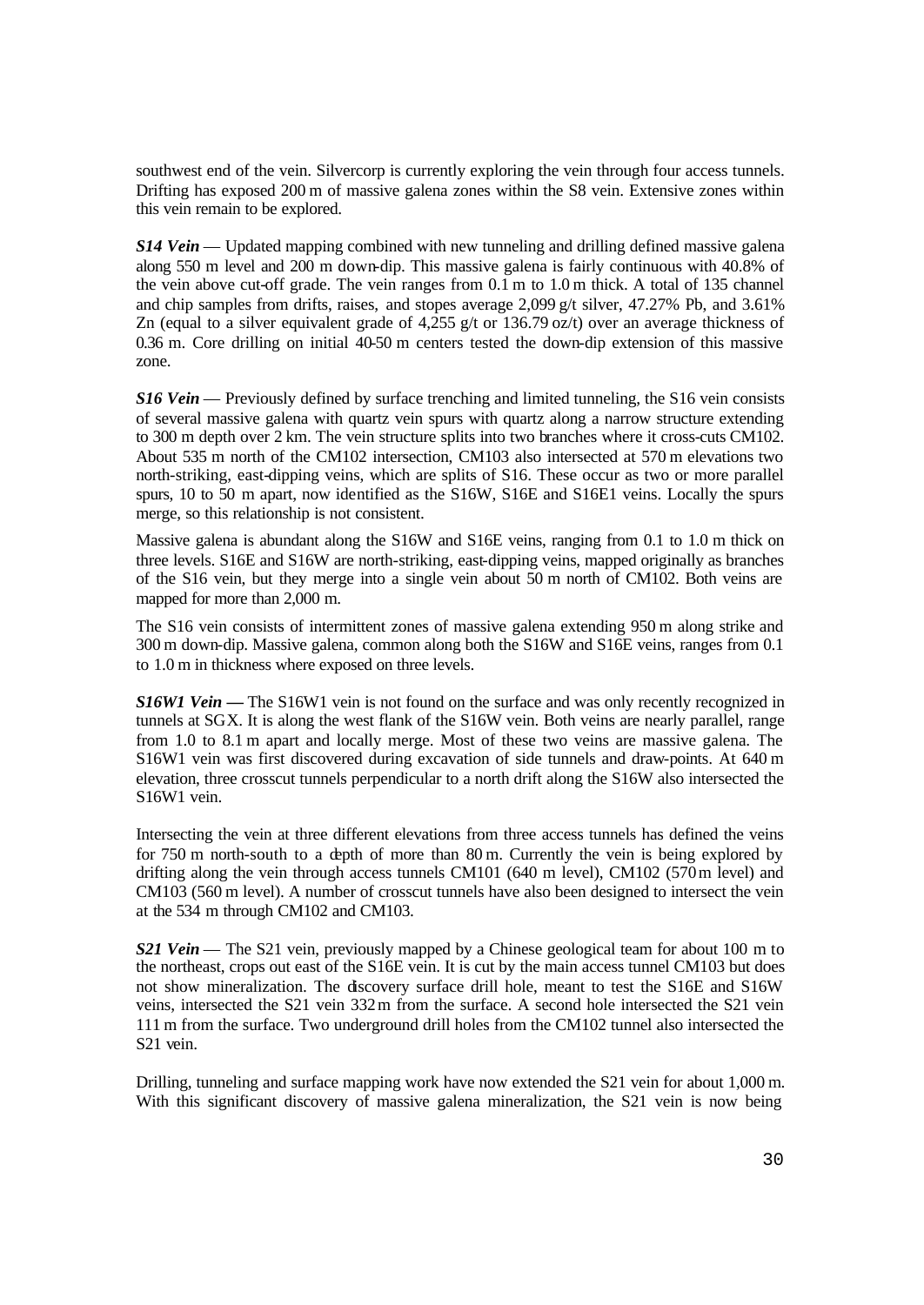explored with one surface drill rig, one underground drill rig and by tunneling from three access tunnels.

*S7-1 Vein* — The S7-1 vein, 18 to 20 m west of the S7 vein, was documented by previous geological work. The vein was intersected by all three access tunnels and by one crosscut. To date, drifting along 93.5m found 83.5 m of massive galena and sphalerite. Limited assay results have favourable zones up to 0.3 m with 1,949 g/t Ag, 25.32% Pb and 21.03% Zn. Current tunneling found the vein over 700 m to a depth of 100 m. The S7-1 vein is parallel to the S7 vein, extends northeast and dips steeply northwest. Exploration of the vein consists of drifting parallel to an existing drift on two elevations through two main access tunnels.

*S7-2 Vein* **—** The S7-2 vein is the first from the SGX Area recognized as carrying a gold-rich vein, and represents a different mineralization event compared to the silver-rich veins in the SGX Area. Not only is the mineralization different, but also the alteration of wallrock (diabase) along the vein is different (specifically silicification of the wallrock). The vein also has much more pyrite than any other vein on the property. S7-2 only occurs at the Yue Liang Gou (YLG) camp area and is located between S7 and S8 veins, subparallel and connects to S8 vein at the northeast end and to S7 vein at the southeast end.

The S7-2 vein was traced on the surface for 980 m by a Chinese geological team, however its goldrich character was not recognized due to inadequate sampling. The vein was first intersected by tunnel YPD02 while exploring the S7 vein at the 565 m level. In tunnel YM01, a crosscut also intersected the vein at 585 m elevation. Using a 1.0 g/t Au cut-off, three gold zones have been defined in the horizontal dimension: (1) the South Zone, which is 84.7 m long, grades 9.65 g/t Au, 19.7 g/t Ag, 1.22% Pb, and 0.48% Zn, and averages 0.25 m true width; (2) the Central Zone, which is 80.3 m long, contains 4.48 g/t Au, 11.46 g/t Ag, 0.66% Pb, and 0.47% Zn, and averages 0.41 m true width; and (3) the North Zone, defined in YM01 at the 585 m level, is 18 m long (open at both ends), contains 4.44 g/t Au, 12.93 g/t Ag, 0.59% Pb, and 0.52% Zn, and averages 0.75 m true width.

The immediate program on the S7-2 vein includes continued drifting along the vein at 585 m elevation through YM01, using a decline in YPD02 to explore the vein at the 510 m level.

#### **SAMPLING METHOD AND APPROACH**

Tunnel sampling on the Ying Project is commonly by continuous chip sampling or minor channel sampling. The chip sampling consists of continuous chips across the vein, producing a 2 to 5 kilogram ("kg") sample, depending upon the sample length. The channel samples are cut 10 centimetres ("cm") wide and 5 cm deep, producing a 2 to 10 kg sample for each 0.1 to 1.0m interval, depending upon the length of the sample. These channel or chip samples are taken *across the vein* at 5 to 7m intervals along the vein where there is evidence of mineralization or significant alteration.

The Ying underground and surface drill core is logged at the drill site. The mineralized portion of the NQ size (4.8 cm diameter) drill core is then hauled to a surface facility where it is logged in detail, photographed and split by sawing it in half with a diamond saw. Cutting is done one piece at a time; each half is placed in the core box or in a labeled cotton bag with the sample number written on the bag. The bagged core is shipped to a laboratory for assaying and the remaining boxed core is archived.

Underground continuous chip and channel samples as well as core samples are across veins varying from 0.1 to 1.5 m in width. These veins consist of either massive sulfides or quartz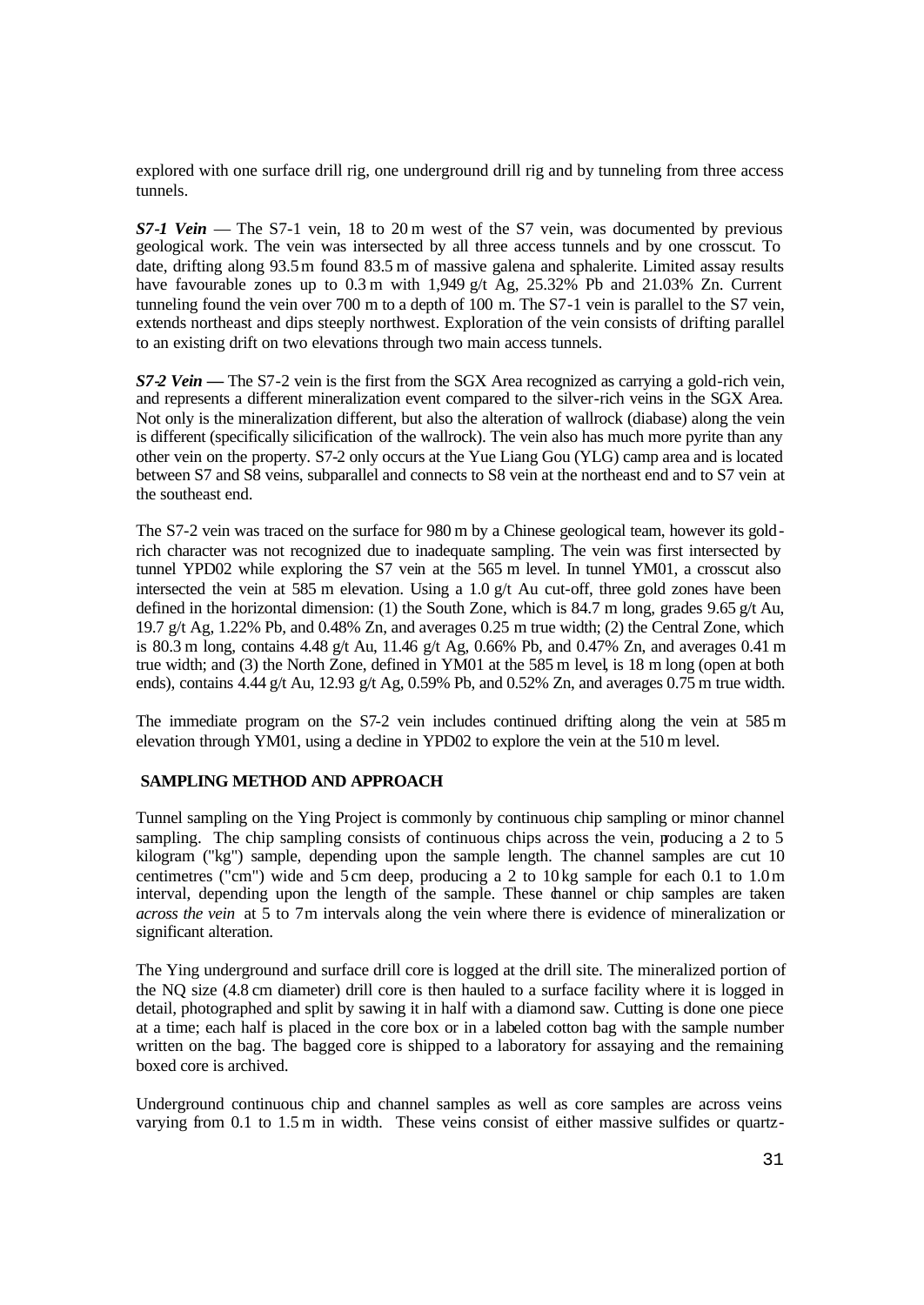carbonate veins with sulfides and are easily identified and readily sampled separately from the wallrock.

Core recoveries were determined by measuring the amount of core and calculating the percentage recovered from the interval log of the core. This information is documented in the log. The only core recoveries of relevance are those of the mineralized veins. A summary of these recoveries indicates that veins S16, S7 and S8 and their satellite veins have lower core recoveries (88 to 91%) than veins S2, S6, S14 and S21 (95 to 98%). This suggests that either the vein or wallrock adjacent to the veins is more broken in the S16, S7 and S8 areas than the other vein areas.

Samples appear to have no sampling or recovery difficulties that could affect the reliability of results. The samples appear to be representative, and results of check samples show no sample bias. Rocks sampled underground are sulfide-rich veins that follow structures. These veins are easily identified and can be sampled with little difficulty. The same is true for the core samples.

True widths of sample intervals are only a problem with the drilled intervals. The angle of the vein to core is determined by using the vein to core angles and cross-sectional correlations to determine the dip of the veins. The apparent thickness is then corrected to true thickness using simple trigonometry.

# **SAMPLE PREPARATION, ANALYSES, AND SECURITY**

The tunnel samples are taken at regular intervals and entail taking a certain volume of sample across the vein, depending upon the vein width. No splitting of these samples is done prior to being sent to the laboratory. At that time, the core is split by diamond saw with one-half of the core sent to the laboratory for analysis and the other half retained for archive. The samples are individually secured in sample bags and then collectively secured in rice bags for shipment to the laboratory. Employees of Found, the subsidiary of Silvercorp, collect the tunnel samples and split the core for sampling. No officer or director of either Silvercorp or Found has any contact with any of these samples prior to shipment to the laboratory.

The one laboratory conducting all sample preparation and analysis is Langfang Institute of Geochemical and Geophysical Exploration, an ISO 9001 certified laboratory located in Langfang, Hebei Province, approximately 60 km from Beijing.

The sample preparation consisted of drying, crushing and splitting the sample with a riffle splitter to 150 grams ("g"), then the sample was pulverized to 200mesh. Lead, zinc and silver were analyzed with an Atomic Absorption Spectrometer after a 3-hour hot aqua regia digestion on a 30 g split of the pulverized portion. A gravimetric finish was done on samples with silver values in excess of  $1,500 \text{ g/t}$ . On samples containing more than 30% lead, an acid dissolution and titration was used to complete the analysis.

Langfang's lower detection limits are 100 parts-per-billion ("ppb") for gold,  $3g/t$  for silver, 0.03% for lead and zinc, and 0.02% for copper.

Silvercorp's check procedures included inserting standards in their regular analytical submittals, submitting duplicate pulps to the principal lab, and analyzing duplicate pulps by an outside independent lab.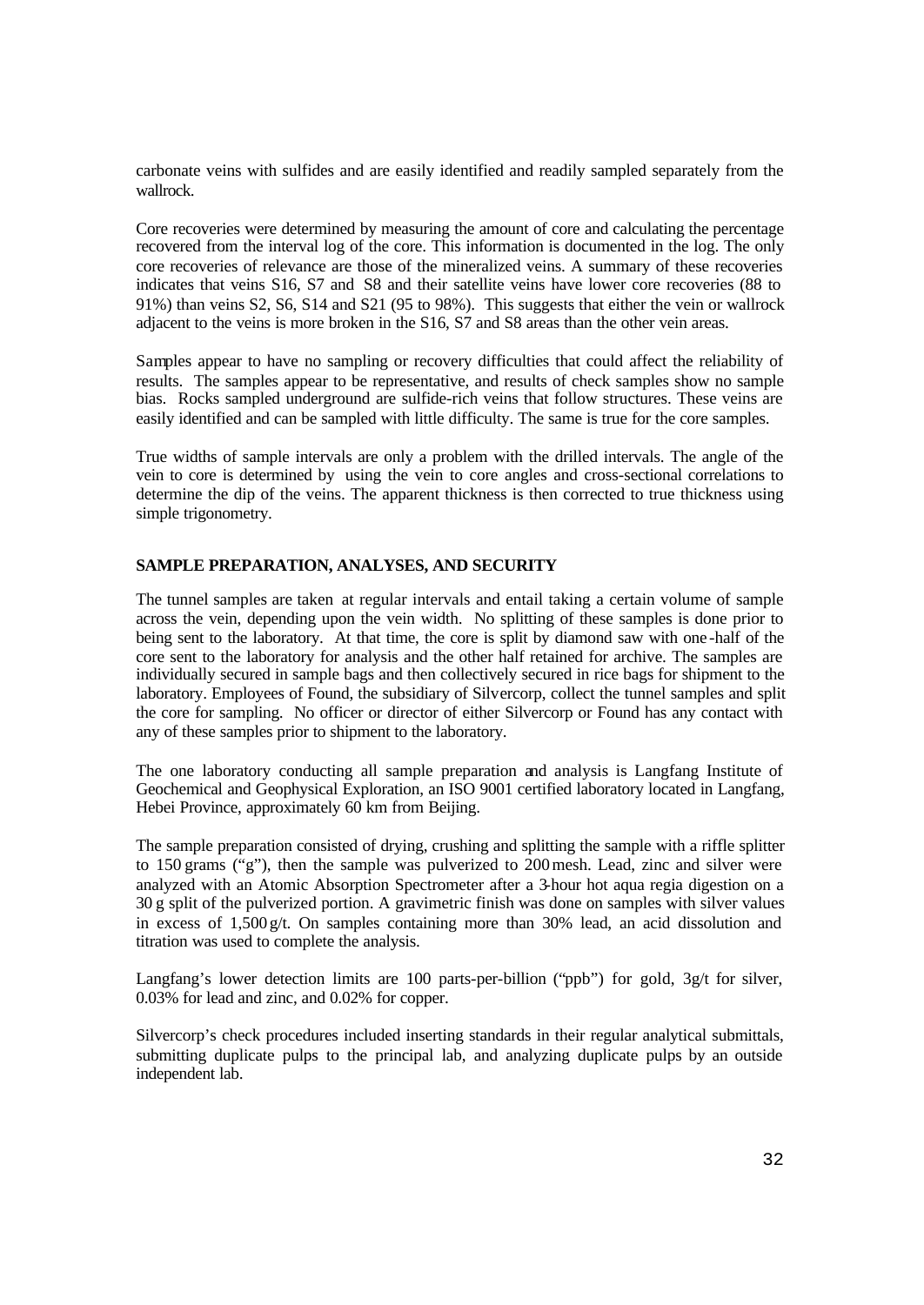First, a set of three standards were included in 66 analytical submittals to Langfang for a total of 347 standard checks. These check standards were within 3% for lead, zinc and silver. The only noticeable variation was a higher deviation for those samples with greater metal contents, an expected effect.

Second, 530 duplicate pulps from 3,630 samples were analyzed by Langfang. The results of these duplicate analyses were evaluated for only those samples with more than 50  $g/t$  Ag (226 pulps), more than 0.5% Pb (242 pulps) and more than 0.5% Zn (241 pulps). The results were 0.96% difference for silver, 1.23% difference for lead and 0.89% difference for zinc.

Third, both ALS Chemex and Acme Laboratories performed check analyses on duplicate pulps to determine assay accuracy or contamination difficulties. Both laboratories are located in Vancouver and are ISO 9001: 2000 registered. The check analyses were done on 322 sample pulps at random rather than at regular intervals, which is helpful in recognizing any systematic contamination or other sampling difficulties.

Their analytical procedures were as follows:

- ? Each of the sample pulps received by Acme were digested in a 30 milliliter ("ml") aliquot of modified aqua regia solution (equal parts ACS grade HCL and HNO3 acid and de-mineralized  $H<sub>2</sub>O$ , then is heated in a hot water bath (about 95 $^{\circ}$ C) for one hour.
- ? After cooling for 3 hours, the solutions were transferred to 100 ml volumetric flasks and made to volume with 5% HCL. Very high-grade samples may require a 1 g per 250 ml or 0.25 g per 250 ml sample-to-solution ratio for thorough digestion and accurate determination.
- ? Solutions were aspirated into a Jarrel Ash Atomcomp model 800 or 975 ICP atomic -emission spectrometer for reading of Ag, Pb, Zn, Cu and other elements.
- ? Gold was fire-assayed with Atomic Absorption ("AA") finish.

Acme's lower detection limits are 2 ppb for gold, 2g/t for silver, 0.01% for lead and zinc, and 0.001% for copper. The results were 1% difference for silver, 5.2% difference for lead and 2.2% difference for zinc.

A corrective action with these check procedures was necessary with the revelation that one of the independent laboratories was not generating reproducible analytical results. This lab was eliminated from the check system.

The adequacy of sample preparation, security, analytical procedures and check procedures were in keeping with standard industry practices.

# **DATA VERIFICATION**

During property visits on January 9–12 and March 18–24, 2006, Mr. Broili was given unrestricted access to all available information and all underground workings. Fortunately, this type of lead-zinc-silver mineralization is easy to recognize and identify, making verification relatively straightforward. Lead, zinc or silver assay grades can be generally confirmed by visual estimation of the abundance of galena and sphalerite and sometimes wire silver (lead, zinc and silver minerals).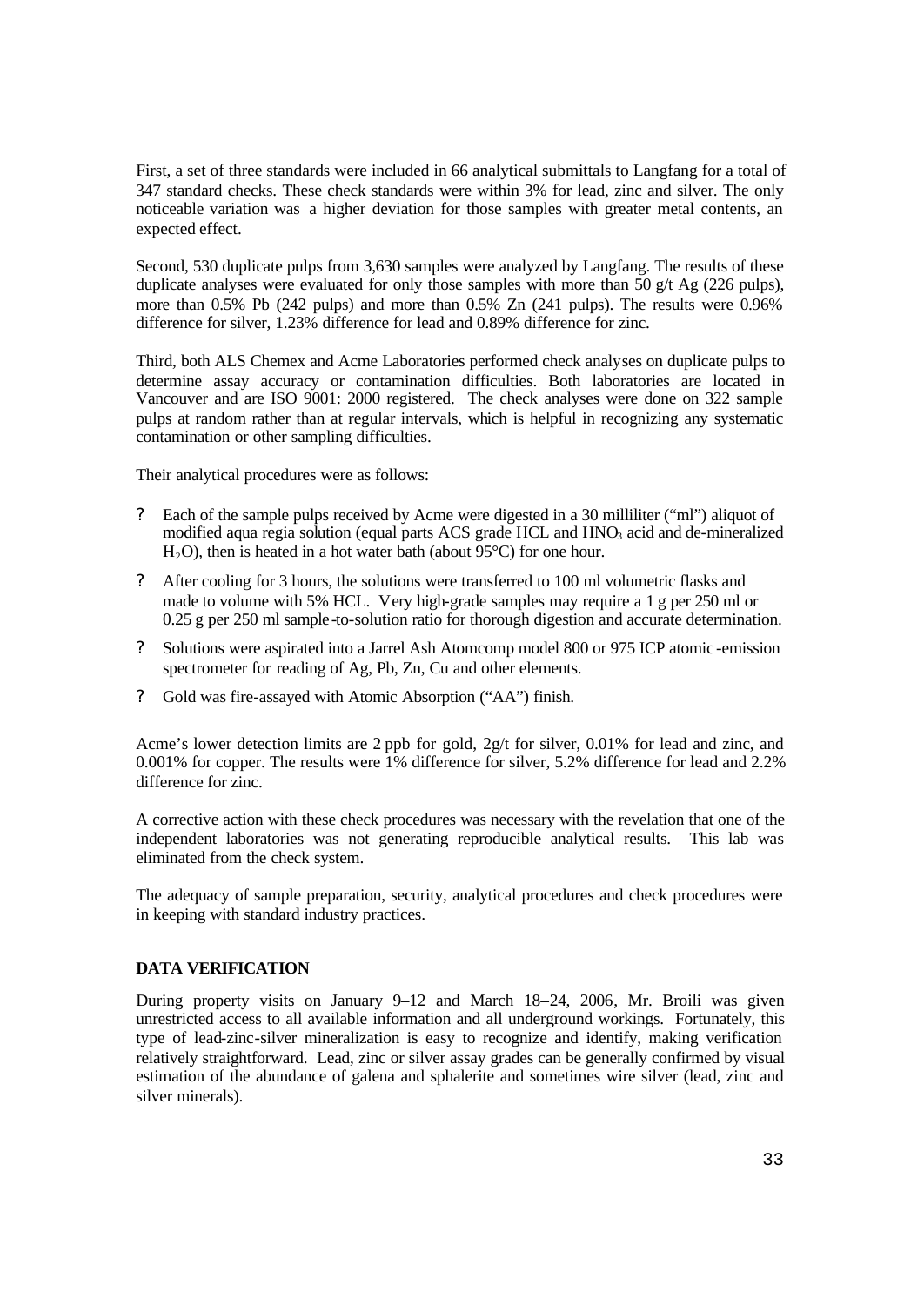Mr. Broili's on-site verification of the property consisted of the following:

- checking of property locations using a GPS
- visual inspection of the local geology, mostly underground but also on the surface
- visual inspection of the mineralized alteration zones, both underground and on the surface and verification with a digital camera
- review of all on site maps, longitudinal sections, cross sections and assay spreadsheets

As part of the verification process, Mr. Broili traversed most of the tunnels on foot using tunnel maps and digital camera to locate, document, verify and confirm numerous veins and drill sites against corresponding database entries and map postings. Included were inspections of dozens of randomly selected underground geological features and lead-zinc-silver mineralized veins. Additionally, diamond drill cores and other sample materials stored at the project site were examined.

During Mr. Broili's visit, the mineralized veins were measured by pacing and lengths were compared to those shown on maps and longitudinal sections. Additionally the bearings of the veins were verified by hand-held compass readings. Finally, the length of the tunnels where they intersected veins, was paced to verify the accuracy of the working maps. The expectedly wide local variability in grade and continuity of lead-zinc-silver vein mineralization is a situation somewhat analogous to nuggety, coarse gold veins. The tunneling shows acceptable to very good correlations in vein thickness and grade between the historical tunneling and the new tunnels and drilling. This confirms the veracity of the historical tunnel sample results.

There were no limitations placed on Mr. Broili for verification purposes. In Mr. Broili's opinion, the data are adequate for preparing mineral resource estimates compliant with NI 43-101.

# **ADJACENT PROPERTIES**

Mineralization in the deposits described in this section is reflective of the mineralization on the properties, which are the subject of this report. This information was provided by and translated by Silvercorp staff.

#### **Tieluping Lead-Silver Mine**

The Tie luping Lead-Silver Mine adjacent to and east of the Ying Concession is characterized by NNE trending, closely spaced, steeply-dipping, structurally-hosted quartz-carbonate veins with silver and lead mineralization in mafic gneiss. Several local operators are currently mining these multiple vein sets underground. The veins are as much as 950 m long, from 2.0 to 5.6m wide and extend 270 to 420 m down-dip. Tieluping Silver and Lead Mine claim an indicated resource of 1,061.69 tonnes of contained silver and approximately 200,000 tonnes of contained lead according to Chinese resource standards. The reported grades average 292 g/t Ag and 3% Pb. Alteration associated with this mineralized system includes quartz-carbonate and sericite. All silver mineralization is associated with increasing galena content of the veins.

The Changsha Designing and Research Institute of Non-Ferrous Metal Metallurgy performed a metallurgical recovery test on two samples from Tieluping Silver and Lead Mine in 1994. Based on the test report, the best flow sheet for recovering silver and lead is to use a conventional flotation process. The material was crushed to 80% less than 0.074 millimeters ("mm"). The recovery for silver was 94.12% to 94.58% for lead, and 82.24% to 94.92% for silver, depending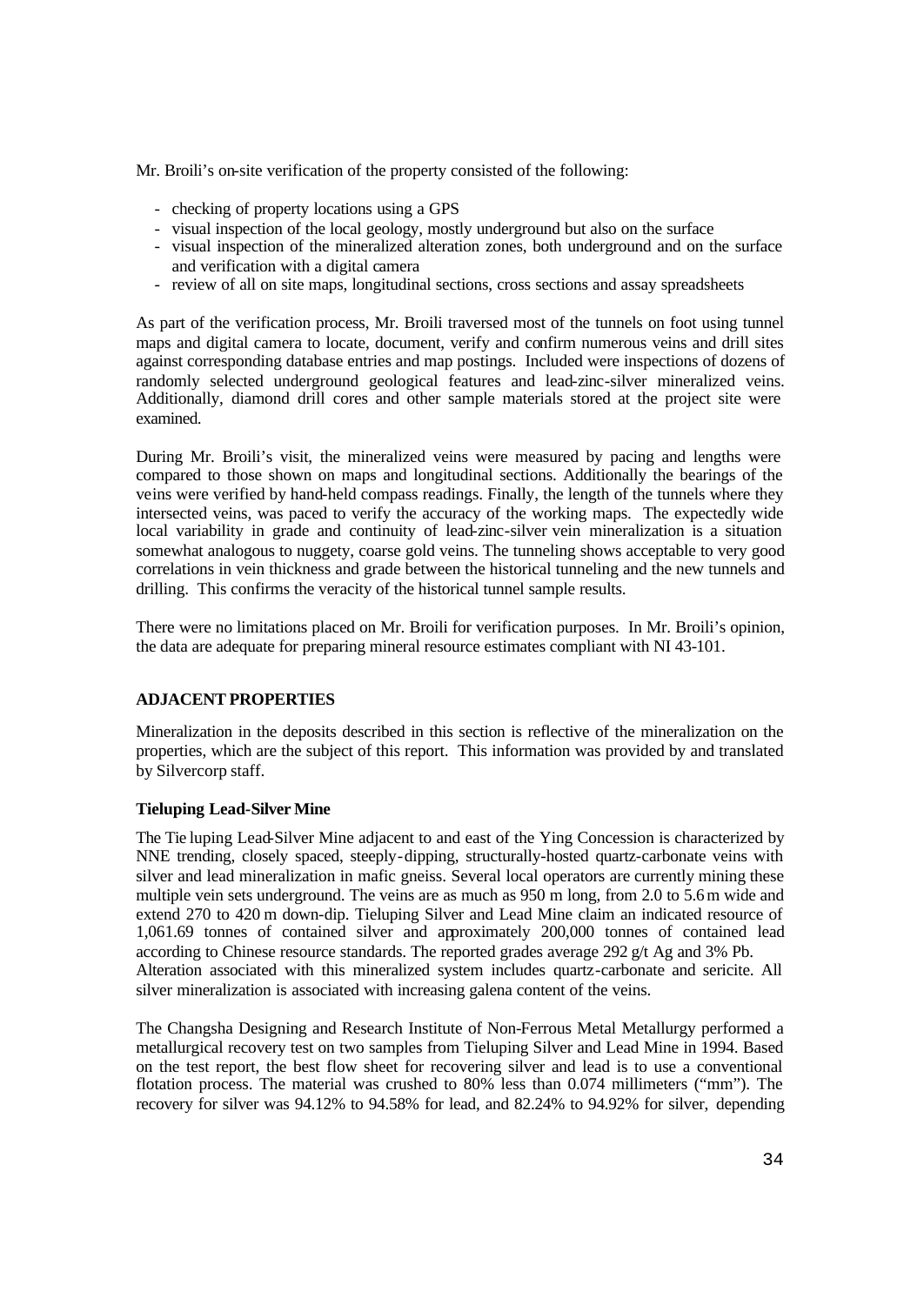on the degree of oxidization. The typical concentrate contained over  $5,000 \text{ g/t}$  silver and 65% lead.

# **Haopinggou Lead-Silver-Gold Deposit**

The Haopinggou Lead-Silver-Gold deposit is in the western most window of the Ying Property. Six mineralized ve ins exist. The steeply dipping veins trend NNE, similar to the SGX veins, with a strike length of 0.2 to 2.4 km. A local operator is currently mining a single structurally hosted vein underground. The vein ranges from 0.5 to 3m wide and grades 0.77 to 20.55 g/t Au, 6.15 to 232.00 g/t Ag, and 0.28 to 11.23% Pb.

Alteration associated with this mineralizing system includes quartz-carbonate and sericite. All silver mineralization is associated with increasing galena content of the veins. Wall rock is mafic gneiss.

The mine head grades, production rate and other mining and milling data were not available.

On March 3, 2006, Silvercorp announced it had entered into a letter of agreement to acquire a 60% interest in the Haopinggou Mine for payment of CDN\$6 million. The acquisition of the property remains subject to a number of conditions and is not included in this report.

# **MINERAL PROCESSING AND METALLURGICAL TESTING**

#### **Mineralogy**

Henan Non-ferrous Metals Research Institute (HNMRI) performed petrographic analysis on samples collected for metallurgical test work. These were samples from veins S14, S16E, and S16W in adit CM102. HNMRI's study identified the following polymetallic sulfide minerals: galena, sphalerite, and pyrite with trace amounts of chalcopyrite, pyrrhotite, hematite, magnetite and arsenopyrite. Silver minerals included native-silver, B-argentite, cupargyrite, and stephanite. The main gangue minerals were quartz, sericite, chlorite and kaolin. The composition of the sulfide and gangue minerals in the blended ore sample is listed below in Table 1.

| <b>Sulfides and Iron Minerals</b> | $\left( \frac{0}{0} \right)$ | <b>Gangue Minerals</b>   | $(\%)$ |
|-----------------------------------|------------------------------|--------------------------|--------|
| Pyrite, pyrrhotite                | 2.54                         | Ouartz                   | 40.00  |
| Galena                            | 6.80                         | Chlorite and sericite    | 22.50  |
| Sphalerite                        | 7.80                         | Kaolin and clay minerals | 15.00  |
| Arsenopyrite                      | 0.06                         | Hornblende and feldspars | 4.00   |
| Chalcopyrite etc.                 | 0.20                         | Others                   | 0.50   |
| Hematite, magnetite etc.          | 0.60                         |                          |        |

**Table 1: Mineral Composition Of The Ying Mine Ore**

Galena is fine to coarse-grained (0.05 to 0.5mm) and commonly occurs as a replacement of pyrite. The galena is distributed along the fractures of quartz or other gangue minerals and commonly interlocked with sphalerite and pyrite.

Sphalerite is commonly coarse-grained and ranges from 0.2 to 2.0 mm in size. It is formed by replacing pyrite and enclosed in a skeleton of remaining pyrite.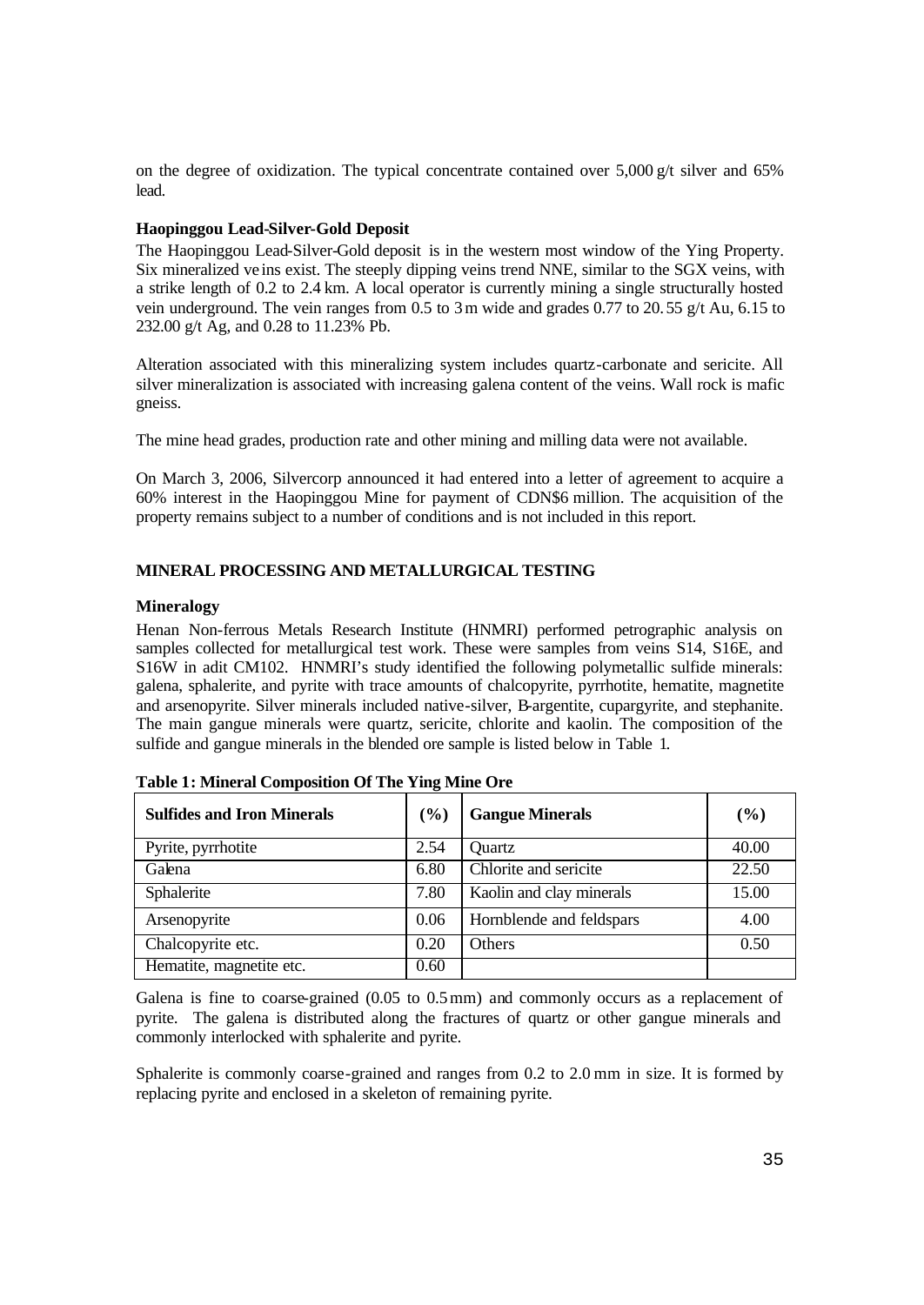Silver appears in two forms, as silver minerals such as native silver, electrum, tetrahedrite, polybasite, pyrargyrite, and argentite, and as electro-replacement in galena, pyrite, and other sulfides. Native silver varies from very fine-grained to coarse-grained, appearing as wires and sheets. Silver sulfides usually range from 0.01 to 0.07 mm in size. Example of the distribution of silver minerals and silver bearing minerals is shown in the photo below and the detailed phase distribution of silver is listed in Table 2 below.

| Occurrence                | g/t    | $\frac{6}{9}$ | <b>Comments</b>                                               |
|---------------------------|--------|---------------|---------------------------------------------------------------|
| Native Silver             | 89.45  | 23.32         | free silver                                                   |
| <b>Silver Sulfides</b>    | 136.32 |               | 35.54 in tetrahedrite, polybasite, pyrargyrite, and argentite |
| Silver in Sulfides        | 140.04 |               | 36.51 in galena, sphalerite, pyrite, and chalcopyrite         |
| Silver enclosed in gangue |        |               |                                                               |
| minerals                  | 17.76  | 4.63          | in quartz etc.                                                |
| Totals                    | 383.57 | 100.00        |                                                               |

**Table 2: Phase Distribution Of Silver**

#### **Specific Gravity**

A total of 60 samples were taken for specific gravity (SG) measurements. Based on the cutoff grade, results of 45 samples were used to calculate the average SG for each vein on the Ying Property. The SG tests were done using the wax-immersion method by Analytical Lab of No. 6 Team of Henan Non-Ferrous Metals Geological and Mineral Resources Bureau in Luoyang. Samples ranged in size from 470 to 2,690 g.

Following is a summary table of the SG tests.

**Veins Ag**  $(g/t)$  **Pb**  $(\%)$  **Zn**  $(\%)$  **Ag** Equiv. **SG Average 1,994 37.55 10.05 4,055 4.28 45 samples** Dissem Average 1,791 19.42 12.65 3,211 3.47 13 samples Massive Average 2,076 44.91 9.00 4.398 4.61 32 samples S14 Average 2,380 40.51 4.96 4,325 4.21 17 samples S16E Average 1,755 31.88 15.82 3,851 4.18 7 samples S16W Average 1,865 42.44 13.42 4,293 4.60 9 samples S2 Average 1,564 30.22 12.95 3,454 4.19 10 samples S6 Average 2,275 46.82 3.43 4,413 4.25 2 samples

**Table 3: Specific Gravity (SG) Of Different Mineralization Types And Veins**

#### **Metallurgical Testing**

Metallurgical testing for the Ying Ore Body was performed by Henan Non-ferrous Metals Research Institute (HNMRI) in July 2005. Samples and blends of these samples from veins S14, S16E, and S16W in adit CM102 at the SGX Area were used.

Head grades of these samples are listed in Table 4.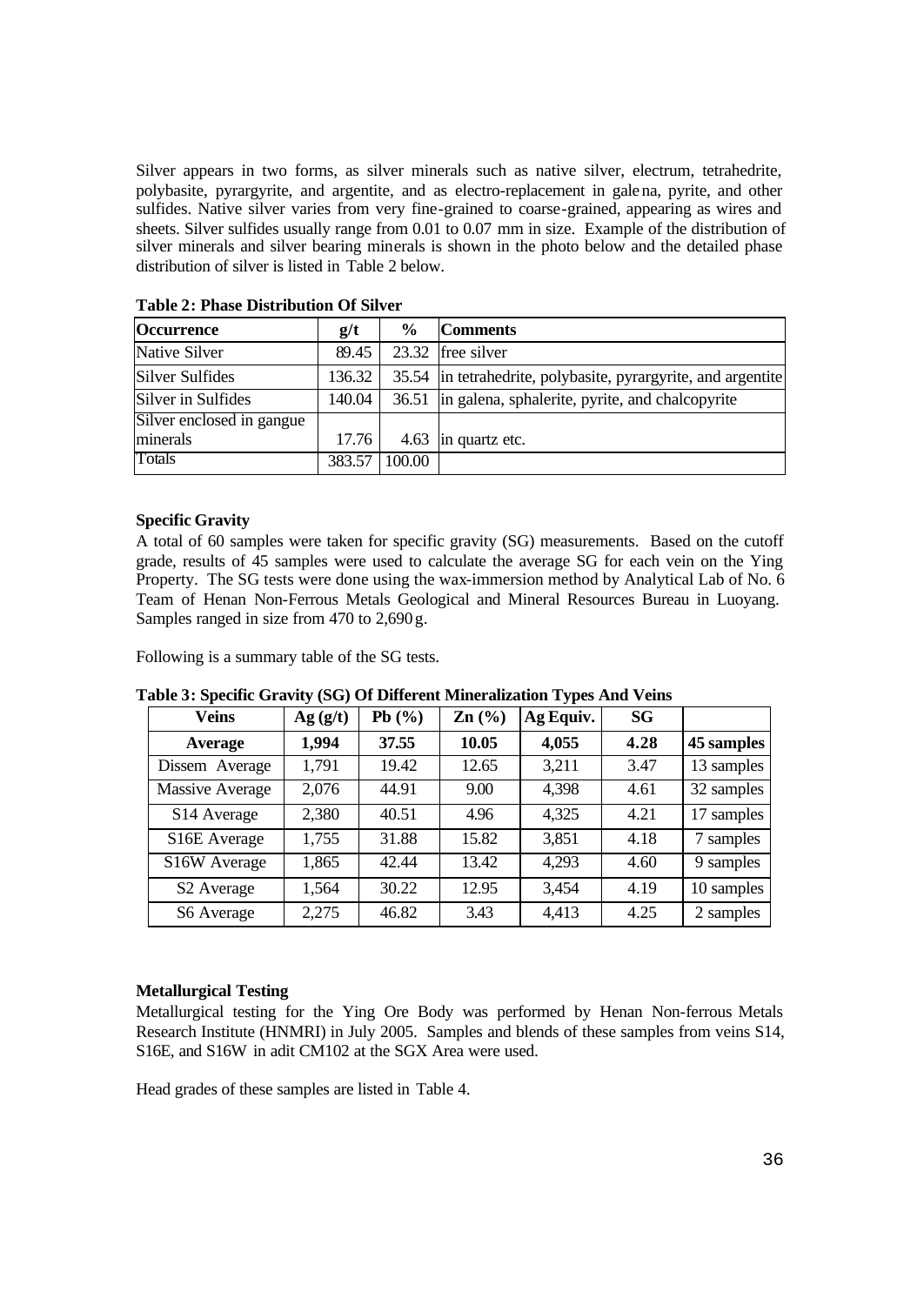|  |  | <b>Table 4: Head Grade Of Metallurgical Test Samples</b> |  |
|--|--|----------------------------------------------------------|--|
|--|--|----------------------------------------------------------|--|

| <b>Sample</b> | Ag(g/t) | Pb $(%$ | $\text{Zn}$ (%) |
|---------------|---------|---------|-----------------|
| No. 1         | 436.45  | 0.72    | 0.87            |
| No. 3         | 659.75  | 2.66    | 14.34           |
| No. 5         | 314.65  | 9.67    | 4.20            |

In order to better understand the metallurgical characteristics of the Ying Ore Body, HNMRI blended these samples based on the following ratios of No.1: No.3: No.5 of 2.5: 2: 5.55. It was assumed that this blend would be representative of the Ying Ore Body and it would represent the expected mill grade. The head grade result of this blended sample is provided in Table 5.

**Table 5: Head Grade Of Blended Sample**

| Pb $(\%)$  | $\mathbf{Zn}$ (%) | Cu (%)      | S(%)   | As $(\%)$  | TFe $(\% )$                                     |
|------------|-------------------|-------------|--------|------------|-------------------------------------------------|
| 5.88       | 5.23              | 0.063       | 4.02   | 0.001      | 2.83                                            |
| Au $(g/t)$ | Ag(g/t)           | CaO $(\% )$ | MgO(%) | $SiO2(\%)$ | $\text{Al}_2\text{O}_3\left(\frac{9}{6}\right)$ |
| 0.17       | 385.7             | 0.74        | 0.64   | 30.71      | 5.4                                             |

The testwork concluded that the optimum grind for the ore was 70% passing 200 mesh. This flowsheet contains test information on the optimum reagent dosages and their points of addition. The results of this lock cycle test are shown in Table 6.

| <b>Product</b> | Weight $(\% )$ | <b>Grades</b> |                   |          | Recovery $(\% )$ |       |       |
|----------------|----------------|---------------|-------------------|----------|------------------|-------|-------|
|                |                | Pb(%          | $\mathbf{Zn}$ (%) | Ag(g/t)  | <b>Ph</b>        | Zn    | Аg    |
| Lead Con       | 7.84           | 68.18         | 6.24              | 4.196.52 | 90.89            | 9.39  | 85.12 |
| Zinc Con       | 7.49           | 2.10          | 59.61             | 453.80   | 2.67             | 85.67 | 8.79  |
| Tails          | 84.67          | 0.45          | 0.30              | 27.80    | 6.44             | 4.94  | 6.09  |
| Head           | 100.00         | 5.88          | 5.21              | 386.50   | 100.00           |       | 00.00 |

**Table 6: Lock Cycle Test Results**

# **Custom Milling**

In addition to the metallurgical test work performed at HNMRI, custom milling of the by-product ore has also taken place at two toll mills since January 1, 2005. Since the custom milled ore is on a very large sample, results from this milling program can be considered representative of the Ying Ore Body. The overall results of the two toll mills from January 1, 2005, to April 13, 2006, are presented in Table 7 below.

**Table 7: Custom Milling Metallurgical Balance Of The Ying Mine By-Product Ore (January 1, 2005 To April 13 2006)**

|                     |        | Grade     |        | Metal content |          |          | Distribution $(\%)$ |         |         |         |
|---------------------|--------|-----------|--------|---------------|----------|----------|---------------------|---------|---------|---------|
|                     |        |           |        | Ag            | Pb       | Zn       |                     |         |         |         |
| Feed                | Tonnes | Pb $(\%)$ | Zn(%)  | (g/t)         | (tonne)  | (tonne)  | Ag (kg)             | Pb      | Zn      | Ag      |
| <b>Ore</b>          | 40.711 | 5.82%     | 2.79%  | 369           | 2.371.33 | 1.100.47 | 15.033.50           | 100.00% | 100.00% | 100.00% |
| Lead<br>concentrate | 3,584  | 63.40%    | 6.00%  | 3.603         | 2.272.26 | 215.04   | 12,913.15           | 95.82%  | 19.54%  | 85.90%  |
| Zinc<br>concentrate | 1,636  | .50%      | 50.00% | 450           | 24.54    | 818.00   | 736.20              | 1.03%   | 74.69%  | 4.90%   |
| Tail                | 35.491 | 0.21%     | 0.19%  | 39            | 74.53    | 67.43    | 1,384.15            | 3.14%   | 6.13%   | 9.21%   |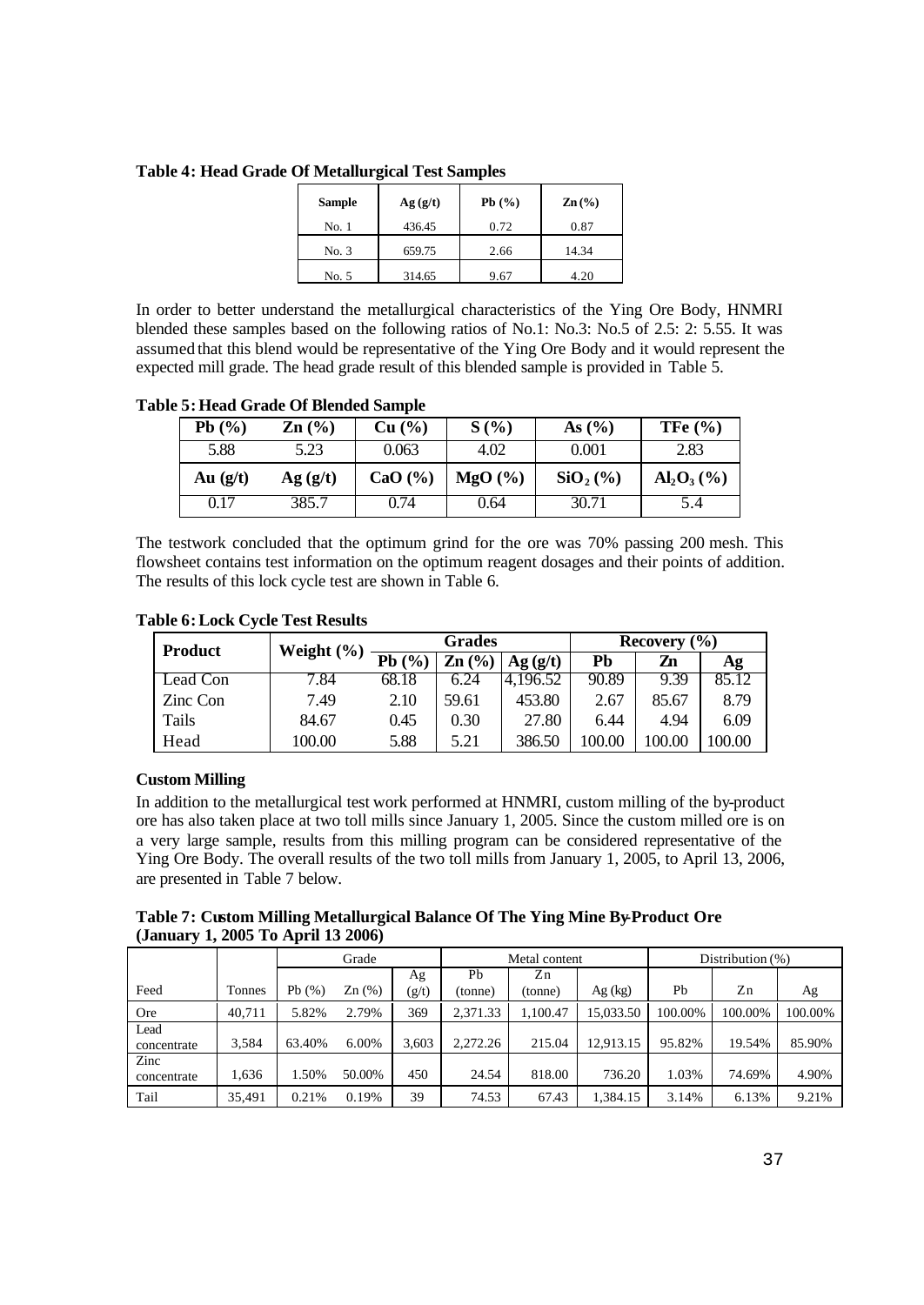This table includes both the by-product lead zinc ore and the lead only ore.

Although no custom milling flowsheets were available for review, it would not be dissimilar to the flowsheet used in the locked cycle test performed by HNMRI. The author was able to confirm the flowsheets used during a visit to the two custom milling facilities this month.

For the Luoning Shangzhuang Mill (LS mill), below is a description of the mill process that was seen and information provided by the site metallurgist.

The crushing circuit consists of two jaw crushers. The primary jaw has a close side setting of 40 mm. There is no coarse ore bin, just a hopper above the jaw where the ore is piled. Discharge from the primary jaw is conveyed to the secondary jaw which has a closed side setting of 15 mm. Discharge from the secondary jaw feeds the fine ore bin which has a live capacity of 100 tons or a day's feed. There is no screen in the crushing circuit.

Ore from the fine ore bin discharges from a 200 mm pipe on to a variable speed rotating disk. A plow on the disk is used to adjust the feed rate to the mill. The size of the ball mill is 1.5 m in diameter by 3m long. It is powered by an 80 kW motor. This mill has discharge grates and at the time of our arrival about 70% of the mill had been relined with single wave steel liners. The new liners are approximately 75 mm thick. Discharge from the mill reports to a spiral classifier that is about 1m in diameter. Overflow from the classifier reports to lead flotation while the coarse fraction is returned to the mill. The diameters of the steel ball charge ranged from 100 mm to 37 mm in size. The target grind size is 70% passing 200 mesh and the overflow density is maintained at 25% solids by weight.

During operation, reagents added to the mill include zinc sulfate and aerofloat 25. Some soda ash is added to the classifier overflow together with ammonium sec butyl dithiophosphate. The lead flotation bank consists of 1 stage of roughing, 2 stages of scavenging and 3 stages of cleaning. Additional zinc sulfate is added to the lead cleaners to ensure the zinc in the lead concentrate does not exceed the smelter specification. Tailings from the lead circuit flows to the zinc conditioner tank. The agitator of the zinc conditioner is fitted with a pump impeller to provide positive flow and mixing. Copper sulfate is added to the lead tailings discharge line and lime gravities to the zinc conditioner from its mix tank located beside the conditioner. Butyl xanthate is used to collect and float the activated sphalerite. The zinc flotation circuit is similar to the lead consisting of 1 bank of cells with 1 stage of roughing, 2 stages of scavenging and 3 stages of cleaning. Additional lime is added to the cleaners to reduce the pyrite content.

Both lead and zinc concentrates gravity to their respective settling containment concrete structures. Flocculent is added to assist with the settling of the solids. Clarified supernatant is allowed to discharge from the adjustable gates of the containment structures. Settled solids are then shovelled from the containment structures to their respective concrete pads for drying in the sun. After drying, the concentrates are bagged in 25 kg sacks for shipment to their respective smelters.

Tailings from the zinc flotation circuit are then pumped to the tailings dam. An emergency pond located between the mill and the tailings dam is available for handling spills from emergency situations and also for upset conditions in the flotation and the concentrate dewatering operations.

Supernatant from the tailings pond is pumped for reuse in the mill process.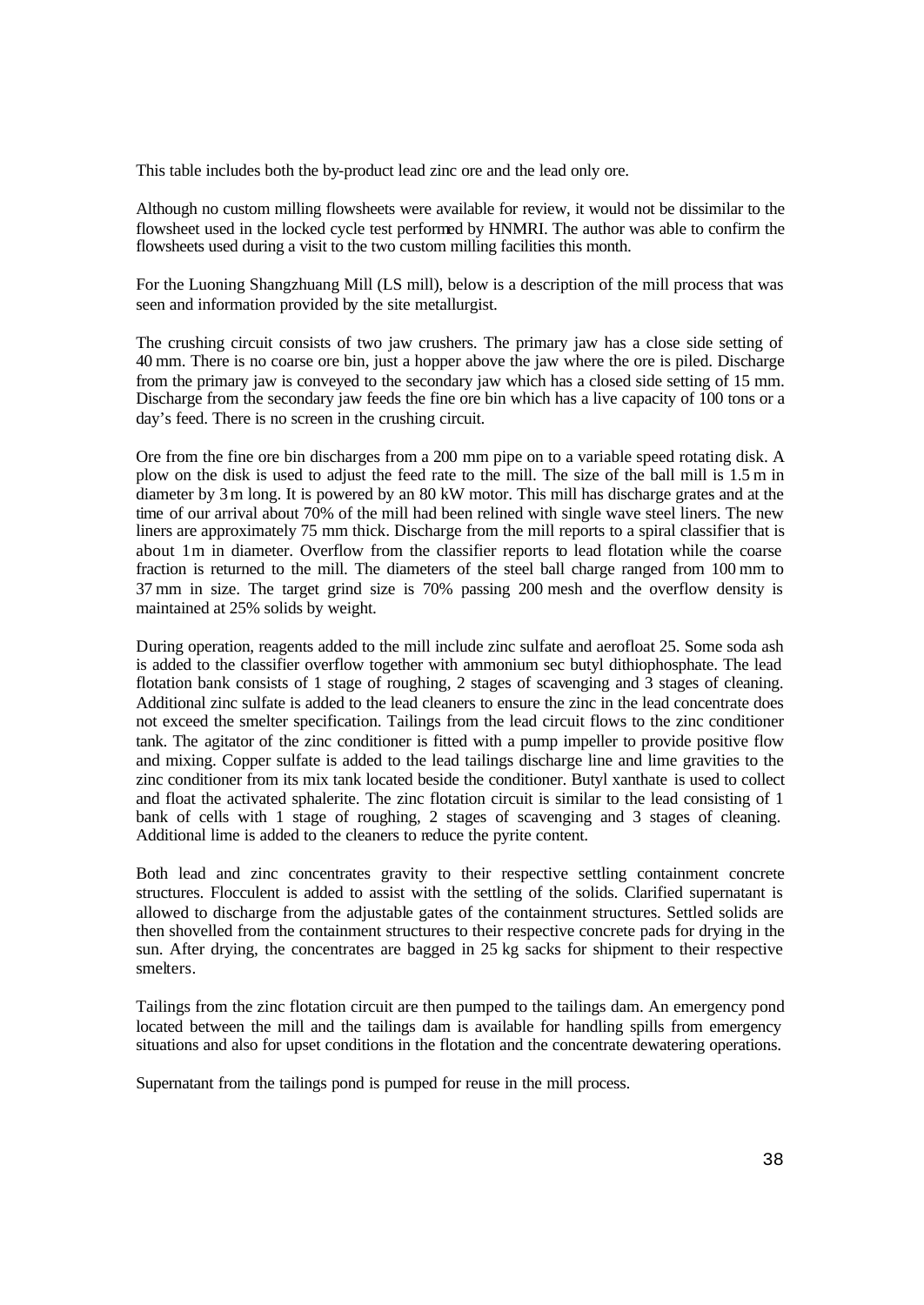A set of 5 samples is taken every shift and there are 3 eight hour shifts a day. The shift samples include the flotation feed taken at the classifier overflow, the lead concentrate discharging from the 3rd lead cleaner cell, the lead tailing at the overflow weir of the last lead scavenger cell, the zinc concentrate from the 3rd cleaner cell and the zinc tailing at the overflow weir of the last zinc scavenger cell. Lead, zinc and silver assays are performed on the feed and lead concentrate samples; lead and silver assays on the lead tailing sample; lead and zinc assays on the zinc concentrate sample; and zinc assay on the zinc tailing sample .

Lead and zinc assays are determined by titration following acid digestion. Titration is normally used on very high concentration of lead and zinc samples while an AA finish is used for the lower grade samples. In the case of the LS lab all lead zinc assays are done by titration after acid digestion. Silver assays are determined by fire followed by weighing of the bead with a precision beam balance after cupellation. Levels of detection for both these methods were not noted.

As for the Lushi Zhangcun Mill (LZ mill), the process conditions and layout are similar to the LS mill. The crushing circuit is similar where two jaw crushers are used in series in an open circuit. However, the layout is slightly different at LZ due to the topography. Of concern was the location of the primary jaw. It is located directly below the jaw crusher feed chute which is at ground level. Maintenance on this jaw is difficult due to the minimum head room. Finish crush size typically was 20 mm according to the metallurgist and the fine ore bin had a live capacity of about 10 to 12 hours at a milling rate of 240 tpd.

Cleanliness around the conveyor belts was good. There is good access on either side of these conveyors. Besides, the clean up points are at ground level. Vibrating feeders located at the discharge openings of the fine ore bin are used to regulate the feed to the ball mills rather than a plow and rotating disk. There are two mill circuit lines. The new line was installed approximately two months ago and undergoing testing during our tour. Both lines were operating at the time of our visit and their configurations are exactly the same as those described above for the LS mill.

Reagents used at LZ included zinc sulfate and sodium sulfite for pyrite and zinc depression in the lead circuit. Aeroflot 25 and ammonium di-sec-butyl dithiophosphate are used to float the lead minerals. Some soda ash is also added in the classifier overflow. Lime, copper sulfate and butyl xanthate are used in the zinc circuit.

Lead and zinc concentrates are dewatered in their respective concrete containment structures and allowed to dry on pads after the solids have settled out.

Tailings from the plant flow by gravity to the impoundment site located slightly below the plant. There is a water reclaim system in place at the tailings impoundment. This water is pumped to the process water tank located near the top of the fine ore bin.

A visit was then made to the assay lab for this plant. It is located approximately five minutes by car from the plant. The lab is secured and the only means of access is through a locked, fenced gate into the compound.

Assaying procedures used are exactly the same as those used at the LS mill. The number of samples and determinations including the calculations for the daily mill production numbers are also exactly the same.

The capacity of each milling circuit at LZ is about 120 tpd and the reagent consumptions provided by the metallurgist are as follows: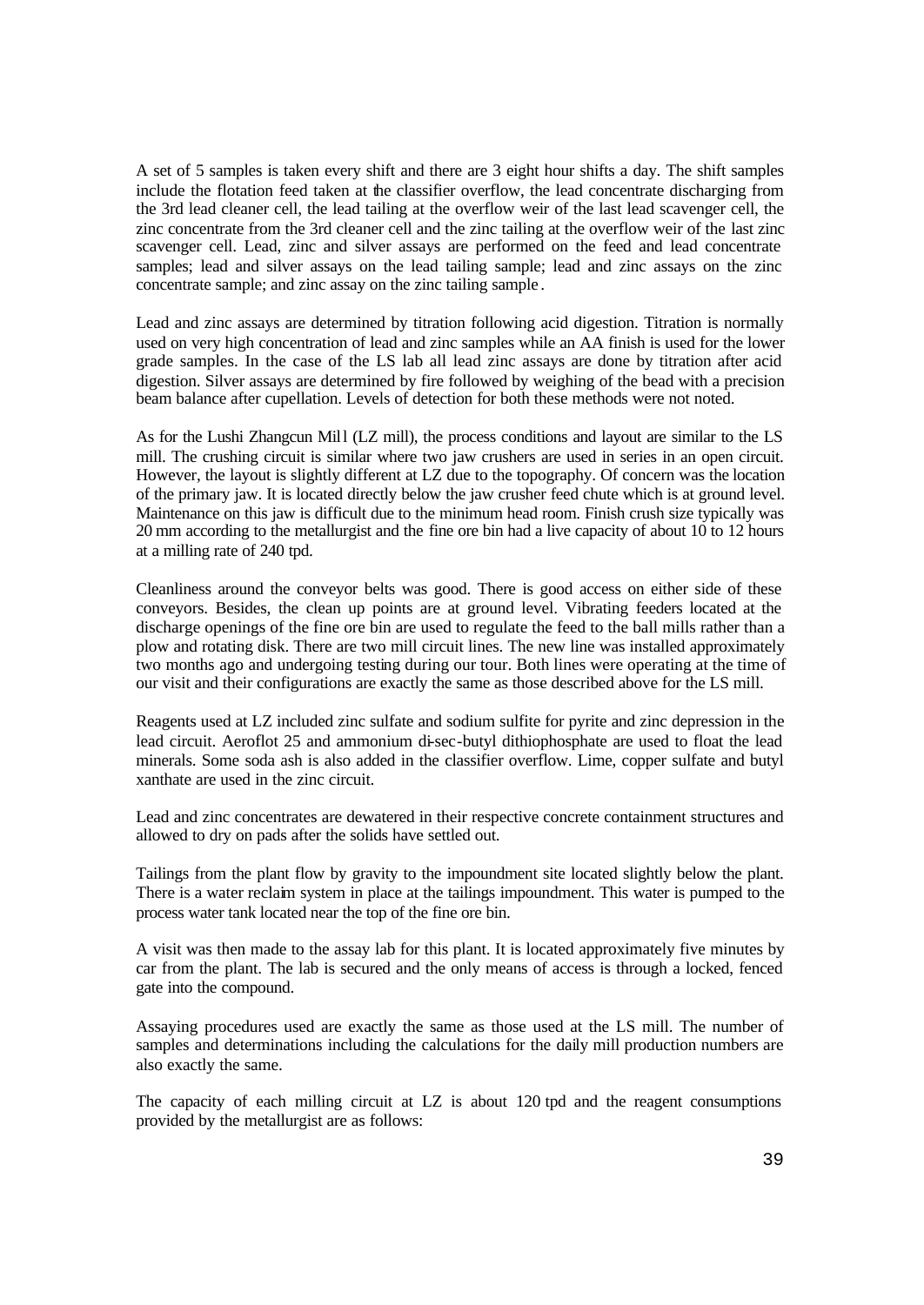? Lead Circuit

| Zinc sulphate      | $2,000 \frac{g}{t}$ |
|--------------------|---------------------|
| Sodium sulfite     | $950$ g/t           |
| Aeroflot 25        | 45 g/t              |
| Dithiophosphate    | 10 g/t              |
| $#2$ oil (frother) | 15 g/t              |

? Zinc Circuit

| Lime                              | $1,000 \text{ g/t}$ |
|-----------------------------------|---------------------|
| Copper Sulfate $400 \frac{gt}{t}$ |                     |
| Butyl Xanthate $35 \frac{g}{t}$   |                     |

The Ying Mine lead and zinc concentrates are clean and of high quality. The high-grade silver in the lead concentrate makes it extremely attractive for the lead smelters. Assays of the lead and zinc concentrates are presented in Table 8 below, together with the other elements considered to be impurities.

| <b>Product</b> | % (Pb/Zn)                 | Impurities $(\% )$ |           |      |                                |                  |  |
|----------------|---------------------------|--------------------|-----------|------|--------------------------------|------------------|--|
|                |                           | Cu                 | <b>Pb</b> | Zn   | As                             | <b>TFe</b>       |  |
| Pb Con         | 68.14                     | 0.36               |           | 6.24 | 0.015                          |                  |  |
| Zn Con         | 59.61                     | 0.33               | 2.1       |      | 0.01                           | 1.61             |  |
| <b>Product</b> | <b>Impurities</b> $(\% )$ |                    |           |      |                                |                  |  |
|                | F                         | Au $(g/t)$         | Ag(g/t)   | MgO  | Al <sub>2</sub> O <sub>3</sub> | SiO <sub>2</sub> |  |
| Pb Con         |                           | 0.2                | 4,196.52  | 0.13 | 1.13                           |                  |  |
| Zn Con         |                           |                    | 453.8     |      |                                | 2.87             |  |

**Table 8: Impurities In The Lead And Zinc Concentrates**

The size distribution of the lead concentrate is presented in Table 9 and zinc in Table 10

**Table 9: Grain Size Distribution Of Lead Concentrate**

| Size (um) $+74$ $+74-37$ $+37-19$ $+19-10$ $-10$ Total                |  |  |  |
|-----------------------------------------------------------------------|--|--|--|
| $\frac{96}{11}$ (Wt)   17.39   24.64   22.10   21.09   14.78   100.00 |  |  |  |

#### **Table 10: Grain Size Distribution Of Zinc Concentrate**

| Size (um) $+74$ $+74-37$ $+37-19$ $+19-10$ $-10$ Total |  |  |  |
|--------------------------------------------------------|--|--|--|
| % (Wt) $\boxed{50.00}$ 28.43 12.39 6.04 3.14 100.00    |  |  |  |

The relatively coarse nature of the zinc concentrate confirms the mineralogy on zinc that was done. This product would appear to be easily thickened and filtered.

Based on the custom milling results which basically confirm the best lab lock cycle test, the new mill design will utilize the process information derived from both these sources. Of interest to note is the lower zinc recovery in the custom mill balance. This lower recovery is probably attributed to the lower zinc to lead ratio in the feed. The lab and custom mill results confirm that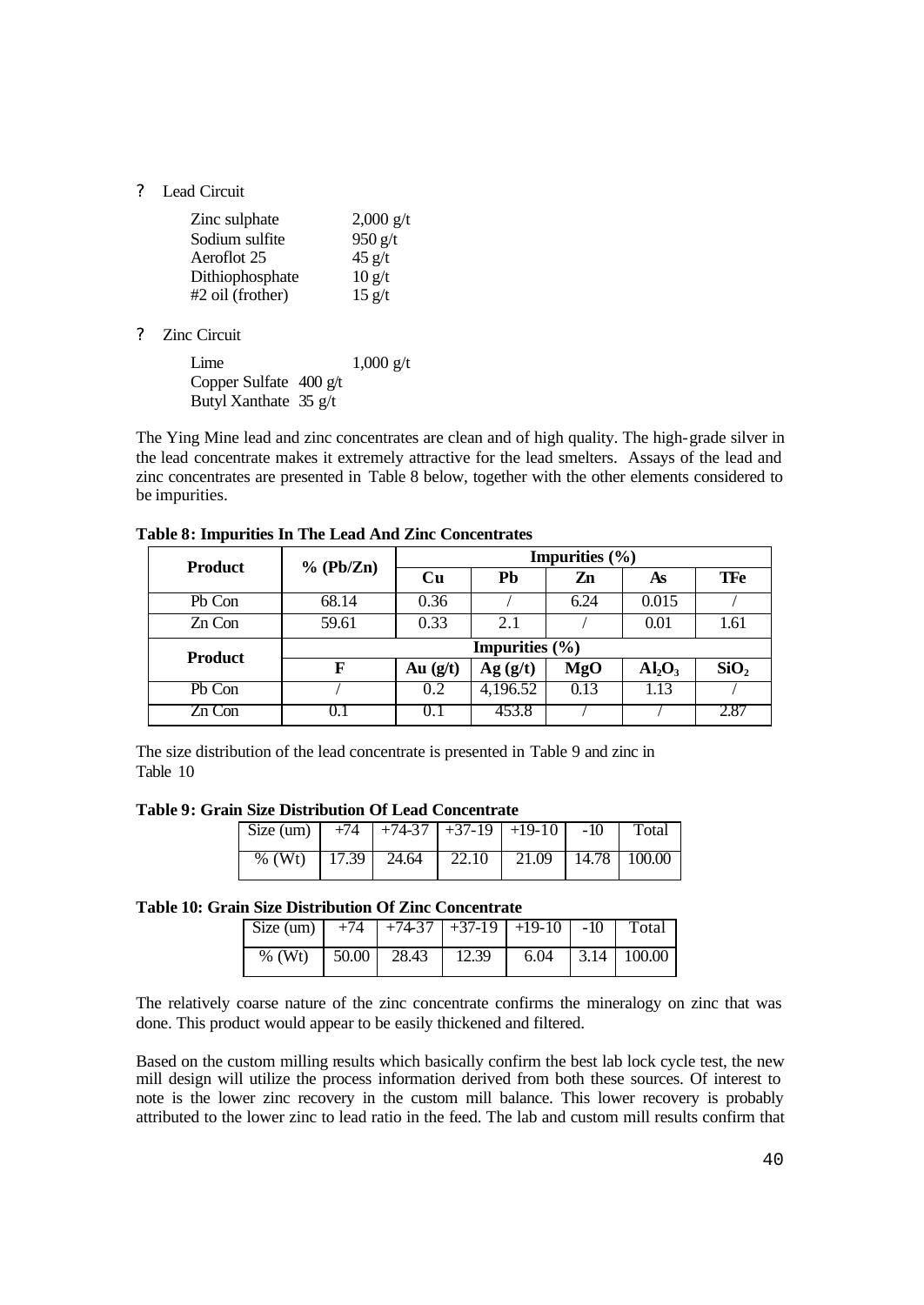the Ying ore is readily amenable to differential flotation with very good lead, silver and zinc recoveries.

### **Tailings Water Reclamation**

Laboratory testing has confirmed that water reclaimed from the tailings dam can be recycled for use in the mill. According to the lab results performed at HMRDI, there is no need for water treatment prior to re-use.

#### **MINERAL RESOURCE ESTIMATES**

The mineral resource categories used in this report are those by the Canadian Institute of Mining, Metallurgy and Petroleum (CIM) in the *CIM Standards on Mineral Resources and Reserves, Definitions and Guidelines* as adopted by the CIM Council on August 20, 2000. These resource definitions are summarized as follows:

" A **Mineral Resource** is a concentration or occurrence of natural, solid, inorganic or fossilized organic material in or on the Earth's crust in such form and quantity and of such a grade or quality that it has reasonable prospects for economic extraction. The location, quantity, grade, geological characteristics and continuity of a Mineral Resource are known, estimated or interpreted from specific geological evidence and knowledge.

A **Measured Mineral Resource** is that part of a Mineral Resource for which quantity, grade or quality, densities, shape, physical characteristics are so well established that they can be estimated with confidence sufficient to allow the appropriate application of technical and economic parameters, to support production planning and evaluation of the economic viability of the deposit. The estimate is based on detailed and reliable exploration, sampling and testing information gathered through appropriate techniques from locations such as outcrops, trenches, pits, workings and drill holes that are spaced closely enough to confirm both geological and grade continuity.

An **Indicated Mineral Resource** is that part of a Mineral Resource for which quantity, grade or quality, densities, shape and physical characteristics can be estimated with a level of confidence sufficient to allow the appropriate application of technical and economic parameters, to support mine planning and evaluation of the economic viability of the deposit. The estimate is based on detailed and reliable exploration and testing information gathered through appropriate techniques from locations such as outcrops, trenches, pits, workings and drill holes that are spaced closely enough for geological and grade continuity to be reasonably assumed.

An **Inferred Mineral Resource** is that part of a Mineral Resource, for which quantity and grade or quality can be estimated on the basis of geological evidence and limited sampling and reasonably assumed, but not verified, geological and grade continuity. The estimate is based on limited information and sampling gathered through appropriate techniques from locations such as outcrops, trenches, pits, workings and drill holes."

Mineralization in the Ying Project consists of narrow vein-type deposits which occur as discrete planes of variable grade and finite but variable thickness. Resources in deposits of this type are amenable to definition by polygonal methods using longitudinal sections, and the resource estimates reported herein were prepared using such methods.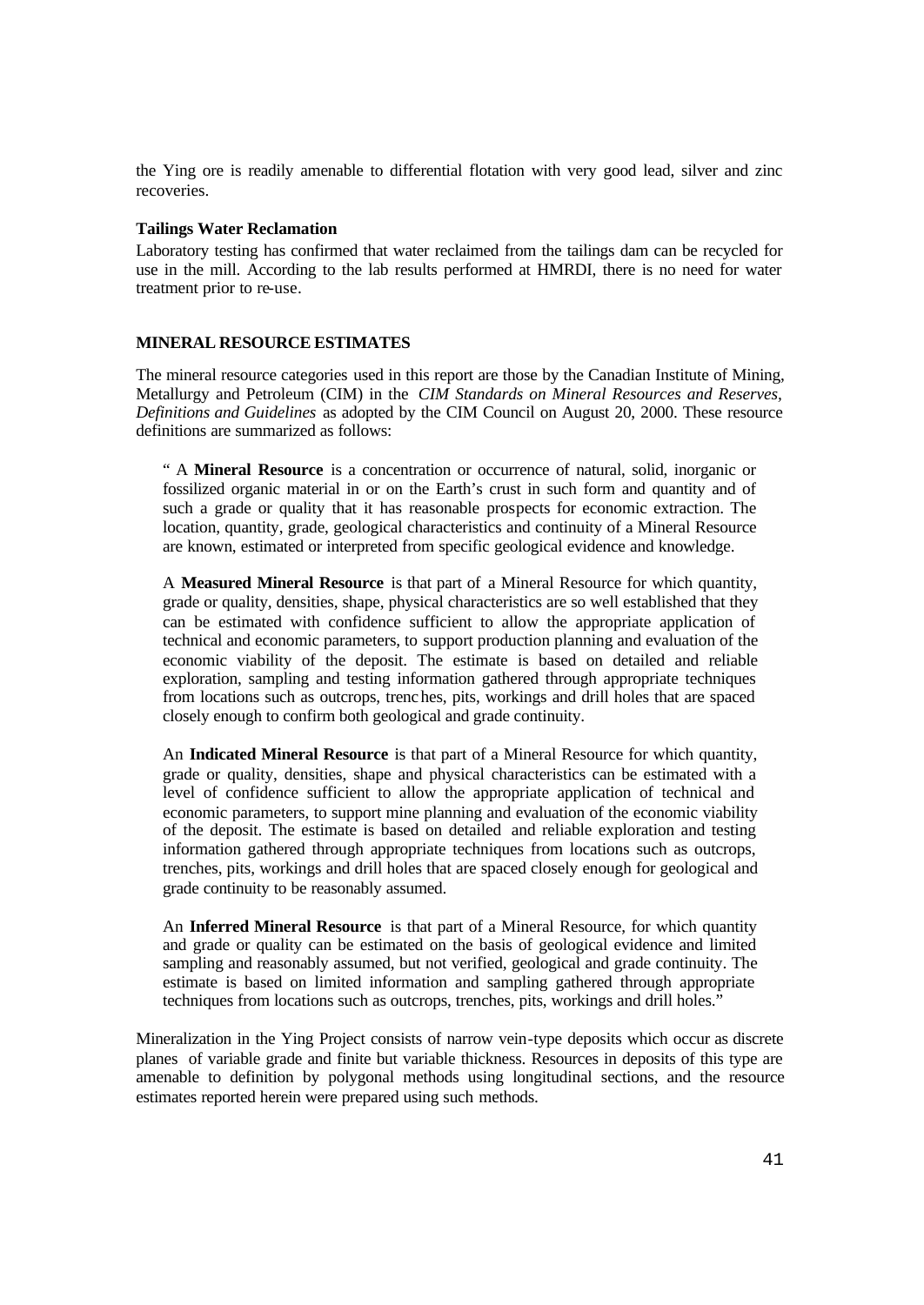The polygonal resource estimates were prepared by Mr. Wang Jianwen, Chief Geologist of Found, and Mr. Myles J. Gao, P.Geo, President of Silvercorp, who is a Qualified Person, as defined by NI 43-101, and the estimates were audited by Mr. Broili and Mr. Mel Klohn, coauthors of the current report and Independent Qualified Persons as defined by NI 43-101. One of authors, Mr. Broili, visited Ying three times since the 2005 Report with separate 6- to 7-day visits during September 2005, January 2006 and March 2006. Mr. Broili reviewed assay results, geological maps, level plans, longitudinal and cross sections, toured tunnels and checked sampling procedures.

Following is a list of the authors' comments regarding parameters used in the current resource estimations:

- 1. The polygonal block model used in the current resource estimation is a valid way to determine a resource for this type and configuration of mineralization.
- 2. Because strong mineralization in the majority of the veins is less than one meter thick, polygonal blocks were constructed on longitudinally projected sections using MapGIS, a MapInfo-like GIS software application which is widely used in China. Polygonal block areas of the polygonal blocks were calculated with the MapGIS software.
- 3. Due to apparent surface leaching affect, trenching assays were not used in calculating resources categorized as either "measured" or "indicated." Only drill hole and tunnel assays were used in estimating these resources. Continuous chip samples or channel samples taken from the tunnels and split NQ or HQ-core samples provide the sole basis for these resource categories. However, surface geological mapping and trench data were used to project resource blocks categorized as "inferred."
- 4. Because tunnel samples were collected every 5 to 7m across the mineralized veins, five assays were composited horizontally to represent approximately 25 m of section along strike of the veins.
- 5. Based on level intervals, individual block sizes relating to the tunnel sampling is limited to 25 m in length and 40 m in height. The thickness of a block is calculated from the weighted average of true widths of all individual samples enclosed in the block.
- 6. Topographic control for the polygonal sections is taken from 1:10,000 government topographic maps and appears to be reasonably reliable.
- 7. The minimum cutoff thickness used for mineralization is 0.10 m.
- 8. The minimum cutoff grade used for the mineralization is a reasonable 1,250  $g/t$  equivalentsilver. "Equivalent-silver" is determined as follows:

AgEquiv =  $g/t$  Ag + (22.0462 (%Pb x Pb Price + %Zn x Zn Price) / Ag price) Where silver grade in grams/tonne  $(g/t)$ Long term metal prices:  $\text{Ag - US$6.5 per troy ounce} = \text{US$0.21}$ per gram Pb - US\$0.40 per pound Zn - US\$0.45 per pound Conversions: 1 troy ounce  $= 31.1035$  grams 1 tonne =  $2,204.62$  pounds

- 9. A top-cut value of 9,019 g/t Ag was applied for extremely high silver assay values. No topcut was applied to lead and zinc values
- 10. This is an in situ resource estimate only; no internal or external dilution has been applied.
- 11. Mined-out areas are excluded from the resource estimates.
- 12. Any interpolations are based upon vein thickness and grade.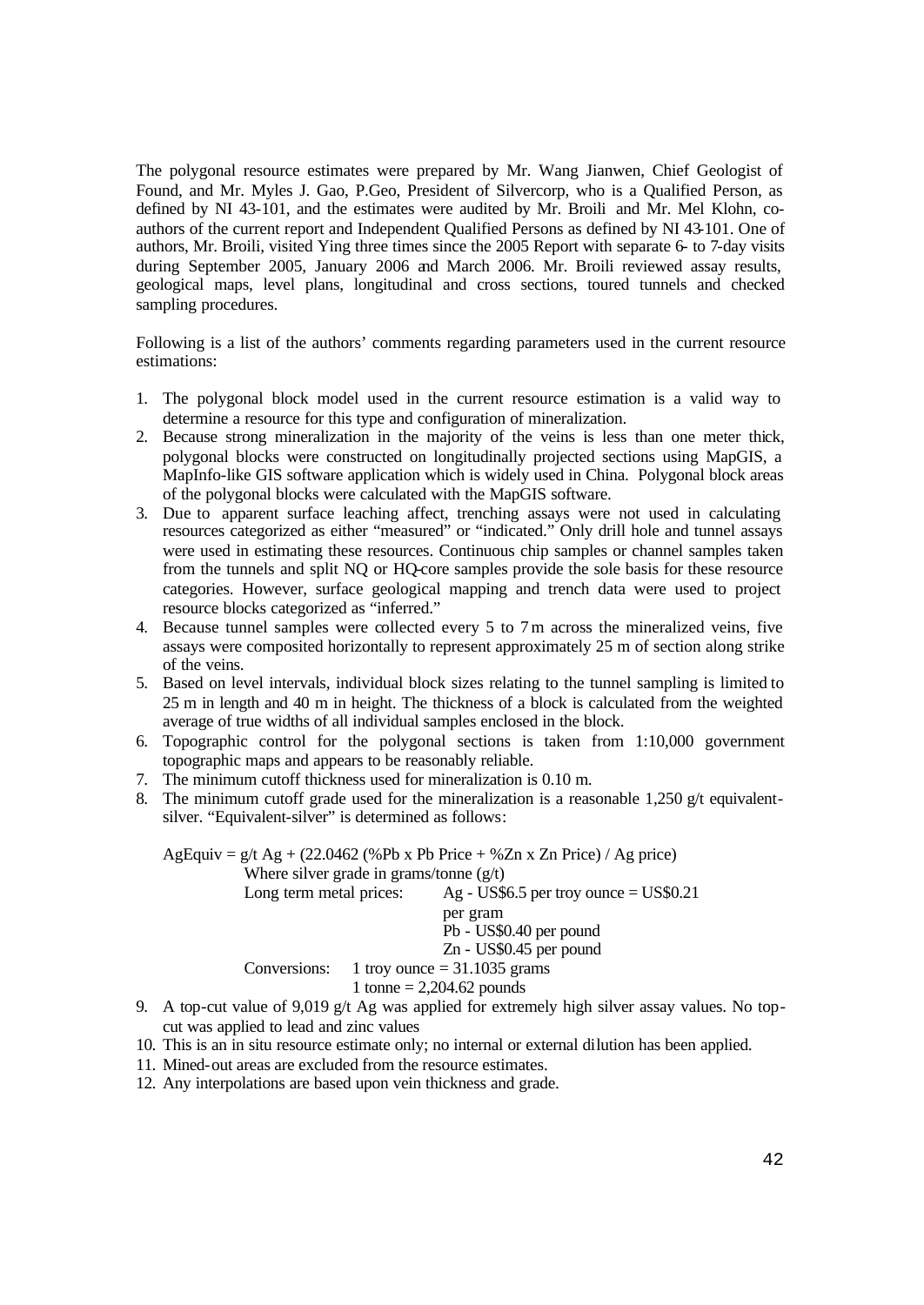- 13. The specific gravity values are current and were determined separately for each vein. The values range from 4.18 to 4.60 and average 4.28. A conservative specific gravity value of 4.20 was used for the resource estimation calculations.
- 14. The mining method employed is shrinkage stoping because of the vein character of the mineralization.
- 15. The wall rock surrounding the veins is commonly silicified, which means the vein usually breaks clean from the wall rock, thus minimizing dilution.
- 16. The veins closely follow fault structures and they pinch-and-swell depending upon the curves along the fault and movement direction of conjugate faults.
- 17. Because the mineralization pinches-and-swells, it is difficult to project mineralization over substantial distances. However, considering this is strictly a resource estimation, not a reserve, the data and methods employed are adequate to allow resources to be categorized as measured, indicated and inferred.
- 18. Resource blocks categorized as "measured" are defined solely by continuous chip or channel sample assays in tunnels or drifts. These blocks are projected up to 20 m above and below a given tunnel and 20 m along strike from a given tunnel intersection.
- 19. Resource blocks categorized as "indicated" begin either above or below a measured resource block or are projected from a drill intercept or cross-cut tunnel. For blocks projected from the measured resource blocks, the distances are not greater than 40 m. For blocks projected from drill holes, the distances are not greater than 70 to 80m. Block boundaries are defined as the midpoint between drill holes
- 20. Resource blocks categorized as "inferred" used a mineralization ratio to estimate the proportion of the block above the cutoff values. This ratio is based upon the length of the adjacent tunnel or drift along the vein having values above the equivalent silver cutoff grade divided by the total length of the tunnel or drift. The mineralization ratio is used as a factor to calculate resource tonnage of each polygonal block. The estimated proportions of mineralized sections (MS) are shown in Table 11, below. The estimated grade and thickness used for this estimation is derived from the average of all the measured and indicated blocks on the vein. For veins intercepted by deep holes, the inferred resource blocks were projected 160 m downdip from the indicated blocks. Otherwise, they were projected only 80m down-dip.

| <b>Veins</b>      | Drift Length (m) | MS Length (m)     | <b>Mineralization Ratio (%)</b> |
|-------------------|------------------|-------------------|---------------------------------|
| S2E               | 307.1            | 97.6              | 31.78                           |
| $\overline{S2}$   | 533.3            | 172.6             | 32.36                           |
| S <sub>4</sub>    | 247.8            | 57.0              | 23.00                           |
| S6                | 432.8            | 151.2             | 34.94                           |
| S <sub>7</sub>    | 847.1            | 137.5             | 16.23                           |
| $S7-1$            | 114.2            | 65.0              | 56.92                           |
| $S7-2$            | 344.8            | 5.0               | 1.45                            |
| S <sub>8</sub>    | 1402.8           | 331.3             | 23.62                           |
| S14               | 1683.8           | 853.2             | 50.67                           |
| S16E3             | 110.0            | $\overline{47.6}$ | 43.27                           |
| S16E              | 1385.0           | 431.0             | 31.12                           |
| S <sub>16</sub> W | 3330.2           | 1186.0            | 35.61                           |
| S16W1             | 312.4            | 136.0             | 43.53                           |
| S <sub>21</sub>   | 685.2            | 112.5             | 16.42                           |
| <b>Total</b>      | 11314.1          | 3599.9            | 31.82                           |

**Table 11: Mineralization Ratio Of Different Veins**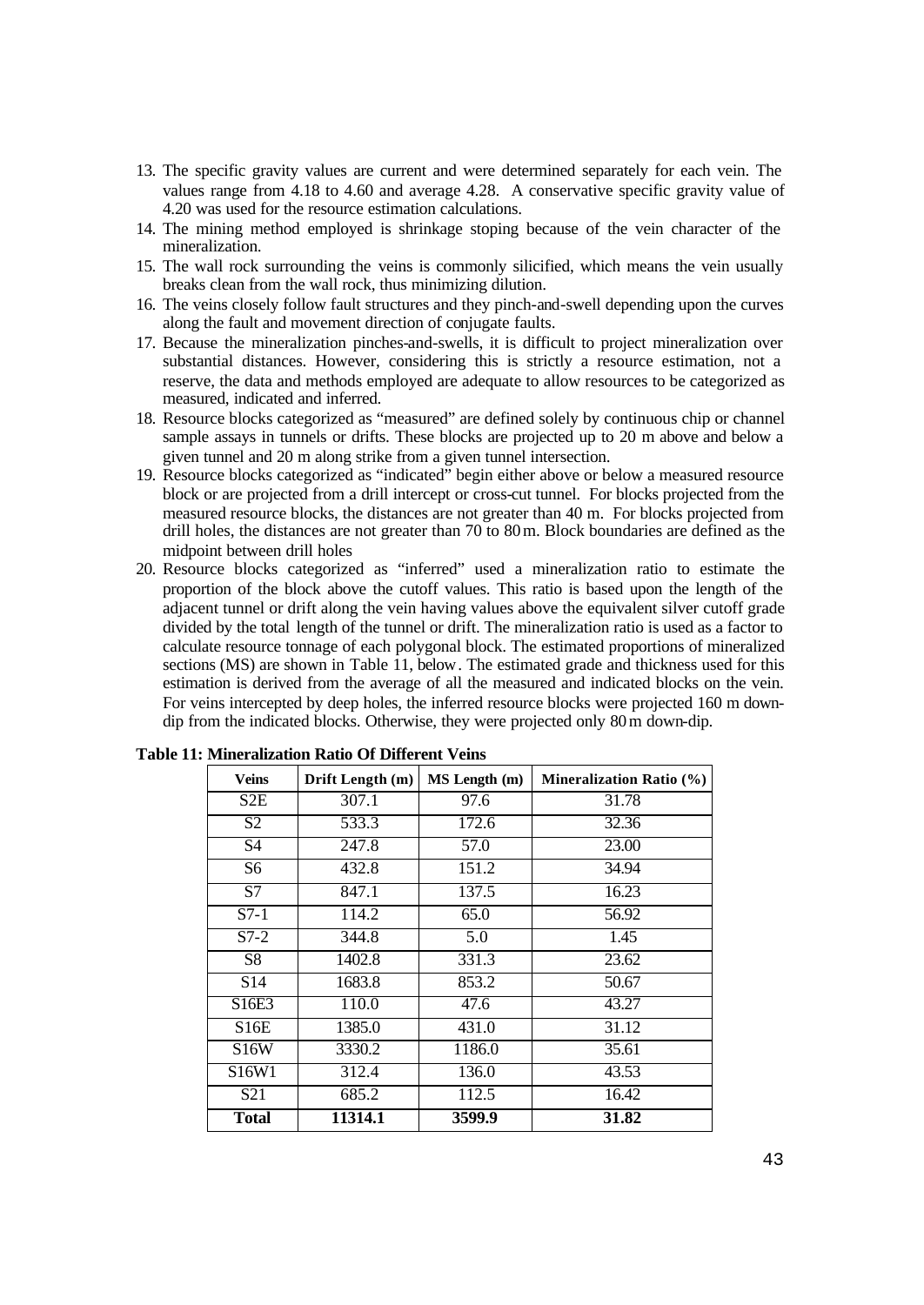### **Resource data and statistics**

The drill hole and continuous chip sample database are maintained in an Access database and Excel spreadsheet. The continuous chip sample database contains sampling dates, locations, sample number, elevation, width, and assay results. The drill hole database includes collar data, down hole survey data, sample intervals, and assay results.

The last assay certificate for this data resource estimate was received March 31, 2006. The database stores Pb, Zn and Ag assay results for 4,101 total samples, Cu for 268 samples and Au for 84 samples. The samples consist of 3,170 continuous chip and channel samples, and 931 drill core samples (Table 12).

| <b>Mineralized Veins</b> | <b>Continuous Chip Samples</b> | <b>Drill Core Samples</b> | <b>Total</b>   |
|--------------------------|--------------------------------|---------------------------|----------------|
| S <sub>2</sub> E         | 78                             | 22                        | 100            |
| $\overline{S2}$          | 120                            | 81                        | 201            |
| S4                       | 57                             | 10                        | 67             |
| $\overline{S5}$          | $\overline{a}$                 | $\overline{3}$            | $\overline{3}$ |
| $\overline{S6}$          | 72                             | 26                        | 98             |
| S7                       | 183                            | 14                        | 197            |
| $S7-1$                   | 30                             | $\overline{11}$           | 41             |
| $S7-2$                   | 54                             | $\overline{\phantom{0}}$  | 54             |
| S7W                      | $\overline{4}$                 | 5                         | $\overline{9}$ |
| S8                       | 376                            | 64                        | 440            |
| S8-1                     | $\overline{6}$                 | $\overline{\phantom{0}}$  | $\overline{6}$ |
| $S8-2$                   | 21                             | $\qquad \qquad -$         | 21             |
| S14                      | 416                            | 151                       | 567            |
| S16E                     | 455                            | 145                       | 600            |
| S16E1                    | $\overline{3}$                 | 40                        | 43             |
| S16E2                    | $\overline{a}$                 |                           | 1              |
| S16E3                    | 33                             | $\overline{16}$           | 49             |
| S16E4                    | 5                              | 11                        | 16             |
| S16W1                    | 181                            | 32                        | 213            |
| S16W                     | 919                            | 187                       | 1106           |
| S21                      | 132                            | 81                        | 213            |
| S <sub>22</sub>          | 25                             | 31                        | 56             |
| (TOTAL)                  | 3170                           | 931                       | 4101           |

**Table 12: Total Assay Samples**

Statistics are based on either individual or composite samples that cross a vein. If more than one sample is taken along a single line crossing a mineralization, a weighted average of the assays is calculated to comprise one assay.

Comparisons between Ag and Zn or Pb and Zn indicate a low or negative correlation, suggesting zinc mineralization was independent from silver and lead mineralization. An exception is the strong correlation coefficient between silver and zinc in the S6 vein, suggesting a local association between silver and zinc mineralization.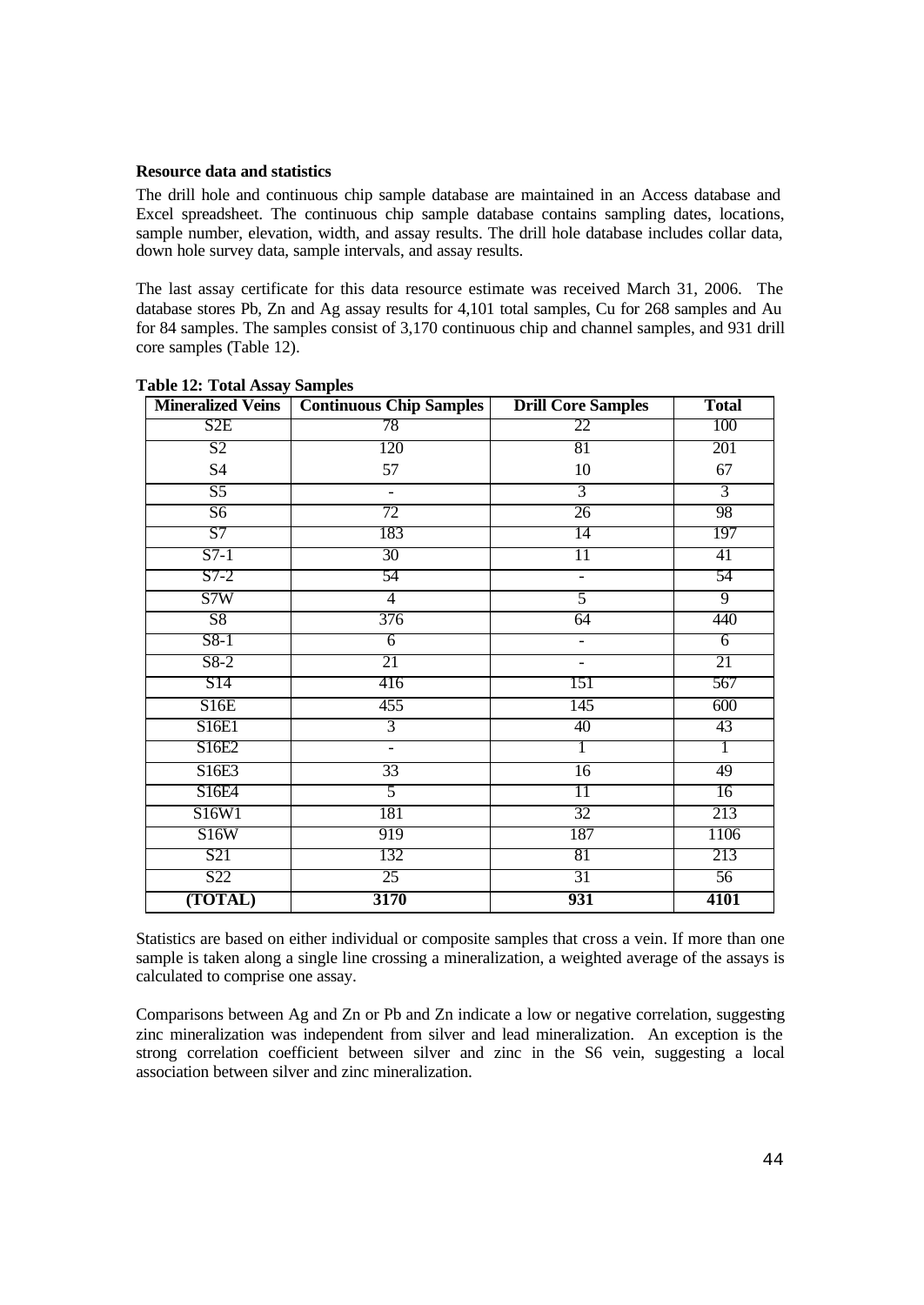### **Resource Geology**

Tunnels and diamond drilling completed since the last resource update continue to demonstrate that the high-grade pockets along the veins pinch-and-swell along strike and down-dip. This pinching and swelling can easily be seen in the drifts and tunnels. In addition, grade variation plots along veins demonstrate the pinching and swelling, with the pinches below the 1,250  $g/t$ Ag-equivalent line and the swells above the 1,250 g/t Ag-equivalent line. This is most apparent on veins S14, S16W and S16W1 where tunnels driven on three levels along the strike, range from 550 to 1,200 m long.

Tunneling and drilling show that high-grade pockets can extend over 325 m down-dip and 215 m along strike. Cross-sections indicate very good grade and thickness continuity vertically with less continuity horizontally. An exception is the S8 vein, where high-grade pockets have a longer strike length than dip length. These high-grade pockets constitute as little as 16.42% of the S21 vein to as much as 56.92% of the S7-1 vein, averaging 31.82% for all veins. Tunnels completed to date expose these high-grade pockets within shear structures. Future exploration should continue to target these high-grade pockets.

### **Resource Estimates**

The Ying mineralization is polymetallic and the mineral resources are reported in terms of a silver-equivalent grade, as well as separate individual metal grades.

The long-term metal prices used for calculating the silver-equivalent values are:

| Silver | $US$6.50 /$ troy ounce |
|--------|------------------------|
| Lead   | US\$0.40 / pound       |
| Zinc   | US\$0.45 / pound       |

Starting in November, 2004, shipments were made to off-site flotation mills and smelters with demonstrated recovery rates of 95.0% for lead, 90.0% for silver and 75.0% for zinc. However, the silver-equivalent calculations reported herein reflect gross metal content and have not been adjusted for these metallurgical recoveries.

The estimated mineral resources of the fourteen veins announced to date at Ying by Silvercorp are summarized in the following table:

| Resource<br>Category             | thickness |               |             |              | Ph    | Zn              |                    | <b>Contained Metal Resource</b> |         |                  |                   |  |
|----------------------------------|-----------|---------------|-------------|--------------|-------|-----------------|--------------------|---------------------------------|---------|------------------|-------------------|--|
|                                  | (m)       | <b>Tonnes</b> | Ag<br>(g/t) | Αg<br>(oz/t) | (0/0) | $\frac{(0)}{0}$ | Ag Equiv*<br>(g/t) | $Ag$ (oz)                       | Pb(t)   | $\mathbf{Zn(t)}$ | Ag Equiv*<br>(oz) |  |
| <b>Measured</b>                  | 0.49      | 350,765       | 1,397       | 44.92        | 24.34 | 9.69            | 2.884              | 15,755,537                      | 85,381  | 34,001           | 32,524,723        |  |
| <b>Indicated</b>                 | 0.37      | 460,854       | 1,639       | 52.70        | 28.11 | 7.79            | 3.195              | 24,288,513                      | 129.557 | 35.894           | 47,338,594        |  |
| $Measured +$<br><b>Indicated</b> | 0.42      | 811,620       | 1,535       | 49.34        | 26.48 | 8.61            | 3.061              | 40,044,051                      | 214.938 | 69,896           | 79,863,316        |  |
| Inferred                         | 0.45      | .246.013      | .426        | 45.86        | 25.47 | 9.38            | 2,946              | 57,143,860                      | 317.362 | 116,914          | 118,030,208       |  |

**Table 13: Summary Of Mineral Resource Estimates At The Ying Mine, 26 May 2006**

\*Ag Equivalent is calculated using US\$6.50/oz Ag, US\$0.40/lb Pb, and US\$0.45/lb Zn Calculations reflect gross metal content and have not been adjusted for metallurgical recoveries.

The average thickness of veins in the measured resource category is 0.49 m, veins in the indicated category average 0.37 m thick, and combined measured plus indicated thickness is 0.42 m. Veins in the inferred resource category average 0.45 m in thickness.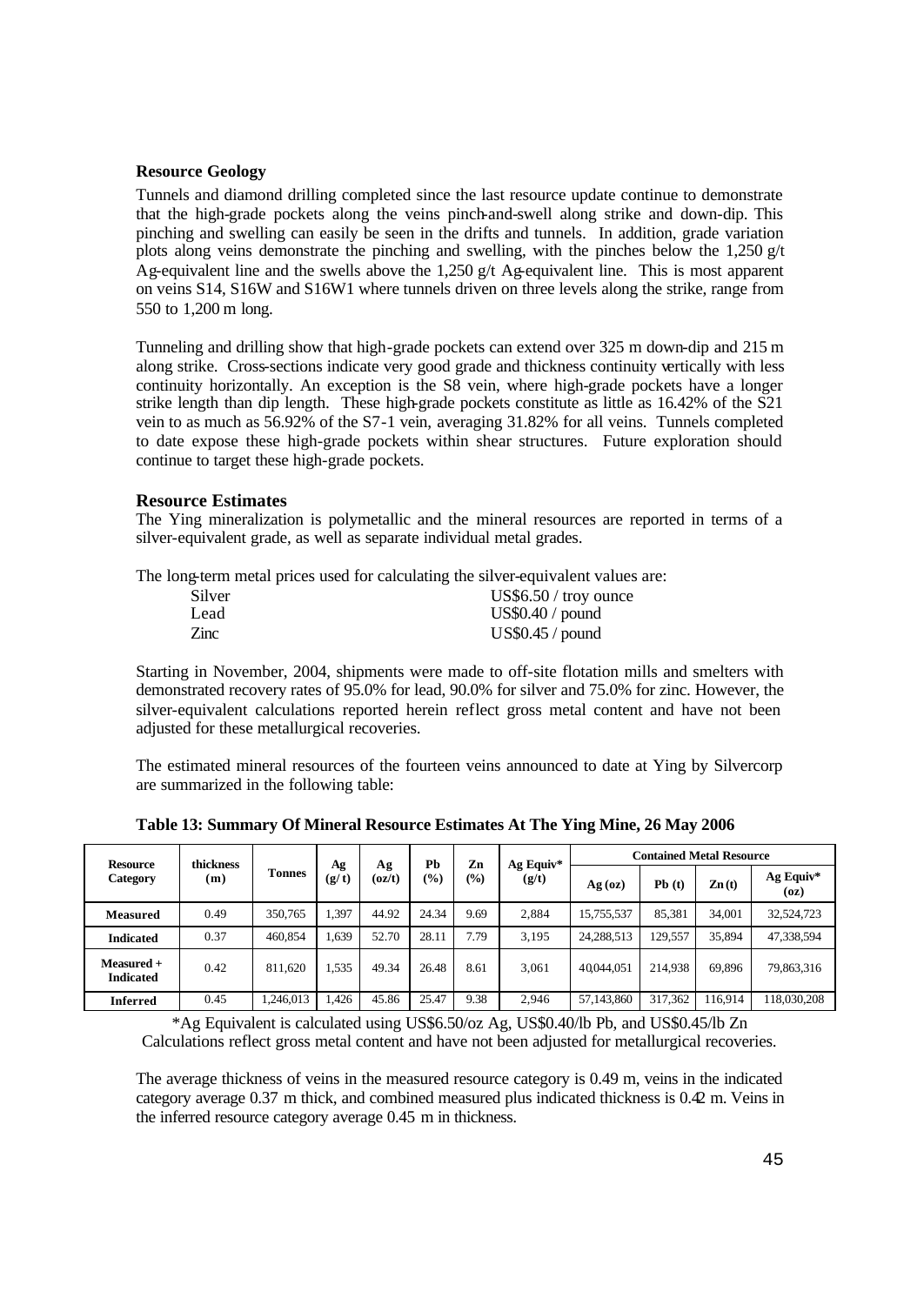A detailed vein-by-vein breakdown of the estimated mineral resources is provided in the following table.

|                            |                         |                                               |             |                                         |           |              |                    |            | <b>Contained Metal Resource</b> |                   |                                    |
|----------------------------|-------------------------|-----------------------------------------------|-------------|-----------------------------------------|-----------|--------------|--------------------|------------|---------------------------------|-------------------|------------------------------------|
| Vein#                      | <b>Thickness</b><br>(m) | <b>Tonnes</b>                                 | Ag<br>(g/t) | Ag<br>$\left( \frac{\alpha}{t} \right)$ | Pb $(\%)$ | Zn<br>$(\%)$ | Ag Equiv*<br>(g/t) | Ag (oz)    | Pb(t)                           | $\mathbf{Zn}$ (t) | Ag Equiv*<br>(oz)                  |
|                            |                         |                                               |             |                                         |           |              |                    |            |                                 |                   | <b>Measured Mineral Resources</b>  |
| $\ensuremath{\mathrm{S2}}$ | 0.43                    | 12,537                                        | 1,513       | 48.64                                   | 25.95     | 8.68         | 3,019              | 609,767    | 3,253                           | 1,089             | 1,217,092                          |
| S <sub>2</sub> E           | $0.58\,$                | 9,255                                         | 1,844       | 59.29                                   | 27.17     | $7.07\,$     | 3,326              | 548,768    | 2,515                           | 655               | 989,764                            |
| $\ensuremath{\mathrm{S}}4$ | $0.30\,$                | 1,895                                         | 1,606       | 51.64                                   | 34.76     | 11.79        | 3,632              | 97,841     | 659                             | 223               | 221,263                            |
| S <sub>6</sub>             | 0.36                    | 6,034                                         | 1,572       | 50.53                                   | 27.49     | 12.91        | 3,344              | 304,892    | 1,659                           | 779               | 648,791                            |
| $\mathbf{S}7$              | 0.34                    | 8,844                                         | 706         | 22.68                                   | 30.41     | 14.79        | 2,690              | 200,602    | 2,689                           | 1,308             | 764,966                            |
| $S7-1$                     | 0.19                    | 2,269                                         | 858         | 27.58                                   | 10.96     | 23.68        | 2,444              | 62,570     | 249                             | 537               | 178,288                            |
| ${\rm S}8$                 | 0.58                    | 41,608                                        | 1,778       | 57.16                                   | 19.87     | 6.36         | 2,918              | 2,378,168  | 8,269                           | 2,646             | 3,903,521                          |
| S14                        | 0.34                    | 49,096                                        | 1,779       | 57.20                                   | 36.40     | 3.17         | 3,465              | 2,808,081  | 17,872                          | 1,558             | 5,470,008                          |
| S16E                       | $0.50\,$                | 39,621                                        | 1,291       | 41.50                                   | 17.63     | 12.33        | 2,620              | 1,644,333  | 6,984                           | 4,886             | 3,337,281                          |
| S16E3                      | $0.28\,$                | 2,041                                         | 698         | 22.44                                   | 8.88      | 21.14        | 2,076              | 45,803     | 181                             | 431               | 136,207                            |
| S <sub>16</sub> W          | 0.61                    | 135,944                                       | 1,168       | 37.56                                   | 23.35     | 11.30        | 2,690              | 5,106,013  | 31,748                          | 15,362            | 11,756,416                         |
| S16W1                      | 0.59                    | 38,616                                        | 1,461       | 46.99                                   | 22.41     | 10.72        | 2,916              | 1,814,397  | 8,653                           | 4,142             | 3,619,987                          |
| S21                        | 0.30                    | 3,005                                         | 1,390       | 44.70                                   | 21.64     | 12.79        | 2,910              | 134,302    | 650                             | 384               | 281,139                            |
| <b>Total</b>               | 0.49                    | 350,765                                       | 1,397       | 44.92                                   | 24.34     | 9.69         | 2,884              | 15,755,537 | 85,381                          | 34,001            | 32,524,723                         |
|                            |                         |                                               |             |                                         |           |              |                    |            |                                 |                   | <b>Indicated Mineral Resources</b> |
| $\mathbf{S2}$              | 0.25                    | 17,055                                        | 1,893       | 60.87                                   | 30.83     | 5.48         | 3,454              | 1,038,100  | 5,258                           | 935               | 1,893,938                          |
| S <sub>2</sub> E           | 0.35                    | 13,920                                        | 785         | 25.24                                   | 27.47     | 12.47        | 2,536              | 351,332    | 3,824                           | 1,736             | 1,134,835                          |
| $\ensuremath{\mathrm{S}}4$ | 0.24                    | 1,696                                         | 785         | 25.24                                   | 39.55     | 4.21         | 2,653              | 42,804     | 671                             | $71\,$            | 144,687                            |
| $S6$                       | 0.53                    | 9,164                                         | 1,741       | 55.96                                   | 28.89     | 11.25        | 3,493              | 512,827    | 2,647                           | 1,031             | 1,029,187                          |
| $\mathbf{S}7$              | 0.40                    | 14,602                                        | 748         | 24.06                                   | 32.82     | 9.90         | 2,603              | 351,250    | 4,792                           | 1,446             | 1,221,912                          |
| $S7-1$                     | 0.19                    | 11,211                                        | 534         | 17.18                                   | 17.67     | 15.53        | 2,017              | 192,582    | 1,981                           | 1,741             | 726,964                            |
| ${\rm S}8$                 | 0.55                    | 51,483                                        | 1,704       | 54.77                                   | 19.73     | 7.29         | 2,882              | 2,819,869  | 10,155                          | 3,751             | 4,769,632                          |
| S14                        | 0.24                    | 67,356                                        | 2,573       | 82.73                                   | 34.24     | 2.47         | 4,135              | 5,572,390  | 23,066                          | 1,661             | 8,954,449                          |
| S16E                       | 0.23                    | 13,915                                        | 1,285       | 41.33                                   | 11.74     | 14.45        | 2,467              | 575,083    | 1,634                           | 2,011             | 1,103,462                          |
| S16E3                      | 0.31                    | 3,230                                         | 600         | 19.29                                   | 7.59      | 22.76        | 2,000              | 62,298     | 245                             | 735               | 207,719                            |
| S16E4                      | $0.28\,$                | 4,215                                         | 818         | 26.29                                   | 4.05      | 15.14        | 1,707              | 110,814    | 171                             | 638               | 231,370                            |
| S16W                       | 0.39                    | 90,865                                        | 951         | 30.59                                   | 23.66     | 8.24         | 2,341              | 2,779,420  | 21,502                          | 7,485             | 6,838,063                          |
| S16W1                      | 0.55                    | 72,960                                        | 1,249       | 40.15                                   | 33.34     | 7.36         | 3,004              | 2,929,471  | 24,324                          | 5,367             | 7,047,737                          |
| S <sub>21</sub>            | 0.50                    | 89,183                                        | 2,424       | 77.93                                   | 32.84     | 8.17         | 4,197              | 6,950,273  | 29,287                          | 7,287             | 12,034,637                         |
| <b>Total</b>               | 0.37                    | 460,854                                       | 1,639       | 52.70                                   | 28.11     | 7.79         | 3,195              | 24,288,513 | 129,557                         | 35,894            | 47,338,594                         |
|                            |                         | <b>Measured + Indicated Mineral Resources</b> |             |                                         |           |              |                    |            |                                 |                   |                                    |
| $\mathbf{S2}$              | 0.32                    | 29,592                                        | 1,732       | 55.69                                   | 28.76     | 6.84         | 3,270              | 1,647,867  | 8,511                           | 2,024             | 3,111,030                          |
| $S2\mathbf{E}$             | 0.44                    | 23,175                                        | 1,208       | 38.84                                   | 27.35     | 10.31        | 2,851              | 900,100    | 6,339                           | 2,390             | 2,124,600                          |
| <b>S4</b>                  | $0.27\,$                | 3,591                                         | 1,218       | 39.17                                   | 37.02     | $8.21\,$     | 3,170              | 140,645    | 1,329                           | 295               | 365,950                            |
| S <sub>6</sub>             | 0.46                    | 15,198                                        | 1,673       | 53.80                                   | 28.33     | 11.91        | 3,434              | 817,719    | 4,306                           | 1,810             | 1,677,978                          |
| $\ensuremath{\mathrm{S7}}$ | 0.38                    | 23,445                                        | 732         | 23.54                                   | 31.91     | 11.75        | 2,636              | 551,852    | 7,482                           | 2,754             | 1,986,879                          |
| $S7-1$                     | 0.19                    | 13,480                                        | 589         | 18.93                                   | 16.54     | 16.90        | 2,089              | 255,152    | 2,229                           | 2,279             | 905,252                            |
| ${\rm S}8$                 | 0.56                    | 93,090                                        | 1,737       | 55.84                                   | 19.79     | 6.87         | 2,898              | 5,198,037  | 18,425                          | 6,396             | 8,673,152                          |
| S14                        | 0.28                    | 116,452                                       | 2,238       | 71.96                                   | 35.15     | 2.76         | 3,853              | 8,380,471  | 40,937                          | 3,219             | 14,424,457                         |
| S16E                       | 0.43                    | 53,536                                        | 1,289       | 41.46                                   | 16.10     | 12.88        | 2,580              | 2,219,417  | 8,618                           | 6,897             | 4,440,743                          |
| S16E3                      | $0.30\,$                | 5,271                                         | 638         | 20.51                                   | 8.09      | 22.13        | 2,030              | 108,101    | 426                             | 1,166             | 343,926                            |
| S16E4                      | $0.28\,$                | 4,215                                         | 818         | 26.29                                   | 4.05      | 15.14        | 1,707              | 110,814    | 171                             | 638               | 231,370                            |
| S16W                       | $0.52\,$                | 226,809                                       | 1,081       | 34.77                                   | 23.48     | 10.07        | 2,550              | 7,885,433  | 53,250                          | 22,847            | 18,594,479                         |

**Table 14: Vein-By-Vein Mineral Resource Estimates At the Ying Mine, May 26 2006**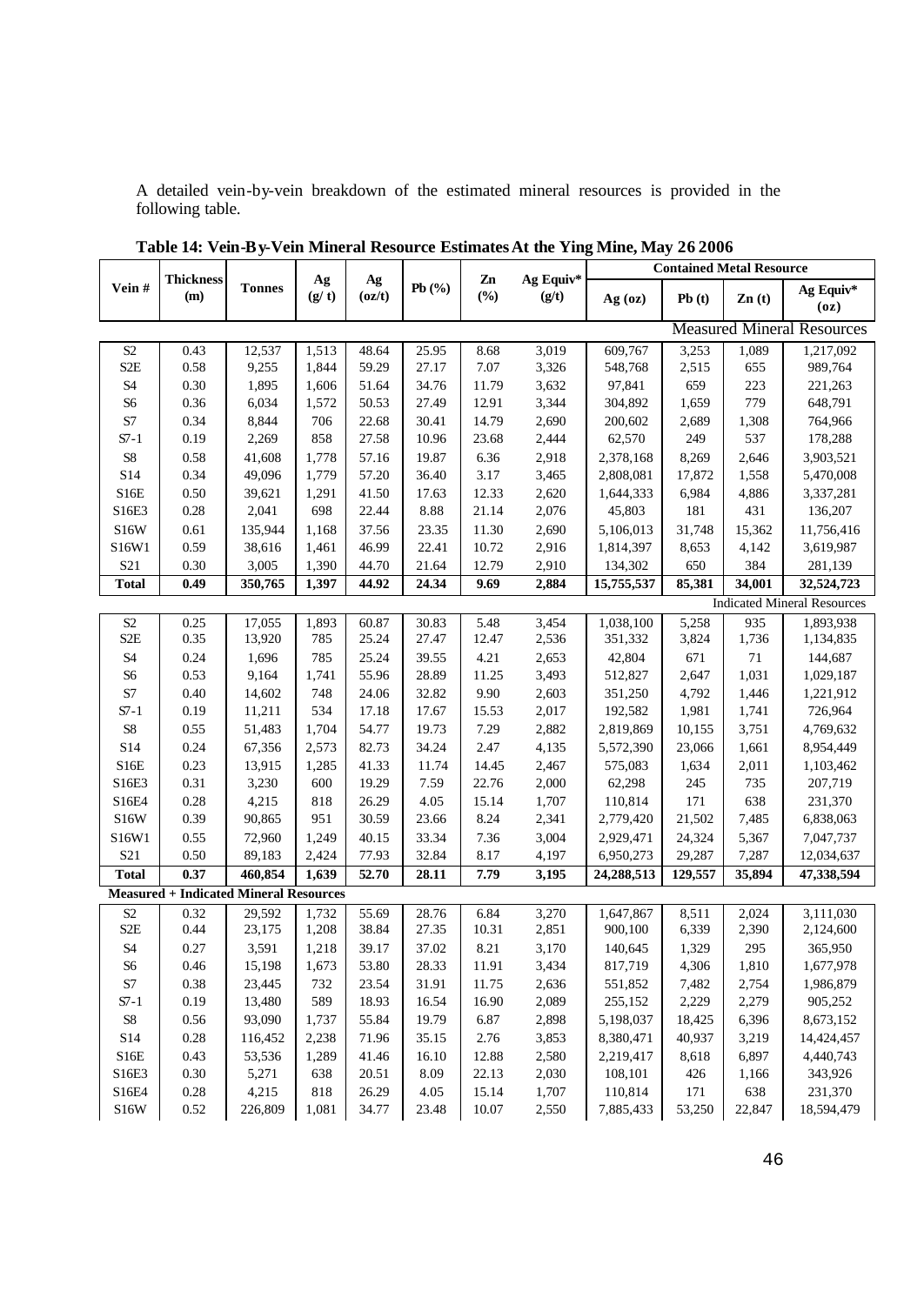|              |                        |               |             |              |       | Zn            | Ag Equiv* | <b>Contained Metal Resource</b> |                            |        |                   |  |
|--------------|------------------------|---------------|-------------|--------------|-------|---------------|-----------|---------------------------------|----------------------------|--------|-------------------|--|
| Vein#        | <b>Thickness</b><br>(m | <b>Tonnes</b> | Аg<br>(g/t) | Ag<br>(oz/t) | Pb(%) | $\frac{1}{2}$ | (g/t)     | Ag (oz)                         | Pb(t)<br>$\mathbf{Zn}$ (t) |        | Ag Equiv*<br>(oz) |  |
| S16W1        | 0.56                   | 11.576        | .322        | 42.52        | 29.56 | 8.52          | 2.974     | 4,743,868                       | 32.977                     | 9.509  | 10,667,724        |  |
| S21          | 0.50                   | 92.188        | 2.390       | 76.85        | 32.47 | 8.32          | 4,155     | 7.084.575                       | 29.937                     | 7.671  | 12,315,777        |  |
| <b>Total</b> | 0.42                   | 811.620       | .535        | 49.34        | 26.48 | 8.61          | 3,061     | 40.044.051                      | 214.938                    | 69.896 | 79,863,316        |  |

|                  | <b>Inferred Mineral Resources</b> |           |       |       |       |       |       |            |         |         |              |
|------------------|-----------------------------------|-----------|-------|-------|-------|-------|-------|------------|---------|---------|--------------|
| S <sub>2</sub>   | 0.31                              | 82,728    | 1,723 | 55.40 | 34.20 | 6.47  | 3,473 | 4,582,928  | 28,289  | 5,357   | 9,237,403    |
| S <sub>2</sub> E | 0.46                              | 18,391    | 1.576 | 50.66 | 29.55 | 10.45 | 3,318 | 931.738    | 5,434   | 1,921   | 1,961,854    |
| S <sub>4</sub>   | 0.24                              | 8,084     | 785   | 25.24 | 39.55 | 4.21  | 2,653 | 204,028    | 3,197   | 340     | 689,655      |
| S6               | 0.52                              | 84.076    | 1.754 | 56.38 | 29.53 | 11.23 | 3,533 | 4.739.993  | 24.831  | 9.446   | 9.549.444    |
| S7               | 0.40                              | 91,530    | 793   | 25.50 | 34.19 | 12.68 | 2,837 | 2,334,331  | 31,291  | 11,609  | 8,350,047    |
| $S7-1$           | 0.19                              | 56,603    | 709   | 22.81 | 14.05 | 19.51 | 2,228 | 1.291.102  | 7.954   | 11.040  | 4.054.570    |
| S8               | 0.49                              | 165,572   | 1,655 | 53.20 | 19.90 | 7.32  | 2,842 | 8,808,182  | 32,945  | 12,120  | 15, 126, 272 |
| S <sub>14</sub>  | 0.35                              | 169,290   | 1.908 | 61.34 | 34.33 | 3.32  | 3,514 | 10,384,356 | 58,114  | 5,628   | 19, 125, 742 |
| S16E             | 0.49                              | 40,335    | 745   | 23.96 | 22.78 | 12.47 | 2,298 | 966,541    | 9,187   | 5,029   | 2,980,036    |
| S16E3            | 0.53                              | 16,933    | 693   | 22.29 | 8.77  | 21.27 | 2,073 | 377,410    | 1,485   | 3,602   | 1,128,482    |
| <b>S16W</b>      | 0.59                              | 290,863   | 990   | 31.82 | 18.35 | 11.54 | 2,311 | 9.255.058  | 53,380  | 33,553  | 21,615,226   |
| S16W1            | 0.49                              | 79,907    | 1,302 | 41.87 | 24.87 | 5.93  | 2,633 | 3,345,290  | 19.872  | 4,735   | 6,763,203    |
| S <sub>21</sub>  | 0.42                              | 141,700   | 2,178 | 70.03 | 29.20 | 8.84  | 3,830 | 9.922.902  | 41,382  | 12,532  | 17,448,275   |
| <b>Total</b>     | 0.45                              | 1,246,013 | 1,426 | 45.86 | 25.47 | 9.38  | 2,946 | 57,143,860 | 317,362 | 116.914 | 118,030,208  |

\*Ag Equivalent is calculated using US\$6.50/oz Ag, US\$0.40/lb Pb, and US\$0.45/lb Zn Calculations reflect gross metal content and have not been adjusted for metallurgical recoveries.

# **MINERAL DEVELOPMENT AND PRODUCTION ANALYSIS**

### **Mine site access**

The Ying Mine is located in a side valley of the Guxian Water Reservoir. It is operated by Found, the 77.5% owned subsidiary of Silvercorp. The construction of a water dam cut off the mining area from previous road access; as a consequence, barges are used to cross the water reservoir for transporting ore from the mine to two toll mills and for supplying bulk materials to the mine.

Barge capacity ranges from 10 to 50 tonnes. The ore is transported from run-of-mine stockpiles at the various portal sites to the loading point at the reservoir via small tricycle trucks with a 2 tonne payload capacity, and then unloaded onto the barges. A 2-tonne loader is used to load ore onto the tricycle trucks. At the unloa ding points across the water reservoir, ore is loaded directly onto 20-25 tonne road trucks, which deliver the ore to the mill. It takes a loaded barge about 40 minutes to reach the Hedong ferry terminal to the east, and 1 hour to reach the Fanli ferry terminal to the west.

Recently a contract has been signed to build a 200-tonne barge for the Ying Mine. The barge will carry four 25-tonne trucks thereby increasing loading and transport efficiency by eliminating the small tricycle trucks and associated, intense manual labour. The ferry is scheduled to be completed in November 2006.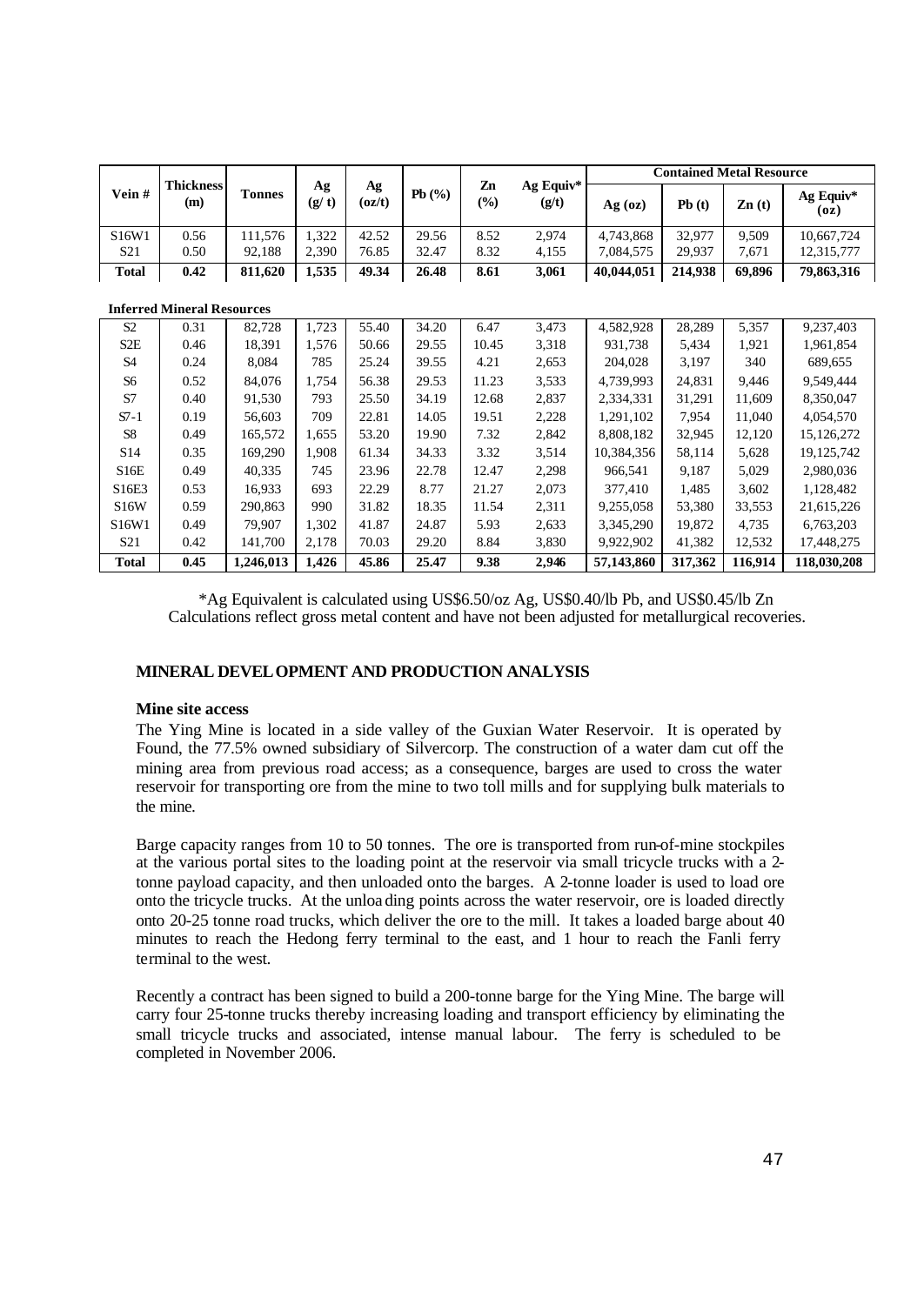### **Mining Permitting**

As reported on March 30, 2006, Found has been issued a mining permit by the Department of Land and Resources of Henan Province, covering the  $9.945 \text{ km}^2$  SGX Area of the Ying Silver Project, where Found has focused its major exploration effort in the past. The permit was issued on the terms applied for. It allows a 600 tonne per day underground mine operation within the permit area to extract silver, lead and zinc ores. The production rate can be increased in the future by amending the existing mining permit after expanded resource estimates have been filed with the Department of Land and Resources of Henan.

The key reports required by Chinese regulation for issuing the mining permit, each of which were prepared by qualified Chinese firms certified under their respective authorizing bodies, are:

- Resource Utilization Plan ("RUP") Report which was prepared by Changsha Engineering & Research Institute of Nonferrous Metallurgy, a qualified Engineering firm;
- 1. The Environmental Impact Assessment ("EIA") Report which was prepared by a qualified Environmental Engineering firm;
- 2. The Geological Hazards Assessment Report prepared by a qualified Geo-engineering firm.

We have reviewed the RUP, EIA reports, and the Draft Report on "Mine and Mill Design for Ying Silver-Lead-Zinc Mine" prepared by Anhui Maanshan Institute of Mining Research (January 2006) and "Metallurgical Study and Recovery Flowsheet Test Report on Ores from Ying Silver-Lead-Zinc Mine, Henan" prepared by Hunan Non-ferrous Metals Research Institute (July 2005).

The RUP report is essentially a scoping study on the broad parameters of the mining development of the Ying Mine. The resource/reserve data used in the RUP report were prepared by Henan Non-ferrous Metals Geology and Minerals Co. Ltd. The data were based on a geology and mineral resource report completed by Henan Bureau of Non-ferrous Metals Geology and Mineral Resources in 2003. The Henan Bureau's resource study, as listed in Table 15, was reviewed and commented on as being reliable in the Broili 2004 Report.

| <b>Resource</b>  | <b>Resource</b> |        | Grade |      | <i>In Situ Metal Resource</i>                                   |         |         |  |  |
|------------------|-----------------|--------|-------|------|-----------------------------------------------------------------|---------|---------|--|--|
| <b>Type</b>      | (Tonne)         |        |       |      | Ag $(g/t)$ Pb $(\%)$ Zn $(\%)$ Ag (ounce) Pb (tonne) Zn (tonne) |         |         |  |  |
| <b>Indicated</b> | 630.100         | 412.66 | 6.57  | 3.18 | 8.359.713                                                       | 41.429  | 20,015  |  |  |
| <b>Inferred</b>  | 6,901,800       | 237.33 | 4.84  | 3.11 | 52.663.286                                                      | 333.983 | 214,390 |  |  |

**Table 15: Resource Estimates In The Broili 2004 Report**

However, as pointed out in the Broili 2005 Report, the resource estimate by Henan Bureau was based on the assumption that the entire vein is uniformly mineralized as opposed to only 30% to 50% of the vein comprises mineable high-grade pockets. Therefore, the resource estimate diluted mineral resource grades by more than three times. In the Broili 2005 Report, the resources at the SGX Area were estimated for five veins explored by Found (Table 16). This estimate was made only for the high-grade pockets without accounting for dilution.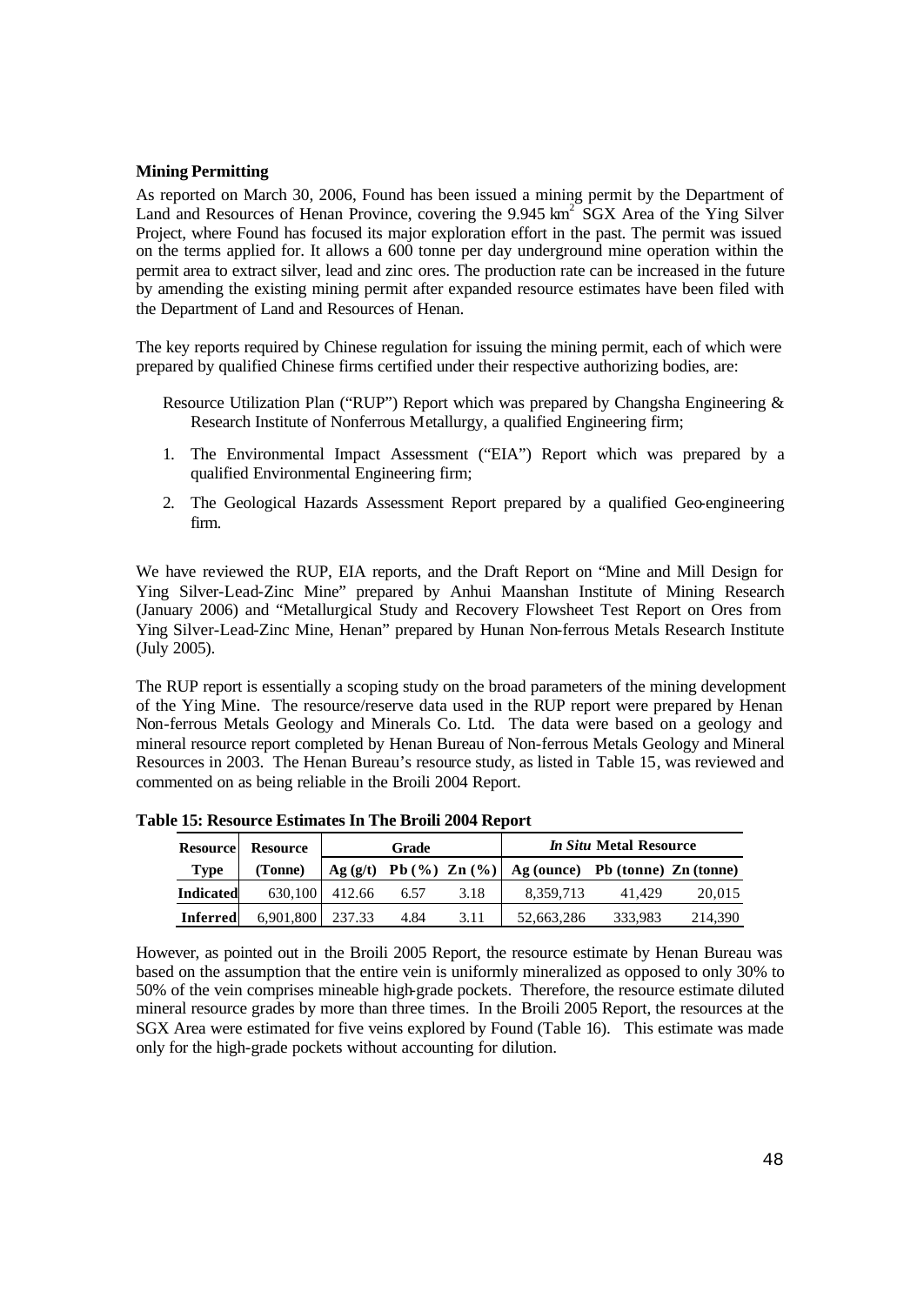| <b>Resource</b>  | <b>Resources</b> |         | Grade               |       |                      |         | <i>In Situ Metal Resource</i> |  |  |  |
|------------------|------------------|---------|---------------------|-------|----------------------|---------|-------------------------------|--|--|--|
| <b>Type</b>      | (Tonne)          | Ag(g/t) | Pb $(\%)$ Zn $(\%)$ |       | Ag (ounce) Pb (tonne |         | $\mathbf{Zn}$ (tonne)         |  |  |  |
| <b>Measured</b>  | 229.481          | 1.419   | 33.25               | 9.88  | 10,470,661           | 76.314  | 22,675                        |  |  |  |
| <b>Indicated</b> | 190.671          | 1,362   | 32.16               | 10.12 | 8,362,276            | 61.416  | 19,329                        |  |  |  |
| <b>Measured</b>  |                  |         |                     |       |                      |         |                               |  |  |  |
| +Indicated       | 420.453          | 1,393   | 32.76               | 9.99  | 18,832,937           | 137,730 | 42,004                        |  |  |  |
| <b>Inferred</b>  | 495,205          | 1.539   | 35.01               | 9.56  | 24,502,345           | 173.394 | 47.323                        |  |  |  |

**Table 16: Resource Estimates In The Broili 2005 Report**

### **Mine Design**

Since the mine is located in a narrow side valley, horizontal portals (adits) provide easy access from the surface to the veins. Not all levels have their own access portal; some are accessed via internal declines. Declines are ramps equipped with winches to pull and lower rail cars on tracks or hand carts between two mine levels. The level intervals are 40 m and all levels above approximately 500/460 m elevation ("level") are accessed through a portal–decline system. This exploration and development program is based on utilizing the pre-existing portals and tunnels (approx. 30,000 m) and follows the guidance set out in a preliminary plan and design completed by Silvercorp's technical staff based on recommendations in Broili's 2004 and 2005 Reports, the Resource Utilization Plan Report by Changsha Engineering & Research Institute of Nonferrous Metallurgy, and most recently, the draft report on "Mine and Mill Design" by Anhui Maanshan Institute of Mining Research.

The key exploration and development strategies are:

- 1. Tunneling (drifting) along all mineralized veins accessed by the portal-decline system to discover high-grade pockets on multiple levels from 800 m to 500/460 m elevations;
- 2. Sinking three vertical shafts for exploration and development at depths below 500/460 m elevations;
- 3. Underground drilling focusing on delineating the down-dip extension of high-grade pockets;
- 4. Once a high-grade pocket is encountered and delineated, preparation of shrinkage stope will start by developing a footwall parallel and a series of drawpoints at 8 m centers;
- 5. Surface deep hole drilling to test extension of mineralization at depth;
- 6. Custom milling of by-product ore extracted from exploration and development tunnels to finance future tunneling;
- 7. Production for the first three years is planned to come mainly through portals CM101, CM102, CM103, PD700, YM01, YPD01, and YPD02 to the 500 m level;
- 8. Production after 2008 will be carried out through No. 1, No. 2 and No. 3 Shafts currently under development;
- 9. Development of three more shafts for further future production based on exploration results in the S7, S8, and additional veins east of S8 Vein.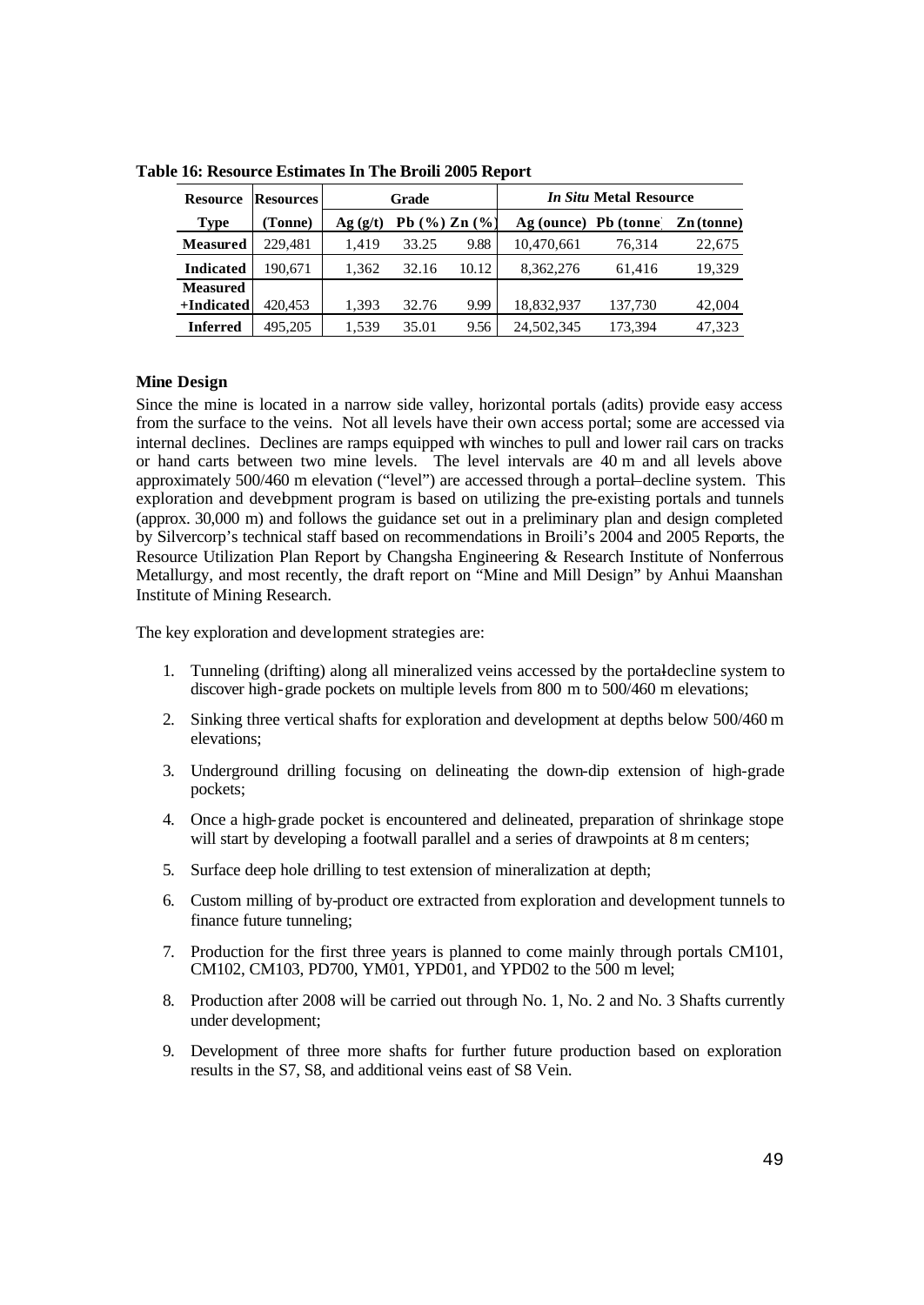Table 17 lists the adit-decline system already developed including the relevant portals and connected levels at the Ying Mine in the SGX Area:

| <b>Access</b>    |                      |                                                                    |                      |
|------------------|----------------------|--------------------------------------------------------------------|----------------------|
| <b>System</b>    | Portal(s) at         | <b>Inter-level Access</b>                                          | <b>Levels</b>        |
|                  |                      | Decline to 570 m L of CM102                                        | 640 mL               |
| <b>CM101</b>     | 640 m L              | Raise to 700 m L of CM104                                          |                      |
|                  |                      | Access to No. 3 Shaft                                              |                      |
|                  |                      | Connected to CM103 at 570 m L $(\&$ YGL,                           |                      |
|                  |                      | SPD66 at 570 m L)                                                  |                      |
|                  |                      | Raise 570 m L to 610 m L                                           | 640 mL               |
|                  | 555 m L to           | Raise $610 \text{ m}$ L to $640 \text{ m}$ L                       | $610$ m L            |
| CM102            | 570 m L              | Decline to 518 m L of S14, S6, and S2 veins                        | $550 \text{ m L}$ to |
|                  |                      | Decline 518 m L to 480 m L of S14, S6, and<br>S <sub>2</sub> veins | 570 mL<br>534 mL     |
|                  |                      |                                                                    | 518 mL               |
|                  |                      | Decline to 534 m L of S16W, S16E, S7-1,<br>S7, &S8 Veins           | 480 mL               |
|                  |                      | Connected to CM102 at 570 mL                                       |                      |
|                  |                      | Raise 570 m L to 610 m L of S16W and                               | 640 mL               |
|                  |                      | S <sub>16</sub> W <sub>1</sub> vein                                | $610 \text{ m L}$    |
|                  |                      | Raise 610 m L to 640 m L of S16W and                               | $550 \text{ m L}$ to |
|                  |                      | S <sub>16</sub> W <sub>1</sub> vein                                | 570 mL               |
|                  |                      | Connected YPD01 at 570 m L along S21 vein                          | 518 mL               |
| CM103            | $550 \text{ m L}$    | Decline to 490 m L of S2, S2E and S4 veins                         | 480 mL               |
|                  |                      | Decline 490 m L to 460 m L of S2, S2E and                          | 496 mL               |
|                  |                      | S4 veins                                                           | 460 mL               |
|                  |                      | Decline to 518 m L of S14, S6, and S2 veins                        |                      |
|                  |                      | Decline 518 m L to 480 m L of S14, S6, and                         |                      |
|                  |                      | S <sub>2</sub> veins                                               |                      |
| <b>CM104</b>     | $700 \,\mathrm{m}$ L | Decline 700 m L to 640 m L of CM101                                | $700 \text{ m L}$    |
| <b>CM105</b>     | 600 m L              | Access to No. 1 Shaft                                              | 570 mL               |
| PD <sub>16</sub> | 600 m L              | Access to No. 2 Shaft                                              | $600$ m L            |
| PD650            | 640 m L              | Connected to CM101 for ventilation and                             |                      |
|                  |                      | exploration                                                        | 640 mL               |
| <b>PD680</b>     | $680 \,\mathrm{m}$ L | 680 m L exploration and mining                                     | $680$ m L            |
|                  |                      | Decline 700 m L to 600 m L of S7 & S8                              | $\overline{700}$ m L |
| PD700            | 700 m L              | veins (south)                                                      | 640 mL               |
|                  |                      |                                                                    | 600 mL               |
|                  |                      | Decline 580 m L to 540 m L of S8 vein                              | 580 m L              |
|                  |                      | (north)                                                            | 540 mL               |
| <b>YM01</b>      | 580 m L              | Decline 540 m L to 500 m L of S8 vein                              |                      |
|                  |                      | (north)                                                            |                      |
|                  |                      |                                                                    | 500 mL               |
| YPD02            | 570 m L              | Decline 570 m L to 530 m L of S7 and S7-2                          | $570$ m L            |
|                  |                      | veins                                                              | 530 mL               |
| YPD01            | 570 m L              | Connected to CM103 along S21 vein                                  | 570 mL               |
| YLGSPD66         | $570\,\mathrm{m}$ L  | Connected to CM102 along S8 vein                                   | 570 mL               |

**Table 17: Access Systems, Portals, Levels, And Inter-Level Access**

ı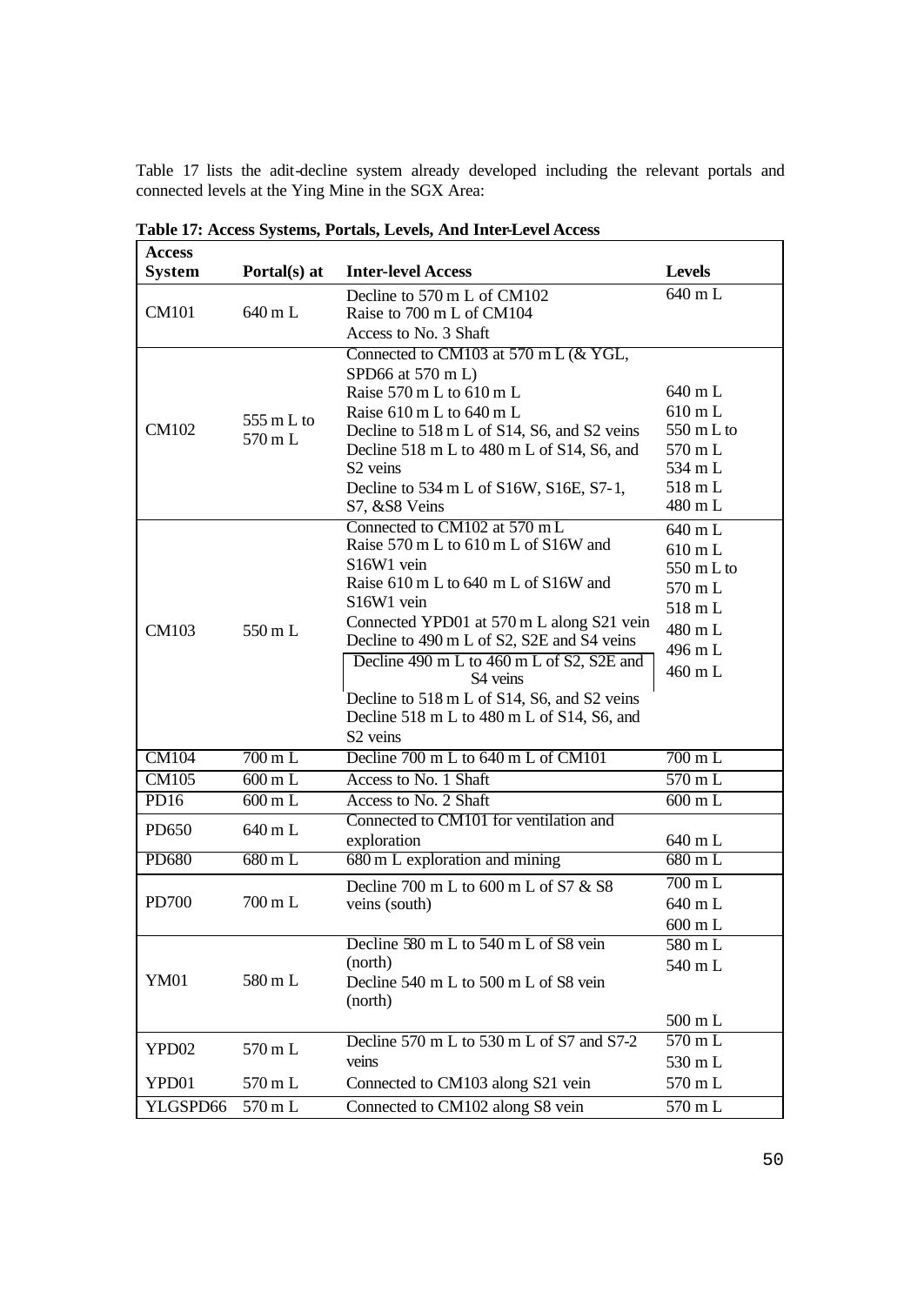The three shafts, in which hoists have been already installed, are in the process of being sunk and are expected to reach the intended depth of 210 m level by the end of 2006. The shafts are designed to be 3.8 m in finished diameter. Each shaft is equipped with a cage and is guided by four steel cables. Cages are pulled by a 1.6m diameter hoist and each is capable of hauling 150,000 tonnes of material per annum (based on 300 days/year).

Based on the mine design, from 500 m level down to 0 m level, eleven sub-levels were planned at vertical distances of 40 m to 55 m.

The exploration and development tunnel work completed to date includes:

|                           | Tunnels | <b>Shafts Sinking</b> |
|---------------------------|---------|-----------------------|
| Tunnel Access Name        | (m)     | (m)                   |
| CM101                     | 2,594   |                       |
| No. 3 Shaft (CM101)       |         | 140.8                 |
| CM102                     | 9,759   |                       |
| CM103                     | 7,665   |                       |
| CM105                     | 478     |                       |
| $No.1 Shaft$ (CM105)      |         | 108.0                 |
| PD <sub>16</sub>          | 285     |                       |
| No.2 Shaft $(PD16)$       |         | 106.1                 |
| PD650                     | 1,123   |                       |
| PD700                     | 662     |                       |
| $YPD01 + YPD02+YM01+PD66$ | 4,863   |                       |
| WG Camp                   | 905     |                       |
| SDG Camp (Si Dao Gou)     | 3,005   |                       |
| XM Camp                   | 418     |                       |
| Total – SGX and Others    | 32,210  | 354.9                 |

**Table 18: Tunneling Summary From Date Of Inception (August 2004 To April 2006)**

Out of the 27,574 m of tunnels at the SGX camp, about 17,300 m are mining development tunnels. Therefore, the mine development is sufficiently advanced. Initial production is being phased in from twenty stopes that have been developed from 518 m level and 480 m level on the S14 and S6 veins, 490 m level and 460 m level on the S2 and S2E veins, 534 m level, 570 m level, 610 m level, and 640 m level on the S16W, S16W1, and S16E veins, 600 m level on the S7 vein, 570m level and 640 m level on the S8 vein.

# **Mining Method**

The ore shoots will be mined by short-hole shrinkage stoping. In this method the mining proceeds from the lower to the upper level. The blasted ore is loaded at the base of the stope to maintain a void between blasted ore and in-situ ore. The blasted ore provides a working platform for the miners who drill and charge the blast holes into the in-situ ore. The method allows only about one third of the ore to be loaded during the extraction of the stope. Once the extraction is finished, the remaining ore in the stope can be loaded.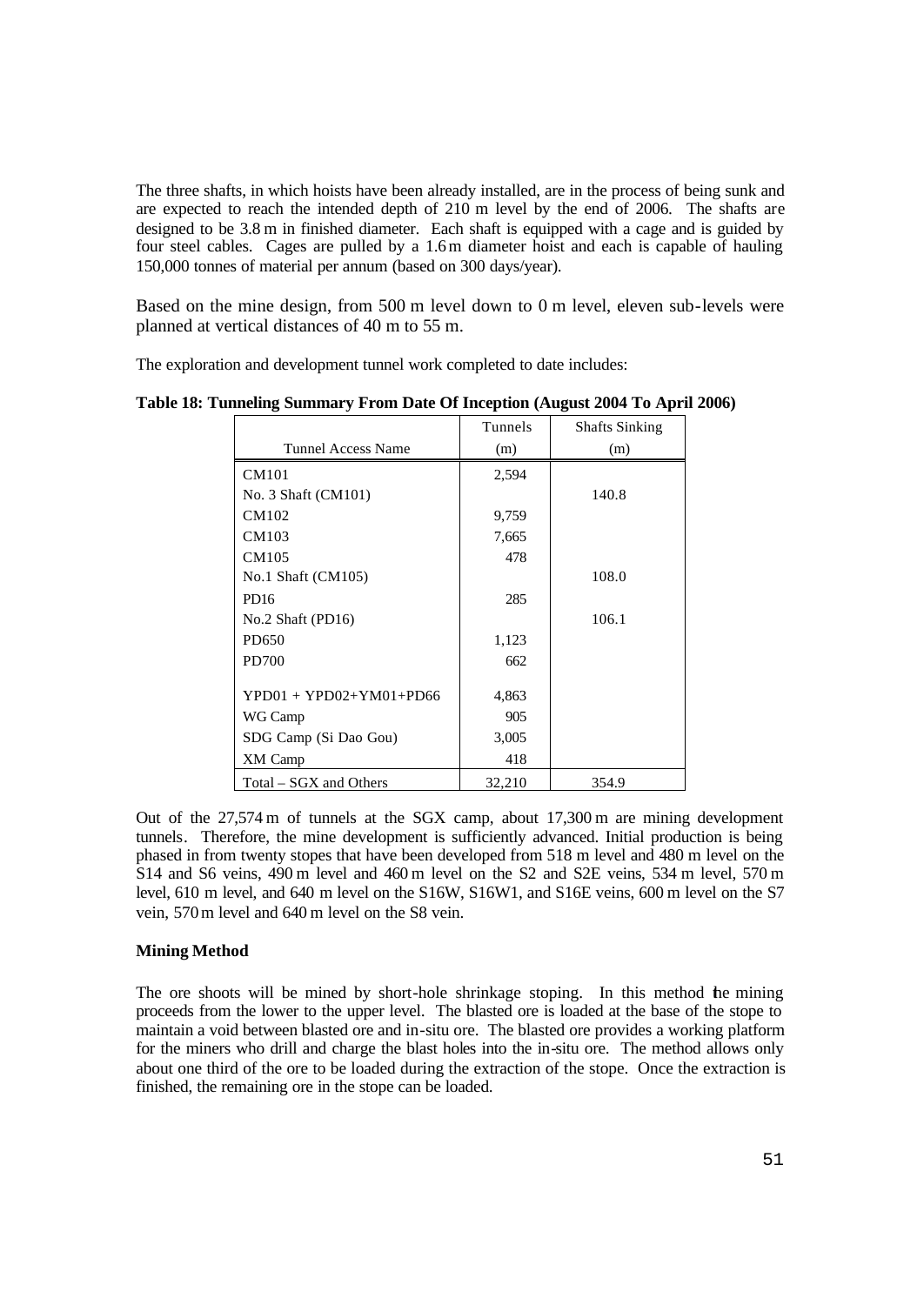The stope extends between two mine levels. Stope preparation consists of the development of two raises between the lower and upper levels to provide ventilation and miner access. Cross-cuts at about 8m centres allow the loading of the ore from a foot wall drive. Figure 18 illustrates the typical layout of a shrinkage stope at the Ying Mine. As the ore shoots are high-grade but thin, a minimum number of pillars is required. It is expected that over 95% of the ore shoot will be recovered.

The typical length of a stope is about 50 m, and the distance between upper and lower levels is about 40 m, with typical mining width varying from 1.00m to 1.20 m. Since the massive galena ore shoots at the Ying Mine have an average width of 0.42 m for the five fourteen veins (S2, S6, S14, S16E and S16W) as documented by the 2005 Report, the dilution factors can be calculated to be between 84% to 113% when mining widths vary from 1.00 m to 1.20 m. Silvercorp has used an average 100% dilution factor in their mining plans, which is believed to be reasonable.

A stope crew consists typically of two airleg drillers and one helper. The length of the blast hole is about 1.80 m. The holes are charged with cartridge explosives and the charge is ignited with safety fuses. Miners load the ore manually with picks and trays either into rail mine trucks or hand carts.

The productivity of such mechanized stopes with hand-held pneumatic drills is largely limited by the number of working faces in the stopes and the volume of ground that one airleg miner can break in a shift. Two crews comprising two workers each mine the stopes on two shifts per day. Total productivity averages 50 tonnes per day from each stope.

| Mining Width (m)             |      | 11   | 1.2  |
|------------------------------|------|------|------|
| Ore shoot width (m)          | 0.42 | 0.42 | 0.42 |
| Waste wall rock width (m)    | 0.58 | 0.68 | 0.78 |
| Ore shoot density            | 4.20 | 4.20 | 4.20 |
| Waste rock density           | 2.55 | 2.55 | 2.55 |
| Ore contained (tonne)        | 1.76 | 1.76 | 1.76 |
| Waste rock contained (tonne) | 1.48 | 1.73 | 1.99 |
| Dilution factor (%)          | 84%  | 98%  | 113% |

**Table 19: Dilution Factor Per Meter Blast Of Ore Shoot**

Based on the resource estimates in this report (see Table 13), the mineable measured plus indicated resources are calculated in the table below. This estimate is using a 100% dilution factor and 95% ore recovery rate.

|                                             | Tonnes    | Ag(g/t) | $Ag$ (oz/t) | Pb(%) | $Zn$ $(\%)$ |
|---------------------------------------------|-----------|---------|-------------|-------|-------------|
| Measured+Indicated Resources                | 811,620   | 1.535   | 49.35       | 26.48 | 8.61        |
| less $5\%$ ore loss $(95\%$ ore recovery)   | 40,581    | 1,535   | 49.35       | 26.48 | 8.61        |
| Sub-total                                   | 771,039   | 1,535   | 49.35       | 26.48 | 8.61        |
| Added: 100% External Dilution               | 771,039   | 0       | 0.00        | 0.00  | 0.00        |
| Total mineable measured+indicated Resources | 1.542.078 | 767     | 24.68       | 13.24 | 4.31        |

**Table 20: Mineable Resources With Shrinkage Stoping Method**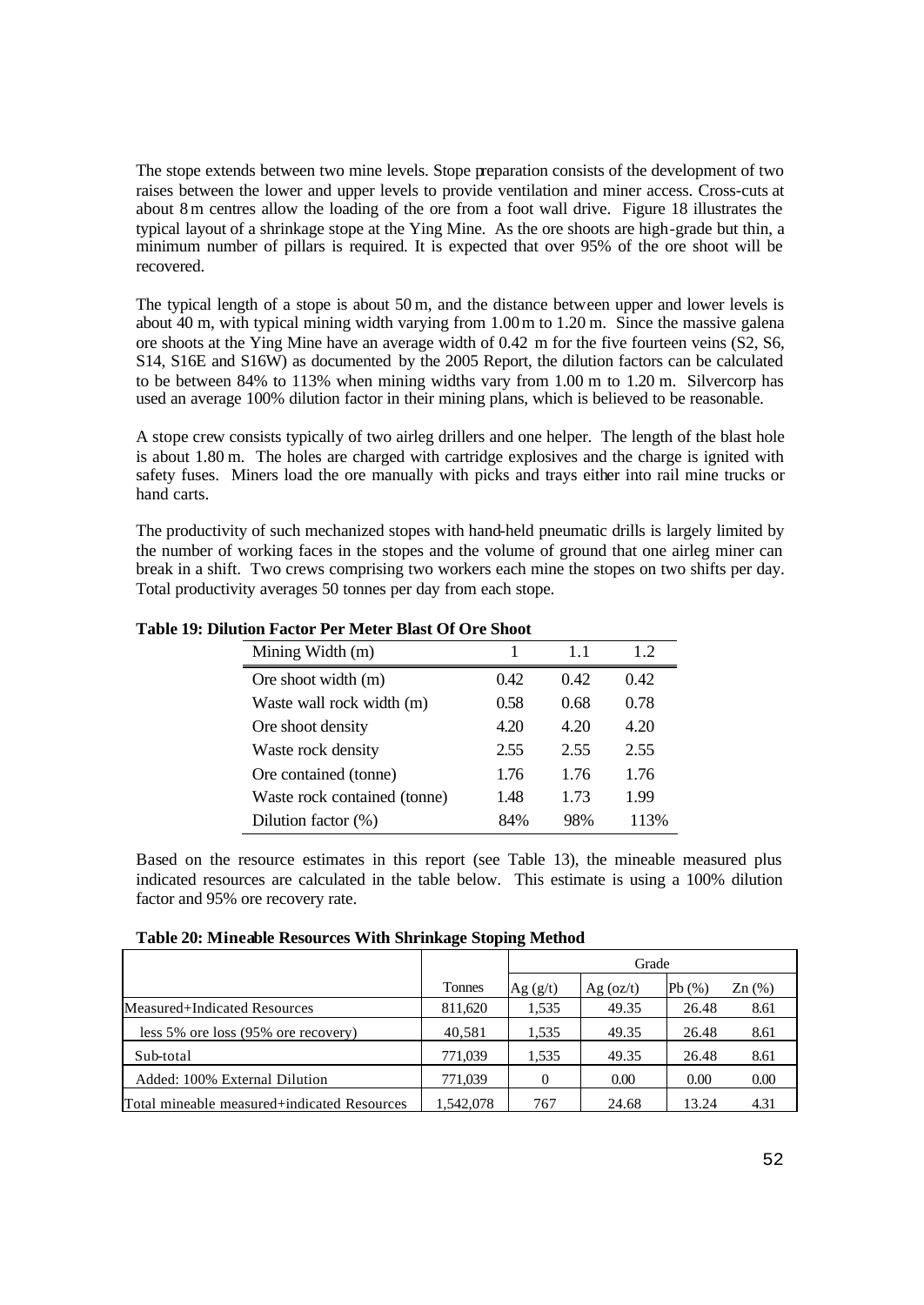Sixteen shrinkage stopes are currently being extracted at the Ying Mine and it is anticipated to add four more stopes in the next two-three months to reach its phase one mining capacity of 600 tpd. Since there are at least five portal accesses to fourteen mineralized veins in which highgrade ore shoots have been delineated, it is reasonable to believe that the company can reach its production goal as scheduled. Table 21 lists the selected shrinkage stopes currently under mining and development, for the first year's production at the Ying Mine. In those stopes, the mining width varies from 0.80 m to 2.00 m with a dilution factor ranging from 25% to 209%, averaging 94%.

| <b>Portal</b> |                                            |                        | <b>In-Situ Measured</b><br><b>Resource</b> |                 |             | width | Width | <b>Vein Mining Dilution</b><br><b>Factor</b> | <b>Expected</b><br>ore       |           | <b>Wall Rock</b><br><b>Grades</b> |                                    |                              | <b>Ore Head</b><br><b>Grade</b> |             |
|---------------|--------------------------------------------|------------------------|--------------------------------------------|-----------------|-------------|-------|-------|----------------------------------------------|------------------------------|-----------|-----------------------------------|------------------------------------|------------------------------|---------------------------------|-------------|
|               | <b>Stopes</b>                              | <b>Tonnes</b>          | Pb<br>(%)                                  | Zn<br>(%)       | Ag<br>(g/t) | (m)   | (m)   | ( %)                                         | <b>Production</b><br>(tonne) | Pb<br>(%) | Zn                                | Ag<br>$(\frac{9}{6})(\frac{g}{t})$ | Pb<br>(%)                    | Zn<br>( %)                      | Ag<br>(g/t) |
| CM102         | $S6-518-$<br><b>NYM</b>                    | 580                    | 22.29 5.14                                 |                 | 925         | 0.3   | 1.0   | 144                                          | 1,418                        | $\Omega$  | $\Omega$                          | $\theta$                           |                              | 9.12 2.10                       | 378         |
|               | $S14-$<br>518-<br>NYM-<br>01               | 4.000                  | 42.42 3.73 1825                            |                 |             | 0.3   | 1.0   | 144                                          | 9,778                        | $\theta$  | $\theta$                          | $\theta$                           | 17.35 1.53                   |                                 | 747         |
|               | $S14-$<br>518-<br>$NYM -$<br>02            | 4,537                  |                                            | 42.42 3.73 1825 |             | 0.3   | 1.0   | 144                                          | 11,090                       | $\theta$  | $\Omega$                          | $\theta$                           | 17.35 1.53                   |                                 | 747         |
|               | $S14-$<br>518-<br>$SYM -7-$<br>1           | 657                    |                                            | 23.39 1.10 1508 |             | 0.3   | 1.0   | 138                                          | 1,562                        | $\Omega$  | $\Omega$                          | $\Omega$                           |                              | 9.84 0.46                       | 634         |
|               | $S14-$<br>480-<br><b>SNYM</b>              | 7,445                  | 42.56 1.69 1848                            |                 |             | 0.3   | 0.9   | 112                                          | 15,798                       | $\Omega$  | $\Omega$                          | $\Omega$                           | 20.060.80                    |                                 | 871         |
|               | S16E-<br>534-<br>$\ensuremath{\text{NYM}}$ | 6,983                  |                                            | 22.81 12.87 704 |             | 0.6   | 1.2   | 68                                           | 11,761                       |           | 0.59 1.76                         | 23                                 | 13.788.36                    |                                 | 428         |
|               | 570-<br>$S16E-$<br><b>SYM</b>              | 7,464                  |                                            | 13.5010.54 1692 |             | 0.7   | 1.2   | 44                                           | 10,764                       |           |                                   |                                    | 0.16 0.28 104 9.41 7.39 1205 |                                 |             |
|               | S16W-<br>570-<br><b>NYM</b>                | 14,222 29.16 6.36 1688 |                                            |                 |             | 0.7   | 2.0   | 105                                          | 29,213                       |           |                                   |                                    | 1.37 1.81 131 14.90 4.03     |                                 | 889         |
|               | S16W-<br>570-<br><b>SYM</b>                | 4,173                  |                                            | 19.95 10.92 698 |             | 0.3   | 1.0   | 138                                          | 9,923                        |           | $0.18$ 0.14                       | 24                                 | 8.49 4.67                    |                                 | 308         |
|               | S8-570-<br>$\ensuremath{\text{NYM}}$       | 8,800                  |                                            | 23.48 6.79 2198 |             | 0.5   | 0.8   | 33                                           | 11,733                       | $\Omega$  | $\Omega$                          | $\boldsymbol{0}$                   | 17.61 5.09 1649              |                                 |             |
|               | S8-570-<br><b>SYM</b>                      | 2,171                  | 3.40                                       | 9.15 1665       |             | 0.3   | 0.8   | 98                                           | 4,295                        | $\Omega$  | $\Omega$                          | $\theta$                           |                              | 1.72 4.62                       | 842         |
|               | Sub-<br>total                              | 61,032 27.52 7.08 1611 |                                            |                 |             |       |       | 92                                           | 117,335                      |           |                                   |                                    | 14.524.00                    |                                 | 859         |
| CM103         | $S14-$<br>518-<br><b>NYM</b>               | 4,517                  | 43.14 4.29 1820                            |                 |             | 0.5   | 1.2   | 93                                           | 8,711                        | $\theta$  | $\theta$                          | $\overline{0}$                     | 22.37 2.22                   |                                 | 944         |

**Table 21: 2006-2007 Mine Production Plan - Selected Shrinkage Stopes**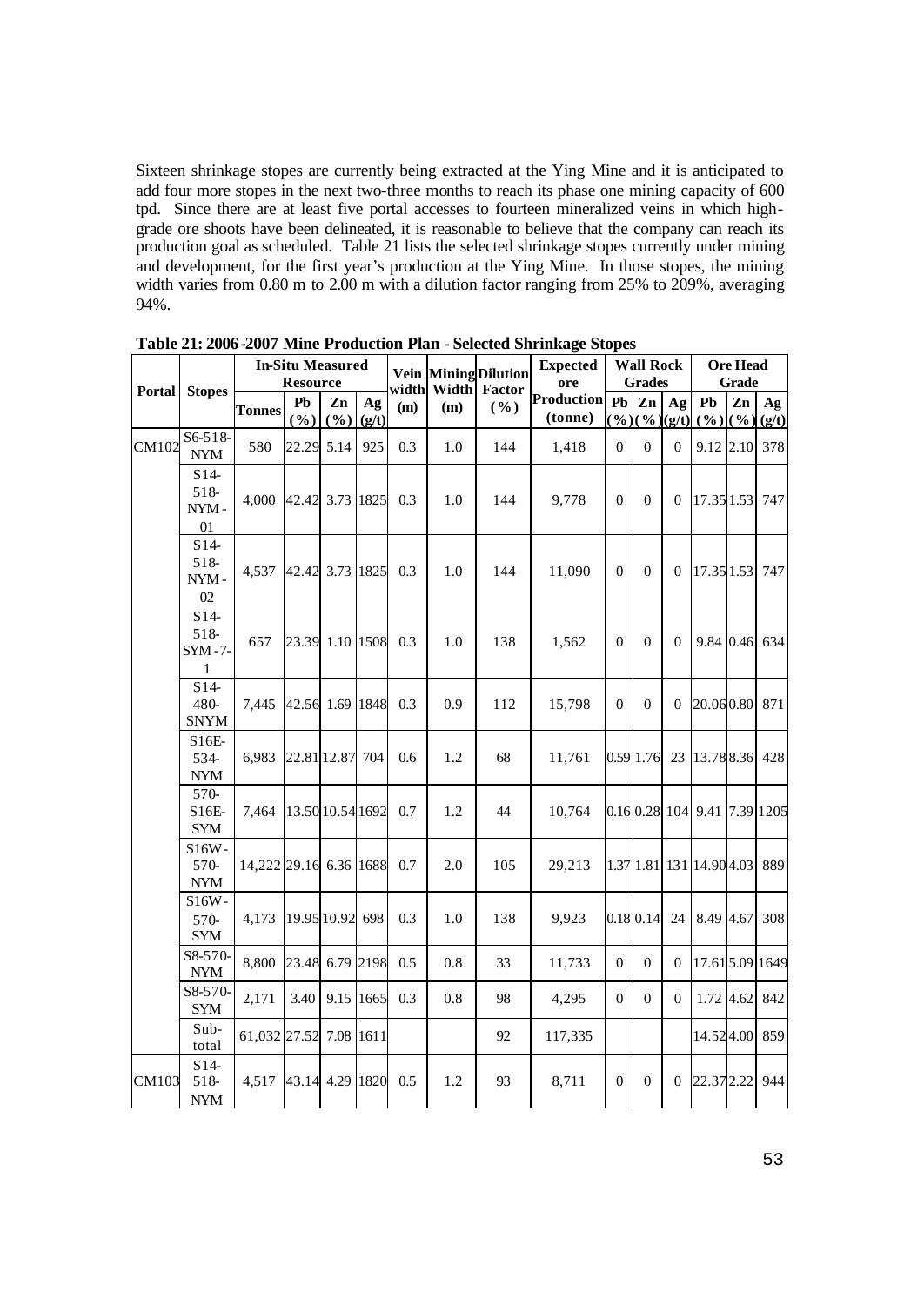|               |                                     | <b>In-Situ Measured</b><br><b>Resource</b> |                  |                  | width       | Width | <b>Vein Mining Dilution</b><br>Factor | <b>Expected</b><br>ore | <b>Wall Rock</b><br><b>Ore Head</b><br><b>Grades</b> |          |                  |                | <b>Grade</b>            |    |             |
|---------------|-------------------------------------|--------------------------------------------|------------------|------------------|-------------|-------|---------------------------------------|------------------------|------------------------------------------------------|----------|------------------|----------------|-------------------------|----|-------------|
| <b>Portal</b> | <b>Stopes</b>                       | Tonnes                                     | Pb<br>(%)        | Zn<br>(9/0)      | Ag<br>(g/t) | (m)   | (m)                                   | ( %)                   | <b>Production</b> Pb<br>(tonne)                      |          | Zn<br>$(\%)(\%)$ | Ag<br>(g/t)    | Pb<br>$($ %) $($ %)     | Zn | Ag<br>(g/t) |
|               | $S2E-$<br>496-<br><b>SYM</b>        | 1.730                                      | 26.20 5.24 1465  |                  |             | 0.5   | 1.0                                   | 76                     | 3,039                                                | $\theta$ | $\Omega$         | $\Omega$       | 14.92 2.98              |    | 834         |
|               | $S2W -$<br>496-<br><b>SYM</b>       | 2.342                                      |                  | 29.42 10.18 1718 |             | 0.4   | 1.8                                   | 209                    | 7,235                                                | $\theta$ | $\mathbf{0}$     | $\mathbf{0}$   | 9.52 3.30 556           |    |             |
|               | $S14-$<br>480-<br><b>NYM</b>        | 4.500                                      | 41.84 4.69 1758  |                  |             | 0.5   | 0.8                                   | 35                     | 6.084                                                | $\Omega$ | $\mathbf{0}$     | $\Omega$       | 30.95 3.47 1300         |    |             |
|               | S <sub>4</sub> -496-<br><b>SNYM</b> | 1.196                                      | 39.91 11.79 1941 |                  |             | 0.3   | 1.0                                   | 140                    | 2,866                                                | $\Omega$ | $\Omega$         | $\overline{0}$ | 16.654.92               |    | 809         |
|               | $S16W -$<br>$555-$<br><b>NYM</b>    | 4,070                                      | 12.9611.19 357   |                  |             | 0.4   | 1.5                                   | 154                    | 10,340                                               |          |                  |                | 1.61 3.94 101 6.08 6.79 |    | 202         |
|               | $S16W -$<br>$555-$<br><b>SYM</b>    | 8,289                                      |                  | 32.68 12.25 1065 |             | 0.6   | 2.0                                   | 130                    | 19,040                                               | $\Omega$ | $\Omega$         | $\Omega$       | 14.23 5.33              |    | 464         |
|               | $Sub-$<br>total                     | 26,644 32.61 8.80 1325                     |                  |                  |             |       |                                       | 115                    | 57,315                                               |          |                  |                | 15.164.09               |    | 616         |
| CM101         | S8-640-<br><b>NYM</b>               | 5.712                                      | 21.51 4.72       |                  | 3787        | 0.9   | 1.2                                   | 25                     | 7,168                                                | $\Omega$ | $\Omega$         | $\mathbf{0}$   | 17.14 3.76 3018         |    |             |
| <b>PD650</b>  | S16W-<br>$641-$<br><b>NYM</b>       | 2,249                                      |                  | 16.61 13.20 458  |             | 0.5   | 1.0                                   | 70                     | 3,819                                                | $\Omega$ | $\Omega$         | $\Omega$       | 9.78 7.77               |    | 270         |
| <b>Total</b>  |                                     | 95,637 28.32 7.57 1634                     |                  |                  |             |       |                                       | 94                     | 185,637                                              |          |                  |                | 14.724.10 855           |    |             |

# **Geotechnical and Ground Support**

Geotechnical characteristics of different wall-rock types of the Ying Mine are summarized in the Table below:

**Table 22: Rock Mechanics Characteristics Of Vein Host Rocks Static** 

| <b>Rock types</b>                | Absorption<br>Rate $(\% )$ | <b>Saturation</b><br>Rate $(\% )$ | SG   | <b>Resistance</b> | (mPa) |      | <b>Static</b><br><b>Elastic</b><br>ability<br>$(x10^3 \text{ mPa})$ | <b>RQD</b> | <b>Shear</b> | <b>Resistance</b> |
|----------------------------------|----------------------------|-----------------------------------|------|-------------------|-------|------|---------------------------------------------------------------------|------------|--------------|-------------------|
|                                  |                            |                                   |      | Dry               | Wet   | Dry  | Wet                                                                 |            |              |                   |
| Hornblende<br>Feldspar<br>Gneiss | 2.83                       | 2.95                              | 2.52 | 48.8              | 60.1  | 28   |                                                                     | 76.6       | 0.04         | 35.11             |
| Feldspar<br>Hornblende<br>Gneiss | 2.68                       | 2.82                              | 2.62 | 110.7             | 63.2  | 66   | 66.9                                                                | 74.5       | 0.02         | 33.02             |
| Alteration rock                  | 0.8                        | 0.89                              | 2.77 | 128.7             | 69.7  | 61.4 | 47.7                                                                | 59.7       | 0.03         | 31.67             |
| <b>Breccias</b>                  | 2.09                       | 2.15                              | 2.65 | 87.4              | 35.3  | 77.2 | 64.4                                                                | 40.7       | 0.03         | 32.74             |

The rock mechanics study shows that the host rocks in the Ying Mine are competent and require minimal ground support.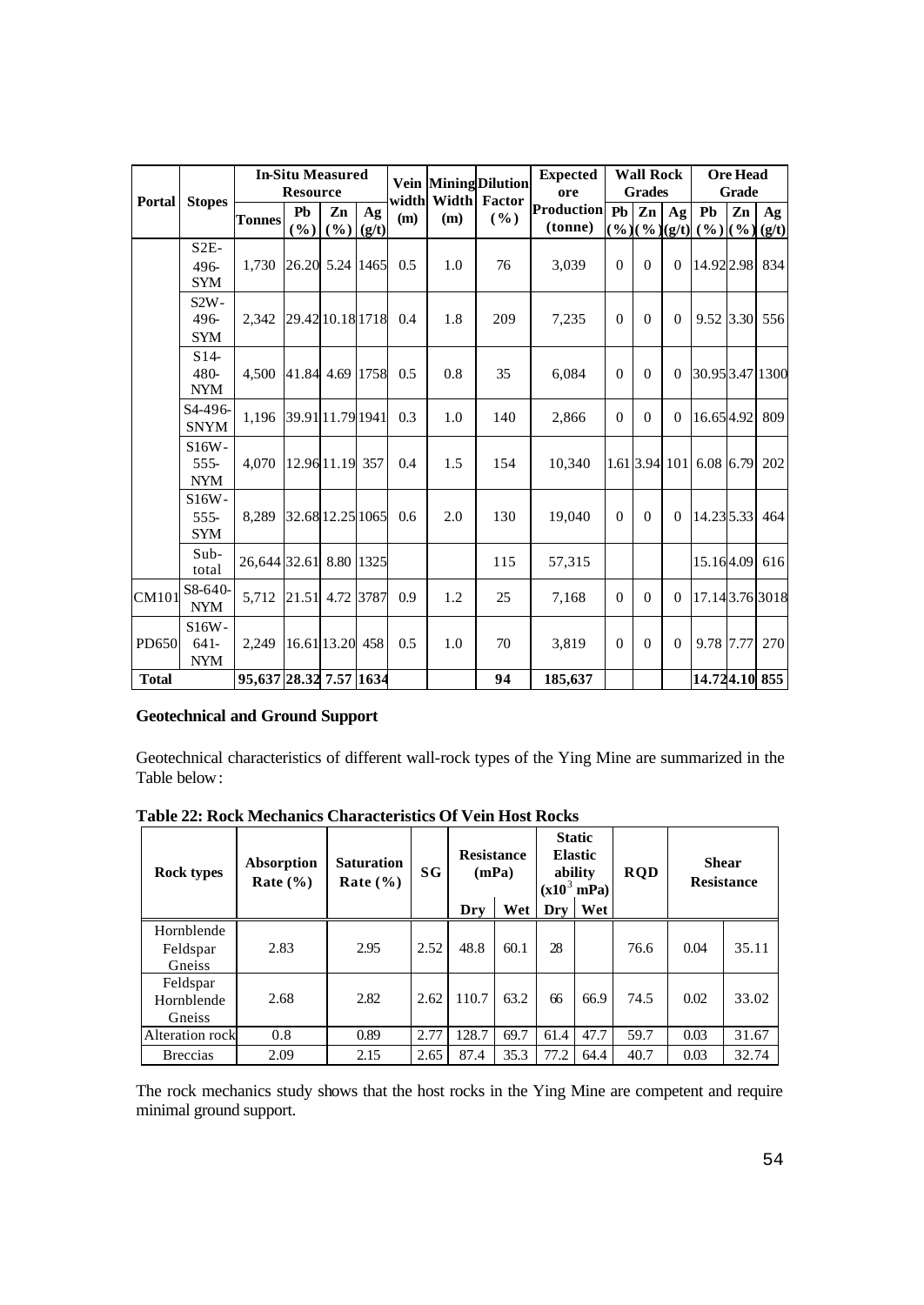The host rock of most of the veins is gneiss. The quality of the rock mass in the hanging wall and vein is good, except vein S7 where the vein is very broken. In general, the development and stopes are left unsupported. For those sections of regular tunnels with well-developed shear zones and faults, timber is used to provide ground support. If ground condition is poor in shafts and service chambers, rock bolts, rock bolts with steel screen, or shotcrete are applied to provide support.

### **Hydrogeology and Water Management**

The Ying Mine area is hosted in Achean-aged gneiss rock which exhibits poor porosity and permeability. However, in the shear zones, water could be accumulated and released to development tunnels once they are connected. Based on pumping tests performed on the 518 m level in Adit CM102, the water inflows on the different levels are predicted and listed in Table 23.

|             | Projected                          | <b>Projected</b>                 | Q in( $m^3/d$ )         |                          |  |
|-------------|------------------------------------|----------------------------------|-------------------------|--------------------------|--|
| Level $(m)$ | <b>Development</b><br>Area $(m^2)$ | <b>Water Drop</b><br>Depth $(m)$ | <b>Normal</b><br>Inflow | <b>Maximum</b><br>Inflow |  |
| 500         | 226,650                            | 35                               | 1,052                   | 3,157                    |  |
| 460         | 247,310                            | 75                               | 2,461                   | 7,382                    |  |
| 410         | 247,310                            | 125                              | 4,101                   | 12,304                   |  |
| 360         | 247,310                            | 175                              | 5,742                   | 17,225                   |  |
| 310         | 247,310                            | 225                              | 7,382                   | 22,146                   |  |
| 260         | 247,310                            | 275                              | 9,023                   | 27,068                   |  |

**Table 23: Water Inflow Prediction**

The water inflow into the mine is moderate. The water runs freely to the adit portals or sump pumps at the base of the declines. The pumping system consists of small scale centrifugal pumps at each sump. Ground water flows into steel pipes at the entrance of adits, then drains into concrete collecting pond for treatment before discharging into creeks.

### **Haulage**

Three types of haulage are employed by the Ying Mine. In Adits CM102 and CM103, which were developed prior to Silvercorp's taking-over of the property, ore and development waste are loaded onto one-axle handcarts with pneumatic tires at development faces and stopes. This rock is then hauled to a transfer station where the materials are unloaded onto motorized tricycle trucks. The tricycle trucks haul the material to the surface and dump either to ore stockpiles or to the waste dump.

In Adits YM01, YPD02, YPD66, and PD680, ore haulage from the stopes and development faces to the surface is completely performed by the handcarts. One person can pull a handcart, which when loaded contains about 800 kg of ore.

Electric winches assist the haulage miners pulling the hand carts on the inter-level declines.

In Adit CM101, CM105, PD16, PD650, PD680 and PD700, the material haulage is track-bound with  $0.7 \text{ m}^3$  side-tipper mine railcarts. The cars, usually in groups of up to 10, are pushed by a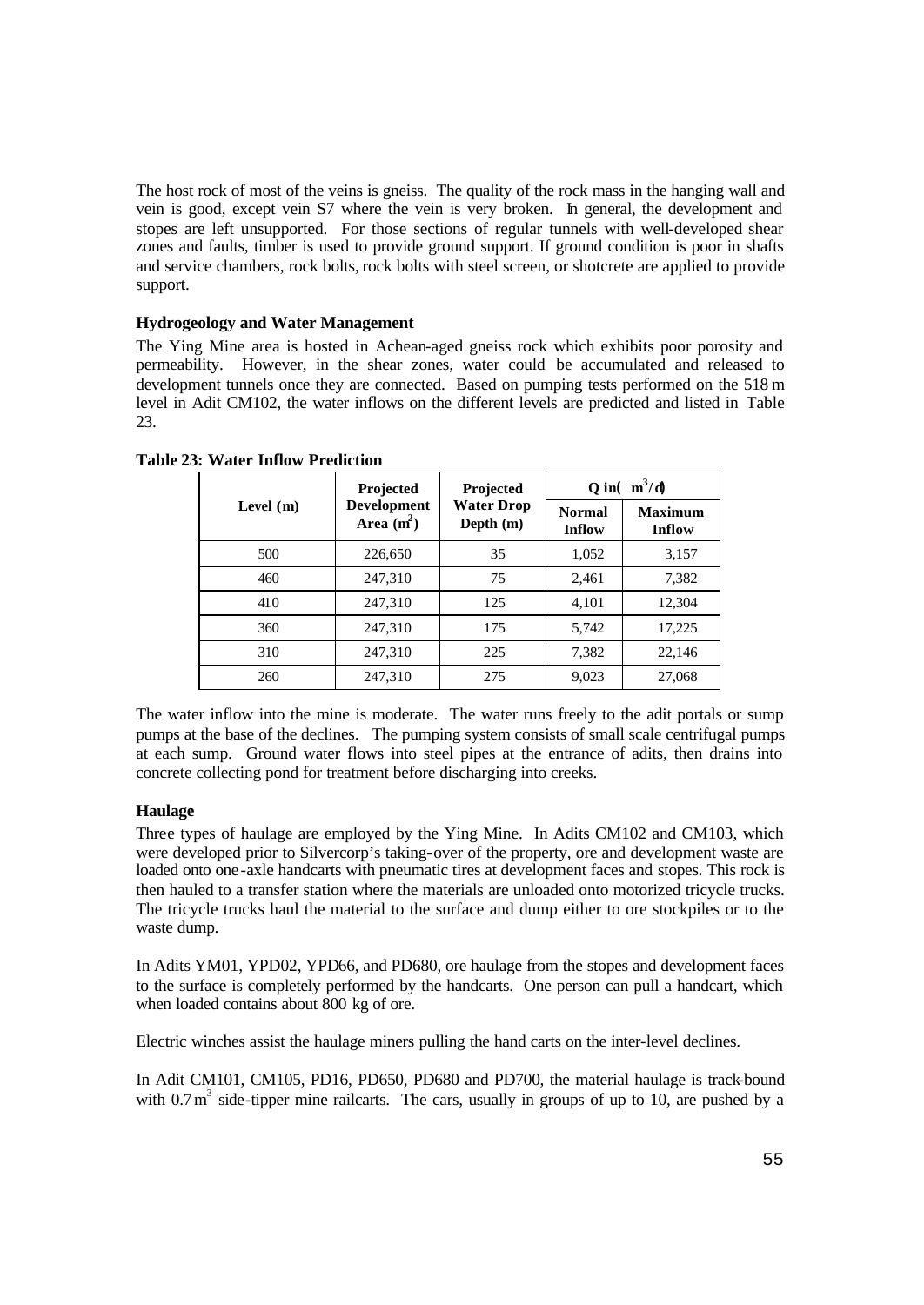single cylinder diesel motor on the adit levels to the surface. The declines are equipped with electric winches, which are able to raise two mine cars at a time.

For levels below 500/460 m elevation, the ore and development waste haulage system is trackbound with  $0.7 \text{ m}^3$  side-tipper mine trucks using shafts. The trucks are pushed manually in the smaller tunnels. In the main tunnel, the trucks are pushed by a single diesel locomotive. The trucks will then be loaded into a shaft cage and then will be hauled through No.1 Shaft within CM105 portal, No. 2 Shaft at PD16 Portal, and No. 3 Shaft within CM101 Portal. All three shafts are equipped with 1.6 m diameter drum hoist systems, each capable of hauling 150,000 t/year.

At the stockpile, mine employees manually sort out waste rock and direct-shipping lead ore from the run of mine ore. On a shipping campaign, the ore is loaded by front-end loader into 2-tonne tricycle trucks, which carry the ore along a one-lane, unpaved road from the mine to the barge ramp. Currently, Found is constructing a conveyor-belt system for sorting waste rock and directshipping ore from the run of mine ore.

### **Ore Sorting Facility**

Design of the new ore sorting facility is currently under review. The proposed site is located between Portals CM 103 and CM 105. Run of mine ore will be trucked and dumped into a bin fitted with a vibrating feeder. A wide flat belt located approximately 4 m above ground level has been specified for this application. This belt will be serviceable from either side and a partition to separate the discarded direct shipping ore from the discarded waste will be incorporated in the design. The plan is to have both the discarded high-grade ore and the waste removed from the facility with a front end loader. Material not discarded will be slated for milling and will discharge from the head pulley and loaded on tricycle trucks or moved to the by-product stockpile.

Items discussed on the preliminary design included the need to lengthen the tail pulley to minimize spillage and to facilitate clean up. The merits of a chute from the vibrating feeder to the sorting belt were debated as well. The removal of the chute would entail the installation of impact idlers at the receiving end of the belt.

### **Crushing facility for crushing direct shipping le ad ore**

A 900  $m<sup>2</sup>$  steel-framed warehouse was built to house a 100 tpd crushing-plant. This facility is fully secured and it is used to store up to 1,500 tonnes of crushed direct shipping lead ore. The crushing equipment consists of two jaw crushers in clos ed circuit with a vibrating screen to produce a finished product that is minus 12 mm. This is the size that is specified by the lead smelter.

Crushed ore that has been bagged in 25 kg poly sacks is stored on one side of the building and the equipment is located on the other side. The crushed ore is hoisted from the screen undersize chute via a bucket elevator to a clam gate where bagging of the crushed product can take place. There are truck-sized doors located on either side of the building.

Coarse hand sorted ore is trucked to and dumped near the entrance of the primary jaw crusher chute. Ore is then either pushed with a loader or manually moved with shovels to feed into the primary jaw. Discharge from this jaw is then conveyed to the screen fitted with a 15 mm by 15 mm square wire mesh screen. Undersize reports to the feed of the bucket elevator while the oversize is diverted to a conveyor feeding the secondary jaw crusher. Discharge from the secondary jaw crusher falls onto the same conveyor as the primary jaw product for screening.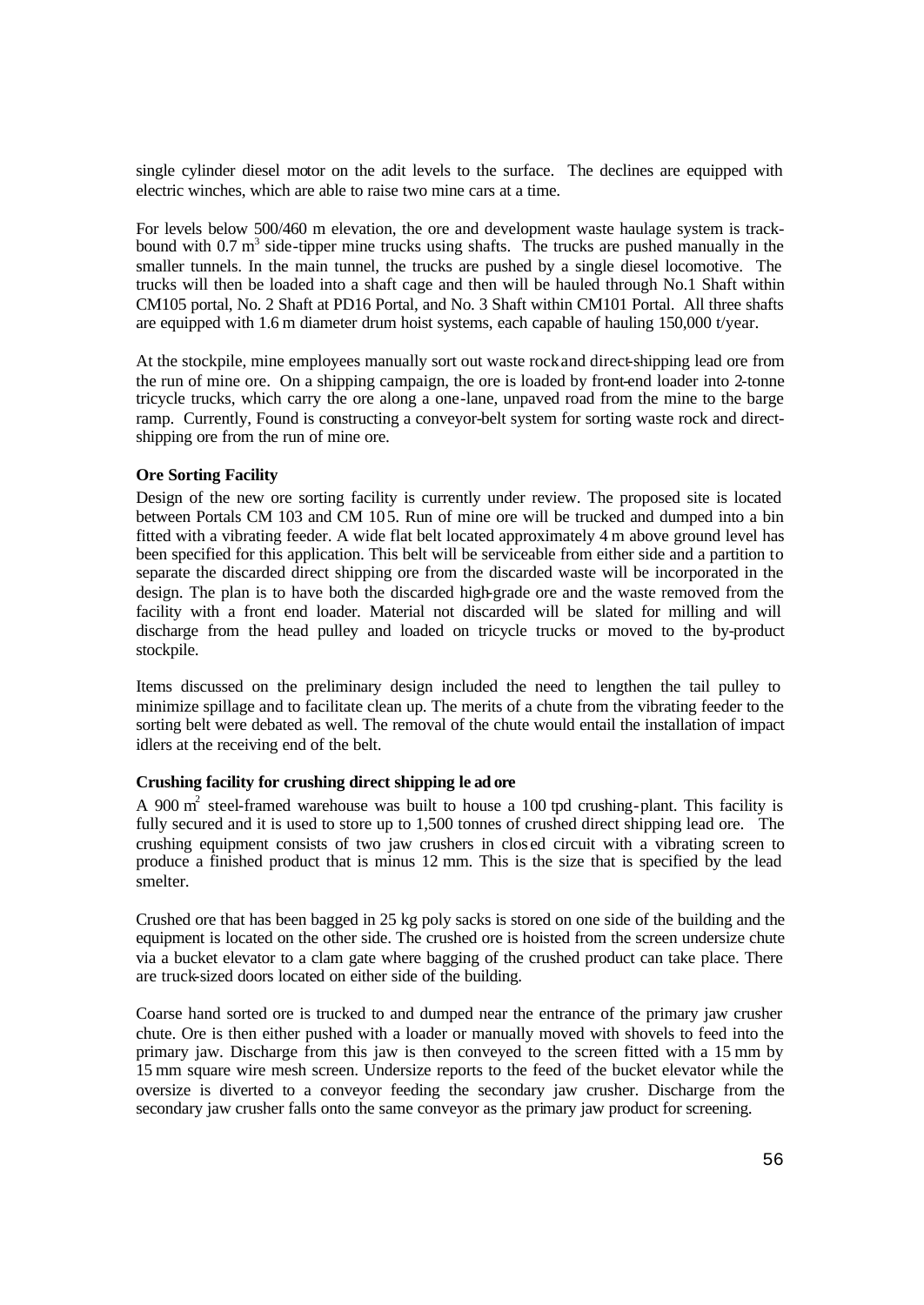The primary jaw is set at about 30 to 40 mm while the secondary is about 10 to 15mm.

### **Ventilation**

Currently the Ying Mine relies on natural ventilation for its primary ventilation. For those areas with poor airflow, small fans are used to pump in fresh air. Natural ventilation uses the density difference between warm and cold air as the driving force for the airflow. The temperature in the mine remains relatively constant over the year, while the surface temperature change s with seasons. In summer the warm intake air loses heat in the mine and flows from the top to the bottom of the mine. In winter the cold intake air takes up heat in the warmer mine and flows from the bottom of the mine to the top.

Almost all main access tunnels are interconnected, which provides for adequate airflow. The connections between different systems are listed in Table 17.

Found proposes a main fan in the uppermost tunnel CM104 to pump fresh air into the mine. In addition, two ventilation shafts have been designed and will be developed to provide fresh airflow for the mine.

# **Compressed Air**

Compressed air is used for the drilling of blast holes. Piston compressors are usually installed near the mine portals and entrances. The following are the compressor capacities in each portal and additional capacities can be added as required:

CM101:  $2x20 \text{ m}^3/\text{min}$ CM102  $\frac{3}{1}$ /min CM103:  $1x10 \text{ m}^3/\text{min}$ ;  $1x 20 \text{ m}^3/\text{min}$ CM105:  $20 \text{ m}^3/\text{min}$ PD16:  $2x10 \text{ m}^3/\text{min}$  $PD650:$  $\frac{3}{m}$ in PD680:  $\frac{3}{\text{min}}$ YPD66:  $\frac{3}{m}$ in  $YPD02$ :  $\frac{3}{\text{min}}$ YM01:  $\frac{3}{m}$ in

### **Mine Water Supply and Water Treatment**

Water consumption at the mine is minimal. It is primarily used for drilling, clearing the drill bits and suppressing dust. At present, the source of this water is from the local creek. Quality and quantity from this creek is more than adequate to meet the current mine requirements. With the installation of the proposed mine water treatment plant, it is expected that future mine water supply will continue to come from this source.

Designs are in place for the mine drainage treatment plan, which would build both a settling and a polishing pond prior to discharge to the flood control lake. Waste from the mine will be used for the dam construction and the base of the two ponds will be sealed with cement. Waste from the mine has been analyzed and has net neutralization potential. The waste rock will also act as a filter for the discharging mine water to filter out the suspended solids. A provision for lime will be made available in the event the dissolved metal levels are above the limits permitted for discharge.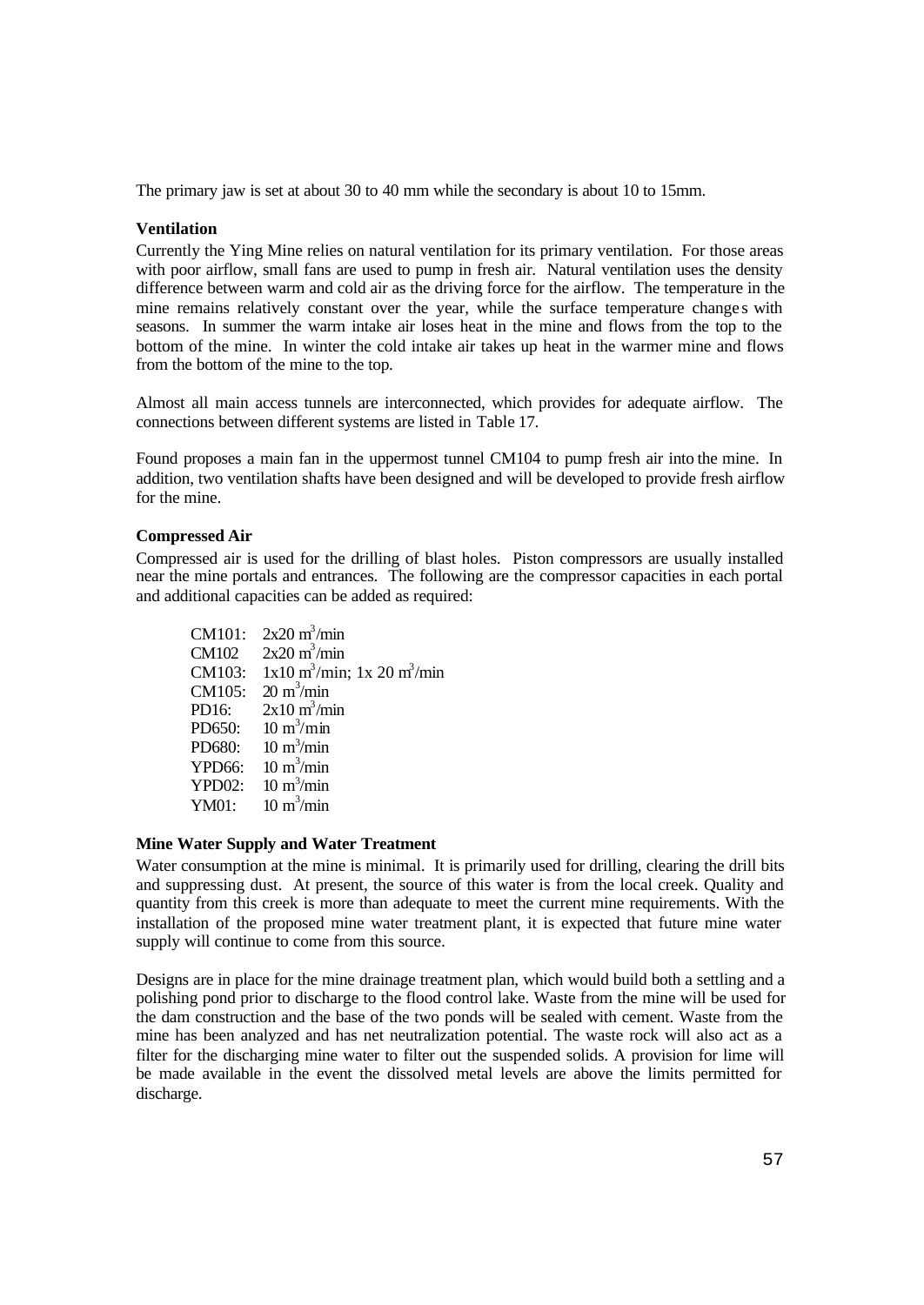## **Power Supply**

Power for the mine is supplied from the local power grid by a 10 kV power line. Hydropower is generated locally at the Guxian Dam and supply is sufficient. The underground voltage is 380 V; substations are installed at each portal to transform the voltage from primary 10 kV to secondary 380 V. Copper cables are lined into the tunnels to supply power for local fans, pumps and underground diamond drills.

Three diesel generators are installed in the immediate vicinity of the portals to supply back-up power for CM101, CM102, CM103, CM105, and PD16 in the event of hydropower outage.

### **Manpower**

The Ying Mine has approximately 800 workers at the site. The mine itself employs a staff of 127 people. This includes one mine manager, six mine engineers, eleven geologists, three mine surveyors, three health, safety and environmental engineers, eighteen security guards, eighteen surface service crews, and 61 workers performing manual ore sorting. Found also has two metallurgists working in local custom mills to provide technical support and ensure metal recoveries.

The mine is operated by five mining contractors:

- 1. Wenzhou Construction Group: employs 137 workers and operates at Adits CM101, PD650, PD700 and No. 1 Shaft in CM105 and No. 3 Shaft in CM101;
- 2. Sanli Engineering Co., Ltd., employs 87 workers and operates at Adit CM103;
- 3. Daqian Engineering Co., Ltd., employs 189 miners and operates at Adits CM102 and PD680;
- 4. Sanyi Tunnel Engineering Co. Ltd., employs 40 miners and develops No. 2 Shaft in PD16;
- 5. Shunli Engineering Co. Ltd., employs 85 workers and operates at Adits YM01, YPD02, YPD66 at the YLG camp, 1.5km northeast of the SGX camp.

The Ying Mine contracts out surface and underground drilling to two underground and two surface drill contractors.

Pei Pingan Drilling: operates four underground drill rigs and employs 28 drillers;

Yang Sipeng Drilling: operates one underground drill rig and employs ten drillers;

Liaoning Geological Exploitation Engineering Company: operates one surface drill and employs fifteen workers;

Yantai Zhaoli Engineering Co., Ltd.: operates one Atlas Copco CS1000 surface drill and employs sixteen people.

#### **Contractual Arrangements and Schedule of Rates**

There are four types of contracts in the Ying Mine. These include mining, diamond drilling, custom milling, and concentrate sales contracts.

Currently Found has signed similar contracts with five mining contractors. The mining contract is a schedule -of-rate contract. The contractors provide operating labour, all fixed and mobile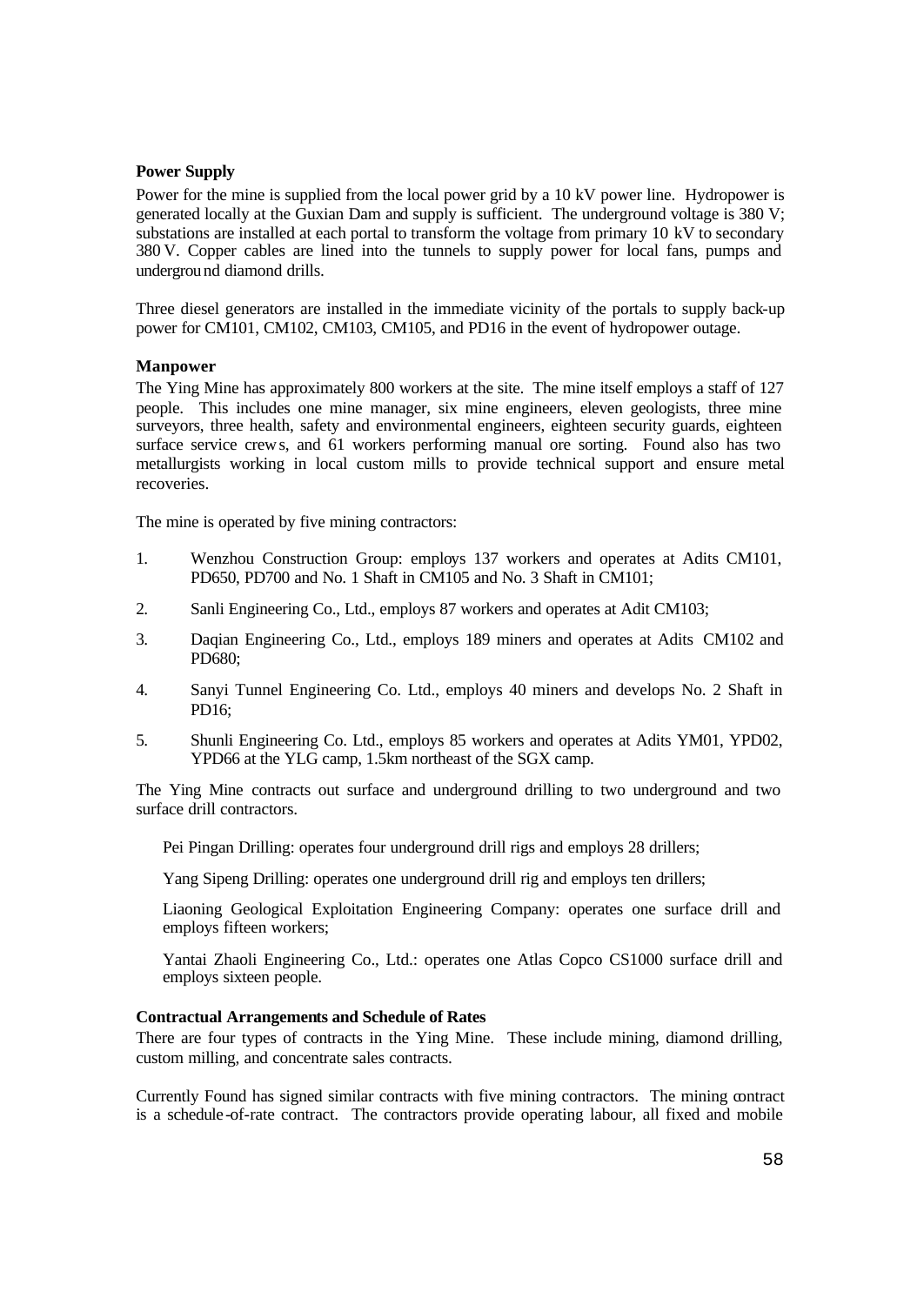equipment, materials and consumables with the exception of ground support timber, power cables to main adits, rails and cars. All explosives are purchased through Found. The government only supplies explosives to the mine operator.

## **Mining Contracts**

Measurement of development meters must be completed on the 1st day of each month and are paid on the 15th of each month. The mining contract schedule of rate s follows.

Mining: base rate US\$8.50/t (including drill, blast and muck)

Shafts:

- 1) Shaft sinking and installation: US\$562.50/m
- 2) Shotcrete: US\$231.25/m

Tunneling:

1) With Rail car hauling – rates as per Table 24

## **Table 24: Tunneling Rates With Rail Car Hauling**

| <b>Size</b> | $US\$/m$ |
|-------------|----------|
| 2.0x2.2m    | 102.50   |
| 2.2x1.8m    | 95.00    |
| 1.8x1.8m    | 91.25    |
| 1.8x1.6m    | 87.50    |
| 2.2x2.2m    | 107.50   |

2) With Hand carts/tricycle truck hauling – rates as per Table 25

### **Table 25: Tunneling Rates With Hand Carts/Tricycle Truck Hauling**

| <b>Size</b> | <b>Basic rate</b><br>$(US\$/m)$ | for every 100m Incremental from<br>adit entrance<br>$(US\frac{2}{m})$ | for every 1m incremental<br>from adit level (US\$/m) |
|-------------|---------------------------------|-----------------------------------------------------------------------|------------------------------------------------------|
| 2.2x2.2m    | 69.38                           | 3.75                                                                  |                                                      |
| 2.0x1.8m    | 58.75                           | 2.50                                                                  | 0.31                                                 |
| 1.8x1.8m    | 56.25                           | 2.38                                                                  |                                                      |
| 1.8x1.6m    | 52.50                           | 2.25                                                                  |                                                      |

3) Ground Support – rates as per Table 26

# **Table 26: Ground Support Rates**

| <b>Types</b>          | <b>Prices</b>            | <b>Remark</b>                             |
|-----------------------|--------------------------|-------------------------------------------|
| <b>Timber Support</b> | US\$0.63/m               | material is not included                  |
| Shotcrete             | US\$31.25/m              | including material; $>2$ cm in thickness  |
| Concrete              | US\$75.00/m <sup>3</sup> | including material                        |
| Concrete Pillar       | US\$46.25/m <sup>3</sup> | including material; $>21$ cm in thickness |
| Rock Bolt             | US\$0.63/each            | material is not included                  |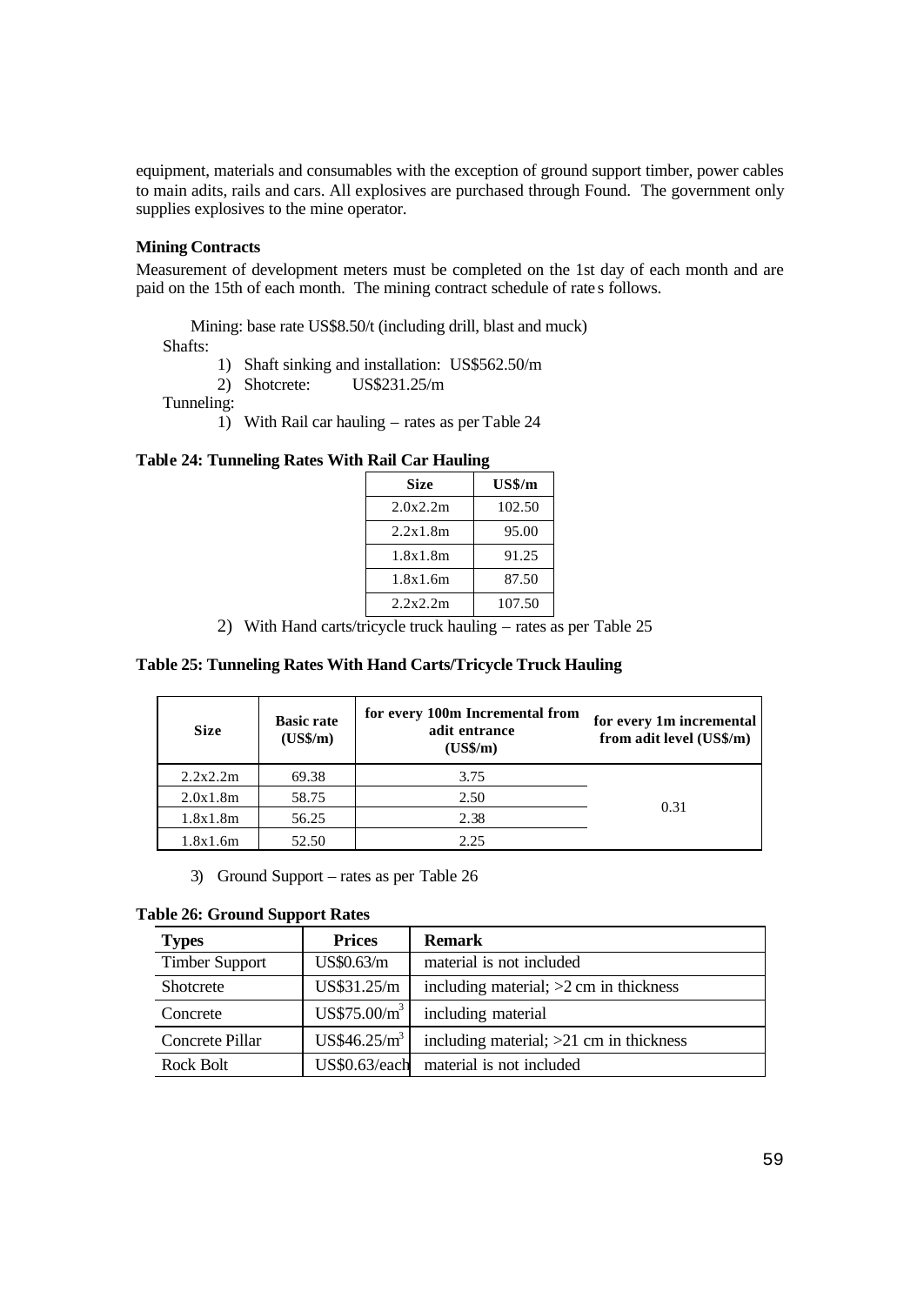# **Diamond Drill Contracts:**

Currently Found has signed diamond drill contracts with four different drilling companies. Drilling is paid by meters completed with various rates depending on the types of drill used as shown in Table 27.

| <b>Type of Drill</b>                                                     | Rate/m |                                                 | <b>Remark</b>                                                                                  |
|--------------------------------------------------------------------------|--------|-------------------------------------------------|------------------------------------------------------------------------------------------------|
| Surface Drill: CS1000-P6                                                 |        |                                                 | US\$75.00 $\leq$ 500 m in length or dip $\geq$ -70 <sup>o</sup> drill pads prepared by company |
|                                                                          |        |                                                 | US\$78.75 >=500 m in length or dip <-70° drill pads prepared by company                        |
| Surface Drill: Chinese Drill                                             |        | US\$52.50 only drill holes with dip $>80^\circ$ | drill pads prepared by contractor                                                              |
| Underground Drill - shallow hole(<300m) US\$17.50 company provides power |        |                                                 | drill pads prepared by company                                                                 |
| Underground Drill - Deep hole $(>300m)$                                  |        | US\$32.50 company provides power                | drill pads prepared by company                                                                 |

### **Table 27: Diamond Drilling Rate**

### **Custom Milling Contracts**

The same milling contract was signed with two offsite mills: LZ Mill and LS Mill. The milling fee is paid by the amount of tonnes processed. The fee for producing separate lead and zinc concentrates is US\$18.50 per tonne and for a single concentrate of lead is US\$13.50 per tonne.

The contracts stipulate that silver and lead recoveries be greater than 90% and zinc better than 80%. Lead assay in the lead concentrate must be greater than 50% with less than 8% Zn while zinc concentrate must contain more than 47% Zn and less than 2% Pb.

The contract also stipulates that mill samples be taken every two hours then composited into 8-hour shift samples. Three sets of shift composite assays are expected each operating day.

Neither custom mill is equipped with thickeners nor filters so concentrates are packaged in nylon bags after decanting and natural drying for shipment. Typical moisture content of the shipped concentrates ranges from 10 to 15%.

### **Concentrate Sales Contracts:**

Lead concentrate and direct-shipping lead ore sales are contracted with Jiyuan Jinli Smelting Co. Ltd and Jiyuan Wanyang Smelting Co. Ltd. Both smelters are located in Jiyuan City of Henan Province, approximately 185 km northeast of the Ying Mine.

The payable prices for lead and silver are 76% and 75% of spot prices on the Shanghai Metal Exchange on the delivery date, respectively. If the gold content is greater than  $2 \frac{g}{t}$ , it would be paid based on 50% of spot price on the Shanghai Metal Exchange. Lead concentrate and directshipping lead ore require lead to assay greater than 55%, and silver more than 1,500 g/t. The zinc assay must be less than 6%.

Zinc produced from the custom mill is sold to two different zinc smelters – Shaanxi Shangluo Zinc Co. Ltd and Jiyuan Yongxing Zinc Smelting Co. Ltd. The payable price is 70% of spot price on the Shanghai Metal Exchange on the delivery date. The smelters require the concentrate to contain more than 47% Zn and less than 2% Pb. There is no credit for silver in the zinc concentrate.

The Shanghai Metal Exchange's quoted prices for silver, lead and zinc are about 13% above World prices due to the Chinese government levying a 13% Value-Added-Tax on metal imports.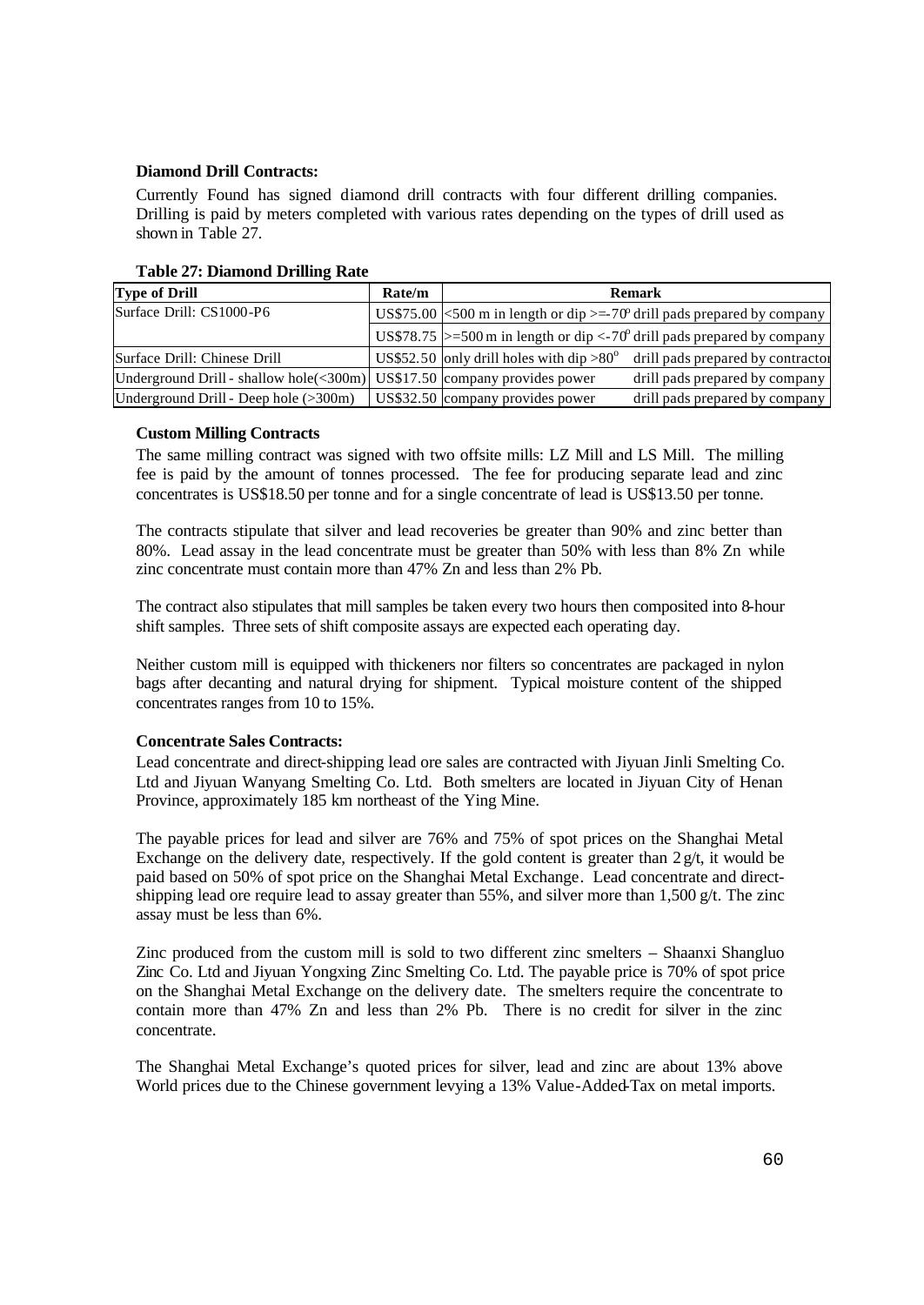The concentrate sales contracts require that the smelters pay the transportation costs and a cash deposit before delivery. Concentrate sale samples are taken and prepared in the custom mill while direct-shipping lead ore samples are taken and prepared in the buyer's plant. Usually the sales sample is split into four sub-samples. The buyer and Found are given two samples each. Found sends one sub-sample to Luotong Testing Centre for assaying and the results are used for settlement. The remaining sub-sample is used for arbitration purposes, if required. Normally, the variance in concentrate assay is less than 2%.

### **Market**

Within a 300 km range from the Ying Project site, there are at least five lead smelters with a combined smelting capacity of 500,000 tonnes of lead metal. While the smelters purchase the majority of the lead concentrate feed, many of them have to import from overseas; therefore, Found can negotiate very good payment terms for its concentrate.

## **Production and Financial Summary (April 1, 2005 to February 28, 2006)**

Found has carried out extensive exploration and development tunnels on the Ying Project, as discussed in sections 17.2 and 17.3. The following is the summary of related expenditures:

| <b>Tunnel Access Name</b> | Tunnels<br>(m) | <b>Shafts</b><br>Sinking<br>(m) | Direct<br>Cost<br>(US\$) | Related<br>Cost<br>(US\$) | <b>Total Cost</b><br>(US\$) | <b>Unit Cost</b><br>$(US\frac{2}{m})$ |
|---------------------------|----------------|---------------------------------|--------------------------|---------------------------|-----------------------------|---------------------------------------|
| CM101                     | 1,896          |                                 | 177,740                  | 59,808                    | 237,548                     | 125                                   |
| No. 3 Shaft (CM101)       |                | 97                              | 74,401                   |                           | 74,401                      | 767                                   |
| CM102                     | 9,283          |                                 | 951,798                  | 180,474                   | 1,132,272                   | 122                                   |
| CM103                     | 7,719          |                                 | 749,066                  | 80,735                    | 829,801                     | 108                                   |
| CM105                     | 295            |                                 | 26,952                   | 69,986                    | 96,938                      | 328                                   |
| No.1 Shaft (CM105)        |                | 64                              | 44,635                   | 938                       | 45,572                      | 711                                   |
| PD <sub>16</sub>          | 250            |                                 | 24,131                   | 37,469                    | 61,600                      | 246                                   |
| No.2 Shaft $(PD16)$       |                | 43                              | 33,340                   | 12,763                    | 46,102                      | 1,072                                 |
| PD650                     | 794            |                                 | 74,945                   | 4,041                     | 78,986                      | 99                                    |
| PD700                     | 694            |                                 | 71,226                   | 15,810                    | 87,036                      | 125                                   |
| YM01, YPD01, &            |                |                                 |                          |                           |                             |                                       |
| YPD02                     | 4,126          |                                 | 354,422                  | 27,588                    | 382,010                     | 93                                    |
| WG Camp                   | 905            |                                 | 79,037                   | 6,984                     | 86,021                      | 95                                    |
| SDG Camp                  | 2,577          |                                 | 224,634                  | 18,101                    | 242,735                     | 94                                    |
| XM Camp                   | 418            |                                 | 35,752                   | 394                       | 36,146                      | 86                                    |
| Total                     | 28,957         | 204                             | 2,922,076                | 515,091                   | 3,437,168                   | 119                                   |

| Table 28: Unit Cost Of Tunneling For The Ying Project |
|-------------------------------------------------------|
| (August 2004 To February 28, 2006)                    |

Direct cost is the cost paid to contractor, related cost is referred to as management cost related to non-contractor work.

**Table 29: Expenditure Summary For The Ying Project (Based On Financial Statement Prepared By Management For Found) (US\$)**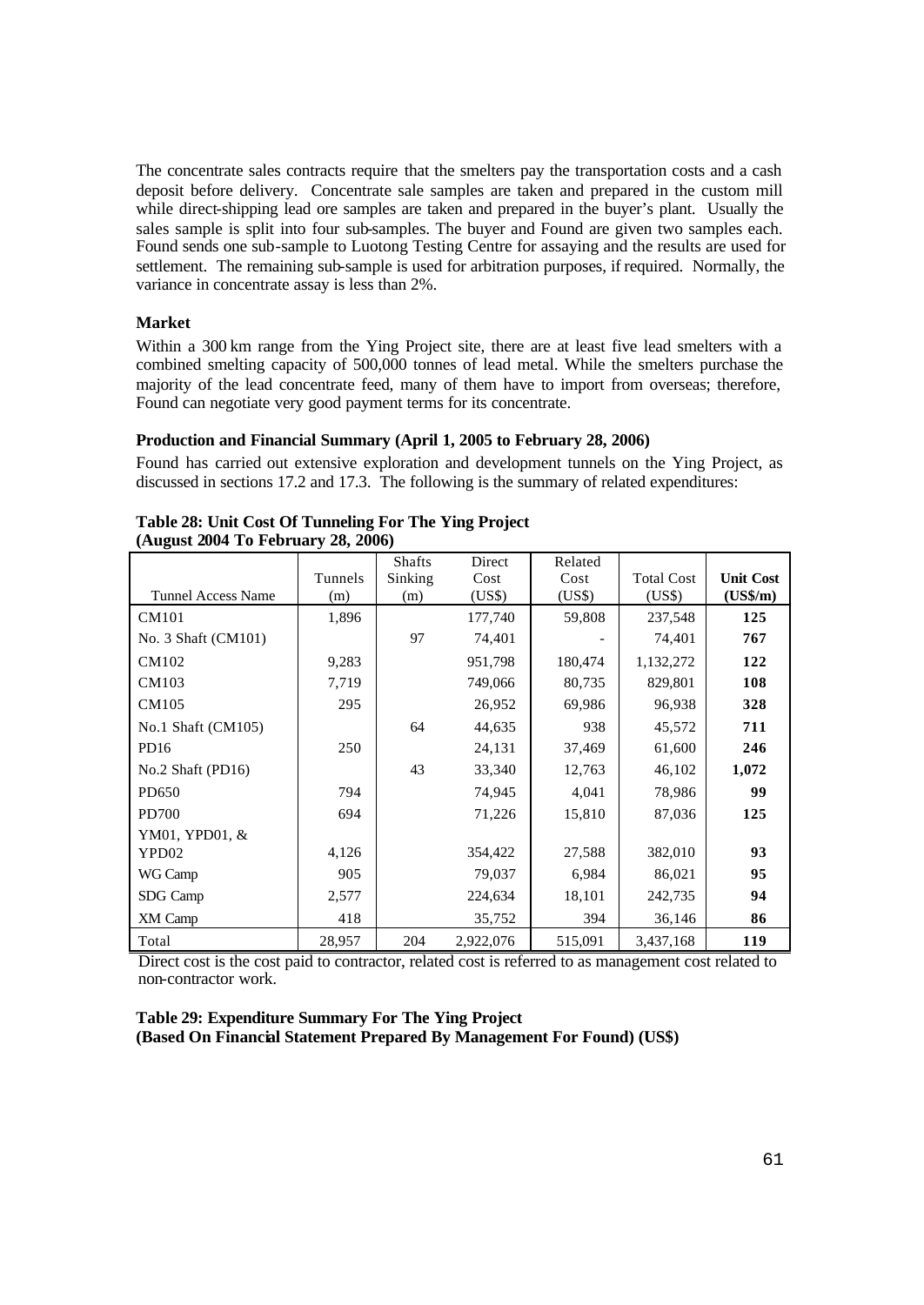| Items               | From date of<br>inception<br>(August 2004)<br>to March 31, 2005 | From April 1, 2005<br>to<br><b>February 28, 2006</b> | From date of<br>inception<br>(August 2004) to<br><b>February 28, 2006</b> |
|---------------------|-----------------------------------------------------------------|------------------------------------------------------|---------------------------------------------------------------------------|
| Assay               | \$4,388                                                         |                                                      |                                                                           |
| Depreciation        | \$3,640                                                         | \$24,758                                             | \$28,398                                                                  |
| Drilling            | \$64,898                                                        | \$424,931                                            | \$489,829                                                                 |
| Geology             | \$2,469                                                         | \$543,210                                            | \$545,679                                                                 |
| Materials           | \$107,420                                                       | \$659,446                                            | \$766,866                                                                 |
| Milling             | \$55,922                                                        | \$438,014                                            | \$493,936                                                                 |
| Others              | \$22,450                                                        | \$269,018                                            | \$291,468                                                                 |
| Salary and benefits | \$69,295                                                        | \$324,338                                            | \$393,632                                                                 |
| Survey              | \$0                                                             | \$11,111                                             | \$11,111                                                                  |
| Transportation      | \$18,828                                                        | \$155,742                                            | \$174,570                                                                 |
| Tunneling           | \$309,630                                                       | \$2,301,421                                          | \$2,611,052                                                               |
| <b>Total</b>        | <b>US\$658,939</b>                                              | US\$5,166,725                                        | US\$5,825,664                                                             |

By-product ore production from exploration and development tunneling in the Ying Project for the eleven months ended February 28, 2006, is summarized as follows (in US dollars with an exchange rate of one US dollar  $= 8.1$  RMB):

**Table 30: By-Product Production And Sales From April 1, 2005 To February 28, 2006**

| <b>By-product Ore Production</b>            | <b>Tonnes</b> |
|---------------------------------------------|---------------|
| Direct-shipping lead ores                   | 1,608         |
| Low grade lead zinc ores                    | 25,453        |
| Low grade lead ores                         | 7,498         |
| <b>Mill Throughput</b>                      |               |
| Lead ores                                   | 5,480         |
| Lead zinc ores                              | 24,545        |
| <b>Concentrate Production</b>               |               |
| Lead concentrates                           | 2,502         |
| Zinc concentrates                           | 1,263         |
| <b>By-product – Sales</b>                   |               |
| Direct-shipping lead ore - 1,099.6 tonnes   | \$894,011     |
| Direct-shipping lead zinc ore - 11.8 tonnes | \$8,794       |
| Lead concentrates - 2,463.17 tonnes         | \$3,016,714   |
| Zinc concentrates - 1,209.29 tonnes         | \$655,966     |
| <b>Total</b>                                | US\$4,575,485 |

All of the diluted by-product ore extracted by exploration and development tunneling was shipped to two offsite mills for custom milling. From the above information, Found has recovered US\$4,575,485 of its costs of exploration and development, representing 78% of its total exploration and development costs.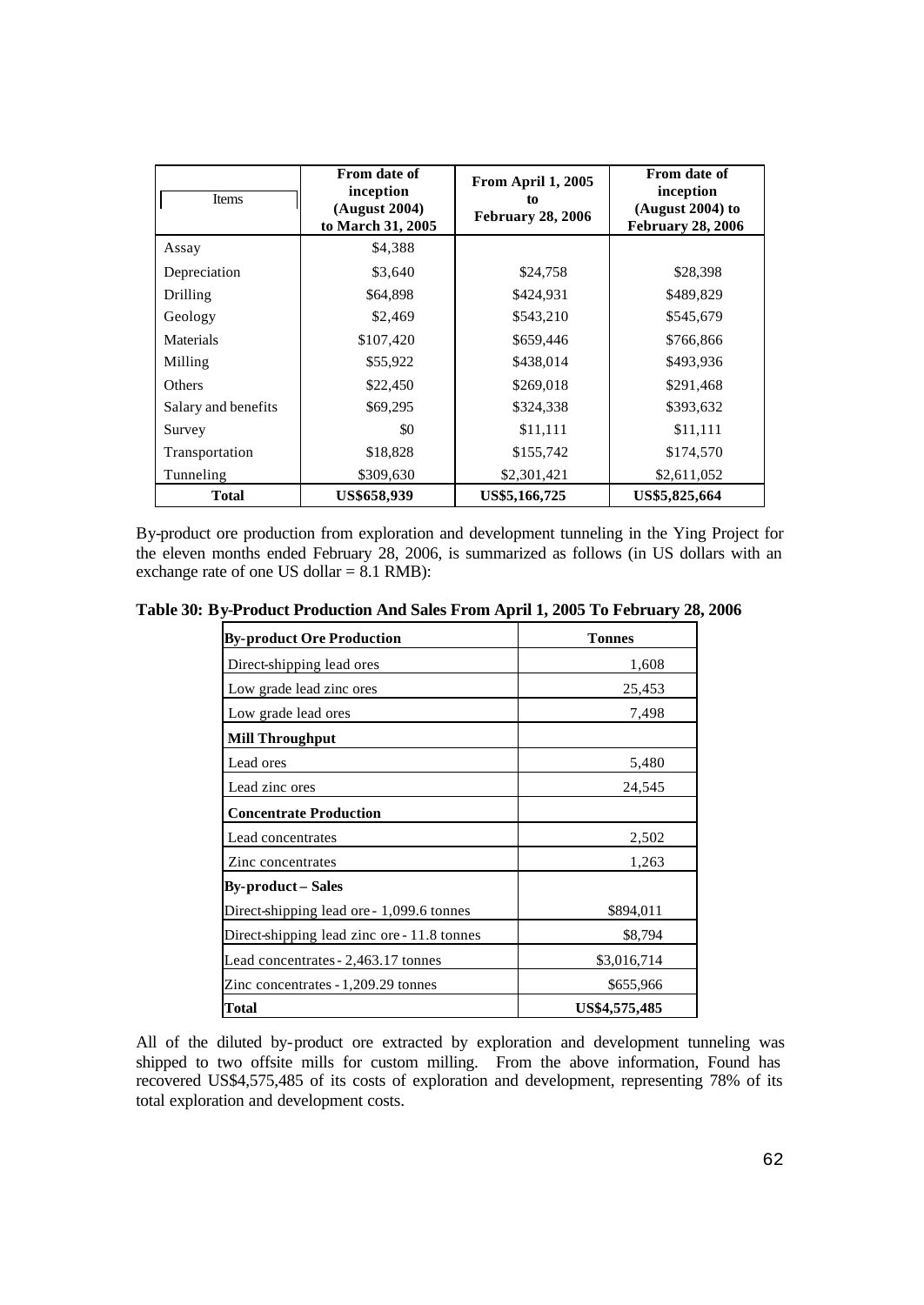### **Environmental**

An environmental permit has been issued to Found for the proposed mine and mill construction by Henan Provincial Environmental Protection Bureau. An approved Environmental Impact Assessment Study Report was prepared by Design Institute of Environment Protection of Luoyang City, dated January 20, 2006. The report detailed the current environmental condition at the site and established some basic socioeconomic and biophysical baseline data. The report concluded that current development mining had no significant adverse impacts.

Potential significant environmental impacts for the proposed mill and mine are likely to relate mostly to:

- ? Waste mine water discharge: the mine discharge water is required to be settled and treated in the settling ponds to allow discharged water to contain less than 0.012 mg/l Pb and less than 1.02 mg/l Zn to satisfy "National Surface Water Quality Standard", GB3838-2002II type water discharge standard;
- ? Ensuring that waste rocks do not contain unacceptable levels of lead and zinc and piling of the waste rock is allowed;
- ? Waste Water from the milling process shall be recycled and water shall be treated to satisfy "National Surface Water Quality Standard", GB3838-2002II type water discharge standard;
- ? Tailings from the milling process are required to be disposed behind the tailing dam. As most local people live above the tailing dam, tailings in the tailing dam have minimum impact on the local population's drinking water;
- ? Impact on the Gu-Xian Reservoir: the mine discharge water is required to be settled and treated in the settling ponds to allow discharged water to contain less than 0.012 mg/l Pb and less than 1.02 mg/l Zn to satisfy "National Surface Water Quality Standard", GB3838-2002II type water discharge standard. Therefore, it will have minimum impact on the Gu-Xian Reservoir;
- ? Public Opinion survey: as required by the Chinese government, a public opinion survey was performed with local affected communities. 98% of the surveyed were supportive of the project and only 2% were against the project.

The Henan Provincial Government has suggested an allocation of US\$1.3 million for the mine and mill environmental program, such as re-establishing vegetation and reclamation; however, a bond is not required.

At the Ying Mine, a concrete pond was built to contain mine drainage from underground tunnels. This water is treated to satisfy the minimum requirements of water quality standard before being discharged to the environment. A number of trees were planted at the mine site as ongoing reclamation on disturbed land.

### **Operational Health and Safety**

The Ying Mine has established comprehensive health and safety policies and procedures according to Chinese health and safety laws and regulations. These safety policies and procedures include: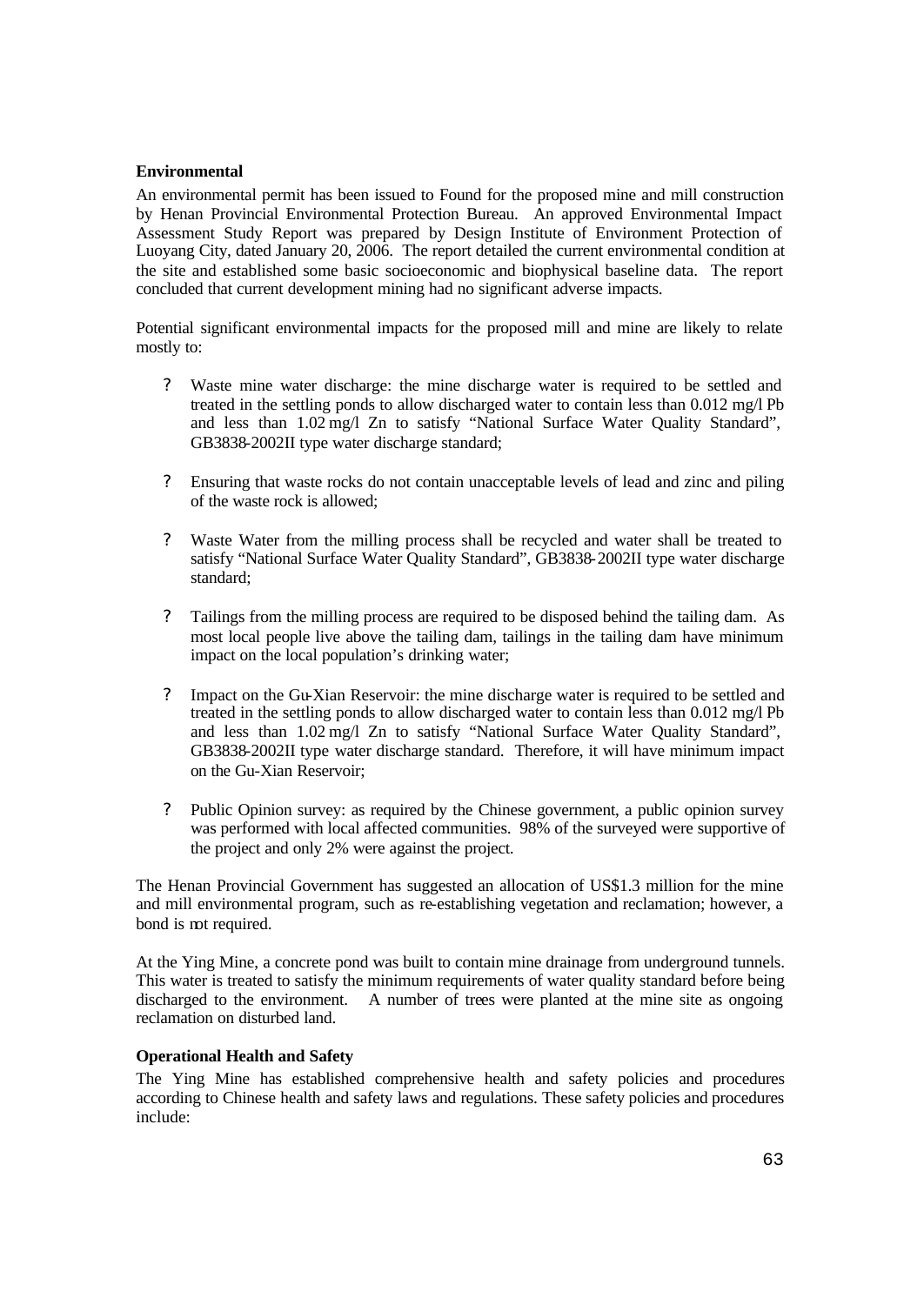- 1) Personal responsibilities of safe production, which covers safety responsibility for all management and staff;
- 2) Safety inspection policies, which outline the procedures for daily, monthly and quarterly safety inspections;
- 3) Safety training policies;
- 4) Accident reporting policies;
- 5) High-risk source monitoring policies;
- 6) Correction policies of safety rule breach;
- 7) Safety management policies for equipment;
- 8) Safety Incentive and punishment policies;
- 9) Operational health and safety record-filing policies;
- 10) Safety fund collecting policies;
- 11) Operating procedures for underground mining equipment;

The mine has an operational health and safety department which is staffed by three safety officers. The mandate of the department is to provide safety training, to enforce the operational health and safety policies and procedures, to make recommendations on mine safety issues, and to inspect the underground workings and explosive usages on a day-to-day basis. Each of the mining contractors appoints one to two safety officers of their own.

The mine maintains a safety committee of ten persons, headed by the general manager of Found. Other committee members consist of the deputy general manager of Henan Found, the mine manager, the safety department supervisor, the safety officer, and representatives of four mining contractors. The day-to-day operation of the committee is run by the mine's safety department. The mine management and the safety officers are required to have valid mine safety training certificates issued by the Provincial Bureau of Safe Production and Inspection.

Insurance policies covering death and injury have been purchased for all of the staff and workers in the mine.

The mine and the mining contractors supply personal protective equipment (PPE) to their own staff or miners. The PPE includes hard hats, steel-toed boots, work gloves, face masks, and ear plugs.

The mine is planning to set up a mine rescue team in the near future. A medical clinic with a simple drugstore at the mine site, run by a private doctor, is designated to provide medical treatment to all staff and miners. An agreement was signed between a hospital in Luoning County and the mine to provide emergency services to the mine.

The mine maintains sound safety statistics. To date the mine hasn't recorded any serious injury or death. The mine safety department reports the operational health and safety status on a weekly basis.

### **Capital Cost Estimates**

The following capital costs estimate, including the major equipment list, is based on the Resource Utilization Plan ("RUP") Report and "Mine and Mill Design for Ying Silver-Lead-Zinc Mine", both prepared by the reputable Chinese engineering firms mentioned previously. Based on discussion with Found management, it is quite advanced in terms of mine development and preparation for mill construction. Estimates are based on the use of new equipment and expressed in US dollars with no provision for inflation.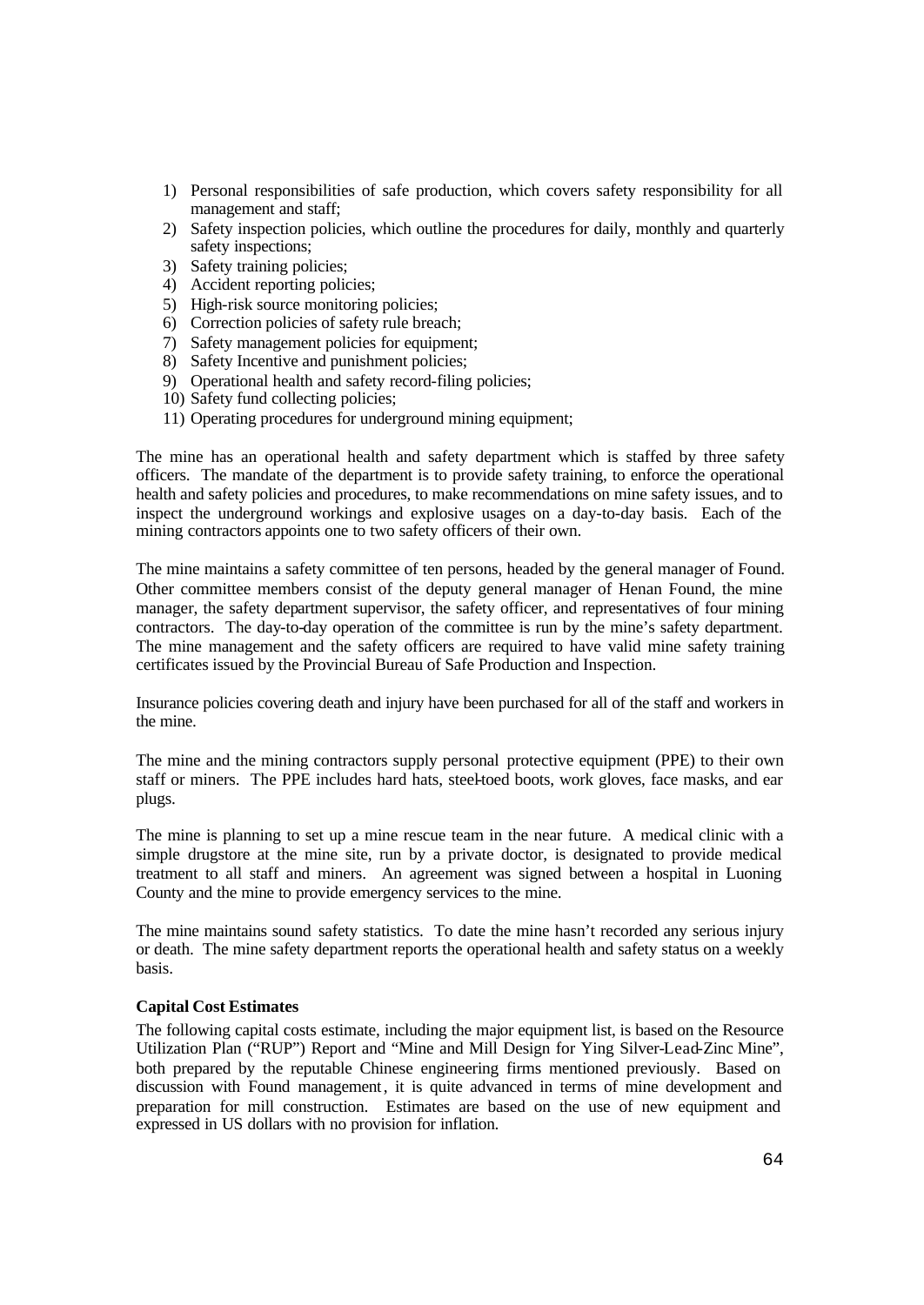# **Mine Development**

As listed in Table 31, capital costs for mine developments include shaft sinking, tunneling, mining and hauling equipment purchases and installation, power supplies and infrastructures, totalling US\$5,819,878.

| <b>Mine Development Costs</b>              |                 | US\$               |
|--------------------------------------------|-----------------|--------------------|
| <b>Shafts</b>                              |                 | \$1,520,700        |
| <b>Ventilation Shafts</b>                  |                 | \$269,388          |
| 460m Level Tunnel                          |                 | \$741,638          |
| 410 Level Tunnel                           |                 | \$705,163          |
| <b>Service Chambers</b>                    |                 | \$234,388          |
| Mine Development                           |                 | \$355,175          |
| Mining Equipment                           |                 | \$192,313          |
| <b>Hauling Equipment</b>                   |                 | \$521,188          |
| Hoists, Winches, Pumps Etc.                |                 | \$666,025          |
| <b>Underground Power Supply Facilities</b> |                 | \$613,900          |
|                                            | <b>Subtotal</b> | US\$5,819,878      |
| <b>Mill Plant Costs</b>                    |                 |                    |
| Crusher                                    |                 | \$152,775          |
| <b>Ball Mill And Flotation Cells</b>       |                 | \$932,713          |
| Filtration                                 |                 | \$522,050          |
| <b>Power Supply Facilities</b>             |                 | \$653,063          |
| Misc.                                      |                 | \$40,625           |
| Tailings Dam                               |                 | \$1,062,500        |
|                                            | <b>Subtotal</b> | US\$3,363,725      |
| <b>Power Supply</b>                        |                 |                    |
| <b>Transform Station And Generators</b>    |                 | \$1,121,500        |
| <b>Cables And Lighting</b>                 |                 | \$380,575          |
|                                            | <b>Subtotal</b> | \$1,502,075        |
| <b>Water Treatment</b>                     |                 |                    |
| Water Supply And Drainage                  |                 | \$107,813          |
| <b>Environmental Project</b>               |                 | \$232,463          |
|                                            | Subtotal        | <b>US\$340.276</b> |
| <b>Public Facilities</b>                   |                 |                    |
| Service Buildings                          |                 | \$175,513          |
| Communication                              |                 | \$132,625          |
| Fire Alarm System                          |                 | \$48,438           |
|                                            | <b>Subtotal</b> | US\$356,575        |

**Table 31: Capital Cost Estimates Of The Ying Project In US Dollars**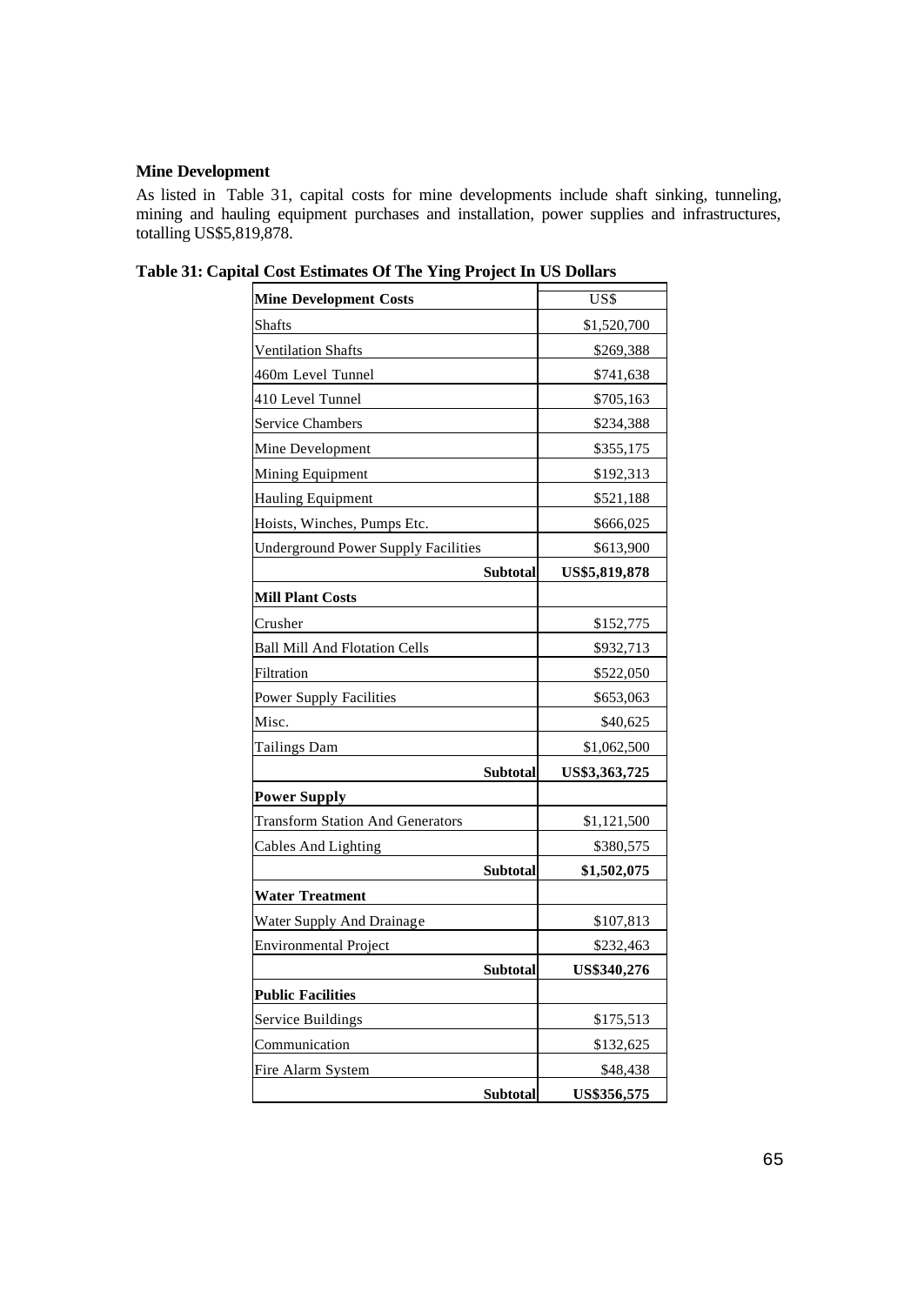| <b>Infrastructure</b>                  |                    |
|----------------------------------------|--------------------|
| <b>Upgrading Mine Site Roads</b>       | \$205,875          |
| Mill Roads                             | \$13,913           |
| Ore Stockpiles And Concentrate Storage | \$12,838           |
| <b>Retaining Walls</b>                 | \$234,000          |
| Ditches                                | \$67,313           |
| Sewage                                 | \$13,113           |
| Mine And Mill Site Transportation      | \$259,000          |
| <b>Subtotal</b>                        | <b>US\$806,050</b> |
| Other                                  |                    |
| Mine, Mill, And Tailings Land Leasing  | \$158,375          |
| Management Fees                        | \$152,525          |
| Training                               | \$18,750           |
| <b>Equipment Testing</b>               | \$55,325           |
| <b>Tunnel Maintenance</b>              | \$68,288           |
| Mining Engineering Planning            | \$106,550          |
| Geotechnical Study                     | \$65,575           |
| Mine And Mill Design                   | \$60,000           |
| <b>Construction Inspection</b>         | \$75,000           |
| Road Construction (Ying Site To Xiayu) | \$250,000          |
| Ferry Terminal Upgrade                 | \$62,500           |
| Ferry Building                         | \$250,000          |
| Subtotal                               | US\$1,322,888      |
| <b>Total</b>                           | US\$13,511,471     |

### **Proposed Mill**

The proposed Xiashi mill for the Ying Mine is located at Xiashi Village, 17 km north-east of SGX. The Guxian Reservoir separates the mine and mill. Special barges will be designed and built to transport the ore 6 km over water. Trucks will then be used to haul the ore the remaining distance from the ferry terminal to the stockpile area of the new mill site. Before de livering the ore, the trucks will be weighed. Road upgrading of the truck route together with the installation of the truck scale is currently underway. In addition civil site works at the new mill site and road construction to the proposed tailings dam site are also underway.

The mill is designed for 600 tpd. There will be two parallel lines each capable of treating 300 tpd. The mill is designed to produce separate lead and zinc concentrates together with thickeners and filters for dewatering the lead and zinc concentrates unlike the custom mills. The main pieces of mill equipment are listed in Table 32.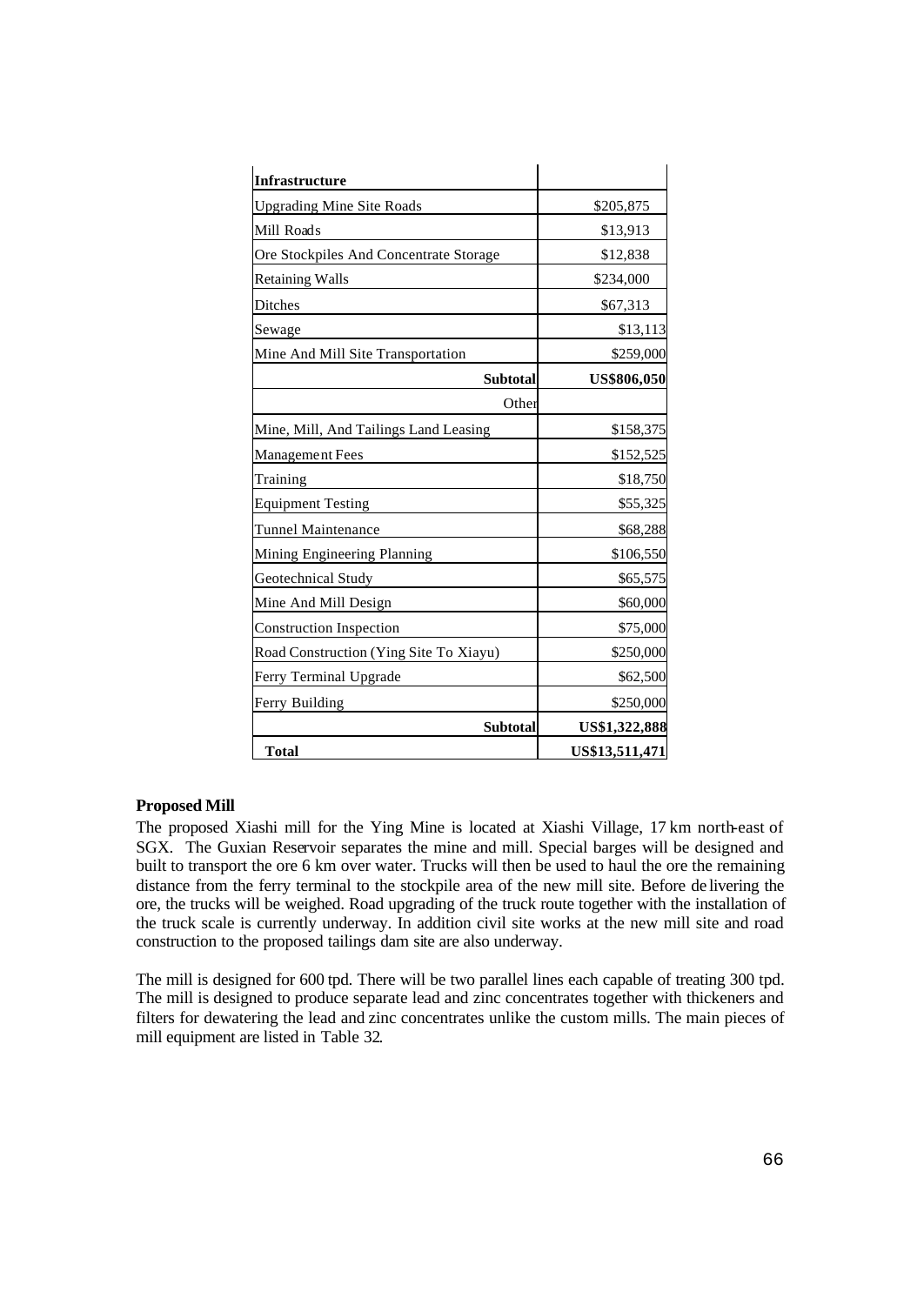| <b>Name</b>                       | <b>Type/size</b> | <b>Designed Capacity</b> | Quantity                    |
|-----------------------------------|------------------|--------------------------|-----------------------------|
| Jaw Crusher                       | PEF500x750       | 37.50t/hr                |                             |
| Cone Crusher                      | $PYH-2X$         | 75t/hr                   |                             |
| Vibrating Screen                  | YA1536           | 112.50t/hr               |                             |
| Grind Model Ball Mill             | MQCG2.1x3.6      | 25t/hr                   | $\mathcal{D}_{\mathcal{L}}$ |
| High Weir Double Screw Classifier | $FG-20$          | 31.59/hr                 | $\mathcal{D}_{\mathcal{L}}$ |
| <b>Flotation Cell</b>             | <b>BF1.2</b>     | $1.04 - 2.71t/hr$        | 12                          |
| <b>Flotation Cell</b>             | $BF-6$           | $23.63 \times 26.46t/hr$ | 32                          |
| Thickener                         | $NZS-9$          | 0.82, 1.19t/hr           | $\mathcal{D}_{\mathcal{L}}$ |
| Filter                            | $HTG-09$         | 0.82, 1.19t/hr           | $\mathcal{D}_{\mathcal{L}}$ |

**Table 32: Main Equipment Of The Proposed Mill**

Tailings from the new mill will discharge by gravity to the new Phase 1 impoundment that is currently under construction.

# **Operating Costs**

# **Operating Cost Estimate**

The operating costs for mining, custom milling, shipping, General and Administration are actual figures; only the milling costs after April 1, 2007, have been estimated by Anhui Maanshan Institute. These costs are listed below (in US dollars):

|  |  | Table 33: Operating Costs Of The Ying Project (US Dollars) |
|--|--|------------------------------------------------------------|
|  |  |                                                            |

|                                | Cost                                         |                                 |  |  |  |  |
|--------------------------------|----------------------------------------------|---------------------------------|--|--|--|--|
| <b>Items</b>                   | Actual Operating (2006-2007)<br>Fiscal Year) | After April 1, 2007             |  |  |  |  |
| Mining                         | \$13.38/t                                    | \$13.38/t                       |  |  |  |  |
| <b>Ongoing Sustaining Cost</b> | \$8.00/t                                     | \$8.00/t                        |  |  |  |  |
| Milling                        | $$18.50/t$ (toll milling fee)                | \$11.93/t (projected, Table 31) |  |  |  |  |
| Shipping                       | \$4.33/t                                     | \$4.33/t                        |  |  |  |  |
| Admin and General              | \$4.00/t                                     | \$4.00/t                        |  |  |  |  |
| Total                          | \$48.21/t                                    | \$41.64/t                       |  |  |  |  |

# **Table 34: Mill Operating Cost Estimate For New Mill Under Construction**

|              | $US \frac{f}{f}$ |
|--------------|------------------|
| Consumables  | 2.46             |
| Power        | 3.29             |
| Manpower     | 1.99             |
| Depreciation | 2.30             |
| Maintenance  | 1.89             |
| <b>Total</b> | <b>US\$11.93</b> |

After April 1, 2007, Silvercorp is expecting to use its new 600 tpd flotation mill; therefore, the milling cost will be reduced from US\$18.50/t to US\$11.93/t. The ore shipping cost from the mine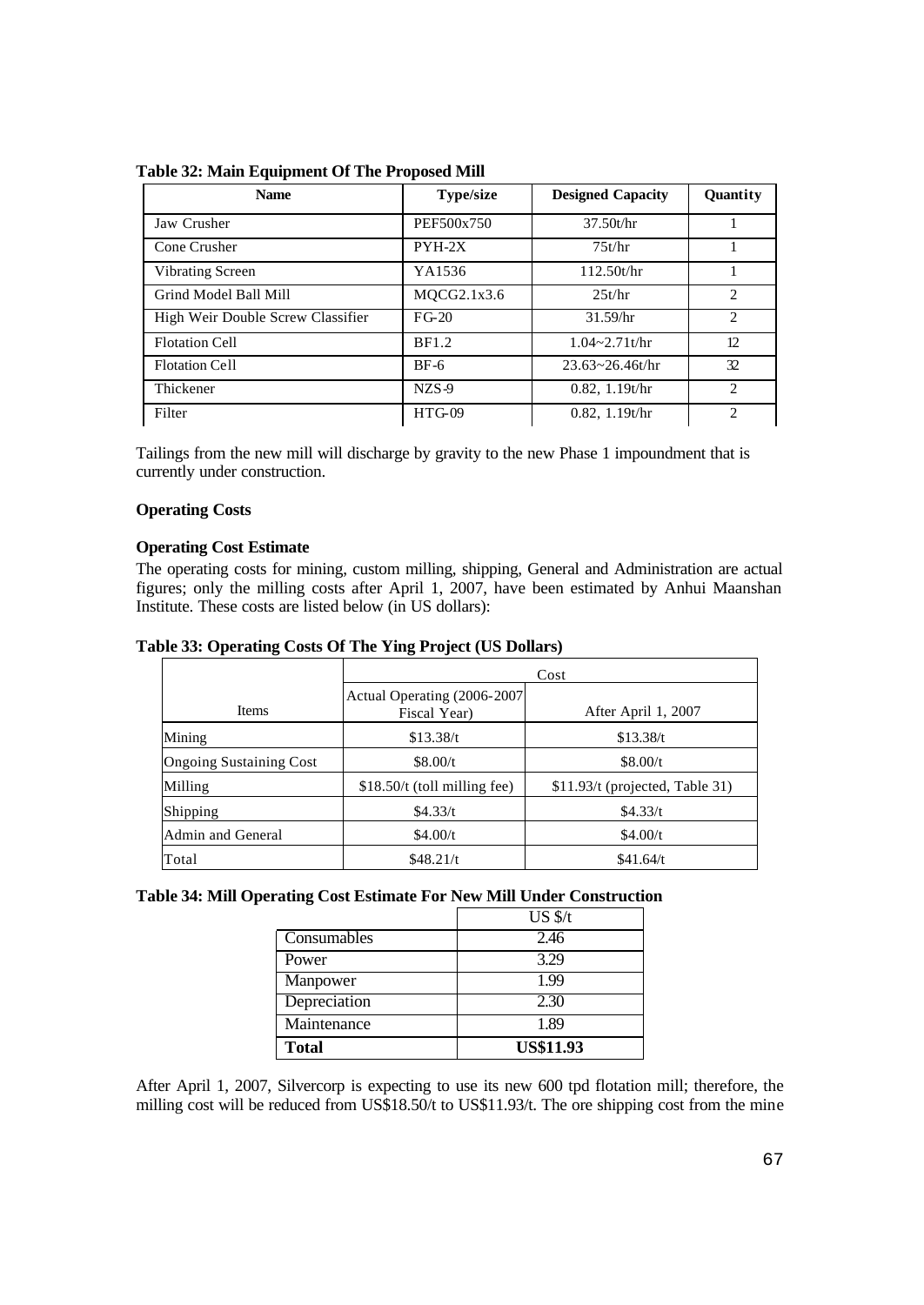to the mill will also be reduced as a large ferry has been commissioned to take on larger loads than the small barges.

In order to reduce the hauling and milling costs, Found will first manually sort out of the waste rock and direct-ship lead ore from the run of mine ore as much as possible. Hand-sorting costs US\$2.5/t. Based on 2004/2005 production statistics, it is expected to hand sort about 7.1% to 10.5% from the run of mine ore as direct-shipping lead ore and about 28.6% to 30.5% as waste rock. A savings of almost 40% in ore transportation cost can be accomplished. Currently, Found is constructing a conveyor belt system for sorting waste rock and direct-shipping ore from the run of mine ore.

## **Taxes**

China levies a 13% Value -Added tax (VAT) on sales of lead, zinc, silver, copper and other metal products, while a 17% VAT is levied on all other products, such as power and materials supply. No VAT is levied on labour and services. Paid VAT credit can be used to off-set the VAT payable.

The quoted prices for silver, lead and zinc on the Shanghai Metal Exchange are about 13% above World prices due to the Chinese government levying a 13% VAT on metal imports.

For foreign invested companies such as Silvercorp, income tax is free for the first two years, rises to 15% for years three to five, and thereafter is 30%.

According to China mining law, mining companies are required to pay 2% resource tax or government royalty.

Other taxes such as business, city construction, school taxes are exempted for foreign invested companies.

### **Economic Analysis**

# **Production for April 1, 2006, to March 31, 2007**

The mine development is sufficiently advanced with 17,300 m of development tunnels completed. Since Found received the mining permit in late March of this year, initial production will be phased in from twenty stopes that have been developed on the 518 m level and 480 m level of the S14 and S6 veins, 490 m level and 460 m level of the S2 and S2E veins, 534 m level, 570 m level, 610 m level, and 640 m level of the S16W, S16W1, and S16E veins, 600 m level of the S7 vein, 570 m level, and 640m level of the S8 vein (see Table 21) without requiring substantial capital.

Based on Found's 2006-2007 mine plan, the Ying Mine will produce a total 140,000 tonnes of diluted ores (Table 21) containing 70,000 tonnes of high-grade ore plus 70,000 tonnes of waste rock at 100% dilution. 40,000 tonnes of the waste rock will be manually separated from the runof-mine ore for dumping and 10,000 tonnes of massive galena will be hand-sorted for directshipping to smelters after crushing. The direct-shipping ore is estimated to contain 67.50 oz/t Ag, 55% Pb, and 8% Zn (based on 2005 sales grades). Therefore, a total of 90,000 tonnes of diluted ores (70,000 t of high-grade ores, plus 20,000 t of diluted ore taken from the waste rock) are required to be processed in two off-site toll mills (the LZ and LS mills). The projected head grades for the  $90,000$  tonnes of diluted ores are 35.29 oz/t Ag, 16.79% Pb, and  $5.49\%$  Zn (see Table 35).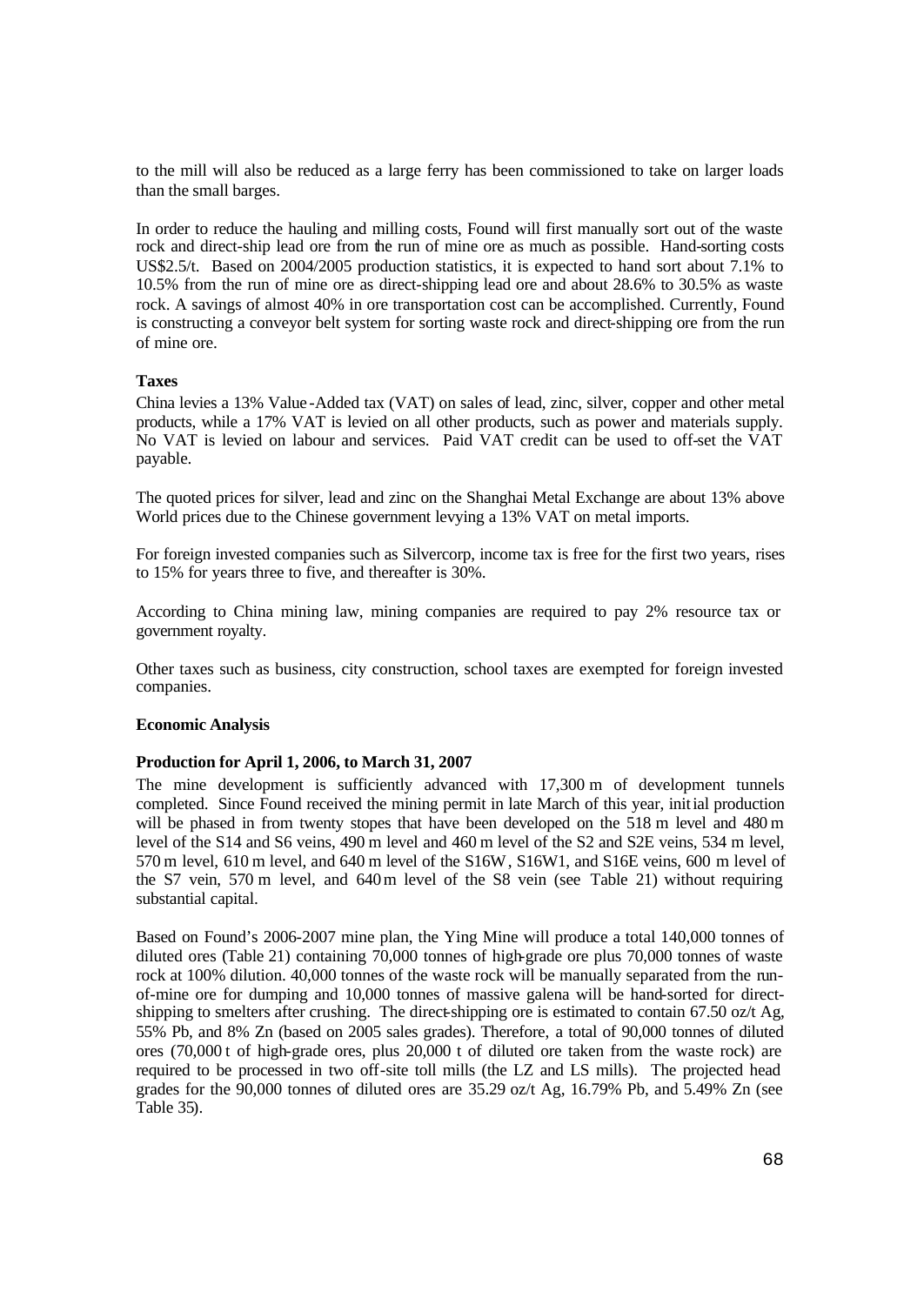### **Financial Summary for Life of Mine**

Using the total mining reserve in Table 14, a financial analysis of the Ying Project was made, which incorporated the cost estimate, metal recovery rates derived from actual custom milling, and the most recent Chinese tax schedules. The cash flow analysis for 6-year mine life is listed in Table 35.

Based on net meta l prices of US\$7.50/oz Ag (first year at US\$9.00/oz Ag), US\$0.38/lb Pb, and US\$0.71/lb Zn and assuming the total production cost of US\$40.94 per tonne mined for the first year and US\$36.73 per tonne mined thereafter, and using metal recovery rates of 95% for Pb, 90% for Ag, and 75% for Zn, Silvercorp's share (77.5%) of projected net profit is anticipated to be US\$26.2 million for the 1st year, US\$64.6 million for the 2nd year, US\$54.9 million for the 3rd, 4th and 5th years, and US\$45.2 million for the 6th year. The capital payback period is projected to be zero as the entire capital expenditure is projected to be financed from the first year's cash flow.

If lead and zinc revenues are used to cover the production cost, then unit silver production cost adjusted for lead and zinc credits is negative US\$5.02 to negative US\$4.72 per ounce. If lead and zinc are treated as free credits and only silver revenue is used to cover the production cost, then unit silver production cost is US\$1.62 per ounce.

# **Payback**

The capital expenditure of US\$13,511,471 is budgeted for mine production starting from the 2006/2007 fiscal year. Due to the extremely high-grade nature of the Ying Ore Body, the project essentially self-financed after the obligated capital contribution of US\$4 million and cash payment of US\$1.5 million for Silvercorp to earn its 77.5% interest in the project (through holding 77.5% of Found). According to the management, the cash position of Found at the end of March 2006 is US\$2.6 million with no debt. The capital required in 2006-2007 fiscal year is expected to be financed entirely by cash-flow generated from development and exploration tunneling and mine production; therefore, the payback period is zero.

|                                        |       | Year      | Year      | Year      | Year      | Year      | Year      |
|----------------------------------------|-------|-----------|-----------|-----------|-----------|-----------|-----------|
|                                        |       | 2006/2007 | 2007/2008 | 2008/2009 | 2009/2010 | 2010/2011 | 2011/2012 |
| <b>Ore Mined (tonne)</b>               |       | 140,000   | 300,000   | 300,000   | 300,000   | 300,000   | 300,000   |
| Grade                                  |       |           |           |           |           |           |           |
| Silver $(oz/t)$                        |       | 27.5      | 24.68     | 24.68     | 24.68     | 24.68     | 24.68     |
| Lead $(\% )$                           |       | 14.72%    | 13.24%    | 13.24%    | 13.24%    | 13.24%    | 13.24%    |
| Zinc $(\%)$                            |       | 4.10%     | 4.31%     | 4.31%     | 4.31%     | 4.31%     | 4.31%     |
| Less: Hand sorted waste rock, 28.6%    |       |           |           |           |           |           |           |
| of tonnes ore mined                    | 28.6% | 40,040    | 85,800    | 85,800    | 85,800    | 85,800    | 85,800    |
| Grade                                  |       |           |           |           |           |           |           |
| Silver $(oz/t)$                        |       |           |           |           |           |           |           |
| Lead $(\% )$                           |       |           |           |           |           |           |           |
| Zinc $(\%)$                            |       |           |           |           |           |           |           |
| Less: Hand sorted direct-shipping ore, |       |           |           |           |           |           |           |
| 7.1% of ore tonnes mined               | 7.1%  | 10,000    | 21,300    | 21,300    | 21,300    | 21,300    | 21,300    |
| Grade                                  |       |           |           |           |           |           |           |
| Silver $(oz/t)$                        |       | 67.50     | 67.50     | 67.50     | 67.50     | 67.50     | 67.50     |
| Lead $(\%)$                            |       | 55%       | 55%       | 55%       | 55%       | 55%       | 55%       |
| Zinc $(\%)$                            |       | 8%        | 8%        | 8%        | 8%        | 8%        | 8%        |
| Ore to be shipped and milled (tonne)   |       | 89,960    | 192,900   | 192,900   | 192,900   | 192,900   | 192,900   |
| <b>Grade</b>                           |       |           |           |           |           |           |           |

**Table 35: Cash Flow Analysis For Ying Project (US\$)**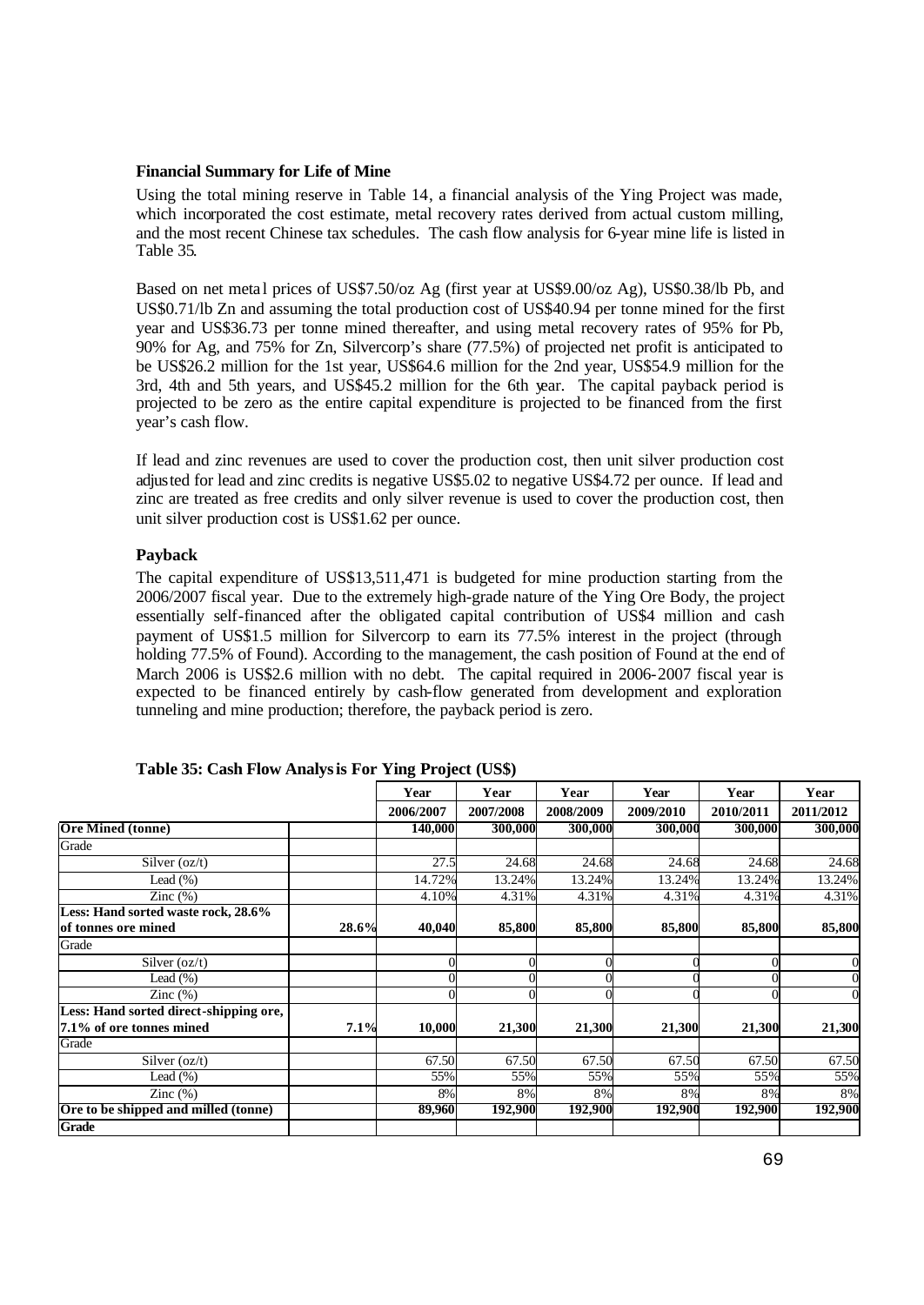|                                             |       | Year             | Year             | Year             | Year             | Year             | Year             |
|---------------------------------------------|-------|------------------|------------------|------------------|------------------|------------------|------------------|
|                                             |       | 2006/2007        | 2007/2008        | 2008/2009        | 2009/2010        | 2010/2011        | 2011/2012        |
|                                             |       |                  |                  |                  |                  |                  |                  |
| Silver $(oz/t)$<br>Lead $(\%)$              |       | 35.29<br>16.79%  | 30.93<br>14.52%  | 30.93<br>14.52%  | 30.93<br>14.52%  | 30.93<br>14.52%  | 30.93<br>14.52%  |
|                                             |       | 5.49%            |                  |                  |                  | 5.82%            |                  |
| Zinc $(\%)$<br><b>Milling recovery rate</b> |       |                  | 5.82%            | 5.82%            | 5.82%            |                  | 5.82%            |
| Silver                                      |       |                  |                  |                  |                  |                  |                  |
| Lead                                        |       | 90.00%<br>95.00% | 90.00%<br>95.00% | 90.00%<br>95.00% | 90.00%<br>95.00% | 90.00%<br>95.00% | 90.00%<br>95.00% |
| Zinc                                        |       | 75.00%           | 75.00%           | 75.00%           | 75.00%           | 75.00%           | 75.00%           |
| <b>Metal products</b>                       |       |                  |                  |                  |                  |                  |                  |
| Silver produced from direct-shipping ore    |       |                  |                  |                  |                  |                  |                  |
| (oz)                                        |       | 675,000          | 1,437,750        | 1,437,750        | 1,437,750        | 1,437,750        | 1,437,750        |
| Lead produced from direct-shipping ore      |       |                  |                  |                  |                  |                  |                  |
| (lb)                                        |       | 12,100,000       | 25,773,000       | 25,773,000       | 25,773,000       | 25,773,000       | 25,773,000       |
| Silver produced from milled ore (oz)        |       | 2,857,500        | 5,369,625        | 5,369,625        | 5,369,625        | 5,369,625        | 5,369,625        |
| Lead produced from milled ore (lb)          |       | 31,575,720       | 58,530,450       | 58,530,450       | 58,530,450       | 58,530,450       | 58,530,450       |
| Zinc produced from milled ore (lb)          |       | 8,151,000        | 18,522,900       | 18,522,900       | 18,522,900       | 18,522,900       | 18,522,900       |
| <b>Total metal products</b>                 |       |                  |                  |                  |                  |                  |                  |
| Total silver produced (oz)                  |       | 3,532,500        | 6,807,375        | 6,807,375        | 6,807,375        | 6,807,375        | 6,807,375        |
| Total lead produced (lb)                    |       | 43,675,720       | 84,303,450       | 84,303,450       | 84,303,450       | 84,303,450       | 84,303,450       |
| Total zinc produced (lb)                    |       | 8,151,000        | 18,522,900       | 18,522,900       | 18,522,900       | 18,522,900       | 18,522,900       |
| Metal prices (US\$)(net of smelter          |       |                  |                  |                  |                  |                  |                  |
| charges and value-added tax)                |       |                  |                  |                  |                  |                  |                  |
| Silver (US\$/oz) (\$10/oz x 75%)            |       | 9.00             | 7.50             | 7.50             | 7.50             | 7.50             | 7.50             |
| Lead (US\$/lb) (\$0.50/lb x 76%)            |       | 0.38             | 0.38             | 0.38             | 0.38             | 0.38             | 0.38             |
| Zinc (US\$/lb)(\$1.015/lb x 70%)            |       | 0.71             | 0.71             | 0.71             | 0.71             | 0.71             | 0.71             |
| <b>Revenue (US\$)</b>                       |       |                  |                  |                  |                  |                  |                  |
|                                             |       |                  |                  |                  |                  |                  |                  |
| Silver (US\$)                               |       | 31,792,500       | 51,055,313       | 51,055,313       | 51,055,313       | 51,055,313       | 51,055,313       |
|                                             |       |                  |                  |                  |                  |                  |                  |
| Lead (US\$)                                 |       | 16,596,774       | 32,035,311       | 32,035,311       | 32,035,311       | 32,035,311       | 32,035,311       |
|                                             |       |                  |                  |                  |                  |                  |                  |
| Zinc (US\$)                                 |       | 5,791,286        | 13,160,520       | 13,160,520       | 13,160,520       | 13,160,520       | 13,160,520       |
| Total revenue (us\$)                        |       | 54,180,559       | 96,251,144       | 96,251,144       | 96,251,144       | 96,251,144       | 96,251,144       |
|                                             |       |                  |                  |                  |                  |                  |                  |
| Mining cost (US\$13.38/t)                   | 13.38 | 1,873,200        | 4,014,000        | 4,014,000        | 4,014,000        | 4,014,000        | 4,014,000        |
|                                             |       |                  |                  |                  |                  |                  |                  |
| Sustaining capital cost (US\$8/t)           | 8.00  | 1,120,000        | 2,400,000        | 2,400,000        | 2,400,000        | 2,400,000        | 2,400,000        |
| Custom milling cost (US\$18.50/t)           | 18.50 | 1,664,260        |                  |                  |                  |                  |                  |
| Milling cost using own mill                 |       |                  |                  |                  |                  |                  |                  |
| (US\$11.93/t)                               | 11.93 |                  | 2,301,297        | 2,301,297        | 2,301,297        | 2,301,297        | 2,301,297        |
|                                             |       |                  |                  |                  |                  |                  |                  |
| Shipping cost (US\$4.33/t)                  | 4.33  | 389,527          | 835,257          | 835,257          | 835,257          | 835,257          | 835,257          |
|                                             |       |                  |                  |                  |                  |                  |                  |
| Admin + general $(US$4/t)$                  | 4.00  | 560,000          | 1,200,000        | 1,200,000        | 1,200,000        | 1,200,000        | 1,200,000        |
| Hand sorting cost $(\$2.5/t)$ for waste     |       |                  |                  |                  |                  |                  |                  |
| rock (US\$)                                 | 2.50  | 100,100          | 214,500          | 214,500          | 214,500          | 214,500          | 214,500          |
| Hand sorting cost (\$2.5/t) for direct-     |       |                  |                  |                  |                  |                  |                  |
| shipping ore (US\$)                         | 2.50  | 25,000           | 53,250           | 53,250           | 53,250           | 53,250           | 53,250           |
| Total production cost (US\$)                |       |                  | 11,018,304       | 11,018,304       |                  | 11,018,304       | 11,018,304       |
|                                             |       | 5,732,087        |                  |                  | 11,018,304       |                  |                  |
| <b>Resource tax (us\$)</b>                  | 2.00% | 1,083,611        | 1,925,023        | 1,925,023        | 1,925,023        | 1,925,023        | 1,925,023        |
|                                             |       |                  |                  |                  |                  |                  |                  |
| Pre-income tax net profit (US\$)            |       | 47,364,861       | 83,307,817       | 83,307,817       | 83,307,817       | 83,307,817       | 83,307,817       |
| Income tax rate                             |       | 0%               | $\overline{0\%}$ | 15%              | 15%              | 15%              | 30%              |
| Income tax payable (US\$)                   |       |                  |                  | 12,496,173       |                  | 12,496,173       | 24,992,345       |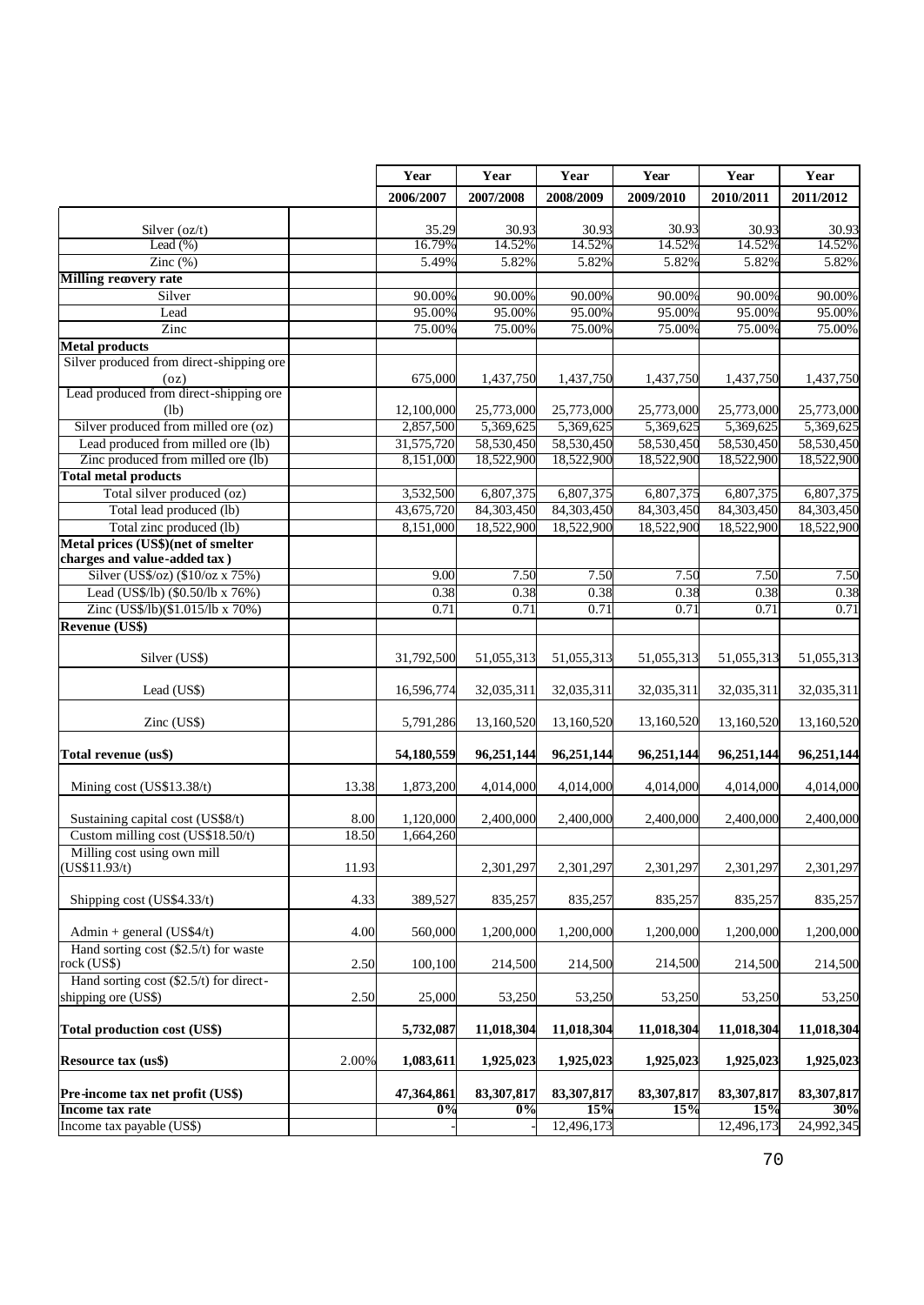|                                                               |            | Year       | Year       | Year       | Year       | Year       | Year       |
|---------------------------------------------------------------|------------|------------|------------|------------|------------|------------|------------|
|                                                               |            | 2006/2007  | 2007/2008  | 2008/2009  | 2009/2010  | 2010/2011  | 2011/2012  |
|                                                               |            |            |            |            | 12,496,173 |            |            |
| Net profit after income tax (US\$)                            |            | 47,364,861 | 83,307,817 | 70,811,645 | 70,811,645 | 70,811,645 | 58,315,472 |
| Silvercorp's share $(77.5%)$ of net profit                    |            |            |            |            |            |            |            |
| after income tax (US\$)                                       |            | 36,707,767 | 64,563,558 | 54,879,024 | 54,879,024 | 54,879,024 | 45,194,491 |
| Less: Capital expenditure for future<br>development (US\$)    |            | 13,511,471 |            |            |            |            |            |
| Net cash flow for 100% Ying                                   |            | 33,853,390 | 83,307,817 | 70,811,645 | 70,811,645 | 70,811,645 | 58,315,472 |
| Silvercorp's share of cash flow                               |            |            |            |            |            |            |            |
| $(77.5\%)$ (US\$)                                             |            | 26,236,377 | 64,563,558 | 54,879,024 | 54,879,024 | 54,879,024 | 45,194,491 |
| Unit silver production cost                                   | US\$/oz    | 1.62       | 1.62       | 1.62       | 1.62       | 1.62       | 1.62       |
| Unit silver production cost adjusted for<br>by-product credit | $US\%$ /oz | $-4.72$    | $-5.02$    | $-5.02$    | $-5.02$    | $-5.02$    | $-5.02$    |

# **Mine Life**

Based on the measured plus indicated resources presented in this report and using a 100% dilution factor and a 95% recovery rate for the high-grade resources, the mining resources were calculated to be 1,542,078 tonnes grading 767 g/t (24.68 oz/t) Ag, 13.24% Pb and 4.31% Zn. Based on a mining rate of 140,000 tonnes for the 2006/2007 fiscal year and 300,000 tonnes per year thereafter (total 1,640,000 tonne ore mined), the resources will sustain mine production for the Ying Mine for about six years. The 97,922 tonne short fall is expected to be filled by converting part of the inferred resource to measured plus indicated resources as exploration progresses.

Based on geological interpretation and understanding of the Ying Property and its similarity to the Coeur d'Alene silver district in Idaho, the aggressive tunneling and drilling program recommended in this report for the 2006/2007 year could convert a substantial amount of the inferred resource to measured plus indicated resource thereby extending the mine life far beyond six years.

# **INTERPRETATION AND CONCLUSIONS**

From August 2004 to April 2006, Silvercorp completed 27,697 m of underground workings and 17,697 m of underground and surface drilling, defining high-grade silver-lead-zinc resources in 14 veins averaging 0.42 m thick. This mineralization is hosted by quartz-carbonate veins cutting Precambrian-age gneisses, and is similar to the important mesothermal vein system of the famous Coeur d'Alene District in the northwest United States.

New resource calculations presented in this report consist of measured plus indicated resources of 811,620 tonnes with an average grade of 1,535 g/t Ag, 26.53% Pb, and 8.53% Zn in veins averaging 0.42 m wide. The contained metals for the measured plus indicated resources are 40.04 million ounces of Ag, 215,294 tonnes of Pb, and 69,249 tonnes of Zn. The inferred resource is 1,241,304 tonnes with a grade of  $1,426$  g/t Ag,  $25.37\%$  Pb,  $9.41\%$  Zn in veins averaging 0.45 m wide. This inferred resource contains 56.91 million ounces of Ag, 314,915 tonnes of Pb, and 116,818 tonnes of Zn, reflecting more than a 100% increase from one year ago (Broili, 2005).

During the past two-year period, the Ying Project has rapidly expanded the silver-lead-zinc resource. This is due to tunneling along the veins, declines and raises along the veins, and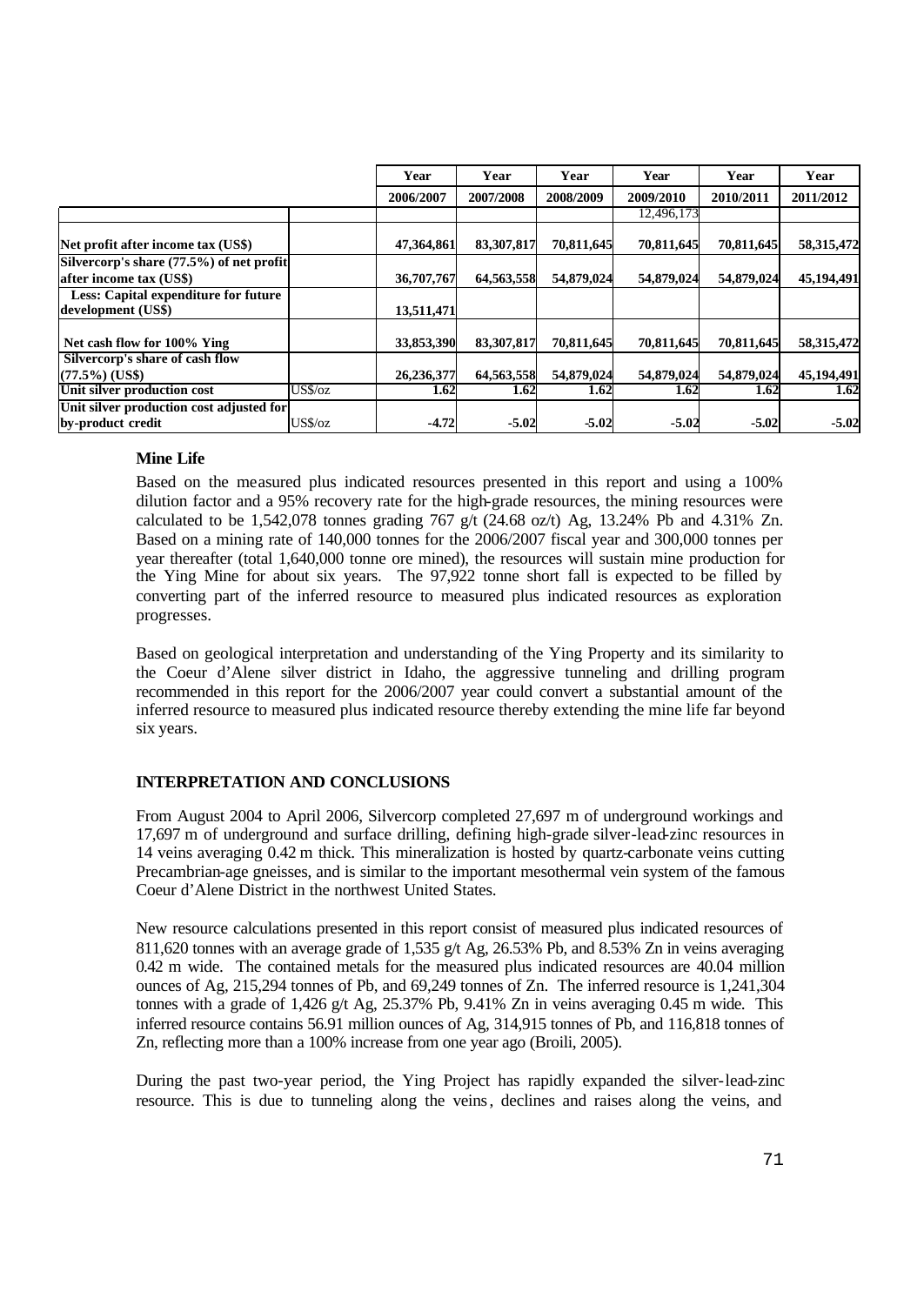crosscuts which intersected new veins. By continuing a similar level of exploration, existing veins will likely be expanded and new veins discovered.

Of 27,574 m of tunnels completed since August 2004, about 17,300 m are mining development tunnels. The mine development is sufficiently advanced so that upon receiving the mining permit, preliminary production started from ten of the more than 20 initial stopes developed at various levels on seven different veins.

The custom milling of 40,711 tonnes of diluted by-product ore extracted from exploration and development tunnels indicated that Ag, Pb, and Zn contained in the Ying Veins can be easily recovered. The Pb-Ag and Zn concentrates produced satisfy the requirements of smelters. This milling test also confirmed that it is economic to use off-site floatation mills to treat diluted ores.

Concentrate sales contracts have been signed with several lead and zinc smelters on terms of delivery at mine site against cash advance from smelters. The payable prices for lead, silver and zinc metals in are 76%, 75% and 70% respectively of spot prices quoted on the Shanghai Metal Exchange ("SME").

Currently, sixteen shrinkage stopes are currently being mined at the Ying Mine. An additional four stopes are expected to be mined within  $\overline{23}$  months, at which point a phase one mining capacity of 600 tpd will be achieved. Given enough time, it is reasonable to assume the company can reach its production goal without incurring substantial capital cost. Production for the first three years is planned to come mainly through horizontal portals; thereafter, shafts will be used.

Three shafts equipped with hoists are being sunk and are expected to reach their intended depth of 210 m by the end of 2006. The shafts will each be 3.8m in diameter, each capable of hauling 150,000 tonnes of material per year (based on 300 days/year).

Using the measured plus indicated resources presented in this report, a 100% dilution factor and 95% recovery rate for the high-grade resources, a potentially mineable measured plus indicated resource is calculated to be 1,542,078 tonnes grading 767 g/t (24.68 oz/t) Ag, 13.24% Pb and 4.31% Zn. Assuming a mining rate of 140,000 tonnes for the 2006/2007 fiscal year and 300,000 tonnes per year thereafter, the resources at Ying could sustain mine production for about six years. The 97,922 tonne short fall is expected to be filled by converting part of the inferred resource to measured or indicated resource. With geological interpretation and understanding of the Ying Property and considering its similarity to the Coeur d'Alene District in Idaho, the aggressive tunneling and drilling program recommended in this report for 2006/2007 could extend the mine life far beyond six years.

A 600 tpd mill being constructed 17 km from the Ying Property is expected to be completed by the end of March 2007. During the first year of production, custom mills will be used to process ore. Starting April 2007, Found's own 600 tpd flotation mill is expected to start producing its own Pb-Ag and Zn concentrates.

Based on net metal prices of US\$7.50/oz Ag, US\$0.38/lb Pb, and US\$0.71/lb Zn, and assuming production cost of US\$40.94 per tonne mined for the first year and US\$36.73 per tonne mined thereafter, with recovery rates of 95% for Pb, 90% for Ag, and 75% for Zn, Silvercorp's share (77.5%) of projected net profit is anticipated to be US\$26.2 million for the 1st year, US\$64.6 million for the 2nd year, and US\$54.9 million for each of the 3rd, 4th, and 5th years, and US\$45.2 million for the 6th year. The capital payback period is projected to be zero as all the capital expenditures are projected to be financed from the first year's cash flow. For foreign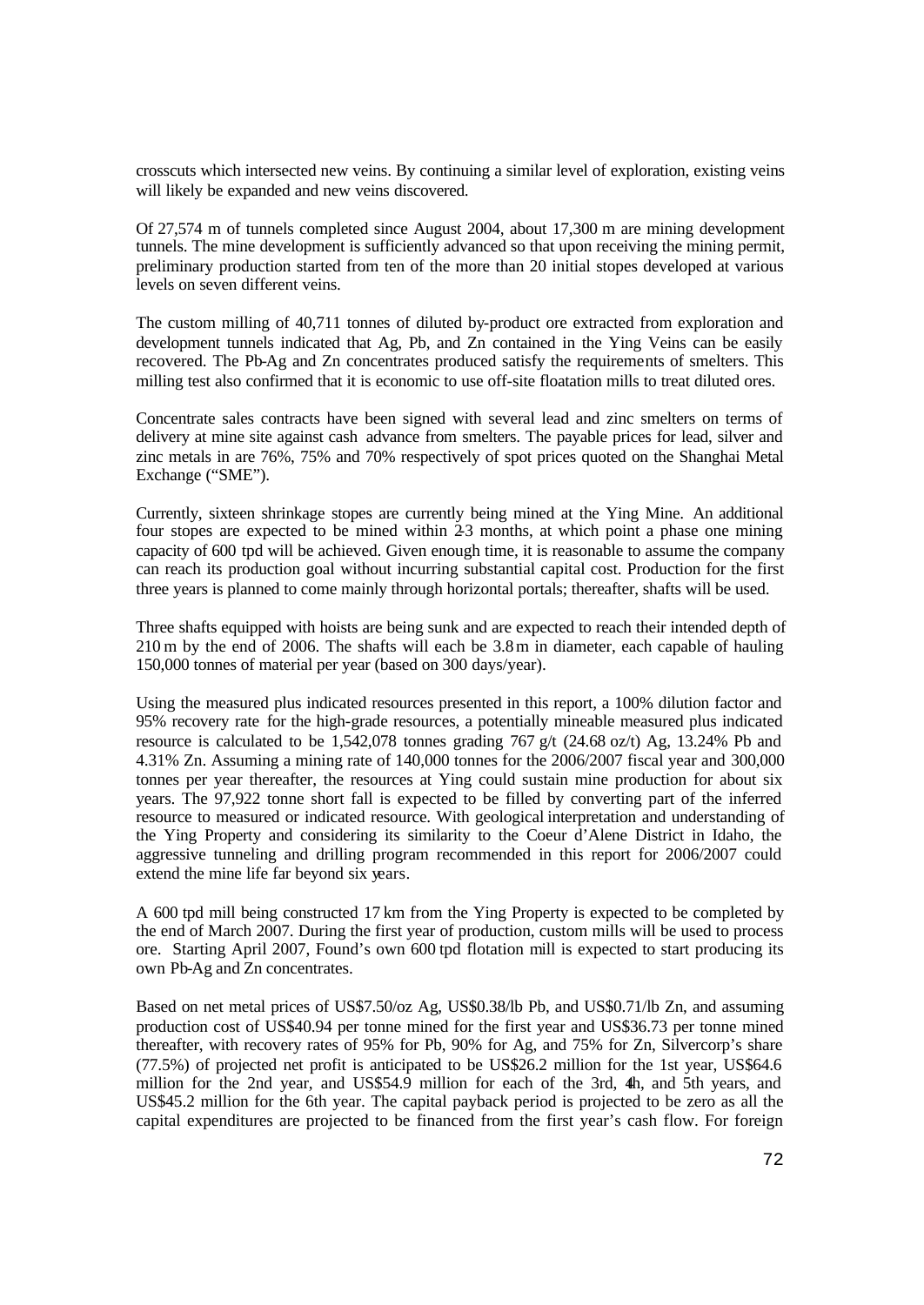invested companies such as Found, income is tax-free for the first two years, taxable at 15% in years 3 to 5, and taxable at 30% thereafter. However, this projection is based on mineral resources which are not mineral reserves, and therefore do not have demonstrated economic viability.

If revenue from lead and zinc is used to cover production cost, then unit silver production cost adjusted for lead and zinc credit is projected to be negative US\$5.02 to negative US\$4.72 per ounce. If lead and zinc are treated as free credits and only silver revenue is used to cover the production cost, then the unit silver production cost is projected to be US\$1.62 per ounce.

We consider Ying to be a property of merit, representing an advanced and production stage project.

#### **RECOMMENDATIONS**

Along with capital budgets of US\$13,511,471 for the mine development and proposed mill, the authors reviewed Found's work program in collaboration with Mr. Myles Gao and recommend the following exploration plan and budget. The program is designed to upgrade inferred mineral resources to measured and indicated resources and discover additional mineral resources in the Ying Project Area. The recommended Phase 3 Exploration Program for 2006 totals US\$2.85 million and is presented as follows:

- 1) Exploration tunnels on known veins: 10,790 m of underground tunneling is planned with a budget of US\$1.1 million (about US\$102 per meter). These cross-cutting and drifting tunnels will be developed on the 14 known mineralized veins through access tunnels CM101, CM102, CM103, PD650, PD680, PD700, YPD01, YPD02, YM01 at the SGX (Sha Gou) Area and C29 and C31 veins at the Si Dao Gou (SDG) Area with intentions of upgrading and expanding silver resources from the veins.
- 2) Exploration tunnels on 12 veins at a budget of US\$0.67 million: 4,540 m of tunnels have been designed to intersect at the northeast end of veins S9, S11, S12, S13, S14 and the S8 vein at the Yue Liang Gou Camp (YLG). A further 2,100 m of tunnels will be developed at the southwest end of S8 vein to detect the seven northeast trending veins at the Hou Zhang Gou Camp (HZG) where massive galena lenses with more than 80 oz/t Ag were recently discovered.
- 3) Drilling: US\$1.08 million for 32,800m of drilling are planned, averaging US\$33 per meter. The drilling includes 71 underground holes totaling 25,705m and 16 surface holes totaling 7,090 m. Underground drill holes together with exploration tunnels are designed to test the continuity of different mineralized veins down-dip and along strike, to further upgrade mineral resource categories and convert the resources to reserves.

#### --- **END of EXTRACT** ---

#### Exploration and Development

The current progress on the Company's Ying Project including the results of the Ying Report extracted above was updated in the new releases on May 30, 2006. The Company is currently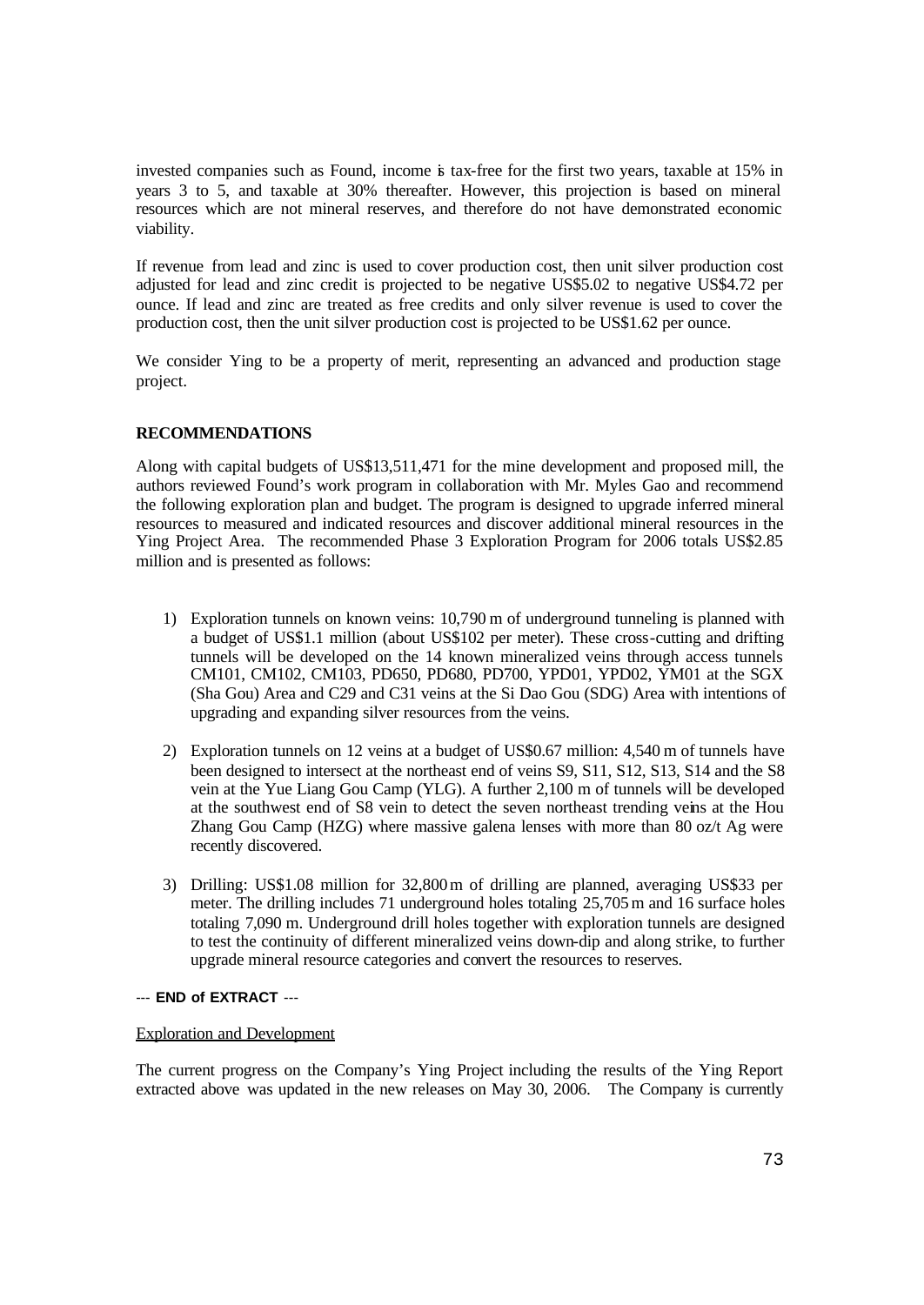developing the Ying Mine. Tunnelling, drilling and development work is being carried out in accordance with the recommendations of the Ying Report.

### *RHW Property. Henan Province*

On October 12, 2005 the Issuer announced it's 77.5% owned pint venture company, Henan Found Mining Co. Ltd, had signed an agreement to acquire 100% of the RHW Silver-Gold permit, which covers 6.39 square kilometres (km) adjacent to the northeast boundary of the Ying Project, about 10 km northeast of the main SGX camp. The purchase price is approximately US\$220,000. The agreement is subject to approval by Chinese government agencies and regulatory authorities.

Surface mapping and trenching and limited tunnelling carried out by Henan Non-ferrous Metals Geological Bureau ("HNMGB") defined five northeast and one north-south trending mineralized veins. The veins range from 460 to 3,600 meters (m) in length and 0.3 to 2.0m in width with the best intercept obtained on vein C8 grading 1,161 grams/tonne (g/t) silver (Ag), 1.15 g/t gold (Au), and 6.06% lead (Pb) over 1.5m width.

Most of the assay results are from samples taken at or near the surface. Ongoing work on the veins in the SGX area has shown vein sample assays from surface to be significantly lower than those from underground tunnels exposing the same vein. The NI 43-101 report on the Ying project by Chris Broili, C.P. Geo, L.P. Geo., commented on this phenomena, attributing it in part to surface leaching.

Reported assays results from channel sampling of quartz carbonate in trench and tunnel on the selected veins are as follows.

|                |            |                      | <b>True Width</b> |            |          |        |
|----------------|------------|----------------------|-------------------|------------|----------|--------|
| Vein#          | Length (m) | <b>Trench/Tunnel</b> | (m)               | Ag $(g/t)$ | Au (g/t) | Pb (%) |
| C <sub>4</sub> | 3,600      | <b>TC12</b>          | 0.9               | 68         | 0.18     | 2.73   |
|                |            | K <sub>12</sub>      | 0.7               | 113        | 0.38     | 2.72   |
|                |            | K <sub>15</sub>      | 1.0               | 728        | 0.35     | 7.11   |
|                |            | K <sub>16</sub>      | 0.8               | 211        | 1.39     | 3.75   |
|                |            | <b>TC11</b>          | 2.0               | 164        | 12.05    | 1.63   |
| C <sub>8</sub> | 1,200      | CPD202               | 1.5               | 1161       | 1.15     | 6.06   |
| C <sub>9</sub> | 650        | CTC <sub>15</sub>    | 0.3               | 29         | 1.95     | 0.11   |
|                |            | <b>CPD201</b>        | 0.5               | 50         | 5.95     | 0.35   |
|                |            | D <sub>1008</sub>    | 0.6               | 15         | 7.16     | 0.08   |

All of trench and tunnel samples were collected by the HNMGB's geologists, with samples taken over 100 – 400m spacing. Sample preparation and analysis was done by the No. 1 Team Assay Labs of HNMGB, located in Anyang City, 180 km north of Zhengzhou, the capital city of Henan Province. The lab is fully accredited and certified by the Chinese Government and is well known and respected for their analytical work in China. All of these sample results were obtained from work programs previously carried out by HNMGB and are believed to be reliable, however Silvercorp has yet to carry out its own verification of the results. The grades reported should not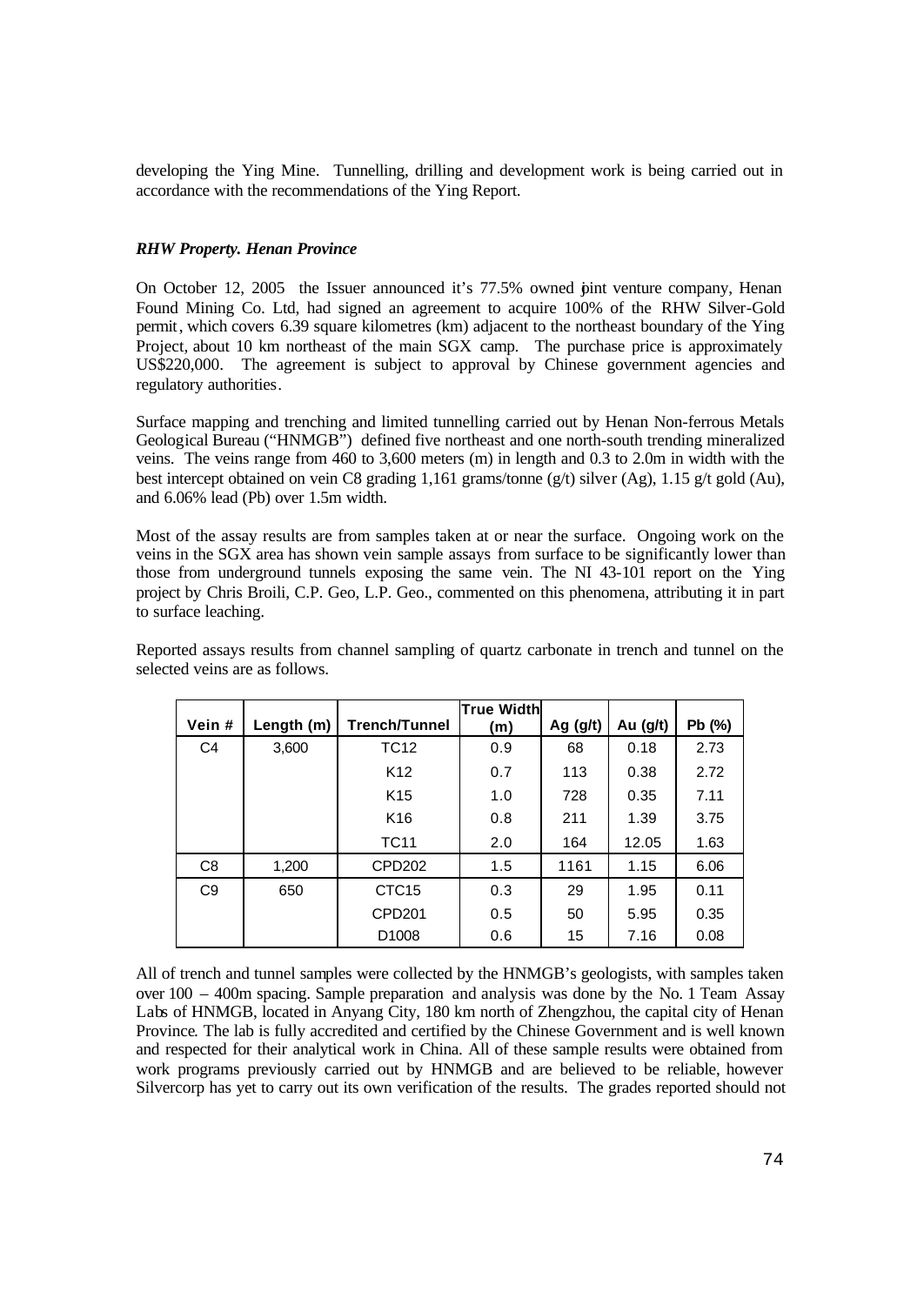be relied on as representative of the vein lengths reported in the accompanying Table. The Company will report the results of its own verif ication sampling when available.

Up to March 31, 2006, the Company made cash contributions of US\$4,001,600 (\$4,833,516) to HFMC and paid US\$1,500,000 (\$1,767,652) to the Chinese partner.

#### *Hou Ping Gou Project, Henan Province, China*

#### **Acquisition of Hou-Ping Gou Mine**

On March 31, 2006, the Company through its 100% subsidiary Victor Resources Ltd. ("Victor Resources"), entered a cooperative joint venture agreement with a private Chinese company, Luoning Huatai Mining Development Co. Ltd. ("HT Mining") to acquire a 60% interest in the Hou Ping Gou silver/lead/zinc Mine ("HPG Mine"), located approximately 3 km east of the main SGX camp of the Ying Project, Henan Province, China. Under the agreement the parties will incorporate a cooperative joint venture company, Henan Huwei Mining Co. Ltd. ("JV Company"), to hold the interest in the HPG Mine. Victor Resources has the right to earn a 60% interest in the JV Company, with HT Mining holding a 40% interest in exchange for its contribution of the HPG Mine assets and permits to the JV Company. A total of RMB ¥42,000,0000 (CDN\$6,000,000 @ CDN7.00/RMB) is payable in installments timed with the execution of the formal joint venture agreement, receipts of government approvals, issuance of the business licence for the JV Company and transfer of the exploration and mining permits to the JV Company. The Company will take over control and operation of the HPG Mine upon issuance of the JV Company's business licence. Once the Company has acquired its 60% interest, any future profit and funding requirement will be shared based on a 60%-40% ratio with provision for dilution of a party's interest if such party fails to contribute capital when required. The acquisition remains subject to receipt of all necessary government approvals to the JV Agreement, the issuance of a business licence for the JV Company and the transfer of the property rights to the JV Company. Details of the HPG Mine are contained in the Company's March 13, 2006 press release.

On May 3, 2006, the Company announced that it has signed a final cooperative joint venture contract with a private Chinese company, HT Mining to acquire a 60% interest in the HPG silver (Ag)–gold (Au)–lead (Pb) properties, located within the Ying Silver Project area, Henan Province, China, by paying a total of RMB¥42,000,000 (CDN\$6 million @ CDN7.0/RMB) to HT Mining in instalments, timed with the signing of the final joint venture contract, receipts of government approvals, issuance of the business license for the joint venture (JV) Company and transfer of the exploration and mining permits to the JV Company.

The Company will take over control of the operation upon receipt of a business license for the JV Company. Once the Company has acquired its 60% interest, any future profit and funding requirement will be shared based on a 60%-40% ratio with a straight line dilution clause. The HPG properties include two adjacent mining licenses (0.1453  $\text{km}^2$  and 0.3878  $\text{km}^2$ ) which hold lead, and lead-silver mining rights, respectively, one exploration permit  $(5.86 \text{ km}^2)$  surrounding the mining licenses, a 200 t/day ore dressing flotation mill and associated equipment and facilities.

A National Instrument (NI) 43-101 technical report on the HPG properties prepared by SRK Consulting has also been received. Highlights of the assay results from the report on checking samples and historical drill core include (see Tables 1 and 2 for detail):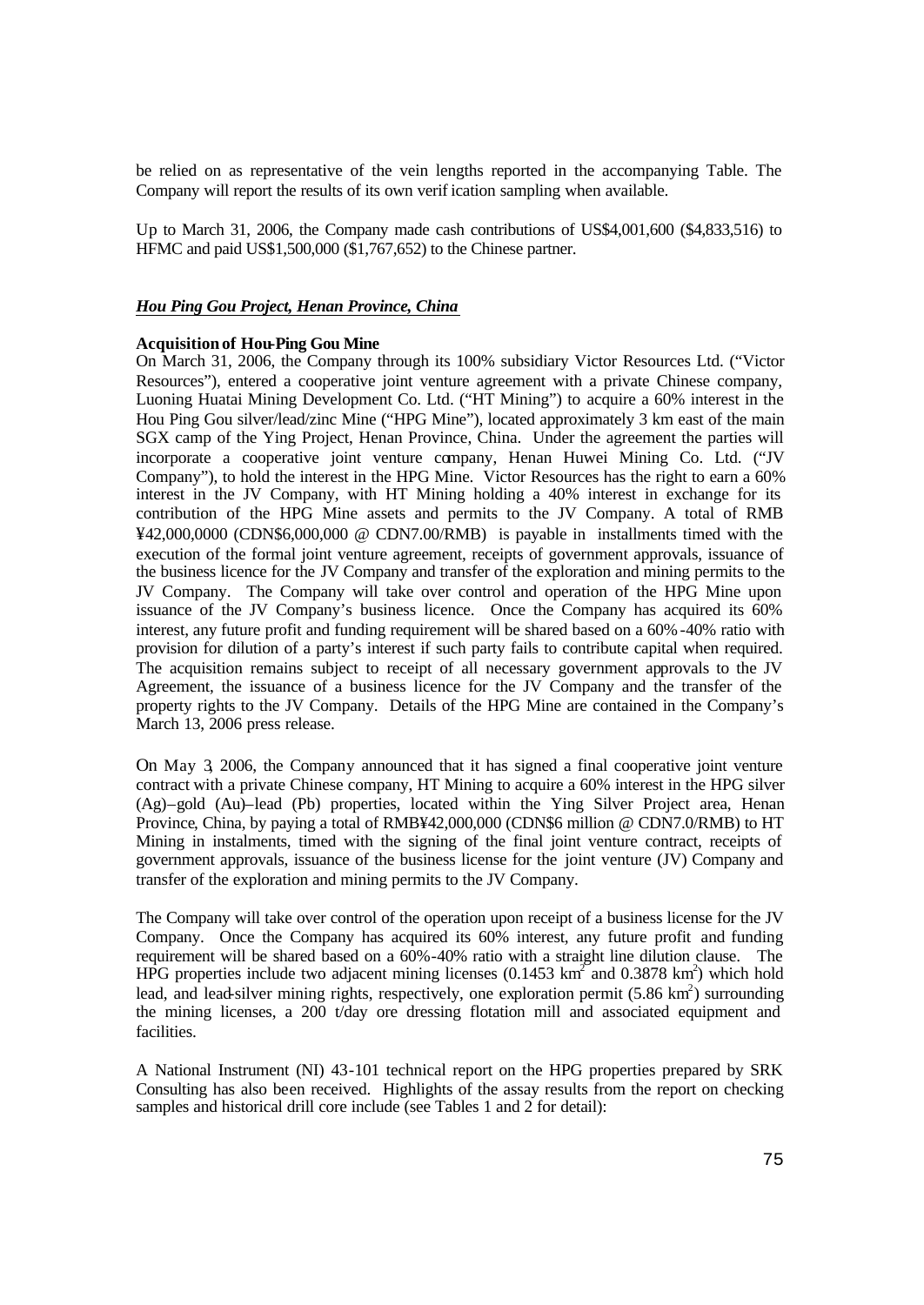On the H17 vein, tunneling on the 500 metre (m) level (500 L) intercepted 1.5m, horizontal width. grading 8.54 gram per tonne (g/t) gold (Au), 191.7 g/t silver (Ag) and 20.44% lead (Pb)

On the H15 vein, tunneling on the 686m level (686 L) intercepted 1.0m, horizontal width, grading 8.50 g/t Au, 221.6 g/t Ag, 37.54% Pb, 0.65% zinc (Zn) and 0.26% copper (Cu)

On the H16 vein, historical drill hole ZK1505 intercepted 2.5m grading 51.97  $g/t$  Au, 82.7 g/t Ag, 3.85% Pb,

The following summarizes the NI 43-101 Technical Report:

The HPG properties are located in Qinling silver-lead mineralization belt, and the extension of Silvercorp's YING property, and possess the same geological conditions as the YING property. Previous exploration work including surface trenching, diamond core drilling, and tunnelling by No. 1 Geological Brigade of Henan Bureau of Non-ferrous Geological Exploration during 1988 to 1999 has defined more that 20 veins with silver-gold-lead mineralization in the HPG properties.

#### **Exploration Potential**

During SRK's site visit, the mining activities were on 720m, 570m, 540m and 420m levels, and exploration was on 698m, 630m, 500m, 460m, and 380m levels for H15 and H17 veins (Table 1). SRK learned that the underground workings above 420m levels are used to explore and mine H15 vein, and tunnels below 500 L are used to explore and mine H17 vein. SRK was told that H17 vein above the 500 L has not been explored. SRK observed some exposure of mineral bodies in existing tunnels

During the site visit, SRK took 55 check samples from ore chutes of mining stopes, exposed veins generally on the ceilings of drifts, and outcrops on the surfaces within the HPG properties. Analytical results of the check samples taken from ore chutes in general returned high grades of lead and/or gold. Most of the continuous chip samples taken from the ceilings of underground workings also returned good assays, indicating that there are in-situ mineralized zones.

For H17 vein, samples taken at the 500 L, the top-most level, returned high grades of gold and good grades of lead and silver (see Table 1), indicating that the potential of the vein upward is good; and samples taken on 380 L which is the lowest level in the mine over about 135m along strike contain high grades of lead, gold, silver, zinc and copper, indicating a great potential of the body to extend to depth.

Previous trenching and drilling intercepted significant gold mineral zones in H16 vein (see Table 2) in the south-western extension of the HPG mine, and lead mineralization in H17 vein in the northeastern extension of the mine. Considering that previous drilling programs were conducted at 160m spacing in the north-eastern extension area, and that mineable mineralized bodies are commonly 70 to 100m long, further exploration is warranted in the area. There are also other veins, such as H20 that have not been tested by drilling. Therefore there is a potential to host gold-silver-lead mineralization in the extensions within the exploration permit area.

**Table 1. Assaying Results for the Checking Sample of H17 and H15 Veins by SRK**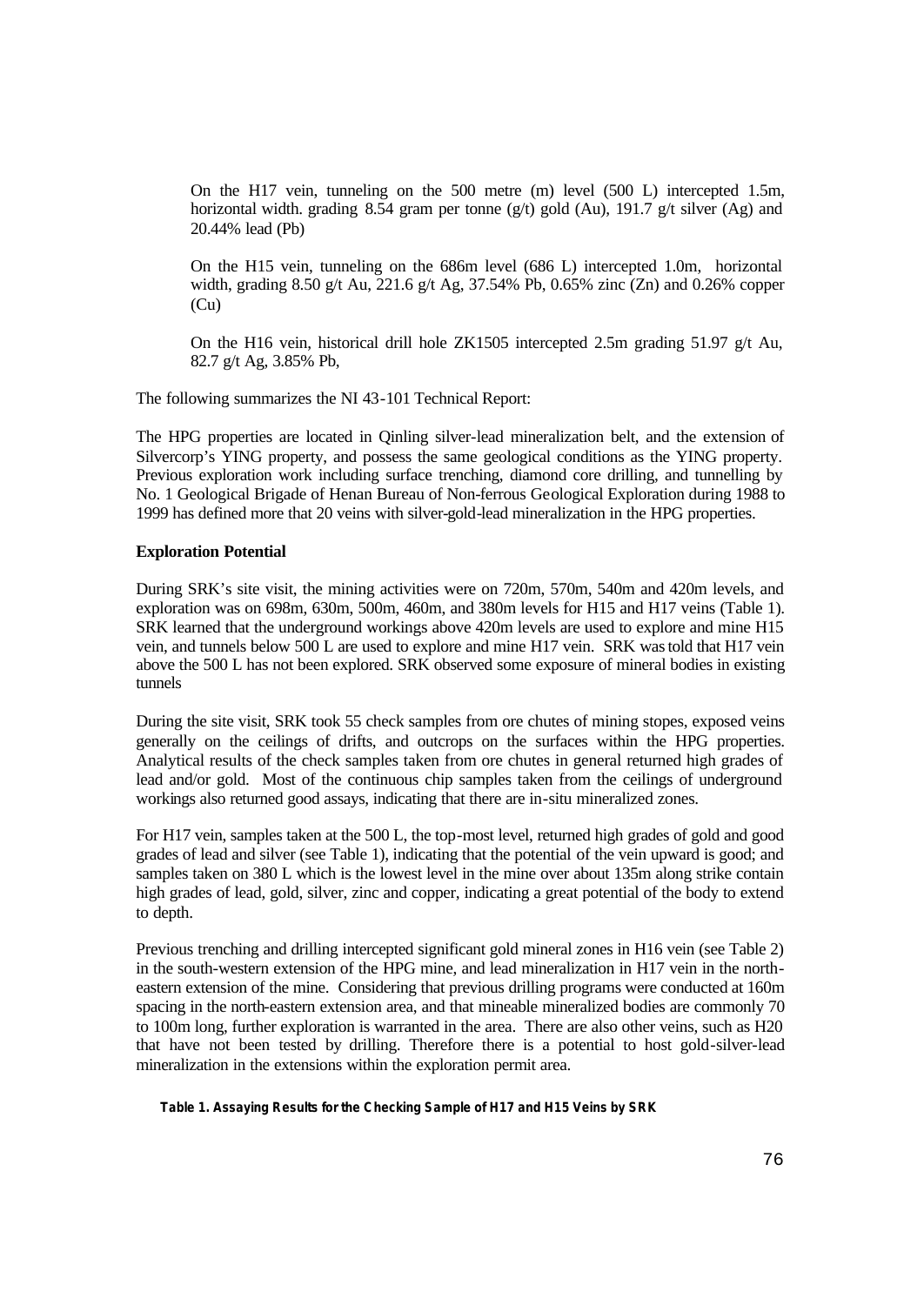| Vein            | Sample No.     | <b>Elevation</b><br>(m level) | Horizontal<br>Width | Au    | Ag    | Pb    | Zn       | Cu     |
|-----------------|----------------|-------------------------------|---------------------|-------|-------|-------|----------|--------|
|                 |                |                               | (m)                 | (g/t) | (g/t) | (%)   | $(\%)$   | $(\%)$ |
|                 | HPG1701        | $500\,\mathrm{L}$             | 1.5                 | 8.54  | 191.7 | 20.44 | 0.13     | 0.16   |
|                 | HPG1702        | 500L                          | Ore chute           | 8.96  | 107.7 | 2.01  | 0.56     | 0.13   |
|                 | HPG1703        | 500L                          | Ore chute           | 5.42  | 179.8 | 11.54 | 1.90     | 0.50   |
|                 | HPG1704        | 500L                          | Ore chute           | 5.39  | 123.3 | 3.29  | 0.89     | 0.22   |
|                 | HPG1705        | $500\,\mathrm{L}$             | Ore chute           | 5.94  | 75.0  | 1.41  | 0.20     | 0.41   |
|                 | HPG1706        | 500L                          | Ore chute           | 6.86  | 439.7 | 5.09  | 0.55     | 0.40   |
|                 | HPG1707        | 500L                          | 1.45                | 2.29  | 133.0 | 5.22  | 0.31     | 0.25   |
|                 | <b>HPG1708</b> | $500\,\mathrm{L}$             | 0.83                | 0.51  | 39.0  | 5.57  | 0.05     | 0.34   |
|                 | HPG1709        | 500L                          | 1.6                 | 1.94  | 206.3 | 12.63 | 1.63     | 0.43   |
|                 | HPG1710        | 420 L                         | 1.3                 | 2.47  | 209.3 | 22.80 | 0.07     | 0.25   |
|                 | HPG1711        | 380L                          | 1.4                 | 0.35  | 8.0   | 0.30  | 0.18     | 0.01   |
| H <sub>17</sub> | HPG1712        | 380L                          | 0.75                | 0.42  | 11.9  | 0.16  | 0.01     | 0.04   |
|                 | HPG1713        | 380L                          | 1.3                 | 0.90  | 55.6  | 14.43 | 0.10     | 1.04   |
|                 | HPG1714        | 380L                          | $\mathbf{1}$        | 2.90  | 226.6 | 14.53 | 1.34     | 0.50   |
|                 | HPG1715        | 380L                          | 0.9                 | 0.66  | 63.1  | 2.49  | 1.05     | 0.44   |
|                 | HPG1716        | 380L                          | 1.2                 | 1.40  | 63.0  | 0.50  | 6.25     | 0.16   |
|                 | HPG1717        | 380L                          | $\mathbf{1}$        | 1.86  | 240.8 | 8.38  | 7.84     | 0.43   |
|                 | <b>HPG1718</b> | 380L                          | 1.2                 | 0.94  | 378.0 | 43.93 | 2.24     | 0.47   |
|                 | HPG1719        | 380L                          | 1.5                 | 2.00  | 131.6 | 8.01  | 1.36     | 0.97   |
|                 | HPG1720        | 380L                          | 0.7                 | 2.60  | 149.5 | 36.48 | 0.04     | 0.38   |
|                 | HPG1721        | 380L                          | $\mathbf{1}$        | 0.94  | 110.8 | 34.60 | 0.02     | 0.48   |
|                 | HPG1722        | 380L                          | 1.3                 | 0.07  | 12.3  | 0.61  | 0.07     | 0.04   |
|                 | HPG1725        | Surface                       | 0.8                 | 0.27  | $<$ 3 | 0.24  | 0.03     | 0.02   |
| H15             | HPG1501        | 686 L                         | 0.95                | 0.42  | 161.9 | 35.33 | 0.04     | 0.11   |
|                 | HPG1502        | 686L                          | $\mathbf{1}$        | 8.50  | 221.6 | 37.54 | 0.65     | 0.26   |
|                 | HPG1503        | 686 L                         | Ore chute           | 2.02  | 397.7 | 19.23 | 0.36     | 0.76   |
|                 | HPG1504        | 686 L                         | Ore chute           | 1.14  | 320.9 | 18.51 | 0.22     | 0.83   |
|                 | HPG1505        | 686L                          | Ore chute           | 2.62  | 812.6 | 24.84 | 0.79     | 0.88   |
|                 | HPG1506        | 686 L                         | Ore chute           | 0.70  | 185.7 | 8.62  | 0.18     | 0.49   |
|                 | HPG1507        | 686L                          | Ore chute           | 2.65  | 365.0 | 12.50 | 0.34     | 0.56   |
|                 | HPG1508        | 686L                          | 0.85                | 1.09  | 58.5  | 0.93  | 0.09     | 0.26   |
|                 | HPG1509        | 630L                          | 0.6                 | 2.12  | 63.7  | 0.77  | $0.04\,$ | 0.44   |
|                 | HPG1510        | 630L                          | 0.8                 | 1.10  | 92.2  | 1.17  | 0.05     | 1.08   |
|                 | HPG1511        | 630L                          | 1.6                 | 2.28  | 101.9 | 0.96  | 0.15     | 0.44   |
|                 | HPG1512        | 630L                          | 1.1                 | 1.60  | 198.9 | 1.74  | 0.12     | 0.16   |
|                 | HPG1513        | 630L                          | 0.95                | 0.99  | 29.3  | 0.44  | 0.29     | 0.36   |
|                 | HPG1514        | $500\,\mathrm{L}$             | 1.4                 | 1.33  | 253.3 | 20.18 | 0.40     | 0.49   |
|                 | HPG1515        | 500L                          | 1.2                 | 1.73  | 138.8 | 1.83  | 0.38     | 0.26   |
|                 | HPG1516        | 500L                          | 0.75                | 4.18  | 303.0 | 11.93 | 0.98     | 0.37   |
|                 | HPG1517        | 420 L                         | Ore chute           | 0.38  | 300.8 | 5.58  | 0.12     | 0.30   |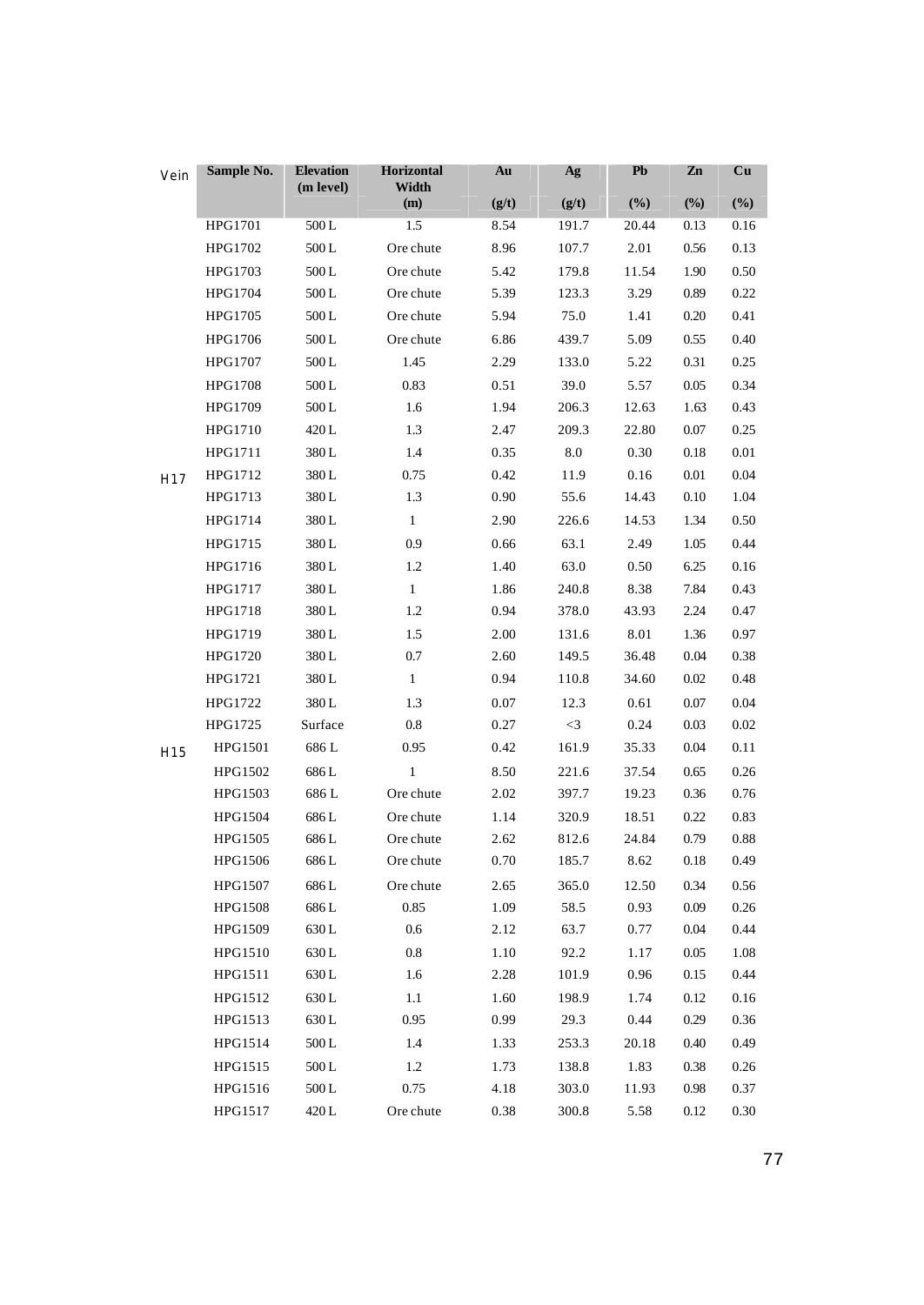| HPG157201 | 720 L   |           | 0.56 |       |       |      |      |
|-----------|---------|-----------|------|-------|-------|------|------|
|           |         | 1.7       |      | 85.2  | 7.94  | 0.05 | 0.31 |
| HPG157202 | 720L    | Grab      | 1.10 | 70.3  | 6.68  | 0.06 | 0.16 |
| HPG157203 | 720L    | 1.7       | 0.21 | 136.1 | 27.56 | 0.02 | 0.24 |
| HPG157204 | 720 L   | Grab      | 0.53 | 51.3  | 4.29  | 0.11 | 0.18 |
| HPG157205 | 720L    | 1.7       | 0.32 | 58.5  | 4.60  | 0.16 | 0.38 |
| HPG157206 | 720 L   | Ore chute | 0.74 | 67.8  | 6.56  | 0.08 | 0.25 |
| HPG157207 | 720L    | Ore chute | 0.46 | 41.2  | 2.74  | 0.08 | 0.12 |
| HPG157208 | 720L    | Ore chute | 0.19 | 39.6  | 3.22  | 0.04 | 0.18 |
| HPG157209 | 720 L   | Ore chute | 2.39 | 121.3 | 5.48  | 0.12 | 0.20 |
| HPG157210 | 720 L   | 1.7       | 0.07 | 13.2  | 0.97  | 0.05 | 0.08 |
| HPG157211 | 720L    | 1.8       | 0.21 | 7.2   | 0.90  | 0.13 | 0.05 |
| HPG157212 | 720 L   | 1.5       | 0.21 | 27.8  | 1.27  | 0.05 | 0.06 |
| HPG157213 | 720L    | 2         | 0.05 | 4.0   | 0.98  | 0.05 | 0.01 |
| HPG1525   | surface | 1.6       | 0.10 | 22.5  | 0.80  | 0.11 | 0.07 |
| HPG1526   | surface | 1.7       | 0.07 | 8.2   | 1.00  | 0.14 | 0.02 |
|           |         |           |      |       |       |      |      |

**Table 2. Historical Assay Results for H16 Vein**

| <b>Veins</b>    | <b>Drill Hole</b> | From   | T <sub>0</sub> | (m)  | Au $(g/t)$ | Ag(g/t) | Pb(%) |
|-----------------|-------------------|--------|----------------|------|------------|---------|-------|
| H <sub>16</sub> | ZK2702            | 11.4   | 13.3           | 1.9  | 0.26       | 11.2    | 0.48  |
|                 |                   | 13.3   | 14.3           |      | 6.08       | 22.2    | 1.08  |
|                 |                   | 99.85  | 101.15         | 1.3  | 17         | 29.2    | 1.71  |
|                 | ZK2308            | 45.8   | 46.95          | 1.15 | 1.08       | 84.5    | 1.16  |
|                 | ZK1505            | 134.69 | 135.25         | 0.56 | 0.31       | 0.8     | 0.08  |
|                 |                   | 135.25 | 137.75         | 2.5  | 51.97      | 82.73   | 3.85  |
|                 |                   | 137.75 | 138.85         | 1.1  | 2.68       | 4.4     | 0.06  |
|                 |                   | 138.85 | 139.95         | 1.1  | 0.82       | 1.3     | 0.04  |

### *Mining and Milling*

HPG Mine was established in 1995, with the current owner, (HT Mining), acquiring the mine in November 2004. Ore shoots are mined by using shrinkage stoping. Mining is conducted from the lower to the upper level. The length of a stope extends over the length of the ore shoot about 70 to 100m long along strike. Mining and development are completed by a mining contractor. The geotechnical conditions in the hangingwall and the vein are generally good. As a general rule the development workings and stopes are not supported. There is only occasionally support by timber sets over short distances.

The flotation mill plant was built in 2002 with a designed capacity of 200 tonne per day. There are 2 stages of crushing in open circuit, producing -25 mm particles to the grinding circuit. The grinding circuit consists of a conic ball-mill and a screw classifier as a close circuit, which produces particles of 65% passing 200 mesh. The subsequent floatation circuit is designed to only capture lead and silver, with a one stage rougher floatation, 3 stages of cleaners and 3 stages of scavengers, to produce a Pb-Ag concentrate with a grade of 50% Pb and 4,000 g/t Ag (experimental data). At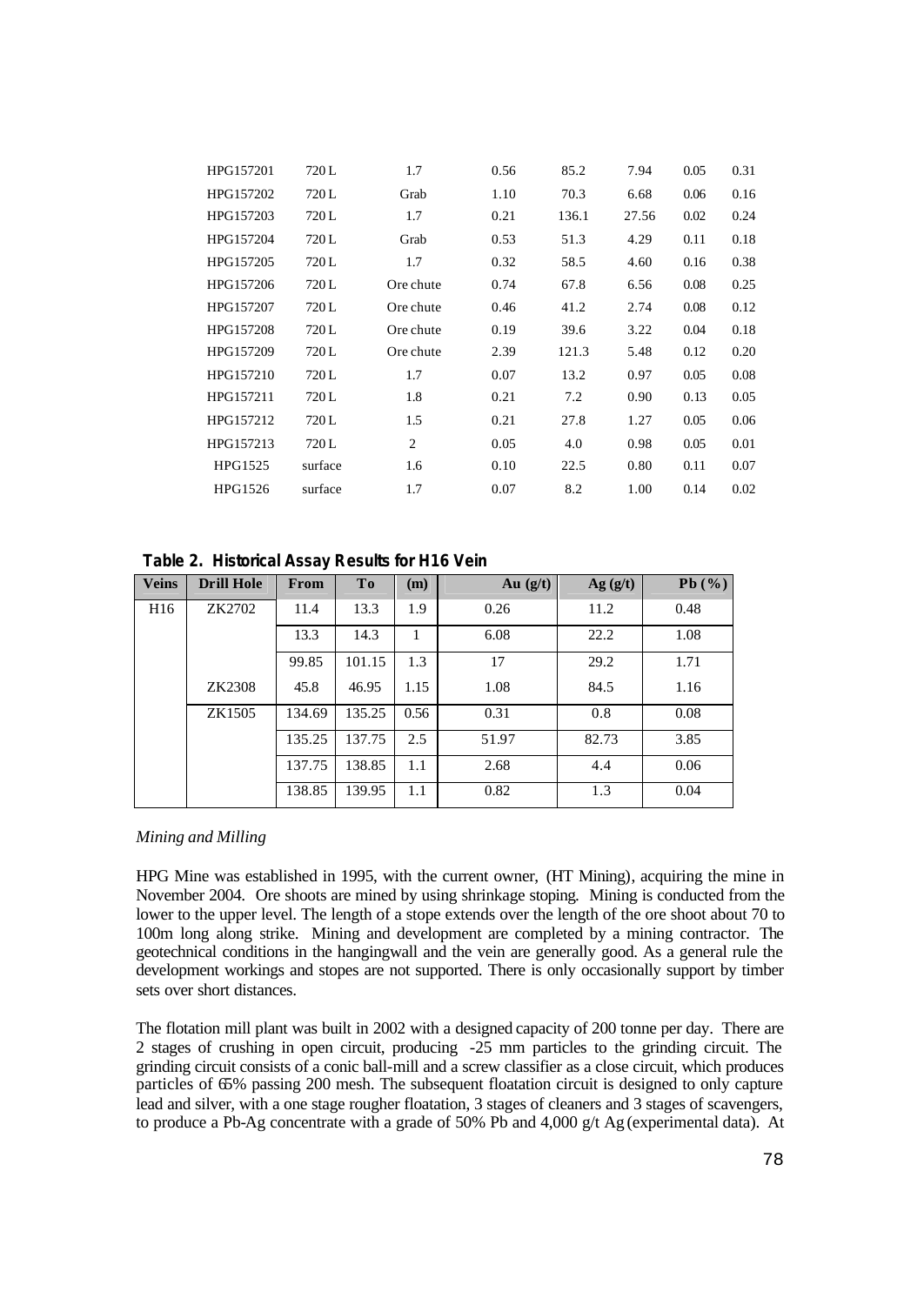the time of the SRK inspection, the floatation cells for Pb and Ag appeared to be in reasonable operating order.

#### *Future Exploration*

To continue to explore and develop the HPG properties, SRK proposed a Phase I program with a budget of approximately \$1.5 million Canadian (C\$1.5 million). Additional expenditures would be subject to results obtained in the Phase I program.

Myles Gao, P.Geo, is Silvercorp's Qualified Person on the project under NI 43-101.

The acquisition of HPG Mine remains subject to regulatory approval. The Company has advanced \$305,760 to the Chinese party as at March 31, 2006 as initial funding for setting up Henan Huwei.

## **ITEM 6: DIVIDENDS**

The Company has not paid dividends on its common shares since incorporation. The Company has no present intention of paying dividends on its common shares as it anticipates that all available funds will be invested to finance further acquisition, exploration and development of its mineral properties. Payment of dividends in the future will be dependent on the earnings and financial condition of the Company and other factors which the directors may deem appropriate at that time.

## **ITEM 7: DESCRIPTION OF CAPITAL STRUCTURE**

### **7.1 General Description of Capital Structure**

The Company has an authorized capital of an unlimited number of common shares without par value, of which 47,870,471 common shares were issued and outstanding as fully paid and nonassessable as of June 29, 2006. A further 4,101,436 common shares have been reserved and allotted for issuance upon the due and proper exercise of certain incentive options and share purchase warrants outstanding as at the date hereof.

All of the common shares of the Company rank equally as to dividends, voting powers and participation in assets and in all other respects. Each common share carries one vote per share at meetings of the shareholders of the Company. There are no indentures or agreements limiting the payment of dividends and there are no conversion rights, special liquidation rights, pre-emptive rights or subscription rights attached to the common shares. The common shares presently issued are not subject to any calls or assessments.

Under its Stock Option Plan, the Company may grant options to purchase up to 5,100,000 common shares to directors, officers, employees and consultants. As of the date of this AIF, the Company has granted options to purchase 4,804,000 common shares at exercise prices from \$0.35 to \$4.00 per share and terms ranging from three to five years, with the last options expiring on February 28, 2010. Of the options granted, 2,328,311 remain outstanding and exercisable as of June 26, 2006.

### Shareholders Rights Plan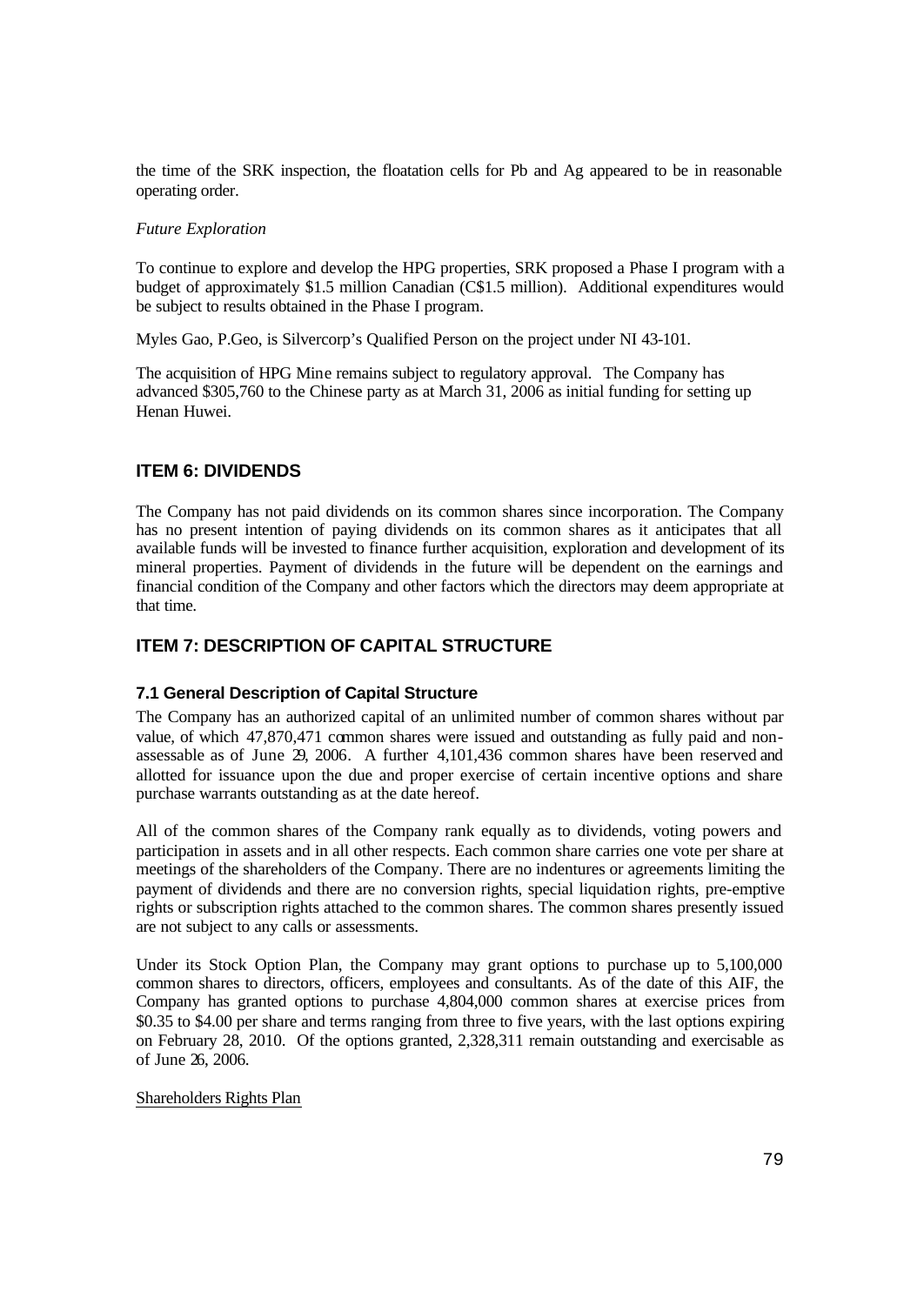At the Company's Annual General Meeting held on August 4, 2005, shareholders approved the implementation of a Shareholders Rights Plan. The Rights Plan is designed to encourage the fair treatment of shareholders in the event of any take-over offer for the Company. The Rights Plan provides the Board of Directors and the shareholders with more time than the 35 days provided by statute, to fully consider any unsolicited take-over bid for the Company without undue pressure, and allow the Board of Directors to pursue, if appropriate, other alternatives to maximize shareholder value and to allow additional time for competing bids to emerge. Under the Rights Plan, a bidder making a Permitted Bid (as defined in the Plan) for the common shares of the Company may not take up any shares before the close of business on the 60th day after the date of the bid and unless at least 50% of the Company's common shares not beneficially owned by the person making the bid and certain related parties are deposited, in which case the bid must be extended for 10 business days on the same terms to allow other shareholders to deposit to the Bid. The Rights Plan will encourage an Offeror to proceed by way of Permitted Bid or to approach the Board of Directors with a view to negotiation by creating the potential for substantial dilution of the Offeror's position if a non-Permitted Bid is attempted. The Permitted Bid provisions of the Rights Plan are designed to ensure that, in any take-over bid, all shareholders are treated equally, receive the maximum available value for their investment and are given adequate time to properly assess the bid on a fully informed basis.

The Rights Plan is not being proposed in response to, or in anticipation of, any acquisition or take over offer and is not intended to prevent a take-over of the Company, to secure continuance of current management or the directors in office or to deter fair offers for the common shares of the Company. The Rights Plan does not affect in any way the financial condition of the Company. The initial issuance of the Rights is not dilutive and will not affect reported earnings per share or cash flow per share until the Rights separate from the underlying common shares and become exercisable.

### **7.2 Constraints**

There are no known constraints on the ownership of securities of the Company to ensure that the Company has a required level of Canadian ownership.

### **7.3 Ratings**

There are no known ratings, including provisional ratings, by rating organizations for securities of the Company which are outstanding and such ratings continue in effect.

### **ITEM 8: MARKET FOR SECURITIES**

The common shares of the Company were traded in Canada on the TSX Venture Exchange under the symbol "SVM". The Company's shares were listed on the TSX Exchange under the same symbol and delisted from the TSX Venture Exchange on October 24, 2005.

The following table provides the high, low and close prices and average volume for the Company's shares for the periods indicated as traded on the TSX Venture Exchange up to October 23, 2005, and on the TSX thereafter (stated in Canadian dollars):

| Month            | High   | Low    | Volume  |
|------------------|--------|--------|---------|
| April 2005       | 51.90  | \$1.34 | 44.761  |
| May 2005         | \$2.10 | \$1.40 | 62,019  |
| June 2005        | \$2.75 | \$2.05 | 128,918 |
| <b>July 2005</b> | \$3.01 | \$2.39 | 104,175 |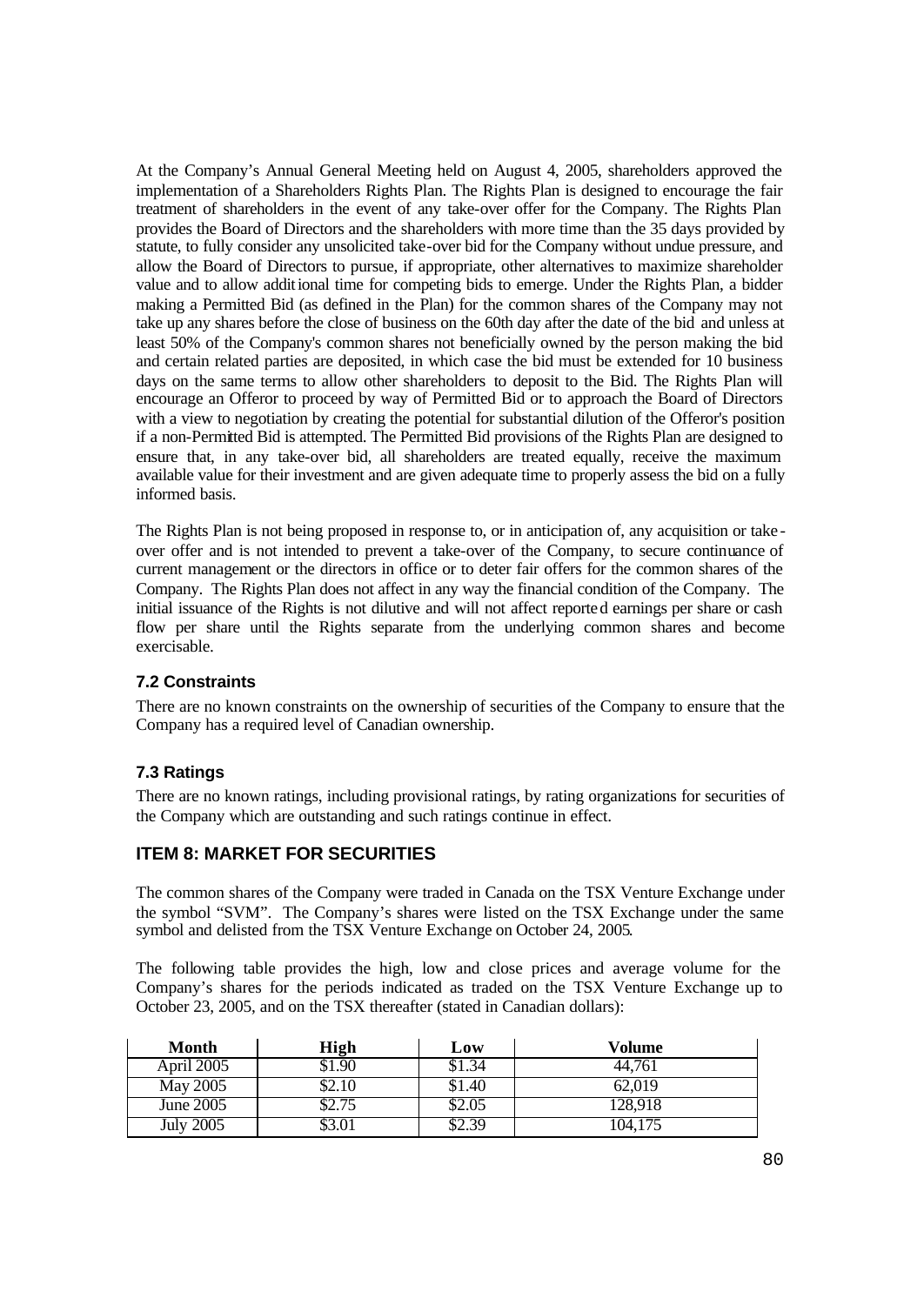| <b>Month</b>    | <b>High</b> | Low    | Volume  |
|-----------------|-------------|--------|---------|
| August 2005     | \$4.20      | \$3.03 | 157,354 |
| September 2005  | \$4.29      | \$3.30 | 75,147  |
| October 2005    | \$4.05      | \$3.05 | 70,215  |
| November 2005   | \$4.01      | \$3.30 | 76,936  |
| December 2005   | \$5.40      | \$3.83 | 112,470 |
| January 2006    | \$6.88      | \$5.12 | 164,614 |
| February 2006   | \$10.27     | \$6.05 | 283,070 |
| March 2006      | \$20.08     | \$9.65 | 489,156 |
| April 2006      | \$20.95     | \$17   | 367,973 |
| <b>May 2006</b> | \$19.51     | \$13   | 239,209 |
| June 2006       | \$15.55     | \$9.97 | 225,870 |

## **ITEM 9: ESCROWED SECURITIES**

The Company has no securities currently held in escrow.

## **ITEM 10: DIRECTORS & OFFICERS**

## **10.1 Name, Occupation and Security Holding**

The following table sets out the names of the directors and officers, all offices in the Company each now holds, each person's principal occupation, business or employment, the period of time during which each has been a director of the Company and the number of shares of the Company beneficially owned by each, directly and indirectly, or over which each exe rcised control or direction as at the date of this Annual Information Form.

| Name and<br><b>Municipality</b><br>of Residence <sup>(1)</sup>    | <b>Current</b><br><b>Positions and</b><br><b>Offices Held</b> | <b>Principal Occupations During</b><br>Last Five Years <sup>(1)(2)</sup>                                                                                                                                                              | Date of<br>Appointment<br>as a Director | <b>Shares</b><br><b>Beneficially</b><br>Owned<br>(Number and<br>$\frac{9}{0}$ <sup>(4)</sup> |
|-------------------------------------------------------------------|---------------------------------------------------------------|---------------------------------------------------------------------------------------------------------------------------------------------------------------------------------------------------------------------------------------|-----------------------------------------|----------------------------------------------------------------------------------------------|
| Rui Feng $^{(3)}$<br>West Vancouver,<br>B.C. Canada               | Director.<br>Chairman and<br>Chief<br>Executive<br>Officer    | Chairman and CEO of the<br>Company from September<br>2003 to present; President of<br>Pacific Minerals Inc. from<br>April, 2001 to March 19, 2003<br>President of Global Pacific<br>Minerals Inc. from February<br>1996 to April 2001 | September 4<br>2003                     | 853,600                                                                                      |
| Myles Jianguo<br>Gao, P. Eng.,<br>Surrey, B.C.<br>Canada          | President and<br>Director                                     | President, Silvercorp, March<br>18, 2003 to present; Senior<br>Geologist Northgate<br>Explorations to March 2003                                                                                                                      | March 18,<br>2003                       | 310,700                                                                                      |
| Michael<br>Armstrong, <sup>(3)</sup><br>Vancouver, B.C.<br>Canada | Director                                                      | Lawyer with Armstrong<br>Simpson, Barristers &<br>Solicitors                                                                                                                                                                          | February 20,<br>1997                    | 6,655                                                                                        |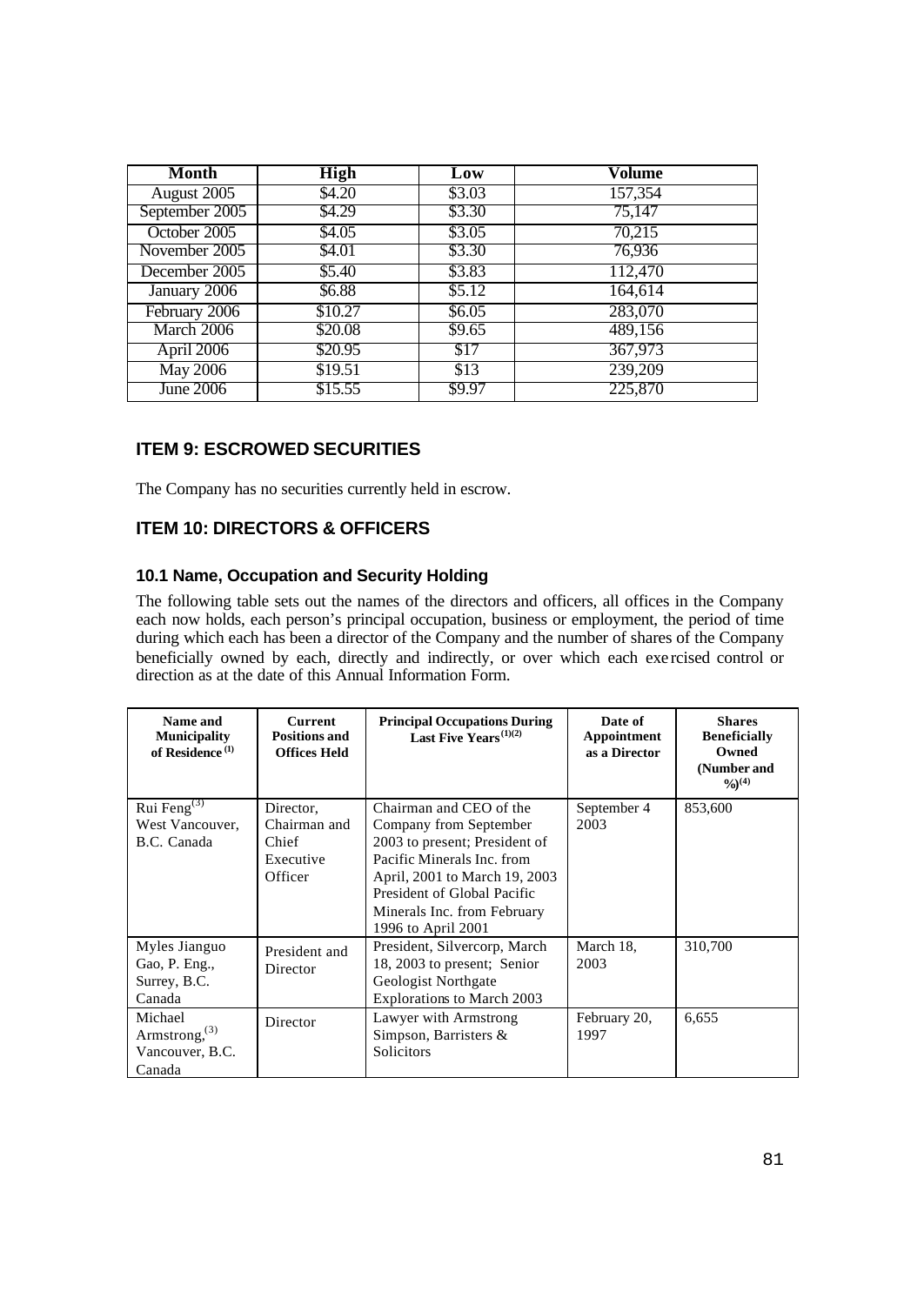| Name and<br><b>Municipality</b><br>of Residence <sup>(1)</sup> | <b>Current</b><br><b>Positions and</b><br><b>Offices Held</b> | <b>Principal Occupations During</b><br>Last Five Years <sup>(1)(2)</sup>                                                                                                                                                                                                                    | Date of<br>Appointment<br>as a Director | <b>Shares</b><br><b>Beneficially</b><br>Owned<br>(Number and<br>$\frac{9}{0}$ <sup>(4)</sup> |
|----------------------------------------------------------------|---------------------------------------------------------------|---------------------------------------------------------------------------------------------------------------------------------------------------------------------------------------------------------------------------------------------------------------------------------------------|-----------------------------------------|----------------------------------------------------------------------------------------------|
| S. Paul Simpson,<br>Vancouver, B.C.<br>Canada                  | Director and<br>Corporate<br>Secretary                        | Lawyer with Armstrong<br>Simpson, Barristers &<br><b>Solicitors</b>                                                                                                                                                                                                                         | June 24, 2003                           | 102,285                                                                                      |
| Greg Hall $^{(3)}$<br>Vancouver, B.C.,<br>Canada               | Director                                                      | Financial Consultant, February<br>2005 to Present, Senior V.P.<br>Leede Financial Markets from<br>February 2004 to February<br>2005, VP Golden Capital<br>Securities Ltd. from<br>November 2001 to February<br>2004, Senior VP Yorkton<br>Securities Inc. from May 1999<br>to November 2001 | March 23,<br>2005                       | Nil                                                                                          |
| <b>Cathy Fong</b><br>Vancouver, B.C.<br>Canada                 | <b>VP</b> Corporate<br>Development                            | Senior Civil /Structural<br>Professional Engineer, B.C.<br>Hydro                                                                                                                                                                                                                            | N/A                                     | Nil                                                                                          |
| Danny Hon<br>Vancouver, B.C.<br>Canada                         | Chief<br>Financial<br>Officer                                 | Certified General Accountant,<br>Hon & Wong                                                                                                                                                                                                                                                 | N/A                                     | Nil                                                                                          |

(1) The information as to municipality of residence and principal occupation of each nominee has been individually furnished by the respective nominee.

(2) Includes occupations for the preceding 5 years unless the director was elected at the previous Annual Meeting and was shown as a nominee for election as a director in the Information Circular for that meeting

(3) Member of Audit Committee;<br>(4) The approximate number of s

The approximate number of shares of the Company carrying the right to vote in all circumstances beneficially owned directly or indirectly, or over which control or direction is exercised is based upon information furnished to the Company by each proposed nominee as at the date hereof

The term of office of each of the directors expires at the next general meeting of shareholders.

As of the date hereof, all of the directors and officers of the Company, as a group, beneficially own, directly or indirectly, or exercise control over 1,273,240 common shares representing 2.66% of the Company's 47,870,471 common shares issued and outstanding as of the date hereof.

### **10.2 Cease Trade Orders, Bankruptcies, Penalties or Sanctions**

Except as disclosed below, as at the date of this AIF and within the ten years before the date of this AIF, no director, executive officer or a shareholder holding sufficient number of securities of the Company to materially affect control of the Company,

(a) is or has been a director or executive officer of any company (including the Company), that while that person was acting in that capacity: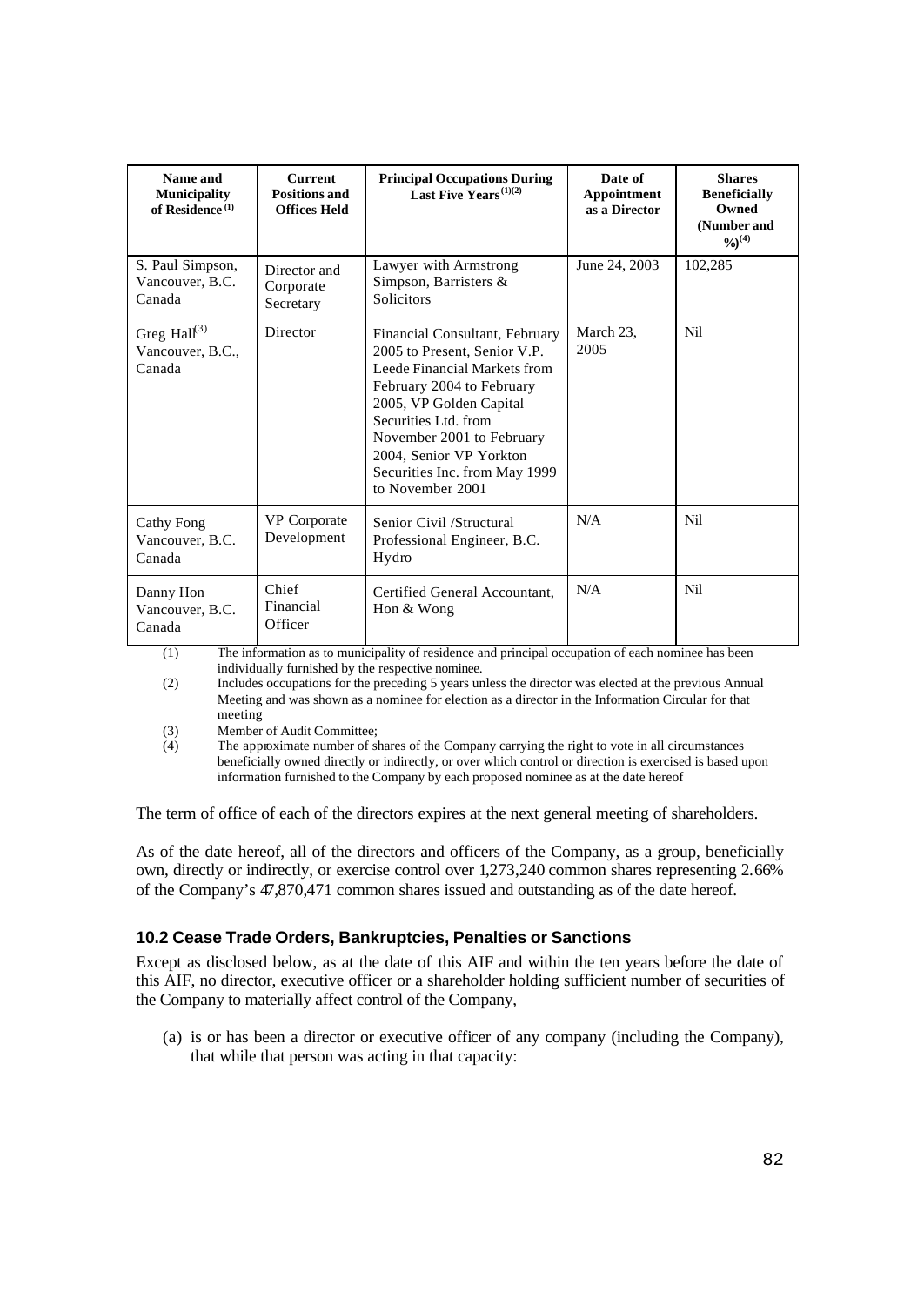- i. was the subject of a cease trade order or similar order or an order that denied the relevant company access to any exemption under securities legislation, for a period of more than 30 consecutive days;
- ii. was subject to an event that resulted, after the director or executive officer ceased to be a director or executive officer, in the company being the subject of a cease trade or similar order or an order that denied the relevant company access to any exemption under securities legislation, for a period of more than 30 consecutive days;
- iii. within a year of that person ceasing to act in that capacity, became bankrupt, made a proposal under any legislation relating to bankruptcy or insolvency or was subject to or instituted any proceedings, arrangement or compromise with creditors or had a receiver, receiver manager or trustee appointed to hold its assets; or
- (b) has within 10 years before the date of the AIF became bankrupt, made a proposal under any legislation relating to bankruptcy or insolvency or was subject to or instituted any proceedings, arrangement or compromise with creditors or had a receiver, receiver manager or trustee appointed to hold the assets of the director, officers or shareholders.

No director, officer or promoter of the Company or a shareholder holding a sufficient number of securities of the Company to affect materially the control of the Company, has, within the ten years prior to the date of this AIF, been subject to:

- (a) any penalties or sanctions imposed by a court or securities regulatory authority relating to securities legislation or by a securities regulatory authority or has entered into a settlement agreement with a securities regulatory authority; or
- (b) any other penalties or sanctions imposed by a court or regulatory body that would likely be considered important to a reasonable investor in making an investment decision.

Mr. Paul Simpson is the corporate secretary of Salmon River Resources Ltd., a company listed on the TSX Venture Exchange, which was the subject of a cease trade order of the Alberta Securities Commission issued on December 2, 2003 (the "CTO") for failure to file its Annual Financial Statements for the period ended June 30, 2003. The annual financial statements were filed in February 2004, and the CTO subsequently lifted.

Mr. Simpson was also the Corporate Secretary of Tournigan Ventures Corporation (now called Tournigan Gold Corporation) ("TVC") on January 21, 2002, when the British Columbia Securities Commission issued a cease trade order against TVC for failure to file its audited financial statements and supporting documentation within the time provided. Upon raising necessary funds to pay the auditors, financial statements were completed and filed and the cease trade order was lifted by the British Columbia Securities Commission on April 23, 2002, and by the Alberta Securities Commission on May 10, 2002.

Mr. Douglas Gregory Hall was fined \$1,000 plus costs of \$250.00 pertaining to a proceeding dated March 18, 1997 and an order of settlement dated July 6, 1989. The proceeding related to a corporate investment account opened by Mr. Hall, which was found to be missing a required corporate resolution from March 1987 until August 1987.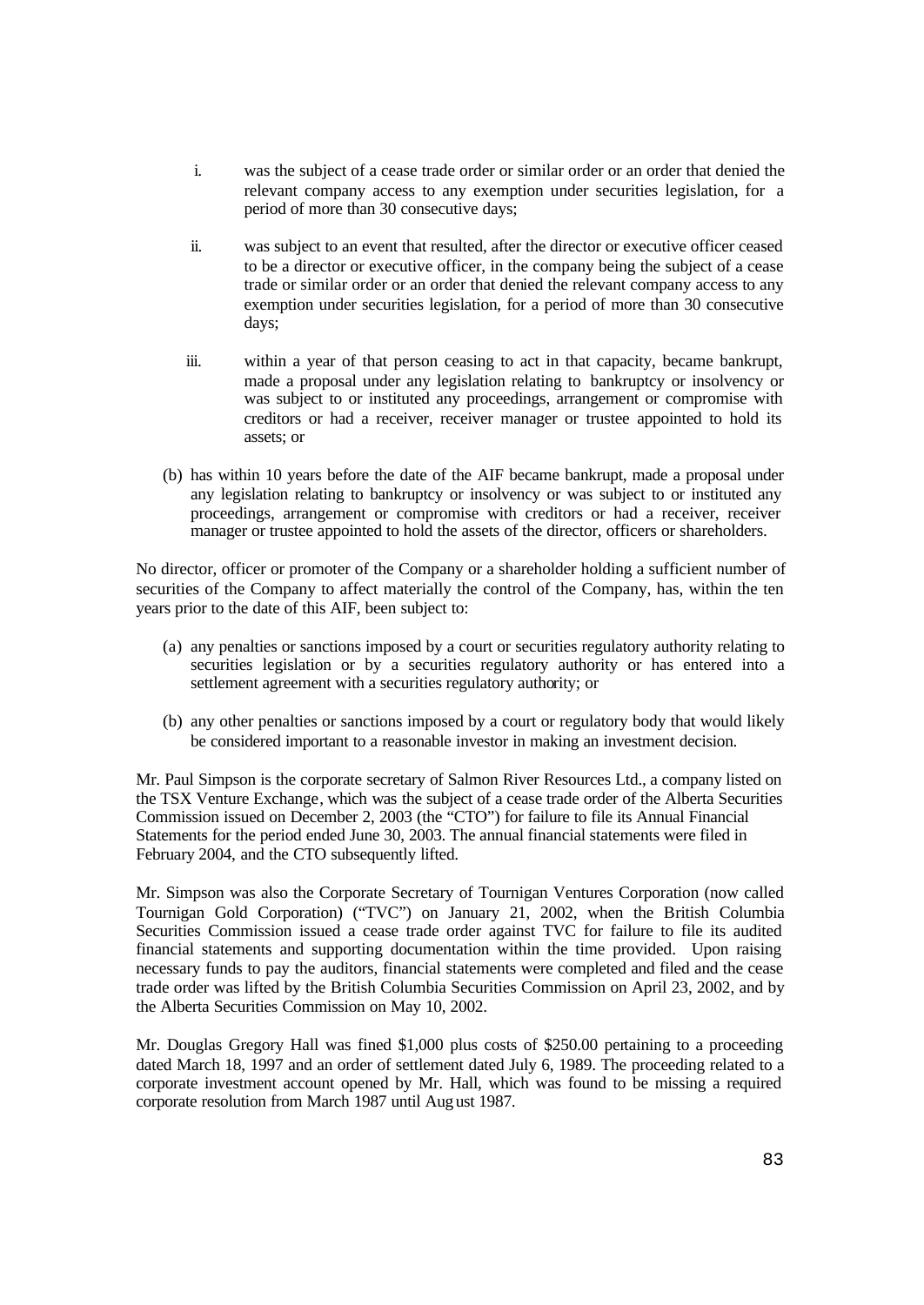### **10.3 Conflicts of Interest**

Certain directors and officers of the Company are also directors, officers or shareholders of other companies that are similarly engaged in the business of acquiring and exploiting natural resources properties. These associations to other public companies in the resource sector may give rise to conflicts of interest from time to time.

Under the laws of the Province of British Columbia, the directors and senior officers of the Company are required by law to act honestly and in good faith with a view to the best interests of the Company. In the event that such a conflict of interest arises at a meeting of the Company's directors, a director who has such a conflict will disclose such interest in a contract or transaction and will abstain from voting on any resolution in respect of such contract or transaction. See also Item 5.2 "Risk Factors".

## **ITEM 11: LEGAL PROCEEDINGS**

The Company is not aware of any actual or pending material legal proceedings to which the Issuer is or is likely to be party or of which any of its business or property is or likely to be subject.

## **ITEM 12: INTEREST OF MANAGEMENT AND OTHERS IN MATERIAL TRANSACTIONS**

The interest of management of the Company and others in material transactions and transactions involving remuneration for services is disclosed under the heading "Related Party Transactions" in the Company's Annual Management's Discussion and Analysis, March 31, 2006, 2005 and April 31, 2004 and under the sections titled "Interests of Insiders in Material Transactions" and Statement of Executive Compensation" in the Company's Management Information Circular as at June 30, 2005, August 25, 2004 and August 5, 2003. See Item 16 "Additional Information".

Mr. Rui Feng, pursuant to a consulting agreement dated May 1, 2003, receives \$750 per day devoted to the Company's business in the capacity of geological consultant.

Mr. Myles Gao, pursuant to a consulting agreement dated March 1, 2004 receives \$10,000 per month as the President of the Company.

The Company also incurs legal fees and disbursements payable to a law firm of which a director, Paul Simpson, is a partner.

## **ITEM 13: TRANSFER AGENTS AND REGISTRARS**

The Company's transfer agent and registrar is Computershare Trust Company of Canada of 510 Burrard Street, 2nd Floor, Vancouver, British Columbia, V6C 3B9

# **ITEM 14: MATERIAL CONTRACTS**

There are no other contracts, other than those herein disclosed in this Annual Information Form and other than those entered into in the ordinary course of the Company's business, that are material to the Company and which were entered into in the most recently completed financial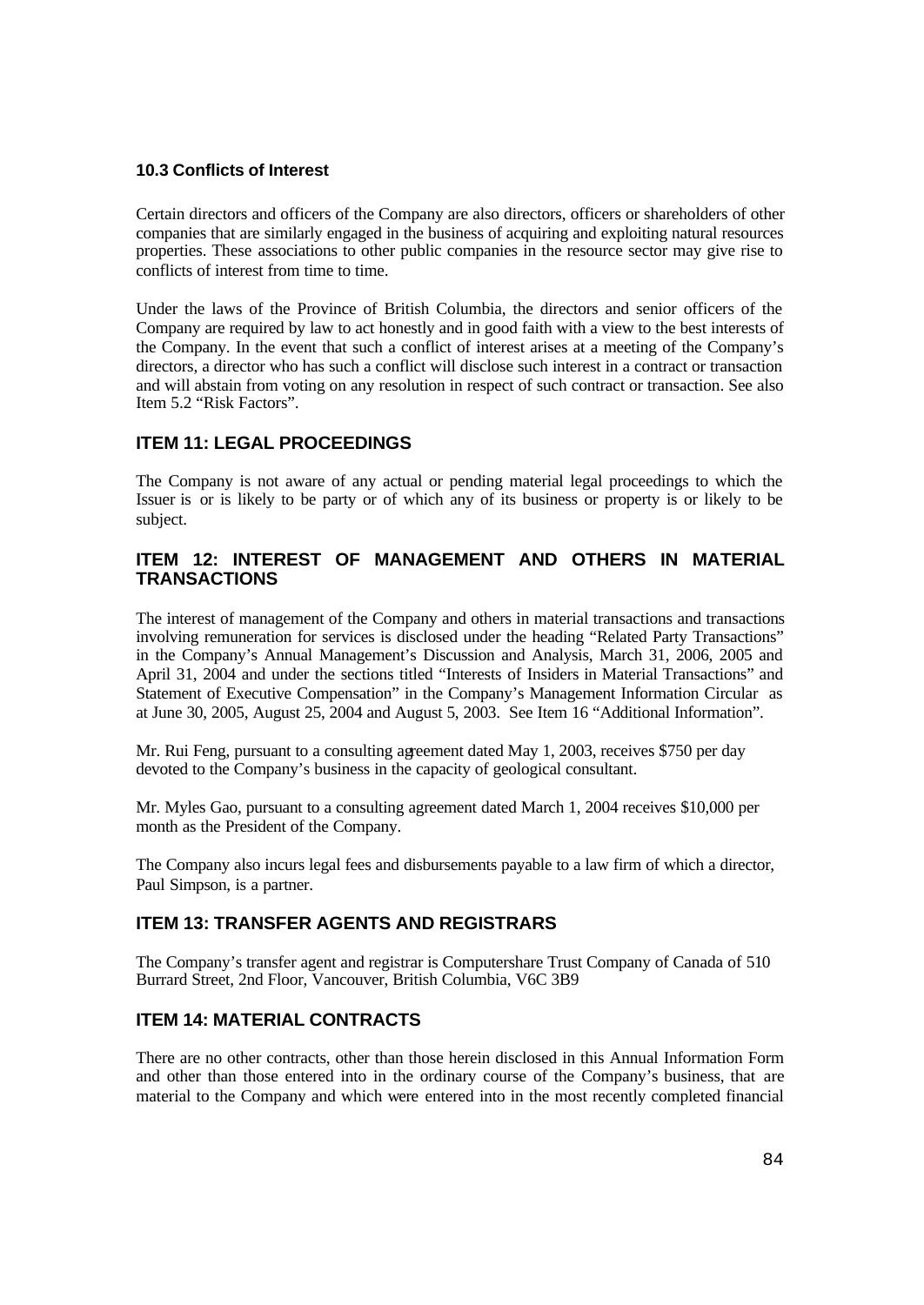year ended March 31, 2006 or before the most recently completed financial year but are still in effect as of the date of this Annual Information Form.

## **ITEM 15: INTERESTS OF EXPERTS**

## **15.1 Names of Experts**

Chris Broili, C.P. Geo. & L.P. Geo., completed the first and second technical reports on the Ying Project on April 21, 2004 and April 18, 2005 and co-authored with Cathy Shuk Yin Fong, P.Eng. and Jasman W. Yee, P. Eng. a third scoping-level report on April 18, 2006. The May 26, 2006 technical report primarily provides new and updated mineral resource estimates and updates on exploration activities.

Chris Broili, C.P. Geo. & L.P. Geo., an independent consulting geologist and a "qualified person" is the primary author responsible for sections 2 through 15 and 19 in the technical report titled "Technical Update – 2006 May 26 – for the Company on the Ying Silver-Lead-Zinc Project, Henan Province, People's Republic of China and dated May 26, 2006 (the "Ying Report"). Mel Klohn, L.P. Geo., an independent consulting geologist and a "qualified person" is the co-author responsible for sections 1, 17 and 20 of the Ying Report. Michael Petrina, P. Eng., an independent consulting geologist and a "qualified person" is responsible for section 18 of the Ying Report. Jasman W. Yee, P. Eng., an independent consulting geologist and a "qualified person" is responsible for the content of section 16 and parts of section 18 of the Ying Report. Cathy Shuk Yim Fong, P. Eng. is a "qualified person" co-signing the Ying Report.

SRK Consultants were responsible for preparing the independent technical report for the HPG Silver-Lead project dated April 26, 2006.

Ernst & Young LLP are the Auditors for the Company. Ernst & Young LLP prepared the auditors report for the Company's financial statements for the year ended March 31, 2006.

### **15.2 Interests of Experts**

None of the independent consulting geologist and "qualified persons" named in the "Names of Experts" section, when or after they prepared the statement, report or valuation, has received any registered or beneficial interests, direct or indirect, in any securities or other property of the Company or of one of the Company's associates or affiliates or is or is expected to be elected, appointed or employed as a director, officer or employee of the Company or of any associate or affiliate of the Company. This information has been provided to the Company by the individual experts.

Cathy Shuk Yim Fong, P. Eng. is a "qualified person" co-signing the Ying Report, she is the Company's Vice President, Corporate Development.

The qualified persons who were responsible for the preparation of the technical reports for the Ying Project beneficially own, directly or indirectly, less than 1% of the Common Shares.

## **ITEM 16: ADDITIONAL INFORMATION**

Additional information on the Company may be found on the Company's website at www.silvercorp.ca or on SEDAR at www.sedar.com.